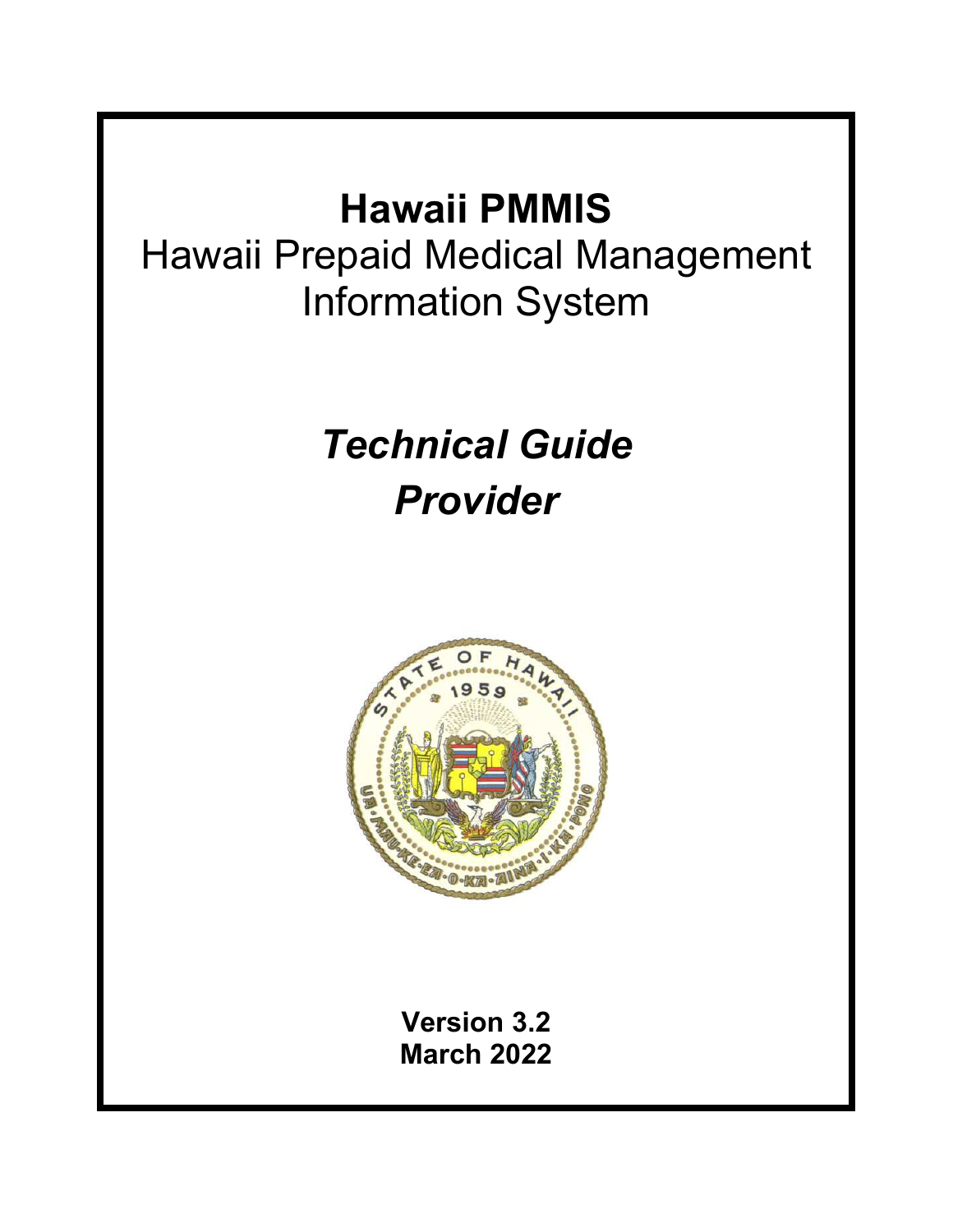#### **Table of Contents**

| 1   |            |                                                                                                                                                                                              |  |  |  |
|-----|------------|----------------------------------------------------------------------------------------------------------------------------------------------------------------------------------------------|--|--|--|
| 1.1 |            |                                                                                                                                                                                              |  |  |  |
|     | 1.2        |                                                                                                                                                                                              |  |  |  |
|     | 1.3        |                                                                                                                                                                                              |  |  |  |
| 2   |            |                                                                                                                                                                                              |  |  |  |
|     | 2.1        |                                                                                                                                                                                              |  |  |  |
|     |            | 2.1.1                                                                                                                                                                                        |  |  |  |
|     | 2.2        | Preparing Provider Data for Health Plan Submission (HPS) File  11<br>2.2.1<br>2.2.2<br>2.2.2.1<br>2.2.2.2<br>2.2.3<br>2.2.4<br>2.2.5<br>2.2.6<br>2.2.7<br>2.2.8<br>2.2.9<br>2.2.10<br>2.2.11 |  |  |  |
|     | 2.3<br>2.4 | 2.2.12<br>2.2.13<br>2.2.14<br>2.2.15<br>2.2.16<br>2.2.17                                                                                                                                     |  |  |  |
|     |            |                                                                                                                                                                                              |  |  |  |
|     | 2.5        |                                                                                                                                                                                              |  |  |  |
|     | 2.6        |                                                                                                                                                                                              |  |  |  |
| 3   |            |                                                                                                                                                                                              |  |  |  |
|     | 3.1        | Appendix 3A - Provider Master Registry / Health Plan Provider Network 18<br>3.1.1<br>3.1.2<br>3.1.3<br>3.1.4<br>3.1.5<br>3.1.6                                                               |  |  |  |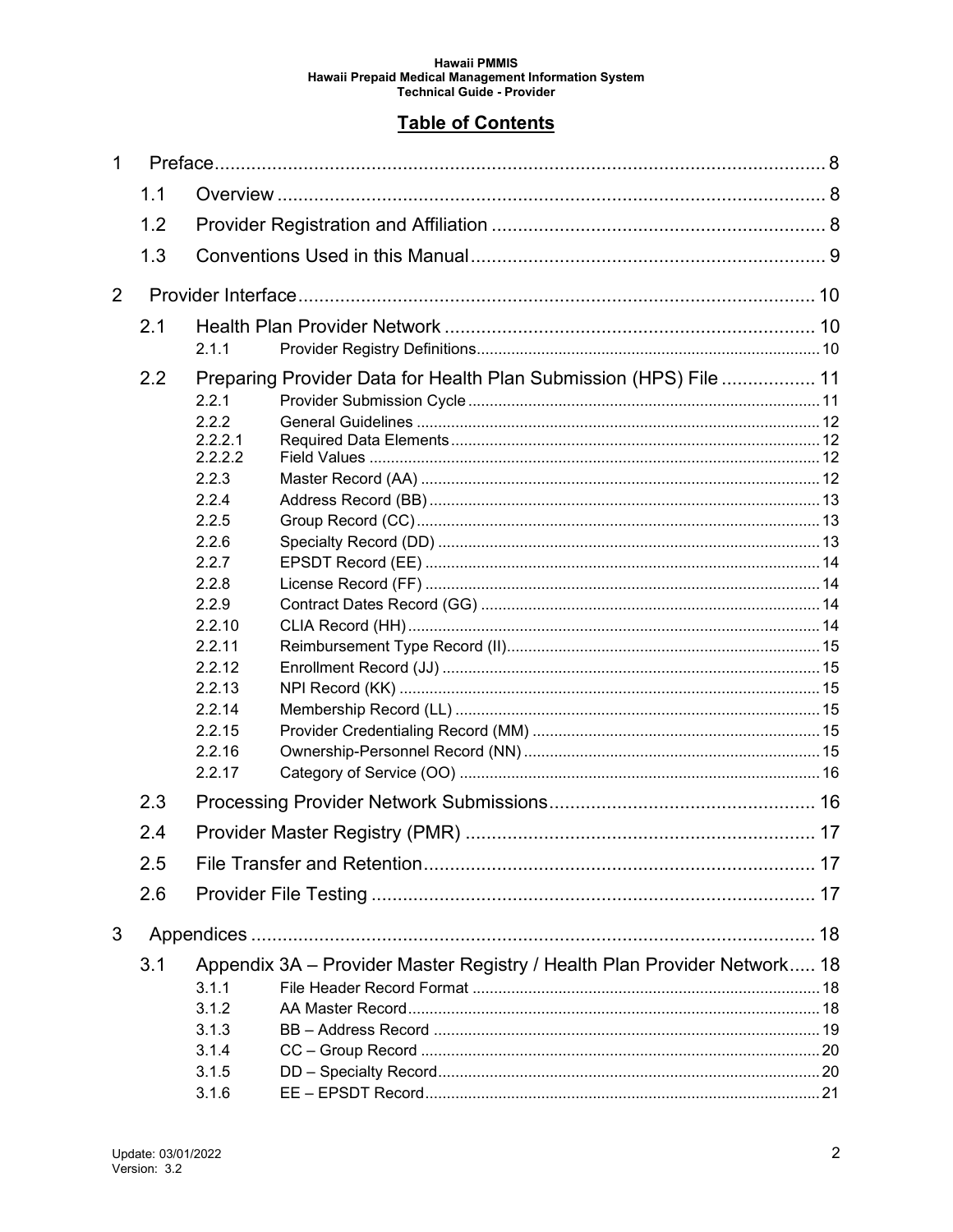|     | 3.1.7  |                                                                  |  |
|-----|--------|------------------------------------------------------------------|--|
|     | 3.1.8  |                                                                  |  |
|     | 3.1.9  |                                                                  |  |
|     | 3.1.10 |                                                                  |  |
|     | 3.1.11 |                                                                  |  |
|     | 3.1.12 |                                                                  |  |
|     | 3.1.13 |                                                                  |  |
|     | 3.1.14 |                                                                  |  |
|     | 3.1.15 |                                                                  |  |
|     | 3.1.16 |                                                                  |  |
|     | 3.1.17 |                                                                  |  |
| 3.2 |        |                                                                  |  |
|     | 3.2.1  |                                                                  |  |
|     | 3.2.2  |                                                                  |  |
|     | 3.2.3  |                                                                  |  |
|     | 3.2.4  |                                                                  |  |
|     | 3.2.5  |                                                                  |  |
|     | 3.2.6  |                                                                  |  |
|     | 3.2.7  |                                                                  |  |
|     | 3.2.8  |                                                                  |  |
|     | 3.2.9  |                                                                  |  |
|     | 3.2.10 |                                                                  |  |
| 3.3 |        |                                                                  |  |
|     | 3.3.1  |                                                                  |  |
|     | 3.3.2  |                                                                  |  |
|     | 3.3.3  |                                                                  |  |
| 3.4 |        | Appendix 3D - Provider Health Plan Submission (HPS) and Provider |  |
|     |        |                                                                  |  |
|     | 3.4.1  |                                                                  |  |
|     | 3.4.2  |                                                                  |  |
|     | 3.4.3  |                                                                  |  |
|     | 3.4.4  |                                                                  |  |
|     | 3.4.5  |                                                                  |  |
|     | 3.4.6  |                                                                  |  |
|     | 3.4.7  |                                                                  |  |
|     | 3.4.8  |                                                                  |  |
|     | 3.4.9  |                                                                  |  |
|     | 3.4.10 |                                                                  |  |
|     | 3.4.11 |                                                                  |  |
|     | 3.4.12 |                                                                  |  |
|     | 3.4.13 |                                                                  |  |
|     | 3.4.14 |                                                                  |  |
|     | 3.4.15 |                                                                  |  |
|     | 3.4.16 |                                                                  |  |
|     | 3.4.17 |                                                                  |  |
|     | 3.4.18 |                                                                  |  |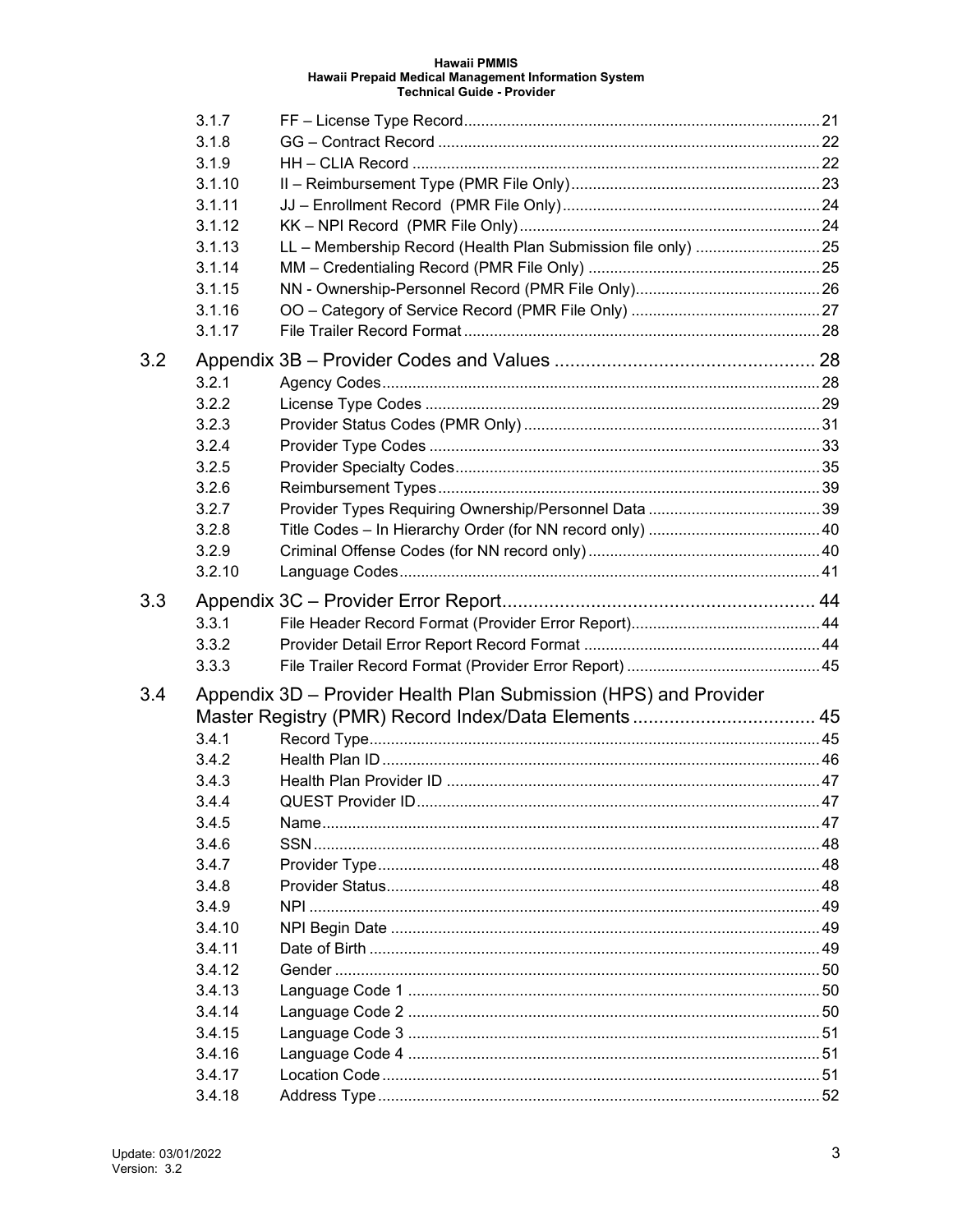| 3.4.19 |  |
|--------|--|
| 3.4.20 |  |
| 3.4.21 |  |
| 3.4.22 |  |
| 3.4.23 |  |
| 3.4.24 |  |
| 3.4.25 |  |
| 3.4.26 |  |
| 3.4.27 |  |
| 3.4.28 |  |
| 3.4.29 |  |
| 3.4.30 |  |
| 3.4.31 |  |
| 3.4.32 |  |
| 3.4.33 |  |
| 3.4.34 |  |
| 3.4.35 |  |
| 3.4.36 |  |
| 3.4.37 |  |
| 3.4.38 |  |
| 3.4.39 |  |
| 3.4.40 |  |
| 3.4.41 |  |
| 3.4.42 |  |
| 3.4.43 |  |
| 3.4.44 |  |
| 3.4.45 |  |
| 3.4.46 |  |
| 3.4.47 |  |
| 3.4.48 |  |
| 3.4.49 |  |
| 3.4.50 |  |
| 3.4.51 |  |
| 3.4.52 |  |
| 3.4.53 |  |
| 3.4.54 |  |
| 3.4.55 |  |
| 3.4.56 |  |
| 3.4.57 |  |
| 3.4.58 |  |
| 3.4.59 |  |
| 3.4.60 |  |
| 3.4.61 |  |
| 3.4.62 |  |
| 3.4.63 |  |
| 3.4.64 |  |
| 3.4.65 |  |
| 3.4.66 |  |
|        |  |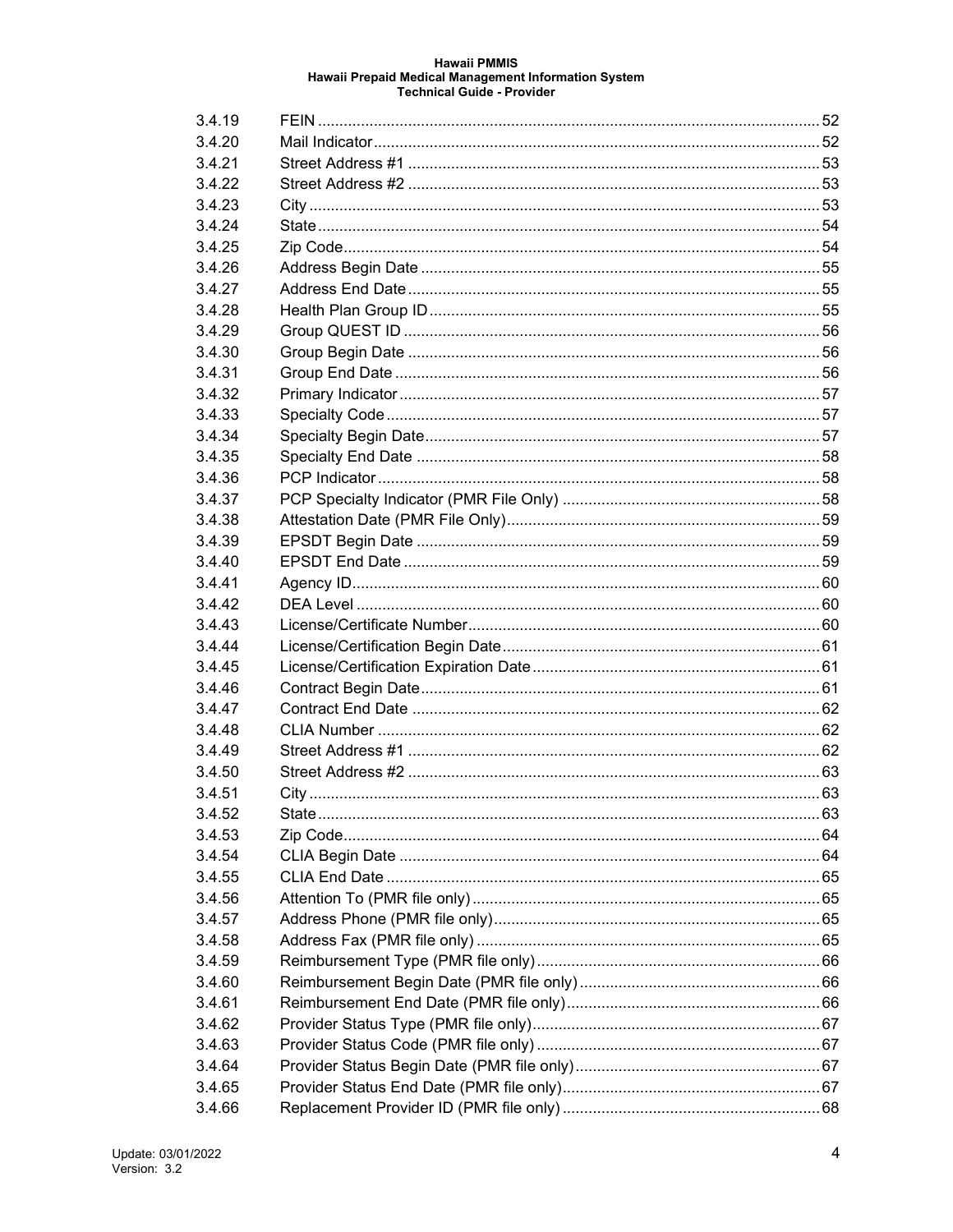|     | 3.4.67 |  |
|-----|--------|--|
|     | 3.4.68 |  |
|     | 3.4.69 |  |
|     | 3.4.70 |  |
|     | 3.4.71 |  |
|     | 3.4.72 |  |
|     | 3.4.73 |  |
|     | 3.4.74 |  |
|     | 3.4.75 |  |
|     | 3.4.76 |  |
|     | 3.4.77 |  |
|     | 3.4.78 |  |
|     | 3.4.79 |  |
|     | 3.4.80 |  |
|     | 3.4.81 |  |
|     | 3.4.82 |  |
|     | 3.4.83 |  |
|     | 3.4.84 |  |
|     | 3.4.85 |  |
|     | 3.4.86 |  |
|     | 3.4.87 |  |
|     | 3.4.88 |  |
|     | 3.4.89 |  |
|     | 3.4.90 |  |
|     | 3.4.91 |  |
|     | 3.4.92 |  |
|     | 3.4.93 |  |
|     | 3.4.94 |  |
|     | 3.4.95 |  |
| 3.5 |        |  |
|     | 3.5.1  |  |
|     | 3.5.2  |  |
|     | 3.5.3  |  |
|     | 3.5.4  |  |
|     | 3.5.5  |  |
|     | 3.5.6  |  |
|     | 3.5.7  |  |
|     | 3.5.8  |  |
|     | 3.5.9  |  |
|     | 3.5.10 |  |
|     | 3.5.11 |  |
|     | 3.5.12 |  |
|     | 3.5.13 |  |
|     | 3.5.14 |  |
|     | 3.5.15 |  |
|     | 3.5.16 |  |
|     | 3.5.17 |  |
|     |        |  |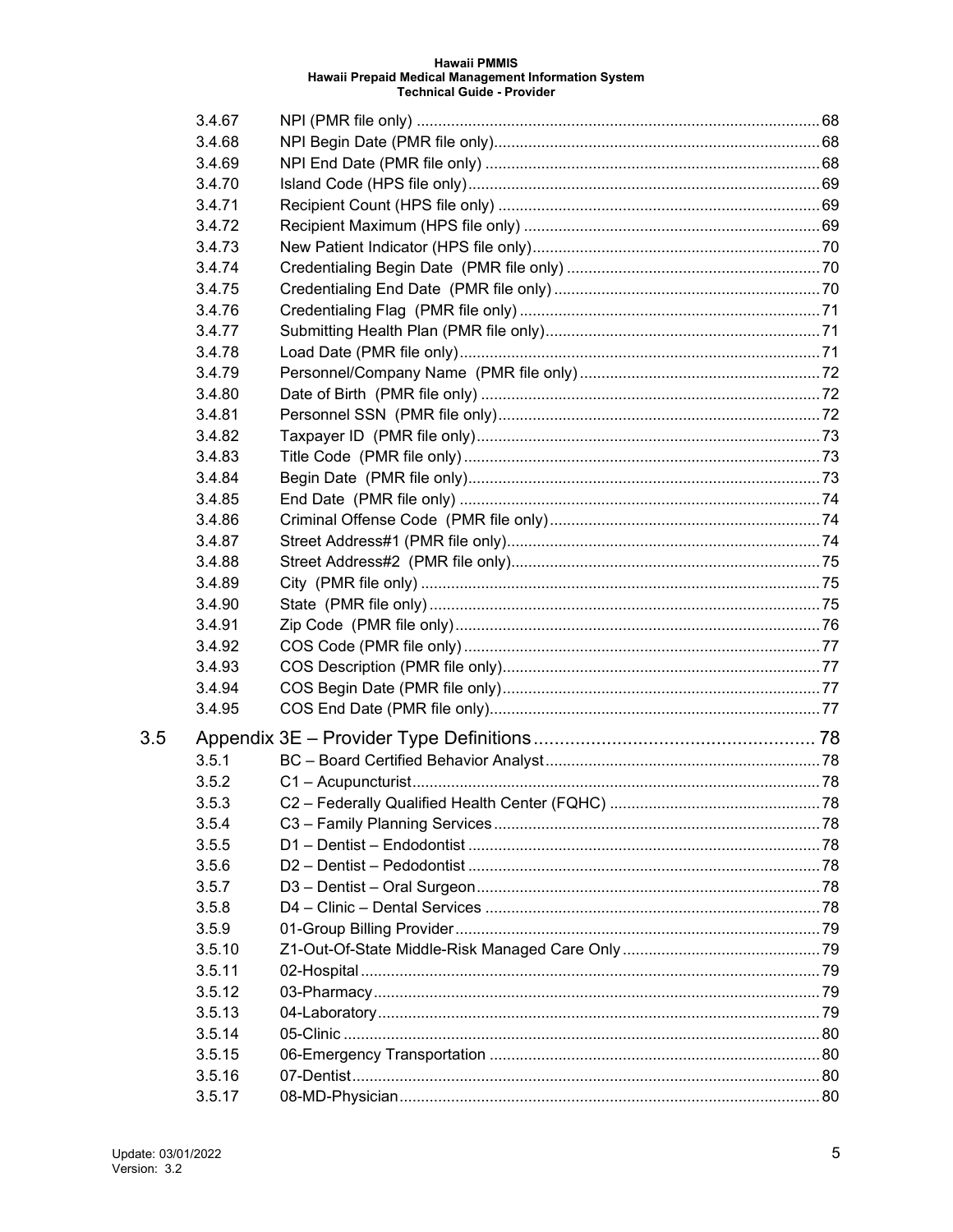| 3.5.18 |  |
|--------|--|
| 3.5.19 |  |
| 3.5.20 |  |
| 3.5.21 |  |
| 3.5.22 |  |
| 3.5.23 |  |
| 3.5.24 |  |
| 3.5.25 |  |
| 3.5.26 |  |
| 3.5.27 |  |
| 3.5.28 |  |
| 3.5.29 |  |
| 3.5.30 |  |
| 3.5.31 |  |
| 3.5.32 |  |
| 3.5.33 |  |
| 3.5.34 |  |
| 3.5.35 |  |
| 3.5.36 |  |
| 3.5.37 |  |
| 3.5.38 |  |
| 3.5.39 |  |
| 3.5.40 |  |
| 3.5.41 |  |
| 3.5.42 |  |
| 3.5.43 |  |
| 3.5.44 |  |
| 3.5.45 |  |
| 3.5.46 |  |
| 3.5.47 |  |
| 3.5.48 |  |
| 3.5.49 |  |
| 3.5.50 |  |
| 3.5.51 |  |
| 3.5.52 |  |
| 3.5.53 |  |
| 3.5.54 |  |
| 3.5.55 |  |
| 3.5.56 |  |
| 3.5.57 |  |
| 3.5.58 |  |
| 3.5.59 |  |
| 3.5.60 |  |
| 3.5.61 |  |
| 3.5.62 |  |
| 3.5.63 |  |
| 3.5.64 |  |
| 3.5.65 |  |
|        |  |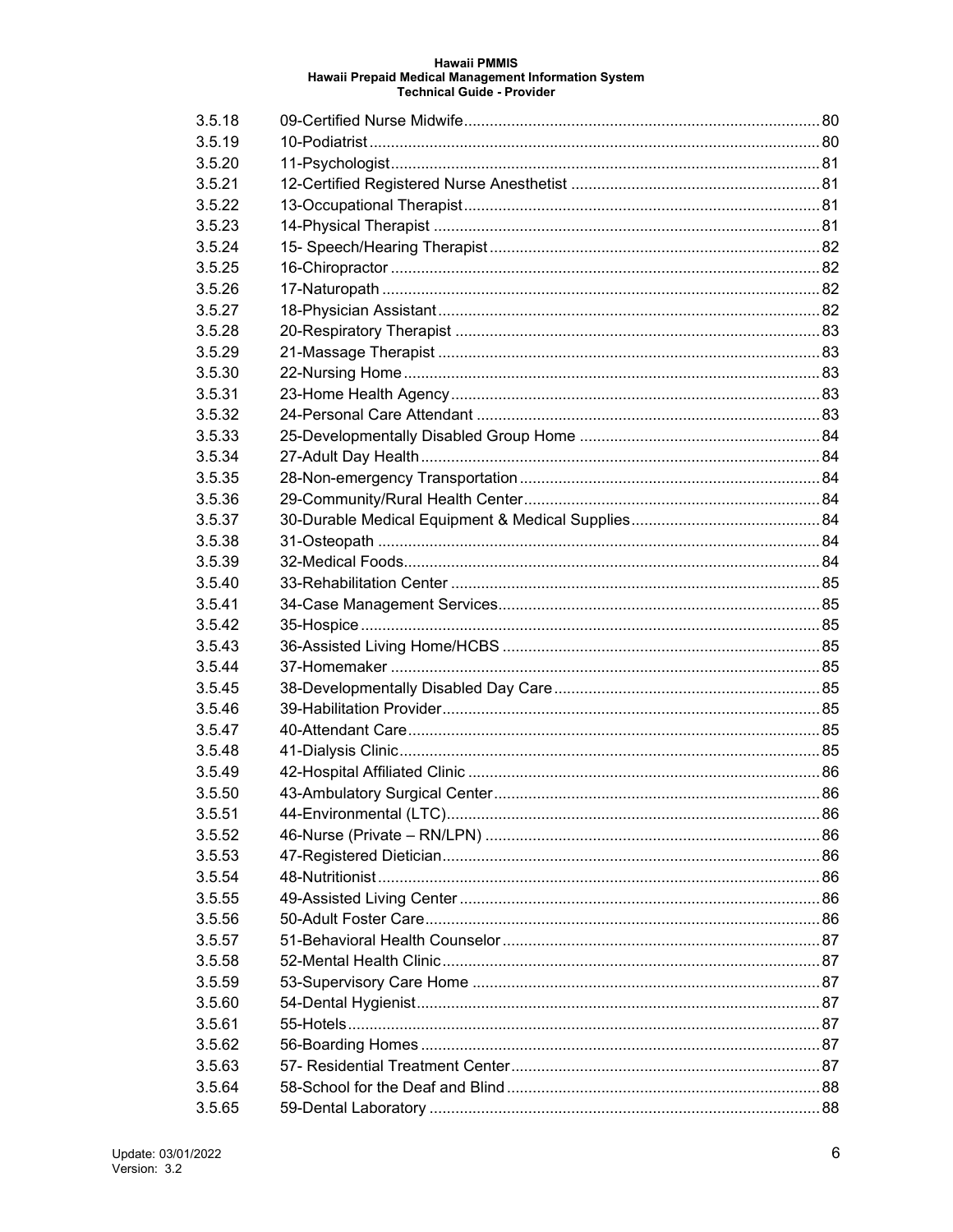|     | 3.5.66 |                     |     |
|-----|--------|---------------------|-----|
|     | 3.5.67 |                     |     |
|     | 3.5.68 |                     |     |
|     | 3.5.69 |                     |     |
|     | 3.5.70 |                     |     |
|     | 3.5.71 |                     |     |
|     | 3.5.72 |                     |     |
|     | 3.5.73 |                     |     |
|     | 3.5.74 |                     |     |
|     | 3.5.75 |                     |     |
|     | 3.5.76 |                     |     |
|     | 3.5.77 |                     |     |
|     | 3.5.78 |                     |     |
|     | 3.5.79 |                     |     |
|     | 3.5.80 |                     |     |
|     | 3.5.81 |                     |     |
|     | 3.5.82 |                     |     |
|     | 3.5.83 |                     |     |
|     | 3.5.84 |                     |     |
|     | 3.5.85 |                     |     |
|     | 3.5.86 |                     |     |
|     | 3.5.87 |                     |     |
|     | 3.5.88 |                     |     |
|     | 3.5.89 |                     |     |
| 3.6 |        |                     |     |
| 3.7 |        |                     |     |
| 3.8 |        |                     |     |
|     | 3.8.1  |                     |     |
|     | 3.8.2  |                     |     |
|     | 3.8.3  |                     |     |
|     | 3.8.4  |                     |     |
|     | 3.8.5  | Provider Filenames. | .96 |
|     | 3.8.6  |                     |     |
|     | 3.8.7  |                     |     |
|     | 3.8.8  |                     |     |
|     | 3.8.9  |                     |     |
|     | 3.8.10 |                     |     |
| 3.9 |        |                     |     |
|     |        |                     |     |
| 4.1 |        |                     |     |
|     |        |                     |     |
|     |        |                     |     |

 $\overline{4}$ 

 $\overline{5}$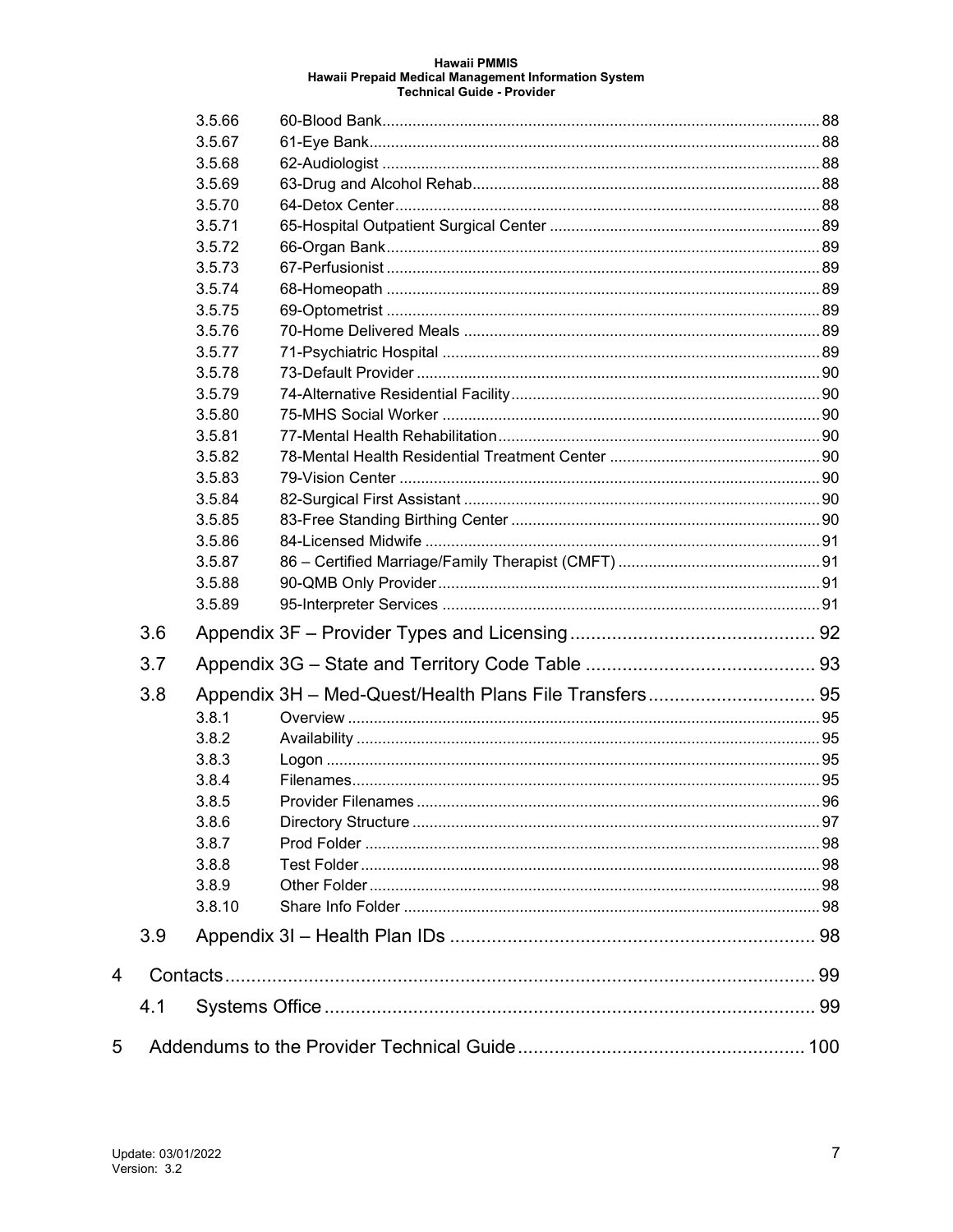## <span id="page-7-1"></span><span id="page-7-0"></span>**1 Preface**

#### 1.1 Overview

The Provider Technical Guide is distributed to medical, dental, and behavioral health plans contracting with the Hawaii Department of Human Services (DHS), Med-QUEST Division (MQD) to further their understanding of the Hawaii Prepaid Medical Management Information System (HPMMIS). This Provider Technical Guide contains the provider file layouts, code tables and FTP process to be used by health plans to provide information to and receive information from MQD through HPMMIS. HPMMIS is operated and maintained by the State of Arizona Medicaid agency known as the Arizona Health Care Cost Containment System Administration (AHCCCS).

## <span id="page-7-2"></span>1.2 Provider Registration and Affiliation

Health plans are required to submit monthly electronic files of their entire health plan provider network (HPS). HPMMIS receives provider registrations and updates from the online provider portal – HOKU (Hawaii's Online Kahu Utility). HPMMIS then updates the provider master registry file (PMR) which is used when editing encounters submitted by the health plans. HPMMIS will provide the HPS electronic error report to the plans.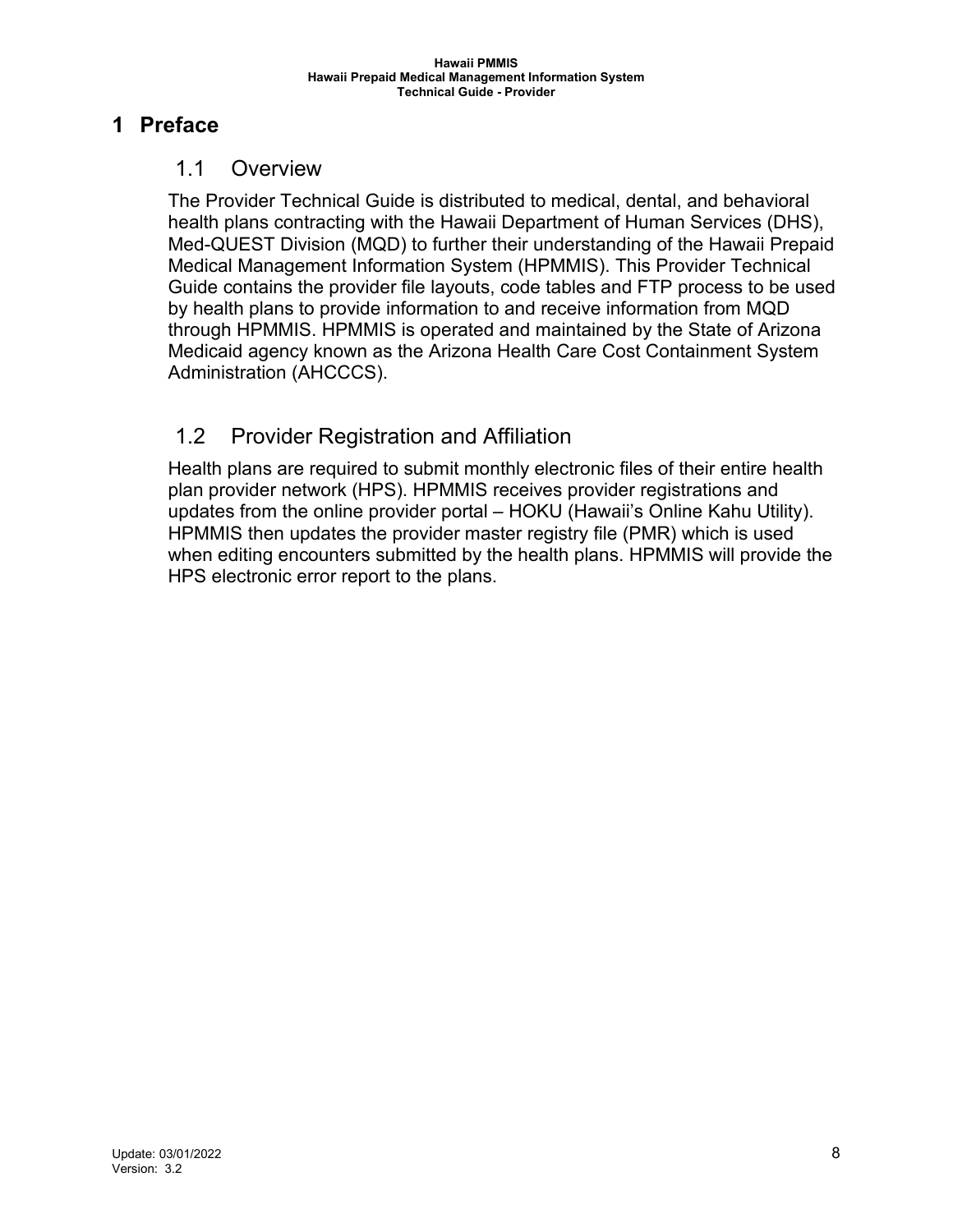# <span id="page-8-0"></span>1.3 Conventions Used in this Manual

Unless otherwise stated, the following terms are used in this manual as defined below.

| <b>CLIA</b>   | <b>Clinical Laboratory Improvement Act</b>                                                                                                                      |  |  |  |  |  |
|---------------|-----------------------------------------------------------------------------------------------------------------------------------------------------------------|--|--|--|--|--|
| <b>CMS</b>    | Centers for Medicare and Medicaid Services (formerly known as<br>HCFA)                                                                                          |  |  |  |  |  |
| <b>DCCA</b>   | State of Hawaii Department of Commerce and Consumer Affairs                                                                                                     |  |  |  |  |  |
| <b>DHS</b>    | <b>Department of Human Services</b>                                                                                                                             |  |  |  |  |  |
| <b>ECC</b>    | Enrollment Call Center in MQD which processes health plan<br>enrollment choices.                                                                                |  |  |  |  |  |
| <b>KOLEA</b>  | Kauhale On-Line Eligibility Assistance                                                                                                                          |  |  |  |  |  |
| <b>HCFA</b>   | Health Care Financing Administration (former name of CMS)                                                                                                       |  |  |  |  |  |
| Health plan   | Health plans include medical, dental, and behavioral health<br>plans contracted with the State of Hawaii to provide services to<br>eligible members.            |  |  |  |  |  |
| <b>HPMMIS</b> | The Hawaii Prepaid Medical Management Information System is<br>based on the Arizona PMMIS and is operated and maintained<br>by the State of Arizona for Hawaii. |  |  |  |  |  |
| <b>HPS</b>    | Health Plan Provider Network (plan submittal) file that is<br>submitted monthly by the health plans to HPMMIS.                                                  |  |  |  |  |  |
| <b>MQD</b>    | MQD is the Med-QUEST Division of the Hawaii Department of<br><b>Human Services.</b>                                                                             |  |  |  |  |  |
| <b>MFIS</b>   | MFIS is the Member File Integrity Section in MQD, which<br>resolves membership roster problems.                                                                 |  |  |  |  |  |
| <b>PMR</b>    | Provider Master Registry, which is maintained by HPMMIS, of<br>all providers who are in the HPMMIS Provider database.                                           |  |  |  |  |  |
| <b>SFTS</b>   | Secure File Transfer Server (also known as SFTP or EFT)                                                                                                         |  |  |  |  |  |
| <b>TPL</b>    | <b>Third Party Liability</b>                                                                                                                                    |  |  |  |  |  |
| <b>VPN</b>    | <b>Virtual Private Network</b>                                                                                                                                  |  |  |  |  |  |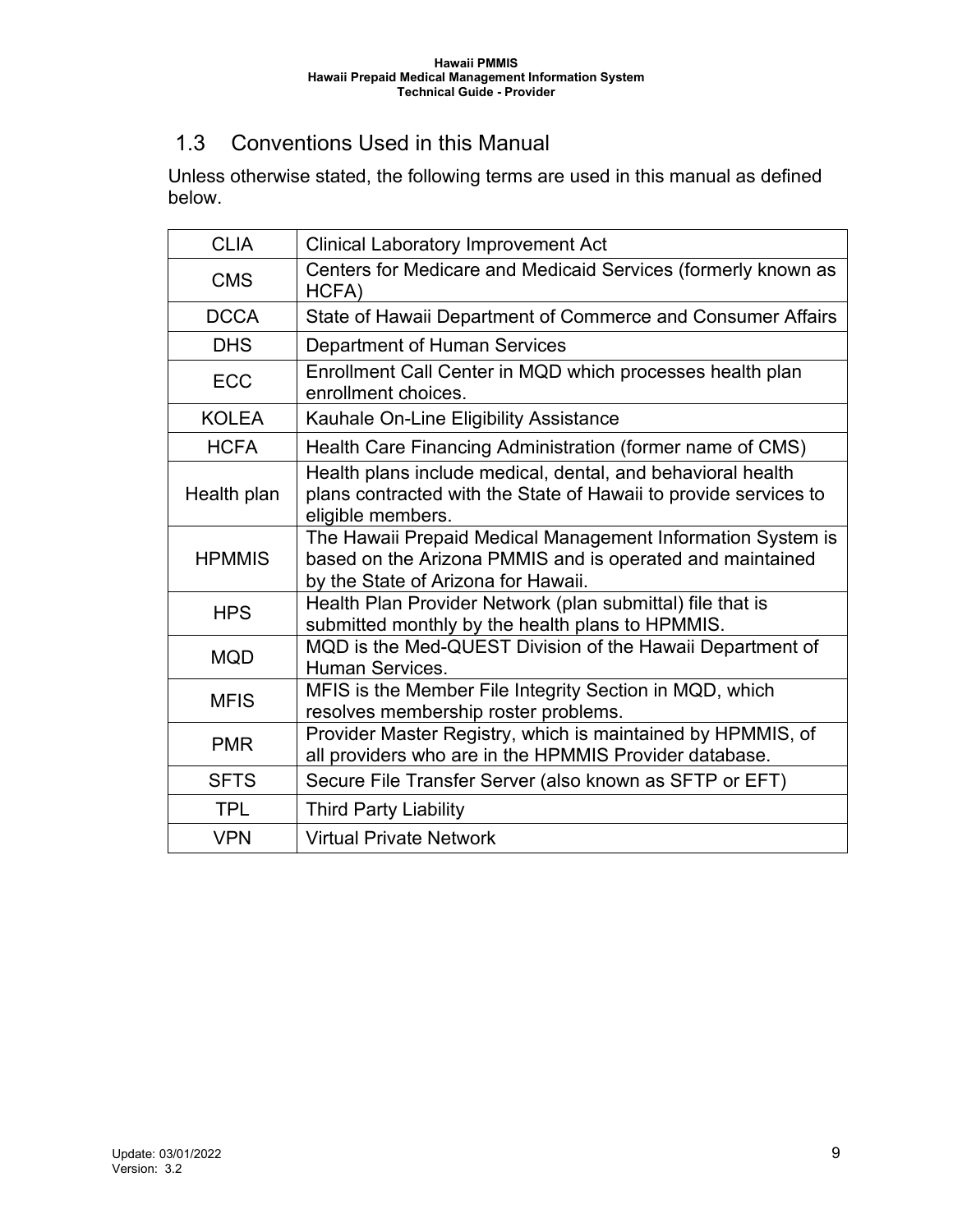### <span id="page-9-1"></span><span id="page-9-0"></span>**2 Provider Interface**

# 2.1 Health Plan Provider Network

Each health plan is required to develop and maintain a sufficient provider network to provide the required health services to its members in a timely manner. In most situations, the provider network consists of providers on contract with the health plans. Sometimes, the health plan will authorize services to be provided by a provider out-ofnetwork or not on contract with the health plan. Both types of providers (on contract and not) must register with our HOKU (Hawaii's Online Kahu Utility) provider portal.

# 2.1.1 Provider Registry Definitions

<span id="page-9-2"></span>A list of provider registry definitions appears below.

| <b>Health Plan Provider</b><br>Network (HPS)   | In each health plan, the provider network is the<br>conglomeration of the required components or<br>types of providers to provide the required health<br>services to the recipient. The provider network<br>must be sufficient in size within the health plan's<br>service area to provide the needed services to<br>the recipient in a timely manner. The HPS is<br>reported electronically monthly to MQD.                                                                    |
|------------------------------------------------|---------------------------------------------------------------------------------------------------------------------------------------------------------------------------------------------------------------------------------------------------------------------------------------------------------------------------------------------------------------------------------------------------------------------------------------------------------------------------------|
| <b>Provider Master</b><br>Registry (PMR)       | This is the registry maintained by MQD of all<br>QUEST providers and is placed on the SFTS<br>server on a monthly basis. The health plan can<br>use the PMR to obtain all QUEST IDs for its<br>providers                                                                                                                                                                                                                                                                        |
| <b>Health Plan Monthly</b><br>Error File (HPQ) | When the HPS (Health Plan Monthly<br>Submission) file is processed, it will generate<br>this output file that will contain provider records<br>which have not passed the HPS process edits.                                                                                                                                                                                                                                                                                     |
| <b>HOKU</b>                                    | Hawaii's Online Kahu Utility. Online utility portal<br>for providers to register with Med-QUEST.                                                                                                                                                                                                                                                                                                                                                                                |
| <b>Primary Care Provider</b><br>(PCP)          | A primary care provider is a state-licensed<br>physician or a nurse practitioner contracted by a<br>participating health plan to assess an enrollee's<br>health care needs and provide services to meet<br>those needs either directly or through the plan's<br>provider network. A primary care provider who<br>is a nurse practitioner shall be a family nurse<br>practitioner, pediatric nurse practitioner, or (if<br>the enrollee is a pregnant woman) a nurse<br>midwife. |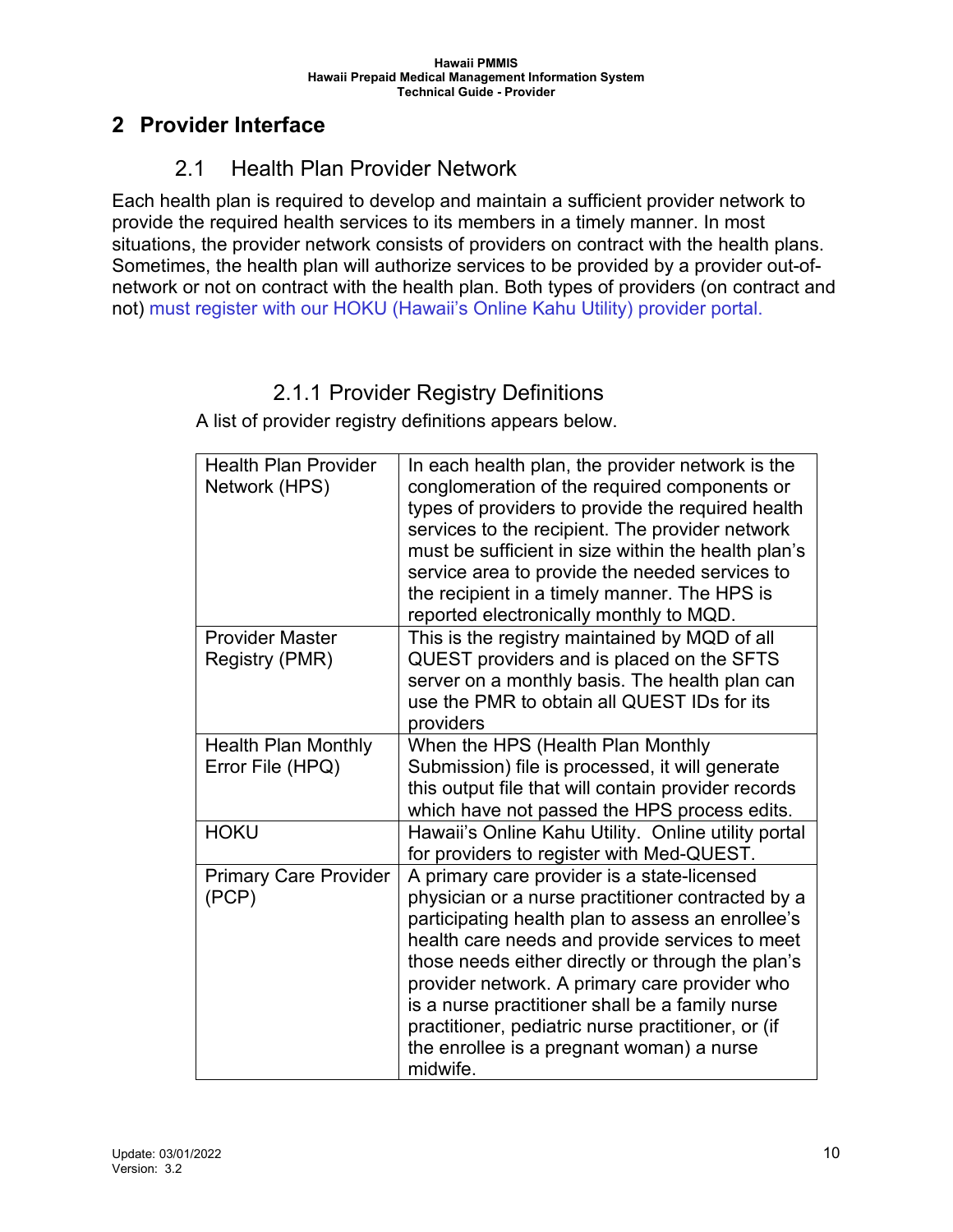**Hawaii PMMIS Hawaii Prepaid Medical Management Information System Technical Guide - Provider**

| <b>Provider Record</b> | A provider record consists of several sub-record |
|------------------------|--------------------------------------------------|
|                        | types about providers in the health plan         |
|                        | servicing QUEST recipients:                      |
|                        | Master record                                    |
|                        | Address                                          |
|                        | Group affiliation                                |
|                        | <b>Specialty</b>                                 |
|                        | License Type                                     |
|                        | <b>EPSDT</b>                                     |
|                        | Contact                                          |
|                        | <b>CLIA</b>                                      |
|                        | <b>NPI</b>                                       |
|                        | Membership (HPS file only)                       |
|                        | Enrollment                                       |
|                        | Credentialing                                    |
|                        | <b>Ownership-Personnel</b>                       |
|                        | <b>Category of Service</b>                       |
|                        |                                                  |
|                        |                                                  |

#### <span id="page-10-0"></span>2.2 Preparing Provider Data for Health Plan Submission (HPS) File

When reporting provider data to MQD, a health plan must apply the following guidelines to assure consistent and accurate data. Provider registry data is reported using eleven different record types, each of which is described below with clarification of the related data elements. For further understanding of the required data submission, refer to Appendix 3A – Provider Master Registry / Health Plan Provider Network and Appendix 3D – Provider Health Plan Submission (HPS) and Provider Master Registry (PMR) Record Index/Data Elements.

#### 2.2.1 Provider Submission Cycle

<span id="page-10-1"></span>The health plans must submit electronically a Health Plan Submission (HPS) file via the SFTS process either on the  $1<sup>st</sup>$  or  $3<sup>rd</sup>$  Weds of each month. Although the HPS file can be submitted anytime, the submission date on the filename must reflect the date of the next processing Wednesday. The latest a provider file can be submitted on a processing Wednesday is 5:00 p.m. HST.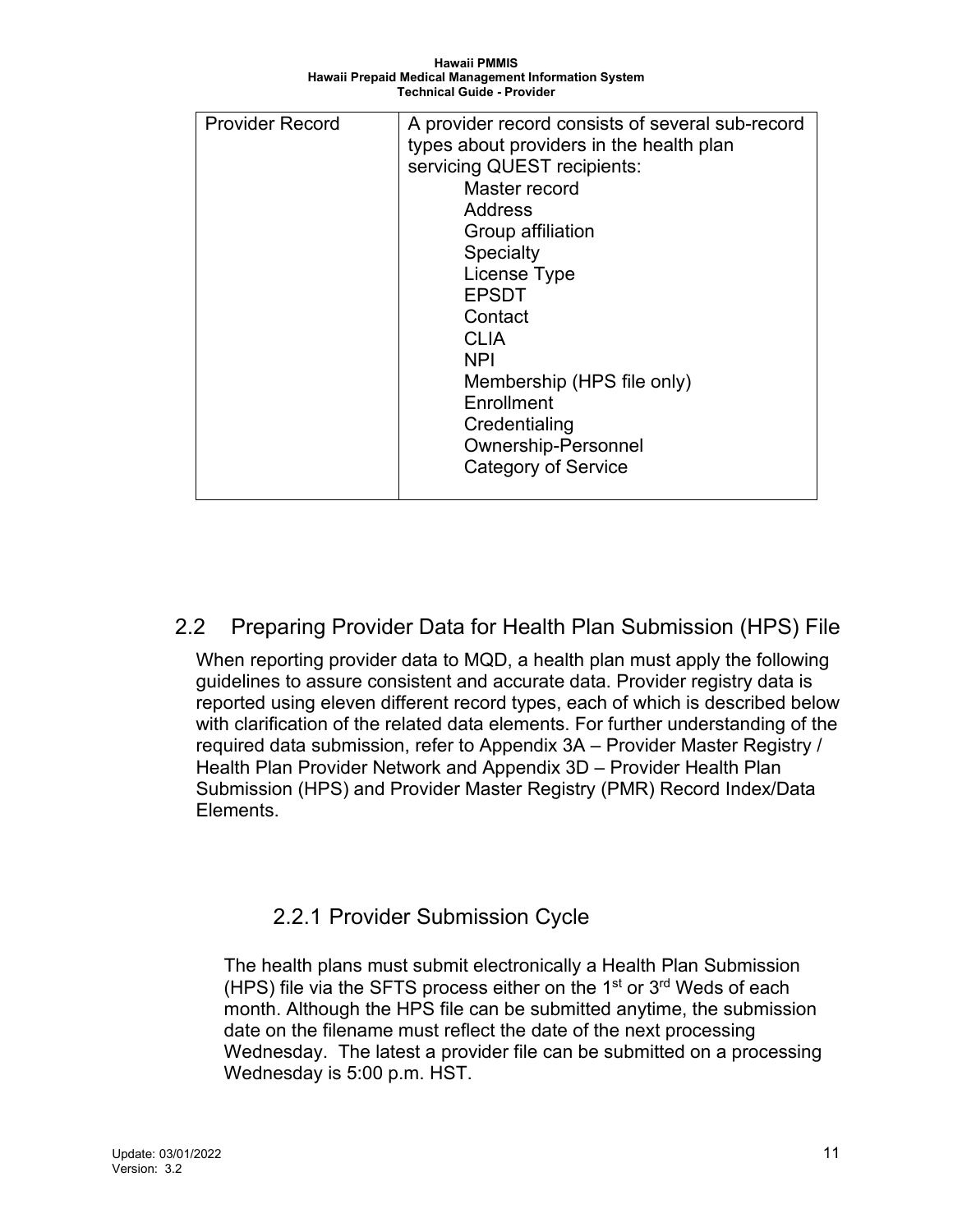## 2.2.2 General Guidelines

### <span id="page-11-1"></span><span id="page-11-0"></span>2.2.2.1 Required Data Elements

Most of the data elements are required for completeness of each provider profile. If the data element is not applicable to a particular provider profile, then the record is considered to be conditional.

#### <span id="page-11-2"></span>2.2.2.2 Field Values

To assure consistency and accuracy of the data for the DATE fields, the format is CCYYMMDD. Any date fields that should remain open, such as an End Date, must be filled with 99999999.

All character data should be left justified with trailing blanks and in capital letters. All numeric data should be right justified with leading zeroes. If the data for a character field is not applicable, fill the complete field with blanks. If the data for a numeric field is not applicable, fill the complete field with zeroes. If the character field is not applicable, fill the complete field with spaces. All provider sub-records (for example, BB, CC, DD, etc.) will follow the master record to which they apply. Multiple sub-records that apply to a distinct provider will be grouped together.

## 2.2.3 Master Record (AA)

<span id="page-11-3"></span>The master record consists of the general identifying information for the provider. It is a required record to establish the provider profile. The following topics warrant clarification to understand the provider information to be submitted and to obtain accurate provider data from the health plans.

#### Provider Type

Provider types are grouped by type of services rendered. Examples are hospital, physician, dentist, DME supplier, and Case Management Agencies. Select the appropriate Provider Type Code listed in Appendix 3B – Provider Codes and Values sub-section 3.2.4 Provider Type Codes.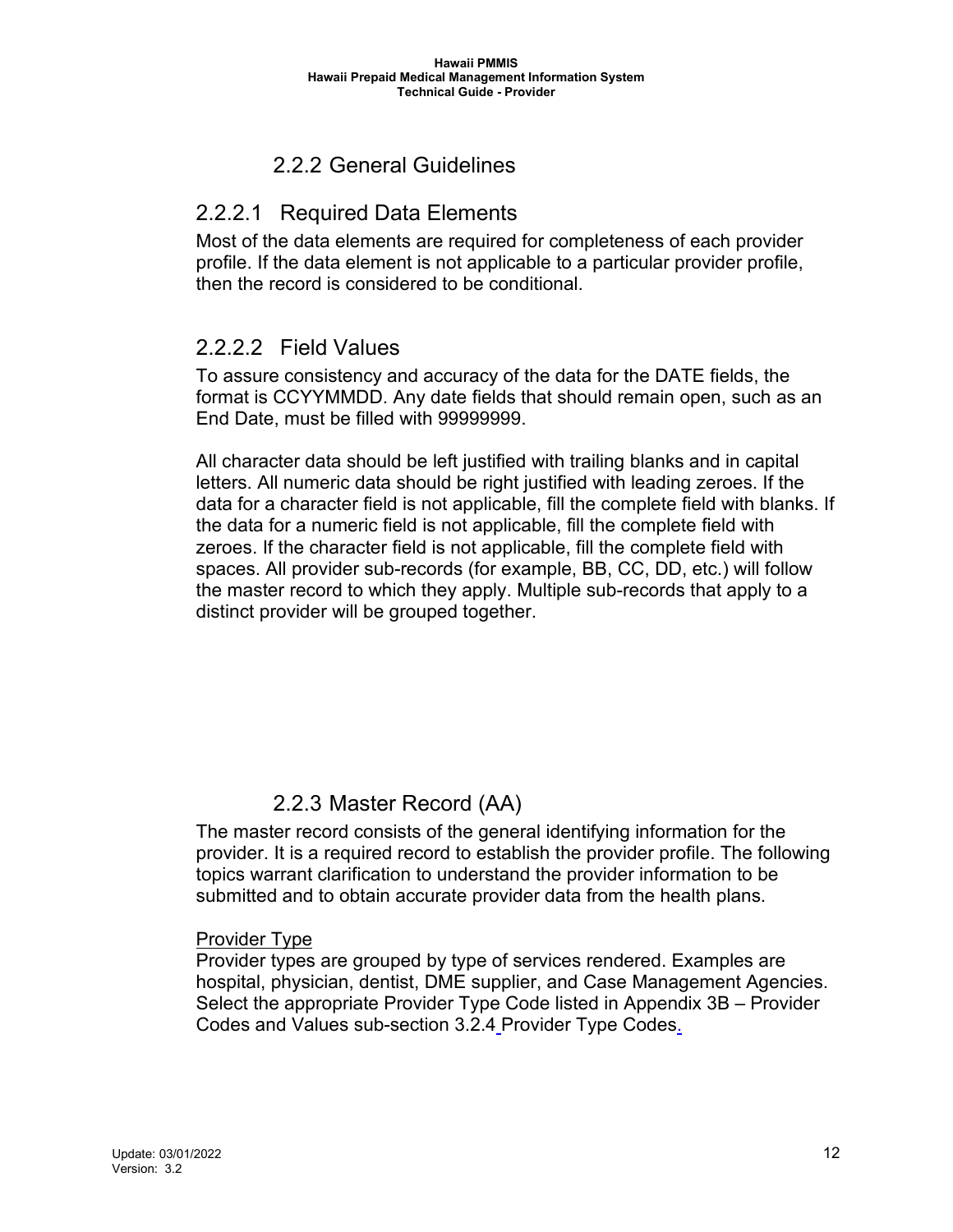#### 2.2.4 Address Record (BB)

<span id="page-12-0"></span>Providers may have different addresses for the location of services, billing, and mailing. Correct address data will assure reliable data analysis for reporting purposes. This is a required record for all provider types with the exception of 01 Provider types.

## 2.2.5 Group Record (CC)

<span id="page-12-1"></span>If a provider is not associated with a group, the CC Record should not be completed. Submit a group record for individual providers associated with a group practice. This is a conditionally required record. Not all providers are participants of a group practice. This record is required for individuals who are members of a group practice. An AA record needs to be established for the group practice with associated records to establish the group's profile. The Group ID field should contain the provider identification number of the provider's group. For example, Dr. Smith is a member of the Johnson group. Submit AA master records for both Dr. Smith and the Johnson group. Also submit a CC record for Dr. Smith that will indicate he or she is a member of the Johnson group. Do not submit a Group Record for '01-Group Billing' providers since a group cannot be associated with itself or another '01-Group Billing' provider.

#### 2.2.6 Specialty Record (DD)

<span id="page-12-2"></span>Some providers may specialize in a type of service or treatment of certain medical conditions. For the physicians, the specialty is determined by the Specialty Board Certification requirements. The Department of Health certifies the nurse practitioner specialty. Other providers and non-licensed providers must select their specialty from the Provider Specialty/Subspecialty Codes list found in Appendix 3B – Provider Codes and Values sub-section [3.2.5](#page-34-0) [Provider Specialty Codes.](#page-34-0) This is not a required record for providers.

Specialty begin and end dates are the effective and expiration dates, respectively, for the provider's specialty within the health plan. The specialty begin date must be completed for every specialty record on a provider. Indicate open-ended end dates with nines (99999999).

When a provider has more than one specialty record, the Primary Indicator will identify if the specialty record is the primary specialty of the provider.

For example, a pediatric endocrinologist would have the following specialties:

- 150 Pediatrician
- 156 Pediatric Endocrinology
- 063 Endocrinology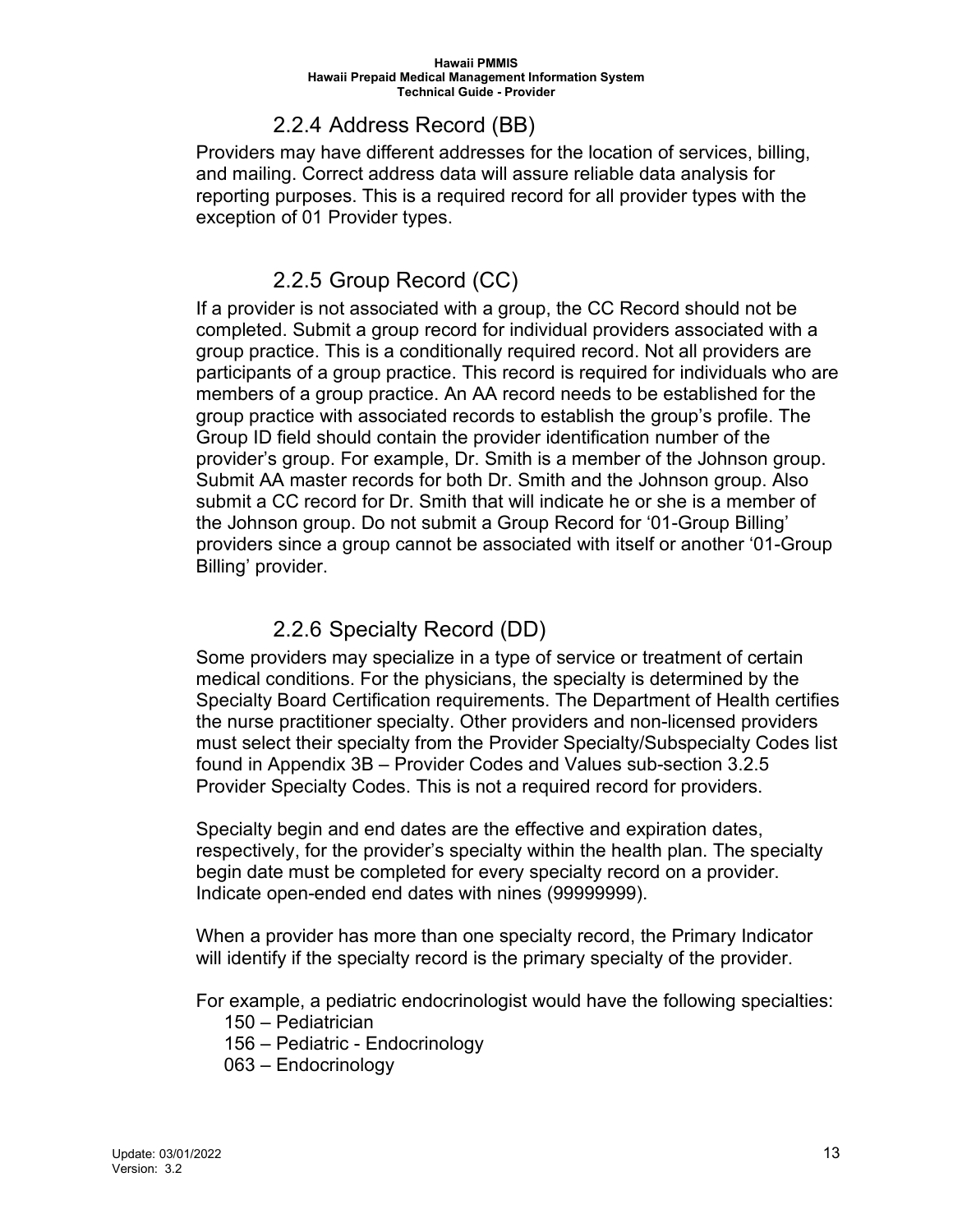The primary indicator would be Y (yes) for 150 and N (no) for 156 and 063. Each specialty requires an individualized DD record to be submitted.

The PCP Indicator shows the provider has been designated as a primary care provider within the health plan and is eligible to have a PCP relationship with a recipient.

# 2.2.7 EPSDT Record (EE)

<span id="page-13-0"></span>This record is used to indicate the dates for which a provider was authorized to provide EPSDT services to a health plan's population. This record is conditional; if no information is provided for a set of dates, it is presumed that the provider was not an EPSDT provider on those dates.

## 2.2.8 License Record (FF)

<span id="page-13-1"></span>Not all provider types require a license to practice their specialty. If the provider does not require a license the FF record should not be completed.

#### License Number

The Department of Commerce and Consumer Affairs (DCCA) issues the licenses for such medical professions as physicians, pharmacies, psychologists, physical therapists, nurse midwives and other provider types.

The Department of Health (DOH) certifies ambulance (air and ground) service providers, nurse practitioners, hospitals, home health agencies and other provider types.

Exception: Non-professional, non-licensed providers include commercial airlines, and taxi companies.

## 2.2.9 Contract Dates Record (GG)

<span id="page-13-2"></span>This record is used to indicate which providers were in a health plan's network for which dates. This record is required as MQD loads the Contract Dates into HOKU.

# <span id="page-13-3"></span>2.2.10 CLIA Record (HH)

This record is used to indicate which providers are certified to provide laboratory services under the Clinical Laboratory Improvement Act. This record is conditional if the provider is not certified to provide laboratory services under the Clinical Laboratory Improvement Act. If the provider is a certified CLIA provider then it is expected that the current CLIA information will be provided.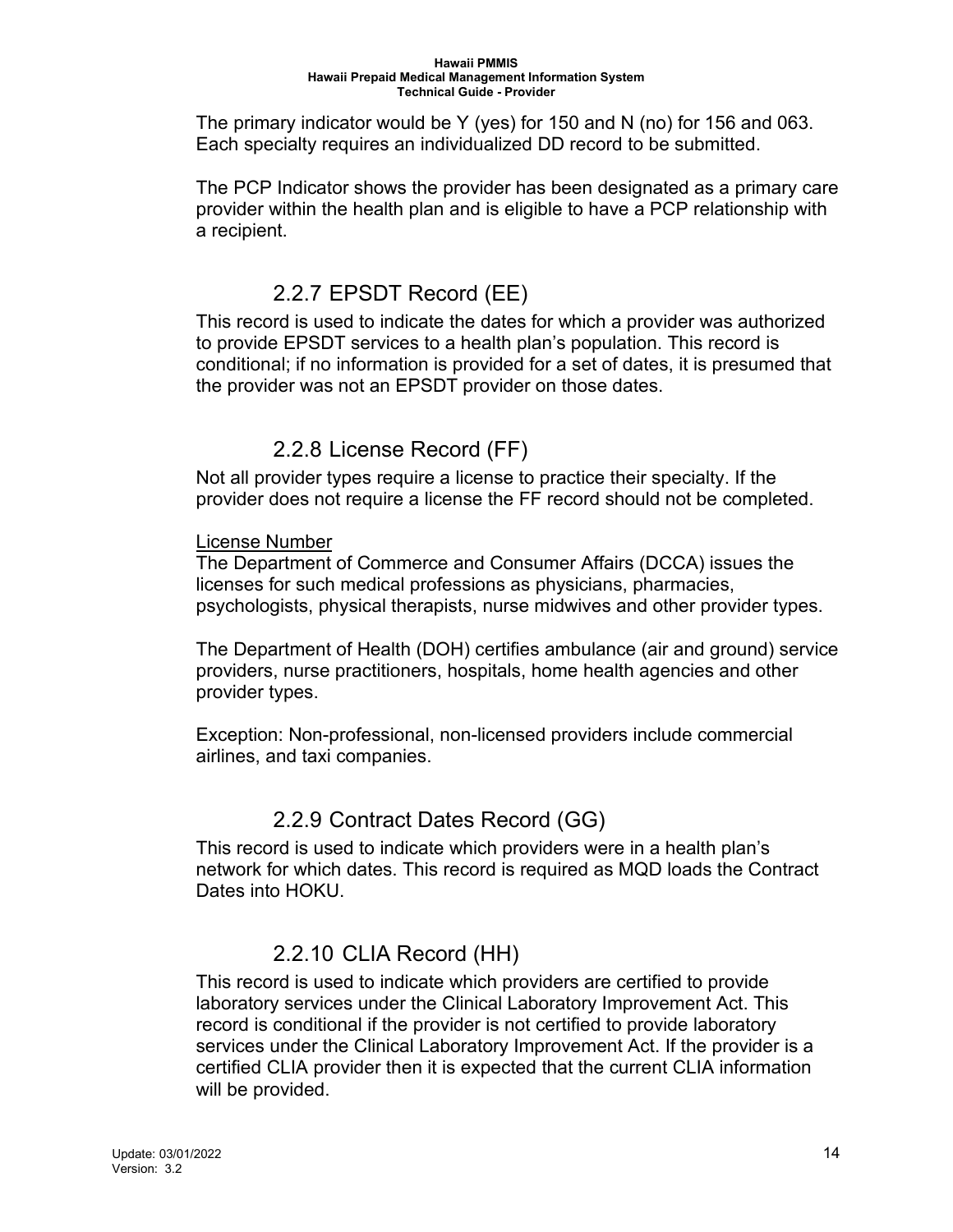# <span id="page-14-0"></span>2.2.11 Reimbursement Type Record (II)

 This record provides miscellaneous data to the health plans as well as to Med- QUEST departments that have requested this type of data previously. It is created for the PMR (Provider Master Registry) file only. Health plans should not generate this record.

### <span id="page-14-1"></span>2.2.12 Enrollment Record (JJ)

This record provides the Health Plans and Med-QUEST departments with a provider's enrollment dates. There may be more than one enrollment date segment for each provider record which details dates on which the provider was made active or dates on which they were terminated. It is created for the PMR (Provider Master Registry) file only. Health plans should not generate this record.

## <span id="page-14-2"></span>2.2.13 NPI Record (KK)

This record provides the NPI that was received by Med-QUEST from the providers. There may be more than one NPI for each provider. This record is created for the PMR (Provider Master Registry) file only. Health plans should not generate this record.

## <span id="page-14-3"></span>2.2.14 Membership Record (LL)

This record will be generated by the health plans and should be included in the monthly health plan submissions (HPS) file only. It should be generated if a provider is a pcp and should contain membership information. It will not be included in the PMR file to the health plans.

# <span id="page-14-4"></span>2.2.15 Provider Credentialing Record (MM)

This record will be used to report if a provider has been credentialed or not and the date range for the credentialing. This record is created for the PMR (Provider Master Registry) file only. Health plans should not generate this record.

## <span id="page-14-5"></span>2.2.16 Ownership-Personnel Record (NN)

This record will be used to report ownership/personnel data of providers whose provider type is found in [Section 3.2.7](#page-38-1) (Provider Types Requiring Ownership-Personnel Date) as per CMS mandates: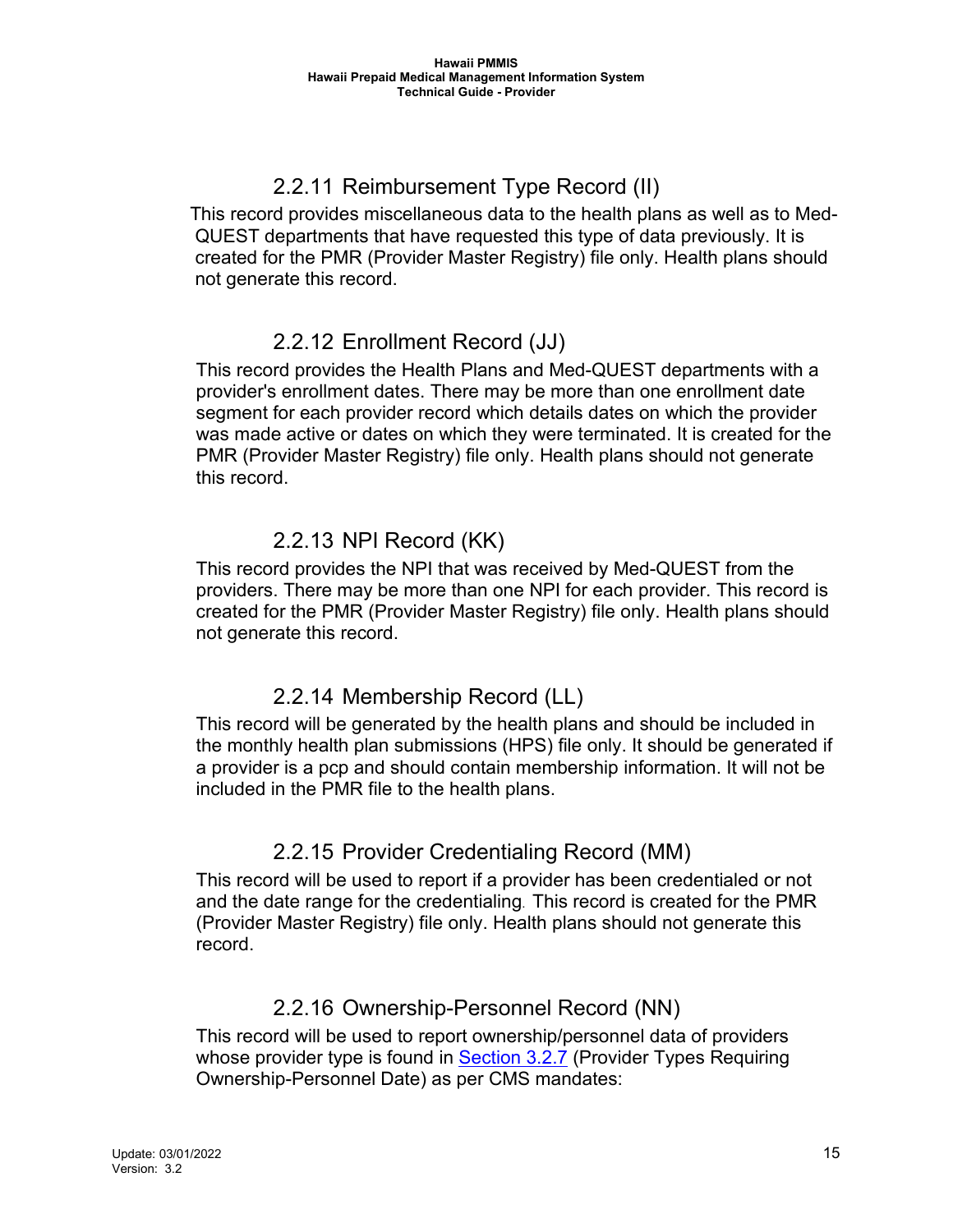§455.104 Disclosure by Medicaid providers and fiscal agents: Information on ownership and control §455 Subpart E Provider Screening and Enrollment

This record is created for the PMR (Provider Master Registry) file only. Health plans should not generate this record.

## <span id="page-15-0"></span>2.2.17 Category of Service (OO)

This record will be used to report the Categories of Service found under each provider's profile in our system. It is created for the PMR (Provider Master Registry) file only. Health plans should not generate this record.

#### <span id="page-15-1"></span>2.3 Processing Provider Network Submissions

Each health plan submits their entire provider network to MQD electronically using the plan provider network record layout, which is identical to the Provider Master Registry (PMR) record layout. The plans' submitted networks are processed in HPMMIS & HOKU. The following files are returned to the plans:

Provider Master Registry, which includes all QUEST providers with the QUEST IDs

Report of errors encountered during processing the network file

Formats for these files are contained in these appendices:

[Appendix 3A – Provider Master Registry](#page-17-1) / Health Plan Provider Network [Appendix 3B – Provider Codes and Values](#page-27-1)  [Appendix 3C – Provider Error Reports](#page-43-0)  [Appendix 3D – Provider Health Plan Submission](#page-44-1) (HPS) and Provider Master **[Registry \(PMR\) Record Index/Data Elements](#page-44-1)** [Appendix 3E – Provider Type Definitions](#page-77-0)  [Appendix 3F – Provider Types and Licensing](#page-91-0)  [Appendix 3G – State and Territory Code Table](#page-92-0)  [Appendix 3H – Med-Quest/Health Plans File Transfers](#page-94-0) 

[Appendix 3I – Health Plan IDs](#page-97-4)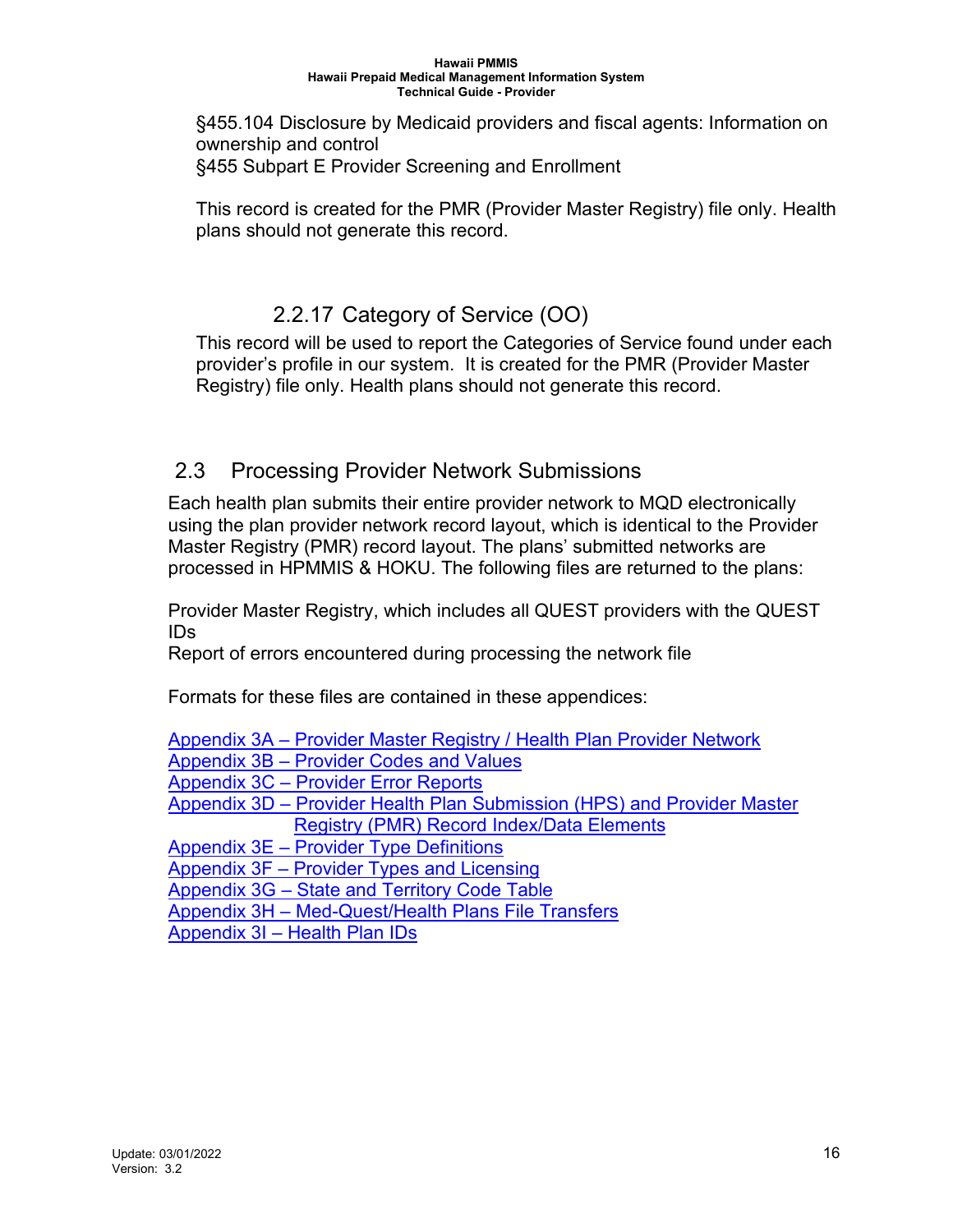### <span id="page-16-0"></span>2.4 Provider Master Registry (PMR)

The provider master registry contains all providers in the HPMMIS provider database, regardless of health plan affiliation. The registry is provided to plans on the MQD SFTS server following processing of the health plans' provider network files. The record format for the provider master registry is the same as that used by the health plans to submit their provider networks.

The health plan ID and health plan provider ID are blank on the provider master registry because it is not health plan specific. The provider status field contains the enrollment status reflected in HPMMIS for the provider:

Active **Terminated** Pended Suspended Denied

### <span id="page-16-1"></span>2.5 File Transfer and Retention

Monthly provider files remain on the MQD SFTS server for 90 days before being backed up and deleted by Med-QUEST. For detailed information regarding file transfer procedures, refer to Appendix 3H – Med-Quest/Health Plans File Transfers.

## <span id="page-16-2"></span>2.6 Provider File Testing

The provider test process can be run upon a health plan's request. Because it will be run during the day, a test file must be submitted to the SFTP by 12:00 p.m. HST on the requested process day and the process date must be on the filename. The request must be made to the MQD Systems Office via email after the file is placed on the SFTP. Any files placed on the SFTP after 12:00 p.m. HST is subject to be processed the next business day and should have the appropriate process date on the filename.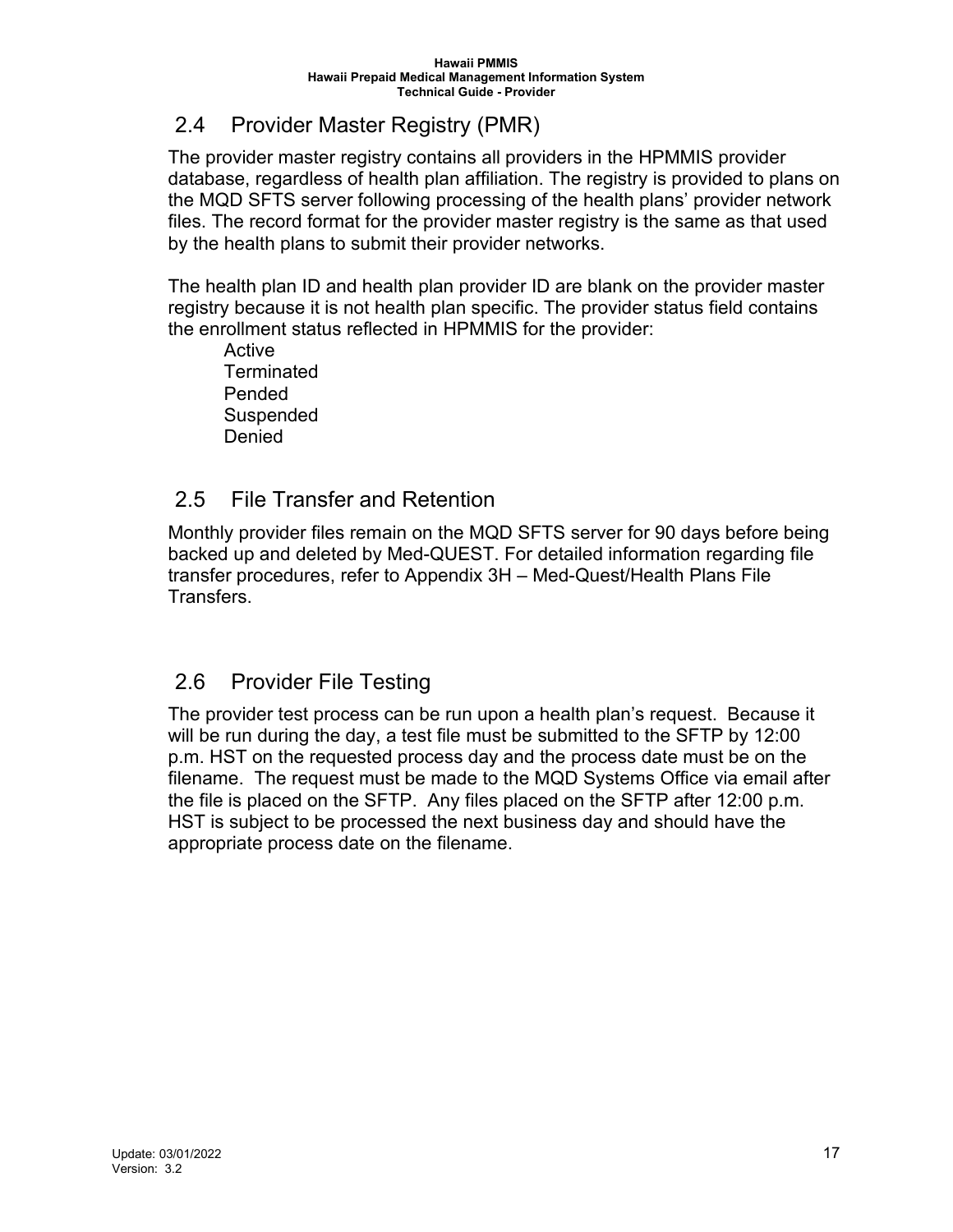# <span id="page-17-0"></span>**3 Appendices**

<span id="page-17-1"></span>The file formats in this section are used to communicate provider information between HPMMIS and the health plan.

#### 3.1 Appendix 3A – Provider Master Registry / Health Plan Provider **Network**

<span id="page-17-2"></span>

|   |                     |             |                      | <b>Actual Position</b> |     |                              |
|---|---------------------|-------------|----------------------|------------------------|-----|------------------------------|
| # | Data Name           | <b>Size</b> | ${\mathbf \tau}$ ype | <b>From</b>            | Τo  | <b>Remarks</b>               |
|   | Health Plan ID      | 6           | AN                   | 01                     | 06  | Unique 6-character health    |
|   |                     |             |                      |                        |     | plan ID                      |
| ∩ | <b>Current Date</b> |             | N                    | 07                     | 14  | <b>CCYYMMDD</b>              |
| 3 | File Type Code      |             | AN                   | 15                     | 16  | <b>PN</b> = Provider Network |
| 4 | Filler              | 284         | AN                   | 17                     | 300 | Reserved for future use      |

3.1.1 File Header Record Format

<span id="page-17-3"></span>

|                | <b>Actual Position</b>            |                |             |      |                  |                                                                                                                          |
|----------------|-----------------------------------|----------------|-------------|------|------------------|--------------------------------------------------------------------------------------------------------------------------|
| #              | Data Name                         | <b>Size</b>    | <b>Type</b> | From | To               | <b>Remarks</b>                                                                                                           |
| 1              | Record Type                       | $\overline{2}$ | AN          | 01   | 02               | Indicates provider master<br>record; value AA                                                                            |
| $\overline{2}$ | Health Plan ID                    | 6              | AN          | 03   | 08               | Unique 6-character health plan<br>ID.<br>(In PMR file, this field will have<br>'HPMMIS').                                |
| 3              | <b>Health Plan Provider</b><br>ID | 12             | AN          | 09   | 20               | Health Plan issued Provider ID.<br>(In PMR file, this field will have<br>spaces).                                        |
| 4              | <b>QUEST Provider ID</b>          | 6              | AN          | 21   | 26               | Provider ID                                                                                                              |
| 5              | Filler                            | 32             | AN          | 27   | 58               | Reserved for future use                                                                                                  |
| 6              | Name                              | 40             | AN          | 59   | 98               | Registered business name or<br>Provider's Last/First Name                                                                |
| $\overline{7}$ | <b>SSN</b>                        | 9              | AN          | 99   | 107              | Social security number                                                                                                   |
| 8              | Provider Type                     | $\overline{2}$ | AN          | 108  | 109              | Code classifying the provider<br>by type of services rendered.<br>(Refer to Appendix 3E -<br>Provider Type Definitions.) |
| 9              | <b>Provider Status</b>            | 2              | AN          | 110  | 111              | 2 digit code that identifies if<br>provider is Active, Terminated,<br>or Restricted                                      |
| 10             | <b>NPI</b>                        | 10             | N           | 112  | 121              | National Provider Identifier                                                                                             |
| 11             | NPI Begin date                    | 8              | N           | 122  | 129              | CCYYMMDD; Effective Date of<br><b>NPI</b>                                                                                |
| 12             | Date of Birth                     | $\overline{8}$ | N           | 130  | $\overline{137}$ | CCYYMMDD; Provider's Date<br>of Birth                                                                                    |
| 13             | Gender                            | 1              | AN          | 138  | 138              | Provider's Gender                                                                                                        |
| 14             | Language Code 1                   | $\overline{2}$ | AN          | 139  | 140              | Refer to 3.2.10 Language<br>Codes Table (HPS file only)                                                                  |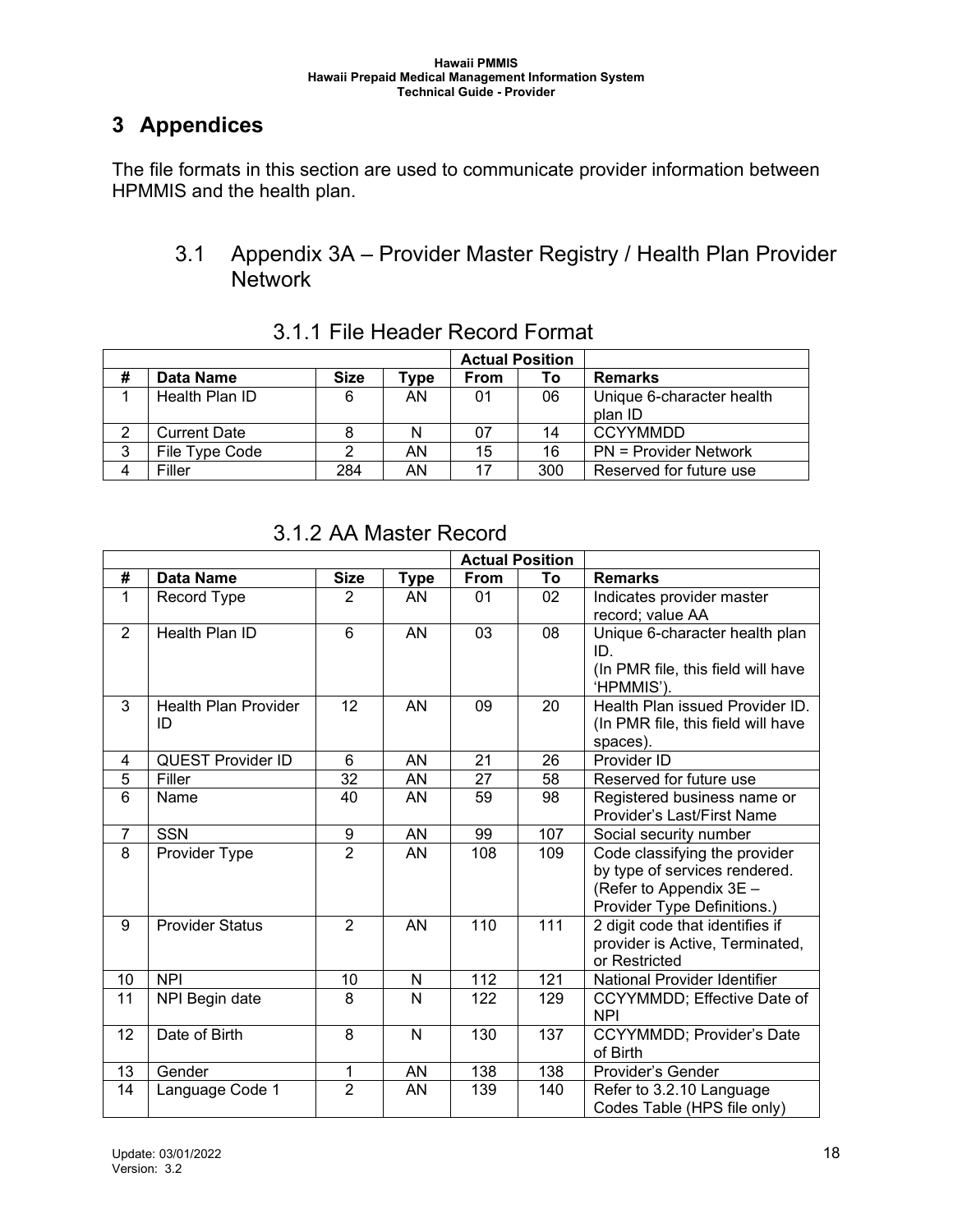**Hawaii PMMIS Hawaii Prepaid Medical Management Information System Technical Guide - Provider**

|    |                 |                |    |     |     | In PMR, this field will have |
|----|-----------------|----------------|----|-----|-----|------------------------------|
|    |                 |                |    |     |     | spaces.                      |
| 15 | Language Code 2 | 2              | AN | 141 | 142 | Refer to 3.2.10 Language     |
|    |                 |                |    |     |     | Codes Table (HPS file only)  |
|    |                 |                |    |     |     | In PMR, this field will have |
|    |                 |                |    |     |     | spaces.                      |
| 16 | Language Code 3 | $\overline{2}$ | AN | 143 | 144 | Refer to 3.2.10 Language     |
|    |                 |                |    |     |     | Codes Table (HPS file only)  |
|    |                 |                |    |     |     | In PMR, this field will have |
|    |                 |                |    |     |     | spaces.                      |
| 17 | Language Code 4 | $\overline{2}$ | AN | 145 | 146 | Refer to 3.2.10 Language     |
|    |                 |                |    |     |     | Codes Table (HPS file only)  |
|    |                 |                |    |     |     | In PMR, this field will have |
|    |                 |                |    |     |     | spaces.                      |
| 18 | Filler          | 154            | ΑN | 147 | 300 | Reserved for future use      |

# 3.1.3 BB – Address Record

<span id="page-18-0"></span>

|                |                                   |                  |                 |      | <b>Actual Position</b> |                                                                                             |
|----------------|-----------------------------------|------------------|-----------------|------|------------------------|---------------------------------------------------------------------------------------------|
| #              | <b>Data Name</b>                  | <b>Size</b>      | <b>Type</b>     | From | To                     | <b>Remarks</b>                                                                              |
| $\mathbf{1}$   | Record Type                       | $\overline{2}$   | AN              | 01   | 02                     | Indicates provider address<br>record; value BB                                              |
| $\overline{2}$ | <b>Health Plan ID</b>             | $\overline{6}$   | $\overline{AN}$ | 03   | $\overline{08}$        | Unique 6-character health<br>plan ID.<br>(In PMR file, this field will<br>have 'HPMMIS').   |
| 3              | <b>Health Plan Provider</b><br>ID | 12               | <b>AN</b>       | 09   | 20                     | <b>Health Plan issued Provider</b><br>ID.<br>(In PMR file, this field will<br>have spaces). |
| 4              | <b>QUEST Provider ID</b>          | 6                | AN              | 21   | 26                     | Provider ID                                                                                 |
| 5              | <b>Location Code</b>              | $\overline{2}$   | <b>AN</b>       | 27   | 28                     | <b>Indicates Service address</b><br>location code                                           |
| 6              | <b>Address Type</b>               | 1                | AN              | 29   | 29                     | $C =$ Correspondence,<br>P = Payment, or S = Service                                        |
| $\overline{7}$ | FEIN or Tax ID<br>number          | 9                | AN              | 30   | 38                     | <b>Federal Employer</b><br><b>Identification Number</b>                                     |
| 8              | Send Mail Here<br>Indicator       | 1                | <b>AN</b>       | 39   | 39                     | Send Mail Here Indicator                                                                    |
| 9              | Street Address #1                 | 40               | <b>AN</b>       | 40   | 79                     | Address line 1; free text                                                                   |
| 10             | Street Address #2                 | 40               | AN              | 80   | 119                    | Address line 2; free text                                                                   |
| 11             | City                              | 20               | AN              | 120  | 139                    | City; free text                                                                             |
| 12             | <b>State</b>                      | $\overline{2}$   | AN              | 140  | 141                    | State abbreviation; USPS<br>standard                                                        |
| 13             | Zip Code                          | $\boldsymbol{9}$ | AN              | 142  | 150                    | $Zip + 4$ or $zip$                                                                          |
| 14             | Address Begin Date                | 8                | N               | 151  | 158                    | CCYYMMDD; effective date<br>of provider's address                                           |
| 15             | <b>Address End Date</b>           | $\overline{8}$   | N               | 159  | 166                    | CCYYMMDD; end date of a<br>provider's address                                               |
| 16             | Filler                            | 134              | AN              | 167  | 300                    | Reserved for future use.                                                                    |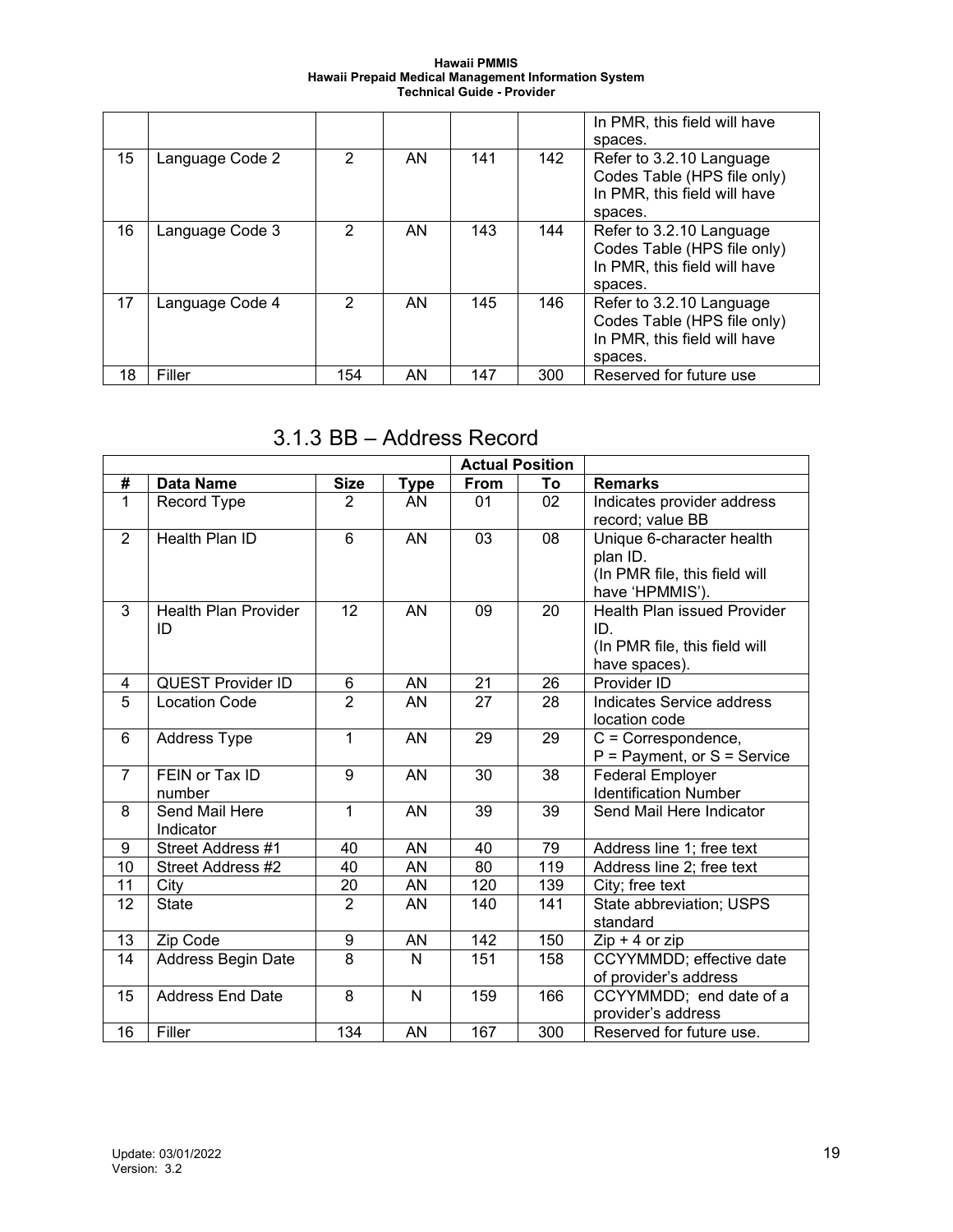<span id="page-19-0"></span>

|                |                                   |                 |           |             | <b>Actual Position</b> |                                                                                           |
|----------------|-----------------------------------|-----------------|-----------|-------------|------------------------|-------------------------------------------------------------------------------------------|
| #              | Data Name                         | <b>Size</b>     | Type      | <b>From</b> | To                     | <b>Remarks</b>                                                                            |
| 1              | Record Type                       | 2               | AN        | 01          | 02                     | Indicates provider group<br>record; value CC (optional if<br>no affiliation)              |
| $\overline{2}$ | Health Plan ID                    | 6               | AN        | 03          | 08                     | Unique 6-character health<br>plan ID.<br>(In PMR file, this field will<br>have 'HPMMIS'). |
| 3              | <b>Health Plan Provider</b><br>ID | 12 <sup>2</sup> | <b>AN</b> | 09          | 20                     | Health Plan issued Provider<br>ID.<br>(In PMR file, this field will<br>have spaces).      |
| 4              | <b>QUEST Provider ID</b>          | 6               | AN        | 21          | 26                     | Provider ID                                                                               |
| 5              | Filler                            | $\overline{2}$  | AN        | 27          | 28                     | Reserved for future use                                                                   |
| 6              | Health Plan Group ID              | 12              | AN        | 29          | 40                     | Spaces                                                                                    |
| $\overline{7}$ | <b>QUEST Group</b><br>Provider ID | 6               | AN        | 41          | 46                     | Provider ID for group provider                                                            |
| 8              | Filler                            | $\overline{2}$  | AN        | 47          | 48                     | Reserved for future use                                                                   |
| 9              | Group Begin Date                  | 8               | N         | 49          | 56                     | CCYYMMDD; effective date<br>of group provider's affiliation<br>with provider              |
| 10             | Group End Date                    | 8               | N         | 57          | 64                     | CCYYMMDD; expiration date<br>of group provider's affiliation<br>with provider             |
| 11             | Filler                            | 236             | AN        | 65          | 300                    | Reserved for future use                                                                   |

# 3.1.4 CC – Group Record

3.1.5 DD – Specialty Record

<span id="page-19-1"></span>

|                |                                   |                   |      |             | <b>Actual Position</b> |                                                                                             |
|----------------|-----------------------------------|-------------------|------|-------------|------------------------|---------------------------------------------------------------------------------------------|
| #              | Data Name                         | Size              | Type | <b>From</b> | To                     | <b>Remarks</b>                                                                              |
| 1              | Record Type                       | 2                 | AN   | 01          | 02                     | Indicates provider specialty<br>record; value DD (optional if<br>no specialty)              |
| $\overline{2}$ | Health Plan ID                    | 6                 | AN   | 03          | 08                     | Unique 6-character health<br>plan ID.<br>(In PMR file, this field will<br>have 'HPMMIS').   |
| 3              | <b>Health Plan Provider</b><br>ID | $12 \overline{ }$ | AN   | 09          | 20                     | <b>Health Plan issued Provider</b><br>ID.<br>(In PMR file, this field will<br>have spaces). |
| 4              | <b>QUEST Provider ID</b>          | 6                 | AN   | 21          | 26                     | Provider ID                                                                                 |
| 5              | Filler                            | 2                 | ΑN   | 27          | 28                     | Reserved for future use                                                                     |
| 6              | Primary Indicator                 |                   | ΑN   | 29          | 29                     | <b>Spaces</b>                                                                               |
| 7              | <b>Specialty Code</b>             | 3                 | ΑN   | 30          | 32                     | Provider specialty code                                                                     |
| 8              | <b>Begin Date</b>                 | 8                 | N    | 33          | 40                     | CCYYMMDD; effective date<br>of provider's specialty                                         |
| 9              | <b>End Date</b>                   | 8                 | N    | 41          | 48                     | CCYYMMDD; expiration date                                                                   |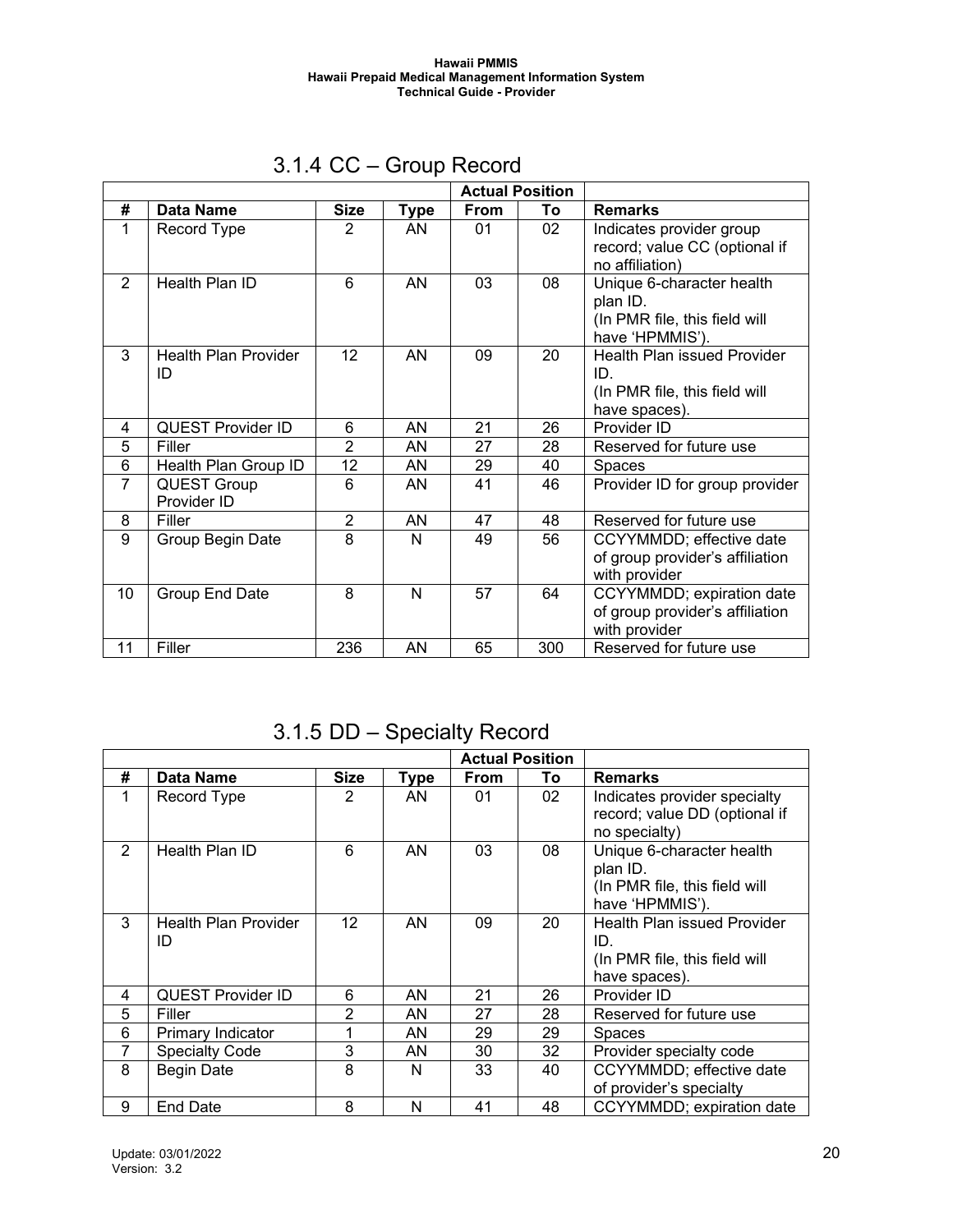|    |                         |     |    |    |     | of provider's specialty       |
|----|-------------------------|-----|----|----|-----|-------------------------------|
| 10 | <b>PCP</b> Indicator    |     | AN | 49 | 49  | Y or N (spaces on PMR)        |
|    | PCP Spec Indicator      |     | AN | 50 | 50  | B, 6 or N (PMR file only)     |
| 12 | <b>Attestation Date</b> |     |    | 51 | 58  | Date of Self Attestation (PMR |
|    |                         |     |    |    |     | file only)                    |
| 13 | Filler                  | 242 | AN | 59 | 300 | Reserved for future use       |

#### 3.1.6 EE – EPSDT Record

<span id="page-20-0"></span>

|                |                                   |                   |             |      | <b>Actual Position</b> |                                                                                          |
|----------------|-----------------------------------|-------------------|-------------|------|------------------------|------------------------------------------------------------------------------------------|
| #              | Data Name                         | <b>Size</b>       | <b>Type</b> | From | Τo                     | <b>Remarks</b>                                                                           |
| 1              | Record Type                       | 2                 | AN          | 01   | 02                     | Indicates EPSDT type record;<br>value EE                                                 |
| 2              | Health Plan ID                    | 6                 | AN          | 03   | 08                     | Unique 6-character health<br>plan ID.<br>(In PMR file, this field will<br>have 'HPMMIS') |
| 3              | <b>Health Plan Provider</b><br>ID | $12 \overline{ }$ | AN          | 09   | 20                     | Health Plan issued Provider<br>ID.<br>(In PMR file, this field will<br>have spaces)      |
| 4              | <b>QUEST Provider ID</b>          | 6                 | AN          | 21   | 26                     | Provider ID                                                                              |
| 5              | Filler                            | 2                 | AN          | 27   | 28                     | Reserved for future use                                                                  |
| 6              | <b>Begin Date</b>                 | 8                 | N           | 29   | 36                     | CCYYMMDD; effective date<br>of provider's EPSDT COS<br>'08'                              |
| $\overline{7}$ | <b>End Date</b>                   | 8                 | N           | 37   | 44                     | CCYYMMDD; expiration date<br>of provider's EPSDT COS<br>'08'                             |
| 8              | Filler                            | 256               | AN          | 45   | 300                    | Reserved for future use                                                                  |

# 3.1.7 FF – License Type Record

<span id="page-20-1"></span>

|   |                                   |                 |      |             | <b>Actual Position</b> |                                                                                             |
|---|-----------------------------------|-----------------|------|-------------|------------------------|---------------------------------------------------------------------------------------------|
| # | Data Name                         | <b>Size</b>     | Tvpe | <b>From</b> | To                     | <b>Remarks</b>                                                                              |
|   | Record Type                       | $\overline{2}$  | AN   | 01          | 02                     | Indicates License type<br>record; value FF                                                  |
| 2 | Health Plan ID                    | 6               | AN   | 03          | 08                     | Unique 6-character health<br>plan ID.<br>(In PMR file, this field will<br>have 'HPMMIS').   |
| 3 | <b>Health Plan Provider</b><br>ID | 12 <sup>2</sup> | AN   | 09          | 20                     | <b>Health Plan issued Provider</b><br>ID.<br>(In PMR file, this field will<br>have spaces). |
| 4 | <b>QUEST Provider ID</b>          | 6               | AN.  | 21          | 26                     | Provider ID                                                                                 |
| 5 | Filler                            | 2               | AN   | 27          | 28                     | Reserved for future use                                                                     |
| 6 | Agency ID                         | 3               | AN.  | 29          | 31                     | Indicates licensing agency                                                                  |
| 7 | <b>DEA Level</b>                  |                 | AN   | 32          | 32                     | Indicates DEA level if license<br>is 017 DEA otherwise it is not                            |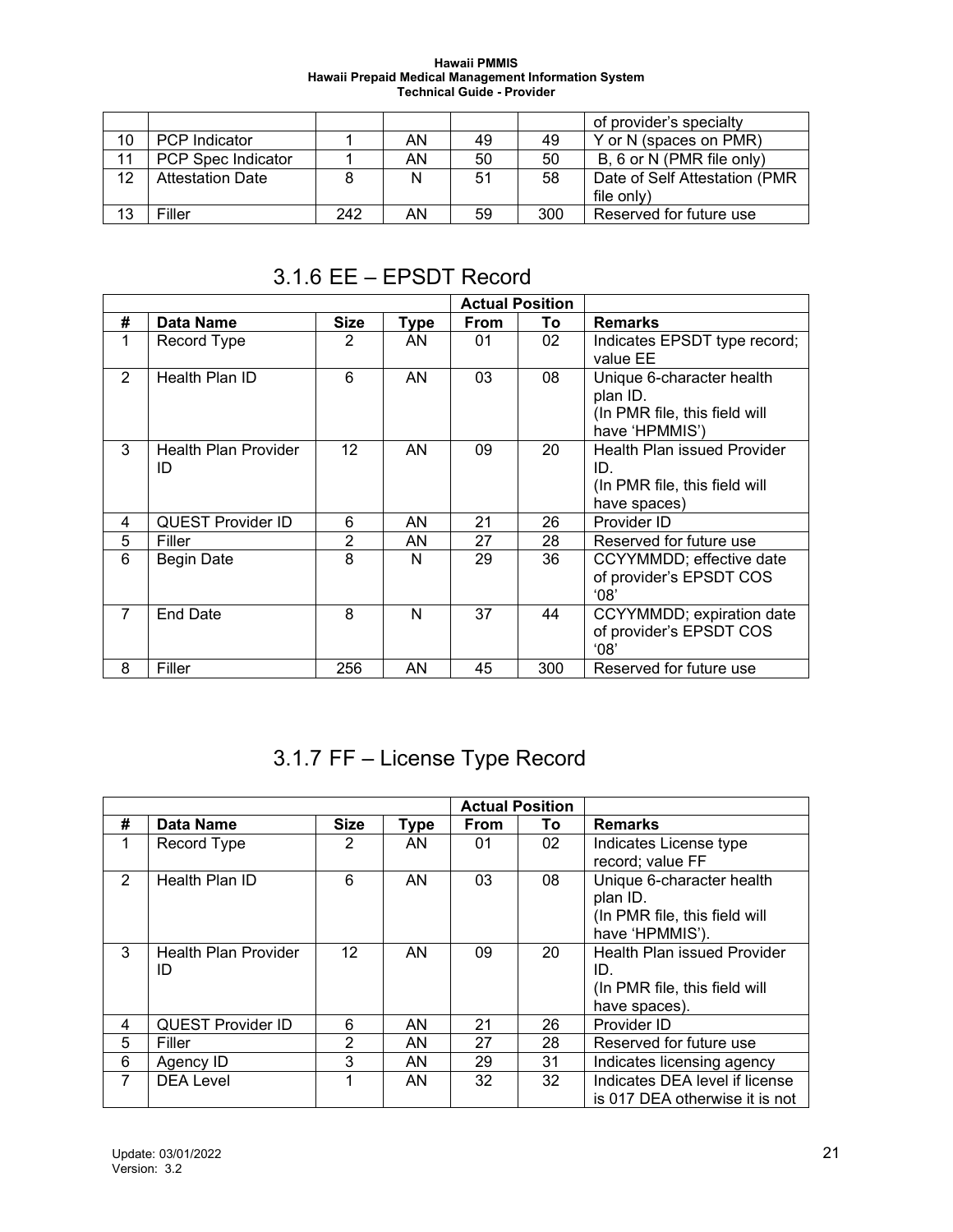|    |                           |     |    |    |     | used                          |
|----|---------------------------|-----|----|----|-----|-------------------------------|
| 8  | License Number            | 15  | AN | 33 | 47  | license or certificate number |
| 9  | License Effective         | 8   | N  | 48 | 55  | <b>CCYYMMDD</b>               |
|    | Date                      |     |    |    |     |                               |
| 10 | <b>License Expiration</b> | 8   | N  | 56 | 63  | <b>CCYYMMDD</b>               |
|    | Date                      |     |    |    |     |                               |
|    | Filler                    | 237 | AN | 64 | 300 | Reserved for future use       |

### 3.1.8 GG – Contract Record

<span id="page-21-0"></span>

|   |                                   |             |             |             | <b>Actual Position</b> |                                                                                             |
|---|-----------------------------------|-------------|-------------|-------------|------------------------|---------------------------------------------------------------------------------------------|
| # | <b>Data Name</b>                  | <b>Size</b> | <b>Type</b> | <b>From</b> | To                     | <b>Remarks</b>                                                                              |
| 1 | Record Type                       | 2           | AN          | 01          | 02                     | Indicates contract type<br>record; value GG                                                 |
| 2 | Health Plan ID                    | 6           | AN          | 03          | 08                     | Unique 6-character health<br>plan ID.<br>(In PMR file, this field will<br>have 'HPMMIS').   |
| 3 | <b>Health Plan Provider</b><br>ID | 12          | AN          | 09          | 20                     | <b>Health Plan issued Provider</b><br>ID.<br>(In PMR file, this field will<br>have spaces). |
| 4 | <b>QUEST Provider ID</b>          | 6           | AN          | 21          | 26                     | Provider ID                                                                                 |
| 5 | Filler                            | 2           | ΑN          | 27          | 28                     | Reserved for future use                                                                     |
| 6 | <b>Begin Date</b>                 | 8           | N           | 29          | 36                     | CCYYMMDD; enrollment<br>begin date                                                          |
| 7 | <b>End Date</b>                   | 8           | N           | 37          | 44                     | CCYYMMDD; enrollment end<br>date                                                            |
| 8 | Filler                            | 256         | AN          | 45          | 300                    | Reserved for future use                                                                     |

### 3.1.9 HH – CLIA Record

<span id="page-21-1"></span>

|                |                                   |                |      |             | <b>Actual Position</b> |                                                                                           |
|----------------|-----------------------------------|----------------|------|-------------|------------------------|-------------------------------------------------------------------------------------------|
| #              | Data Name                         | <b>Size</b>    | Type | <b>From</b> | To                     | <b>Remarks</b>                                                                            |
| 1              | Record Type                       | 2              | AN.  | 01          | 02                     | Indicates CLIA type record;<br>value HH                                                   |
| $\overline{2}$ | Health Plan ID                    | 6              | AN   | 03          | 08                     | Unique 6-character health<br>plan ID.<br>(In PMR file, this field will<br>have 'HPMMIS'). |
| 3              | <b>Health Plan Provider</b><br>ID | 12             | AN   | 09          | 20                     | Health Plan issued Provider<br>ID.<br>(In PMR file, this field will<br>have spaces).      |
| 4              | <b>QUEST Provider ID</b>          | 6              | AN   | 21          | 26                     | Provider ID                                                                               |
| 5              | Filler                            | $\overline{2}$ | AN   | 27          | 28                     | Reserved for future use                                                                   |
| 6              | <b>CLIA Number</b>                | 10             | AN   | 29          | 38                     | CLIA unique laboratory ID for<br>agency 200 only                                          |
| $\overline{7}$ | Street Address #1                 | 40             | AN   | 39          | 78                     | Street address line 1 for CLIA<br>lab                                                     |
| 8              | Street Address #2                 | 40             | AN   | 79          | 118                    | Spaces                                                                                    |
| 9              | City                              | 20             | AN   | 119         | 138                    | City                                                                                      |
| 10             | State                             | 2              | ΑN   | 139         | 140                    | State                                                                                     |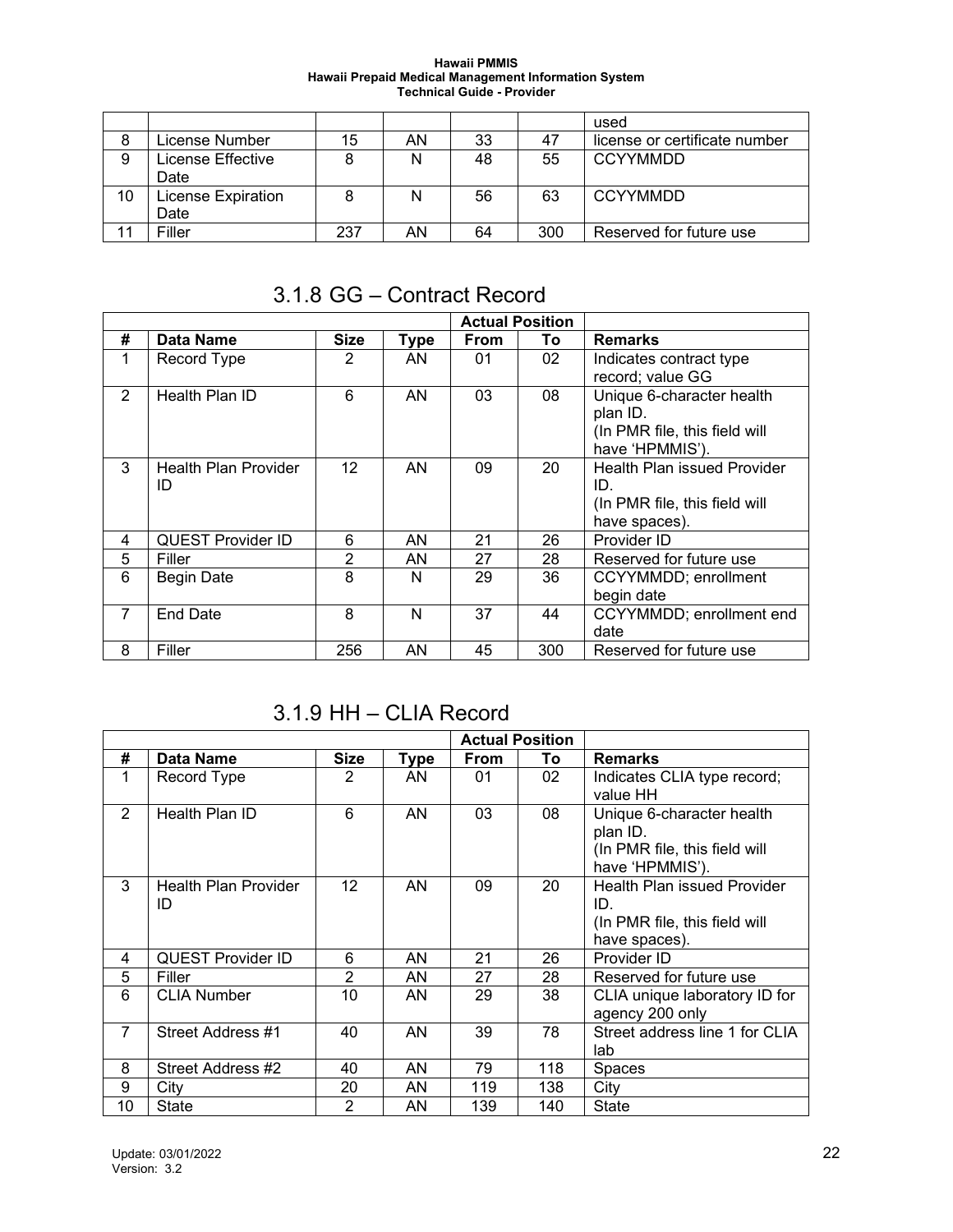|    | Zip               |     | AN | 141 | 149 | Postal zip code         |
|----|-------------------|-----|----|-----|-----|-------------------------|
| 12 | <b>Begin Date</b> |     | N  | 150 | 157 | CCYYMMDD; License issue |
|    |                   |     |    |     |     | date                    |
| 13 | End Date          |     | N  | 158 | 165 | CCYYMMDD; License end   |
|    |                   |     |    |     |     | date                    |
| 14 | Filler            | 135 | AN | 166 | 300 | Reserved for future use |

# 3.1.10II – Reimbursement Type (PMR File Only)

<span id="page-22-0"></span>

|                |                                    |                |             |             | <b>Actual Position</b> |                                                                                                                                             |
|----------------|------------------------------------|----------------|-------------|-------------|------------------------|---------------------------------------------------------------------------------------------------------------------------------------------|
| #              | <b>Data Name</b>                   | <b>Size</b>    | <b>Type</b> | <b>From</b> | To                     | <b>Remarks</b>                                                                                                                              |
| 1              | Record Type                        | 2              | AN          | 01          | 02                     | Indicates Reimbursement<br>type record; value II                                                                                            |
| $\overline{2}$ | Health Plan ID                     | 6              | AN          | 03          | 08                     | <b>HPMMIS</b>                                                                                                                               |
| 3              | <b>Health Plan Provider</b><br>ID  | 12             | AN          | 09          | 20                     | Spaces                                                                                                                                      |
| 4              | <b>QUEST Provider ID</b>           | 6              | AN          | 21          | 26                     | Provider ID                                                                                                                                 |
| 5              | <b>Location Code</b>               | $\overline{2}$ | AN          | 27          | 28                     | Indicates Service address<br>location code                                                                                                  |
| 6              | <b>Address Type</b>                | 1              | AN          | 29          | 29                     | $C =$ Correspondence,<br>$P =$ Payment, or $S =$ Service                                                                                    |
| $\overline{7}$ | Attention                          | 40             | AN          | 30          | 69                     | Address attention line                                                                                                                      |
| 8              | Phone                              | 10             | AN          | 70          | 79                     | <b>Address Phone</b>                                                                                                                        |
| 9              | <b>FAX</b>                         | 10             | AN          | 80          | 89                     | <b>Address Fax</b>                                                                                                                          |
| 10             | Reimbursement Type                 | $\overline{2}$ | AN          | 90          | 91                     | Provider reimbursement type<br>if address type = "C" only<br>otherwise spaces                                                               |
| 11             | Reimbursement<br><b>Begin Date</b> | 8              | AN          | 92          | 99                     | Provider begin date of<br>reimbursement type if<br>address type = " $C$ " only<br>otherwise spaces. Format<br><b>CCYYMMDD</b>               |
| 12             | <b>Reimbursement End</b><br>Date   | 8              | AN          | 100         | 107                    | Provider end date of<br>reimbursement type if<br>address type = " $C$ " only<br>otherwise spaces. Format<br>CCYYMMDD or may be all<br>'9's. |
| 13             | Filler                             | 193            | AN          | 108         | 300                    | Reserved for future use                                                                                                                     |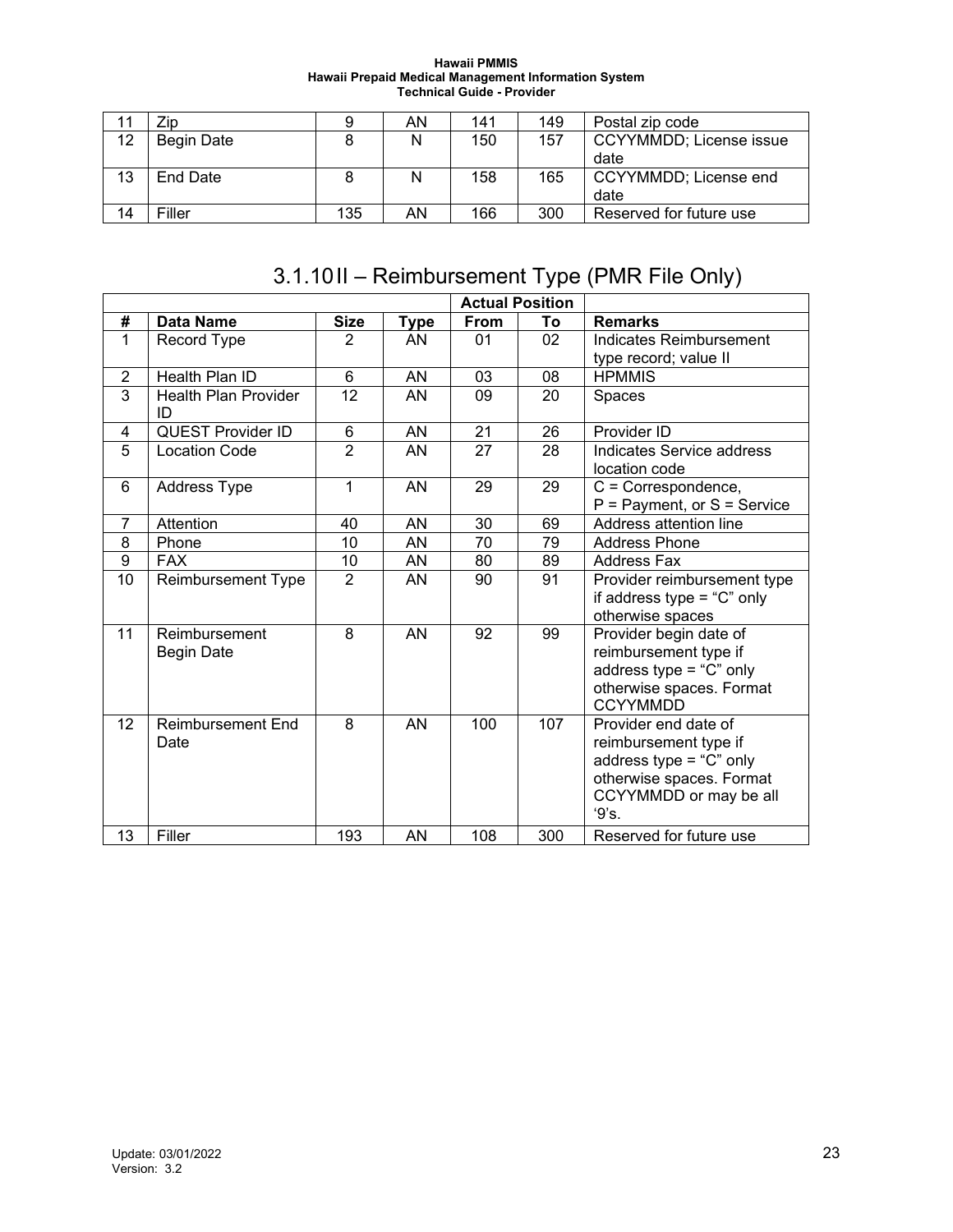<span id="page-23-0"></span>

|                |                                   |                |      |             | <b>Actual Position</b> |                               |
|----------------|-----------------------------------|----------------|------|-------------|------------------------|-------------------------------|
| #              | <b>Data Name</b>                  | <b>Size</b>    | Type | <b>From</b> | To                     | <b>Remarks</b>                |
| 1              | Record Type                       | 2              | AN   | 01          | 02                     | Indicates enrollment record;  |
|                |                                   |                |      |             |                        | value JJ                      |
| 2              | Health Plan ID                    | 6              | AN.  | 03          | 08                     | <b>HPMMIS</b>                 |
| 3              | <b>Health Plan Provider</b><br>ID | 12             | AN   | 09          | 20                     | Spaces                        |
| 4              | <b>QUEST Provider ID</b>          | 6              | AN   | 21          | 26                     | Provider ID                   |
| 5              | <b>Provider Status Type</b>       | 1              | AN   | 27          | 27                     | Indicates enrollment status.  |
|                |                                   |                |      |             |                        | $A =$ Active, P = Pended, I = |
|                |                                   |                |      |             |                        | Inactive, $D =$ Denied, $S =$ |
|                |                                   |                |      |             |                        | Suspended, T = Terminated     |
| 6              | <b>Provider Status Code</b>       | $\mathfrak{p}$ | AN   | 28          | 29                     | Indicates code for enrollment |
|                |                                   |                |      |             |                        | status. (Refer to 3.2.3       |
|                |                                   |                |      |             |                        | Provider Status Codes (PMR    |
|                |                                   |                |      |             |                        | Only) Provider Status Codes   |
|                |                                   |                |      |             |                        | (PMR Only)).                  |
| $\overline{7}$ | <b>Status Begin Date</b>          | 8              | AN   | 30          | 37                     | Enrollment begin date.        |
| 8              | <b>Status End Date</b>            | 8              | AN   | 38          | 45                     | Enrollment end date.          |
| 9              | Replacement                       | 6              | AN   | 46          | 51                     | Replacement provider ID for   |
|                | Provider ID                       |                |      |             |                        | certain terminated providers. |
| 10             | Filler                            | 249            | AN   | 52          | 300                    | Reserved for future use       |

# 3.1.11JJ – Enrollment Record (PMR File Only)

# 3.1.12 KK – NPI Record (PMR File Only)

<span id="page-23-1"></span>

|   |                             |             |      |             | <b>Actual Position</b> |                              |
|---|-----------------------------|-------------|------|-------------|------------------------|------------------------------|
| # | Data Name                   | <b>Size</b> | Type | <b>From</b> | To                     | <b>Remarks</b>               |
|   | Record Type                 | 2           | AN   | 01          | 02                     | Indicates NPI record;        |
|   |                             |             |      |             |                        | value KK                     |
| 2 | Health Plan ID              | 6           | AN   | 03          | 08                     | <b>HPMMIS</b>                |
| 3 | <b>Health Plan Provider</b> | 12          | AN   | 09          | 20                     | <b>Spaces</b>                |
|   | ID                          |             |      |             |                        |                              |
| 4 | <b>QUEST Provider ID</b>    | 6           | AN   | 21          | 26                     | Provider ID                  |
| 5 | <b>NPI</b>                  | 10          | AN   | 27          | 36                     | National Provider Identifier |
| 6 | NPI Begin Date              | 8           | AN   | 37          | 44                     |                              |
|   | <b>NPI End Date</b>         | 8           | AN   | 45          | 52                     |                              |
| 8 | Filler                      | 248         | AN   | 53          | 300                    | Reserved for future use      |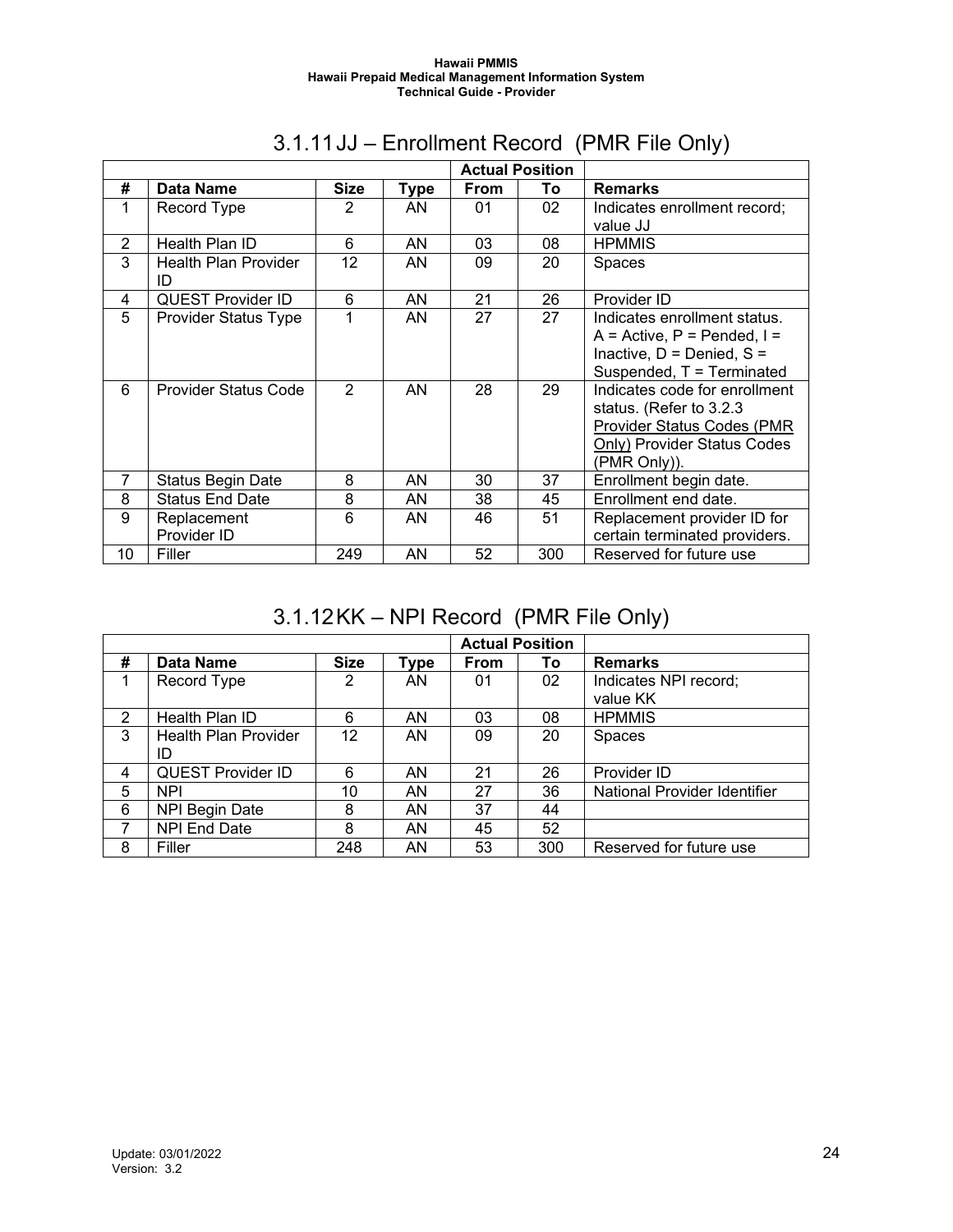<span id="page-24-0"></span>

|    |                              |             |      |             | <b>Actual Position</b> |                              |
|----|------------------------------|-------------|------|-------------|------------------------|------------------------------|
| #  | <b>Data Name</b>             | <b>Size</b> | Type | <b>From</b> | To                     | <b>Remarks</b>               |
|    | Record Type                  | 2           | AN   | 01          | 02                     | Indicates membership record; |
|    |                              |             |      |             |                        | value LL                     |
| 2  | Health Plan ID               | 6           | AN   | 03          | 08                     | 6 char health plan id        |
| 3  | <b>Health Plan Provider</b>  | 12          | AN   | 09          | 20                     | Provider number assigned by  |
|    | ID                           |             |      |             |                        | health plan                  |
| 4  | <b>QUEST Provider ID</b>     | 6           | AN   | 21          | 26                     | Provider ID                  |
| 5  | Location Code                | 2           | AN   | 27          | 28                     | <b>Location Code</b>         |
| 6  | Island                       | 2           | AN   | 29          | 30                     | <b>Island Code</b>           |
| 7  | Recipient Count              | 5           | N    | 31          | 35                     | <b>Member Count</b>          |
| 8  | <b>Recipient Max</b>         | 5           | N    | 36          | 40                     | <b>Member Limit</b>          |
| 9  | <b>New Patient Indicator</b> |             | AN   | 41          | 41                     | Accept new patients (Y/N)    |
| 10 | Filler                       | 125         | AN   | 42          | 166                    | Filler                       |

### 3.1.13 LL – Membership Record (Health Plan Submission file only)

3.1.14MM – Credentialing Record (PMR File Only)

<span id="page-24-1"></span>

|                |                                     |                |             |      | <b>Actual Position</b> |                                           |
|----------------|-------------------------------------|----------------|-------------|------|------------------------|-------------------------------------------|
| #              | <b>Data Name</b>                    | <b>Size</b>    | <b>Type</b> | From | To                     | <b>Remarks</b>                            |
| 1              | Record Type                         | $\overline{2}$ | AN          | 01   | 02                     | Value "MM"                                |
| $\overline{2}$ | Health Plan ID                      | 6              | AN          | 03   | 08                     | Unique 6-character health                 |
|                |                                     |                |             |      |                        | plan ID.                                  |
|                |                                     |                |             |      |                        | (In PMR, this field will have             |
|                |                                     |                |             |      |                        | 'HPMMIS').                                |
| 3              | <b>Health Plan Provider</b>         | 12             | AN          | 09   | 20                     | <b>Health Plan issued Provider</b>        |
|                | ID                                  |                |             |      |                        | ID.                                       |
|                |                                     |                |             |      |                        | (In PMR, this field will have             |
| 4              | <b>QUEST Provider ID</b>            | 6              | AN          | 21   | 26                     | spaces).<br>Provider ID                   |
| 5              | <b>Begin Date</b>                   | 8              | AN          | 27   | 34                     | <b>CCYYMMDD</b>                           |
| 6              | <b>End Date</b>                     | 8              | AN          | 35   | 42                     | <b>CCYYMMDD</b>                           |
|                |                                     |                |             |      |                        |                                           |
| $\overline{7}$ | Credentialing<br>Successful         | $\mathbf{1}$   | AN          | 43   | 43                     | "Y" or "N"                                |
| 8              |                                     | 6              | AN          | 44   | 49                     |                                           |
|                | <b>Submitting Health</b><br>Plan ID |                |             |      |                        | Spaces.<br>(In PMR - this field will have |
|                |                                     |                |             |      |                        | the Health Plan that                      |
|                |                                     |                |             |      |                        | submitted the credentialed                |
|                |                                     |                |             |      |                        | record).                                  |
| 9              | Load Date                           | 8              | AN          | 50   | 57                     | Spaces.                                   |
|                |                                     |                |             |      |                        | (In PMR - this field will have            |
|                |                                     |                |             |      |                        | the date the rec was loaded               |
|                |                                     |                |             |      |                        | into HPMMIS from health                   |
|                |                                     |                |             |      |                        | plans HPA file. NOTE:                     |
|                |                                     |                |             |      |                        | Effective August 2020, HPA                |
|                |                                     |                |             |      |                        | file submission has been                  |
|                |                                     |                |             |      |                        | discontinued).                            |
| 10             | Filler                              | 243            | AN          | 58   | 300                    | Reserved for future use                   |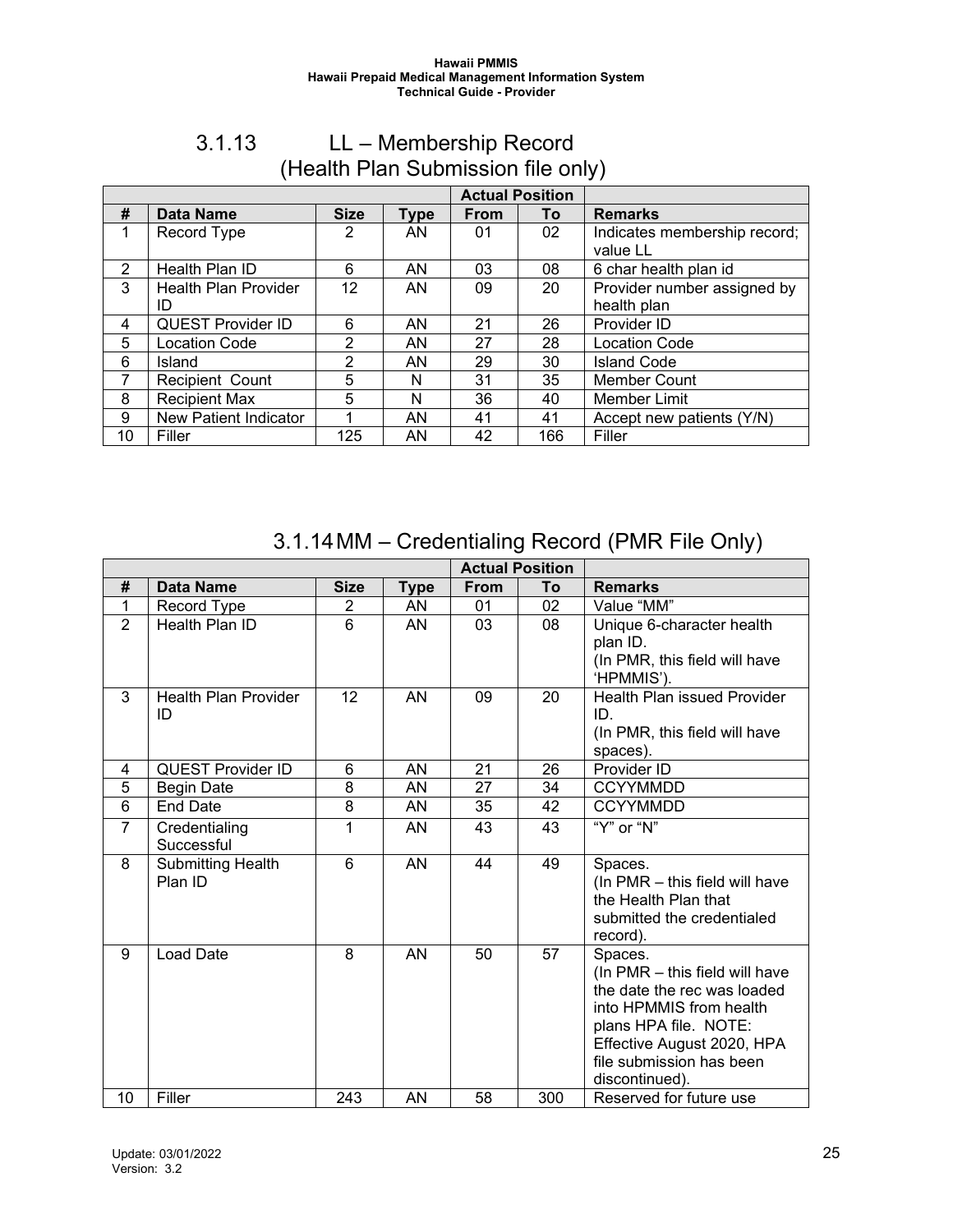<span id="page-25-0"></span>

| 3.1.15 | NN - Ownership-Personnel Record (PMR File Only) |
|--------|-------------------------------------------------|
|--------|-------------------------------------------------|

|                |                              |                |             | <b>Actual Position</b> |    |                                                            |
|----------------|------------------------------|----------------|-------------|------------------------|----|------------------------------------------------------------|
| #              | <b>Data Name</b>             | <b>Size</b>    | <b>Type</b> | From                   | To | <b>Remarks</b>                                             |
| 1              | Record Type                  | $\overline{2}$ | AN          | 01                     | 02 | Indicates Ownership/Personnel<br>record; value NN          |
| $\overline{2}$ | Health Plan ID               | 6              | AN          | 03                     | 08 | Unique 6-character Health Plan ID<br>Required              |
| 3              | Health Plan Provider ID      | 12             | AN          | 09                     | 20 | Prov ID from Health Plan                                   |
| 4              | <b>QUEST Provider ID</b>     | $6\phantom{1}$ | AN          | 21                     | 26 | New Provider ADD: Spaces<br>Existing Provider: QUEST PR-ID |
|                |                              |                |             |                        |    | Personnel Name or Company Name                             |
| 5              | Personnel/Company<br>Name    | 25             | AN          | 27                     | 51 | Personnel Name format:<br>last name/first name             |
|                |                              |                |             |                        |    | Company Name format: no '/'                                |
|                |                              |                |             |                        |    | <b>CCYYMMDD</b> ; Date of Birth                            |
| 6              | <b>DOB</b>                   | 8              | N           | 52                     | 59 | (In PMR file, this field will have<br>spaces).             |
|                |                              |                |             |                        |    | <b>Social Security Number</b>                              |
| $\overline{7}$ | Personnel SSN                | 9              | N           | 60                     | 68 | (In PMR file, this field will have<br>spaces).             |
|                |                              |                |             |                        |    | <b>Taxpayer Identification Number</b>                      |
| 8              | Taxpayer ID                  | 9              | N           | 69                     | 77 | (In PMR file, this field will have<br>spaces).             |
|                |                              |                |             |                        |    | Refer to Title Codes table in Section<br>3.2.8             |
| 9              | <b>Title Code</b>            | $\overline{2}$ | AN          | 78                     | 79 | (In PMR file, this field will have<br>spaces).             |
|                |                              |                |             |                        |    | CCYYMMDD; Effective Date of Title                          |
| 10             | <b>Begin Date</b>            | 8              | N           | 80                     | 87 | (In PMR file, this field will have<br>spaces).             |
|                |                              |                |             |                        |    | CCYYMMDD; End Date of Title                                |
| 11             | <b>End Date</b>              | 8              | N           | 88                     | 95 | (In PMR file, this field will have<br>spaces).             |
|                |                              | 3              | AN          | 96                     | 98 | Refer to Criminal Offense Codes<br>table in Section 3.2.9. |
| 12             | <b>Criminal Offense Code</b> |                |             |                        |    | (In PMR file, this field will have<br>spaces).             |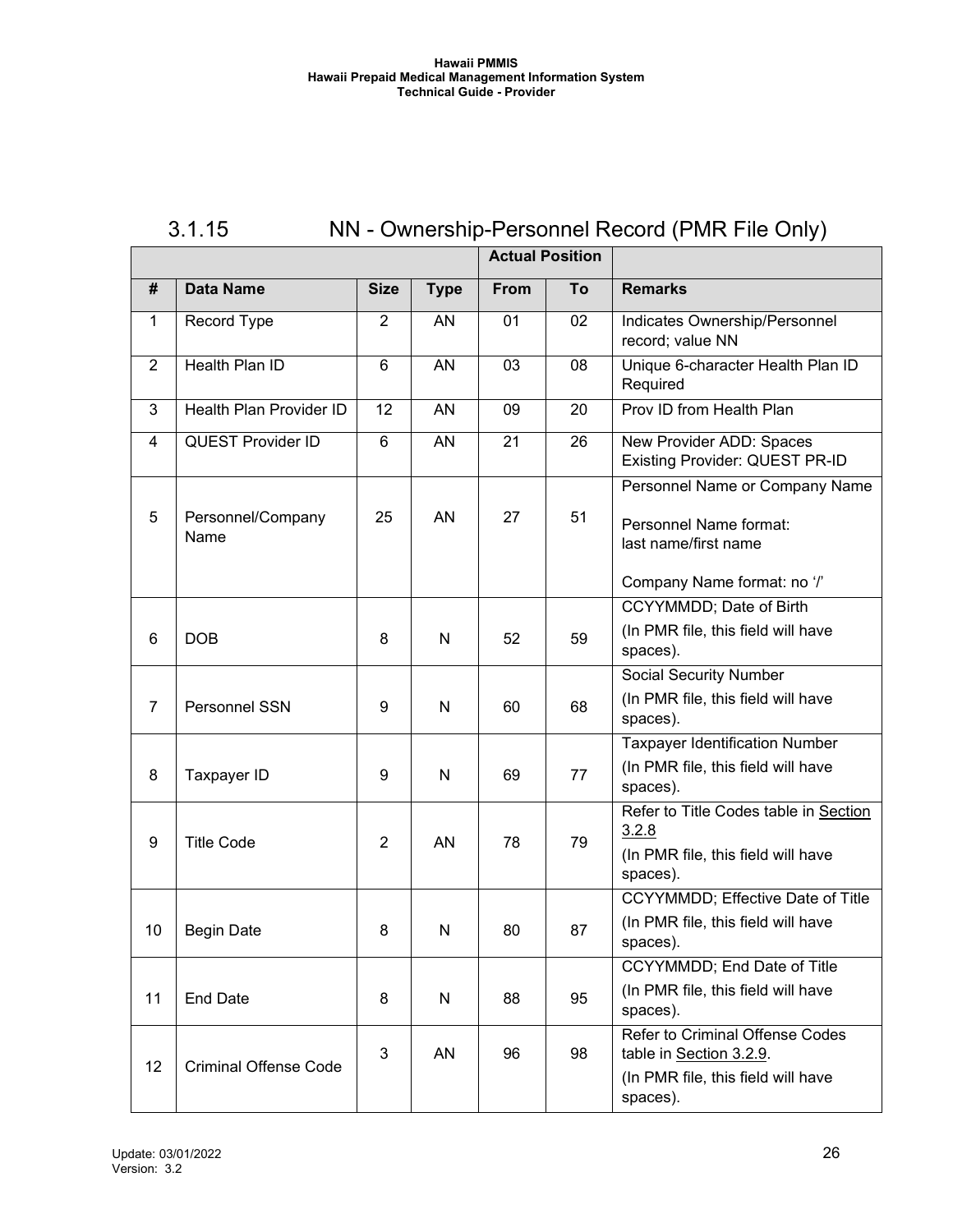| <b>Hawaii PMMIS</b>                                  |  |
|------------------------------------------------------|--|
| Hawaii Prepaid Medical Management Information System |  |
| <b>Technical Guide - Provider</b>                    |  |

| 18 | Filler        | 60             | AN | 241 | 300 | For future use                                                                       |
|----|---------------|----------------|----|-----|-----|--------------------------------------------------------------------------------------|
| 17 | Zip Code      | 5              | N  | 236 | 240 | 5 digit Zip Code only<br>(In PMR file, this field will have<br>spaces).              |
| 16 | <b>State</b>  | $\overline{2}$ | AN | 234 | 235 | State abbreviation; USPS Standard.<br>(In PMR file, this field will have<br>spaces). |
| 15 | City          | 25             | AN | 209 | 233 | City; free text<br>(In PMR file, this field will have<br>spaces).                    |
| 14 | Street Addr#2 | 55             | AN | 154 | 208 | Address line 2; free text<br>(In PMR file, this field will have<br>spaces).          |
| 13 | Street Addr#1 | 55             | AN | 99  | 153 | Address line 1; free text<br>(In PMR file, this field will have<br>spaces).          |

# <span id="page-26-0"></span>3.1.16 OO – Category of Service Record (PMR File Only)

|                | <b>Actual Position</b>            |                 |             | <b>Actual</b> | <b>Position</b> |                                                               |
|----------------|-----------------------------------|-----------------|-------------|---------------|-----------------|---------------------------------------------------------------|
| #              | <b>Data Name</b>                  | <b>Size</b>     | <b>Type</b> | <b>From</b>   | To              | <b>Remarks</b>                                                |
|                | Record Type                       | 2               | AN          | 01            | 02              | Indicates COS record: OO                                      |
| $\overline{2}$ | Health Plan ID                    | 6               | AN          | 03            | 08              | Unique 6-character Health Plan ID<br>For PMR: Always = HPMMIS |
| $\mathbf{3}$   | <b>Health Plan</b><br>Provider ID | 12 <sup>2</sup> | AN          | 09            | 20              | Prov ID from Health Plan<br>For PMR: Always = 'spaces'        |
| 4              | <b>QUEST Provider ID</b>          | 6               | AN          | 21            | 26              | QUEST PR-ID; HPMMIS PR-ID                                     |
| 5              | COS Code                          | 2               | <b>AN</b>   | 27            | 28              | <b>HPMMIS Category of Service Code</b>                        |
| 6              | <b>COS Description</b>            | 41              | AN          | 29            | 69              | Description of Category of Service<br>Code                    |
| $\overline{7}$ | <b>Begin Date</b>                 | 8               | N           | 70            | 77              | CCYYMMDD; Effective date of COS                               |
| 8              | <b>End Date</b>                   | 8               | N           | 78            | 85              | CCYYMMDD; End date of COS                                     |
| 9              | Filler                            | 215             | AN          | 86            | 300             | For future use                                                |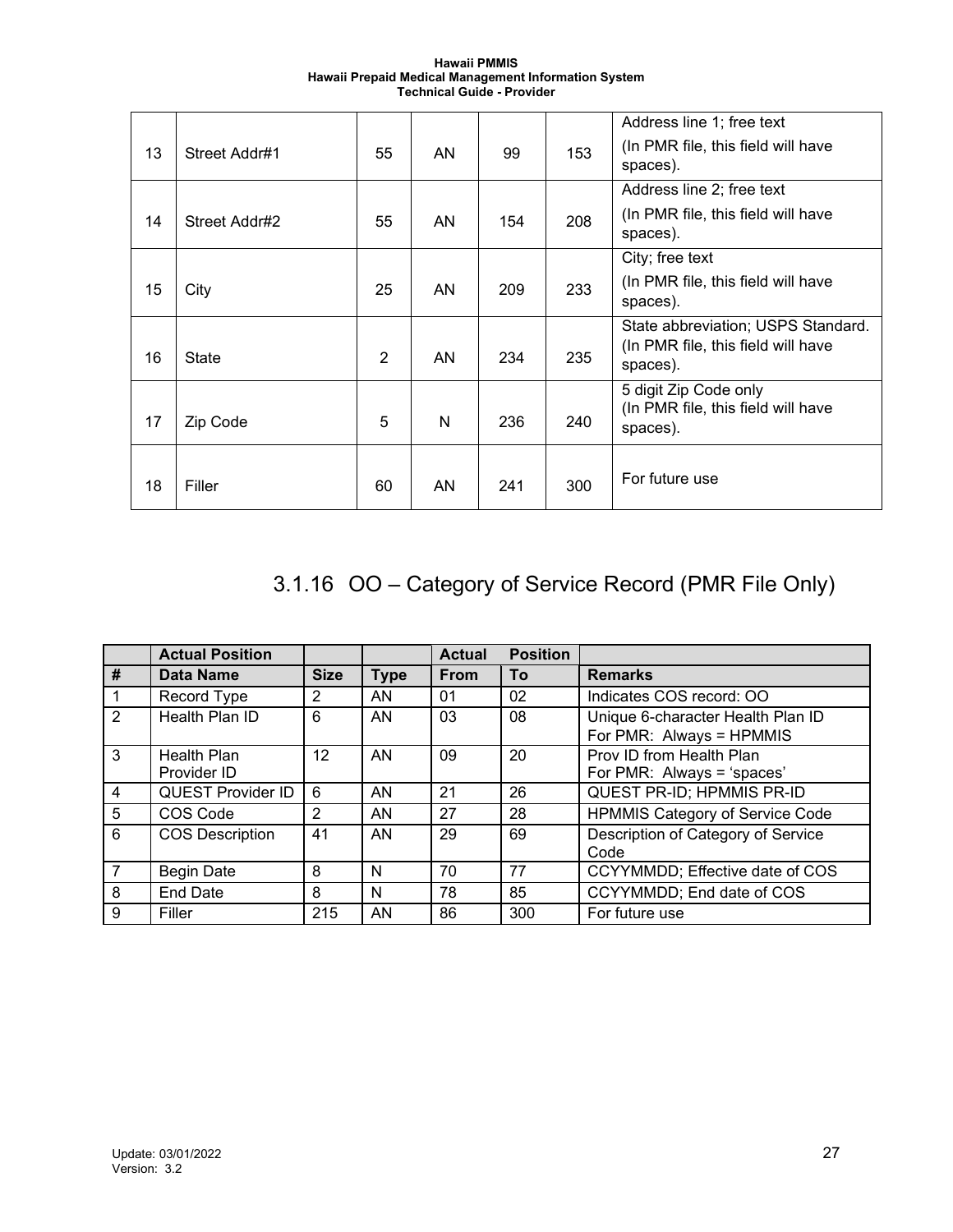<span id="page-27-0"></span>

|   |                          |             |      | <b>Actual Position</b> |     |                                                                      |
|---|--------------------------|-------------|------|------------------------|-----|----------------------------------------------------------------------|
| # | Data Name                | <b>Size</b> | Type | <b>From</b>            | Τo  | <b>Remarks</b>                                                       |
|   | <b>Trailer Indicator</b> | 6           | AN   | 01                     | 06  | 777777                                                               |
| 2 | <b>Current Date</b>      |             |      | 07                     | 14  | <b>CCYYMMDD</b>                                                      |
| 3 | <b>Total Count</b>       | 6           | N    | 15                     | 20  | Total number of records<br>(including header and trailer<br>records) |
|   | Filler                   | 280         | AN   | 21                     | 300 | Reserved for future use                                              |

## 3.1.17 File Trailer Record Format

# <span id="page-27-2"></span><span id="page-27-1"></span>3.2 Appendix 3B – Provider Codes and Values

| - 7                   |                                                  |  |  |  |  |  |
|-----------------------|--------------------------------------------------|--|--|--|--|--|
| <b>Agency</b><br>Code | <b>Description</b>                               |  |  |  |  |  |
| 009                   | Alcohol and Drug Abuse Division - DOH            |  |  |  |  |  |
| 010                   | <b>HCFA State Survey Agency</b>                  |  |  |  |  |  |
| 017                   | <b>Drug Enforcement Agency</b>                   |  |  |  |  |  |
| 020                   | <b>Board of Acupuncture</b>                      |  |  |  |  |  |
| 025                   | Advanced Practice Registered Nurse Program       |  |  |  |  |  |
| 050                   | <b>Tax Clearance</b>                             |  |  |  |  |  |
| 051                   | <b>Comprehensive General Liability</b>           |  |  |  |  |  |
| 052                   | <b>Professional Liability</b>                    |  |  |  |  |  |
| 053                   | Automobile Liability                             |  |  |  |  |  |
| 054                   | <b>Expanded Care Adult Residential Care Home</b> |  |  |  |  |  |
| 055                   | <b>DHS Child Foster License</b>                  |  |  |  |  |  |
| 056                   | <b>Certification/License Foster Home</b>         |  |  |  |  |  |
| 057                   | <b>Hawaii Drivers License</b>                    |  |  |  |  |  |
| 058                   | C.N.A. License                                   |  |  |  |  |  |
| 059                   | Non-Profit Approval From IRS                     |  |  |  |  |  |
| 060                   | <b>Board of Behavior Analyst</b>                 |  |  |  |  |  |
| 061                   | <b>Adult Day Care</b>                            |  |  |  |  |  |
| 062                   | <b>H&amp;CB Case Management Agency</b>           |  |  |  |  |  |
| 063                   | <b>Bloodborne Pathogens</b>                      |  |  |  |  |  |
| 064                   | <b>First Aid</b>                                 |  |  |  |  |  |
| 065                   | <b>CPR</b>                                       |  |  |  |  |  |
| 066                   | <b>Tuberculin Clearance</b>                      |  |  |  |  |  |
| 068                   | <b>Assisted Living Facility</b>                  |  |  |  |  |  |
| 070                   | Hawaii Criminal Justice Data Center              |  |  |  |  |  |
| 130                   | <b>Board of Chiropractic Examiners</b>           |  |  |  |  |  |
| 200                   | HCFA/CLIA (Clinical Laboratory Improvement)      |  |  |  |  |  |
| 220                   | <b>Board of Dental Examiners</b>                 |  |  |  |  |  |
| 230                   | <b>Dispensing Opticians Program</b>              |  |  |  |  |  |
| 500                   | Hearing Aid Dealers and Fitters Program          |  |  |  |  |  |
| 560                   | Marriage and Family Therapists Program           |  |  |  |  |  |
| 620                   | Board of Massage Therapy                         |  |  |  |  |  |
| 630                   | <b>Board of Medical Examiners</b>                |  |  |  |  |  |

# 3.2.1 Agency Codes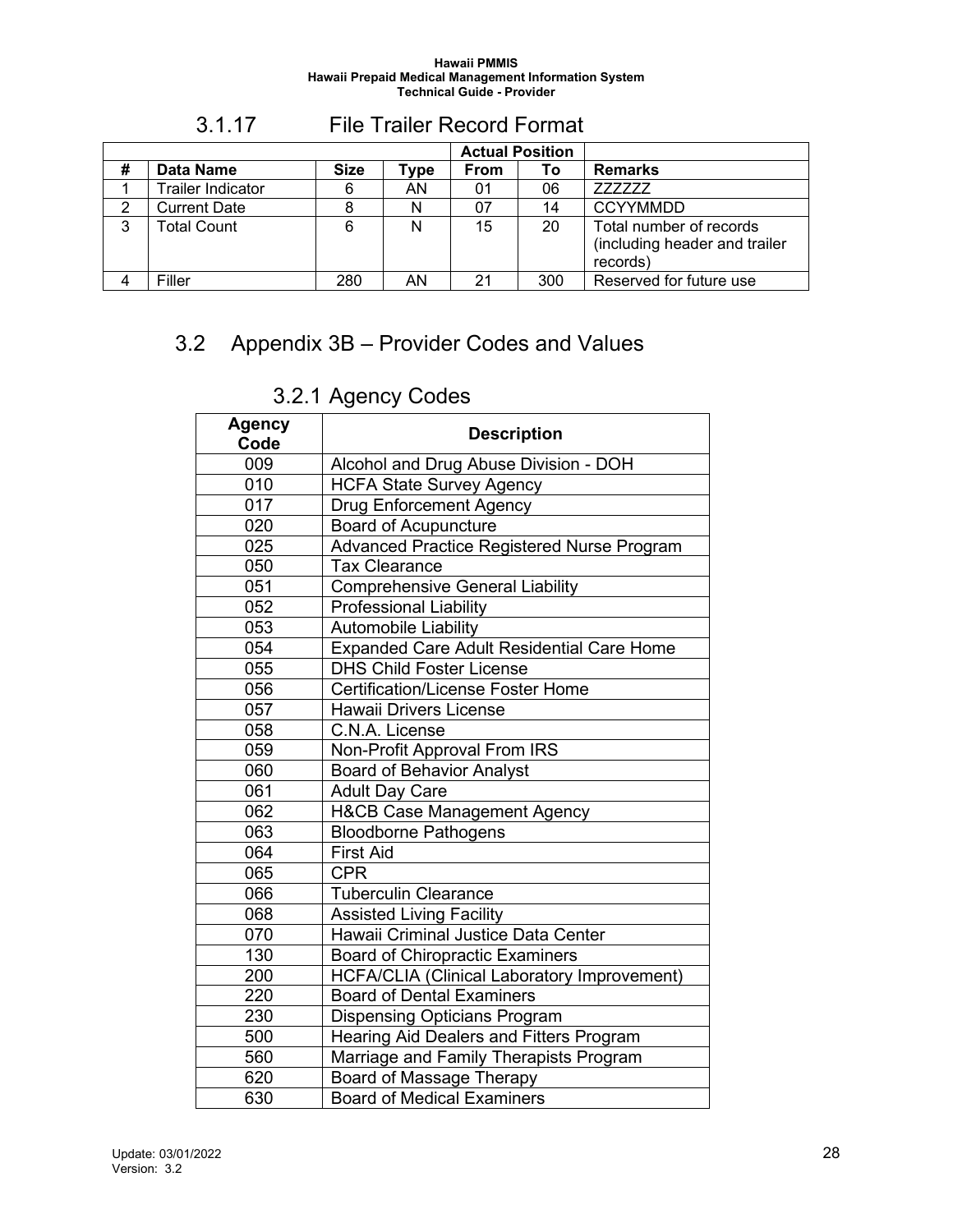| <b>Agency</b><br>Code | <b>Description</b>                        |
|-----------------------|-------------------------------------------|
| 720                   | Board of Examiners in Naturopathy         |
| 750                   | Board of Nursing                          |
| 760                   | <b>Nursing Home Administrator Program</b> |
| 770                   | <b>Occupational Therapy Program</b>       |
| 780                   | Board of Examiners in Optometry           |
| 790                   | HI Board of Osteopathic Examiners         |
| 820                   | Board of Pharmacy                         |
| 825                   | <b>Board of Physical Therapy</b>          |
| 850                   | <b>Professional Corporations</b>          |
| 860                   | Board of Psychology                       |
| 920                   | Social Worker Program                     |
| 930                   | Board of Speech Pathology and Audiology   |

# 3.2.2 License Type Codes

<span id="page-28-0"></span>

| <b>License</b><br><b>Type Code</b> | <b>Description</b>                           |
|------------------------------------|----------------------------------------------|
| <b>ACU</b>                         | Acupuncturist                                |
| <b>AMD</b>                         | <b>Certified Physicians Assistant</b>        |
| <b>APRN</b>                        | <b>Advanced Practice Registered Nurse</b>    |
| <b>AUD</b>                         | Audiologist                                  |
| BA                                 | <b>Behavior Analyst</b>                      |
| $\overline{DC}$                    | Chiropractor                                 |
| DH                                 | Dental Hygienist                             |
| <b>DIB</b>                         | <b>Dispensing Optician Business</b>          |
| <b>DIO</b>                         | <b>Dispensing Optician</b>                   |
| <b>DOS</b>                         | Osteopathic Physician and Surgeon            |
| DT                                 | <b>Dentist</b>                               |
| <b>HA</b>                          | <b>Hearing Aid Dealer and Fitter</b>         |
| LPN                                | <b>Licensed Practical Nurse</b>              |
| <b>LSW</b>                         | <b>Licensed Social Worker</b>                |
| <b>LTD</b>                         | <b>Limited Practical Nurse</b>               |
| <b>MAE</b>                         | Massage Establishment                        |
| <b>MAT</b>                         | Massage Therapist                            |
| <b>MD</b>                          | Physician                                    |
| <b>ND</b>                          | Naturopath                                   |
| <b>NHA</b>                         | <b>Nursing Home Administrator</b>            |
| <b>OD</b>                          | Optometrist                                  |
| <b>OT</b>                          | <b>Occupational Therapist</b>                |
| <b>PCC</b>                         | <b>Chiropractic Professional Corporation</b> |
| <b>PCD</b>                         | <b>Dental Professional Corporation</b>       |
| <b>PCM</b>                         | Medical Professional Corporation             |
| <b>PCOP</b>                        | <b>Optometry Professional Corporation</b>    |
| <b>PCOS</b>                        | Osteopathic Professional Corporation         |
| <b>PH</b>                          | Pharmacist                                   |
| <b>PHY</b>                         | Pharmacy                                     |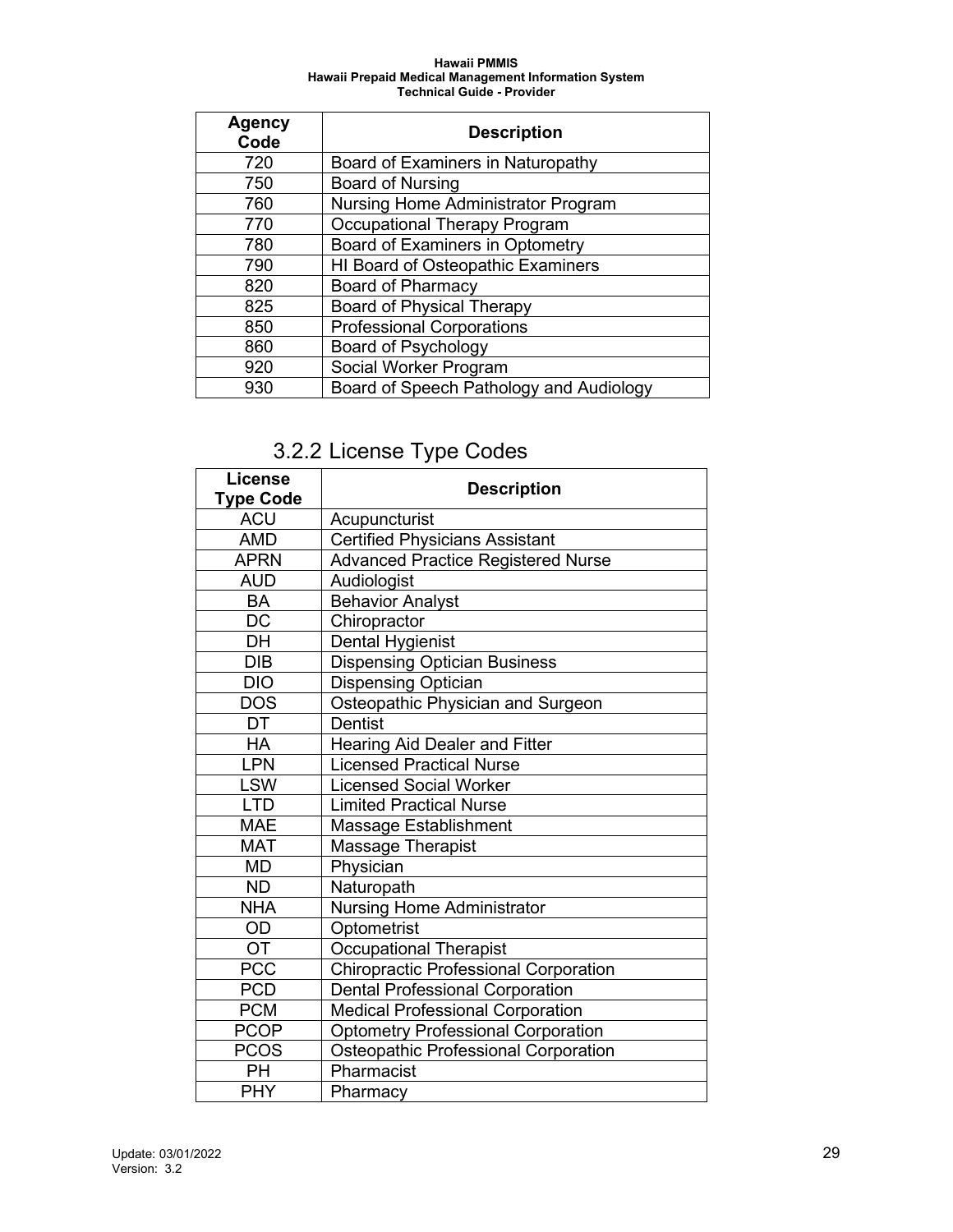<span id="page-29-0"></span>

| <b>License</b><br><b>Type Code</b> | <b>Description</b>                   |
|------------------------------------|--------------------------------------|
| PΟ                                 | Podiatrist                           |
| <b>PSY</b>                         | Psychologist                         |
| PТ                                 | <b>Physical Therapy</b>              |
| <b>RN</b>                          | <b>Registered Nurse</b>              |
| <b>RX</b>                          | <b>APRN - Prescriptive Authority</b> |
| SP                                 | <b>Speech Pathology</b>              |
| <b>SW</b>                          | Social Worker                        |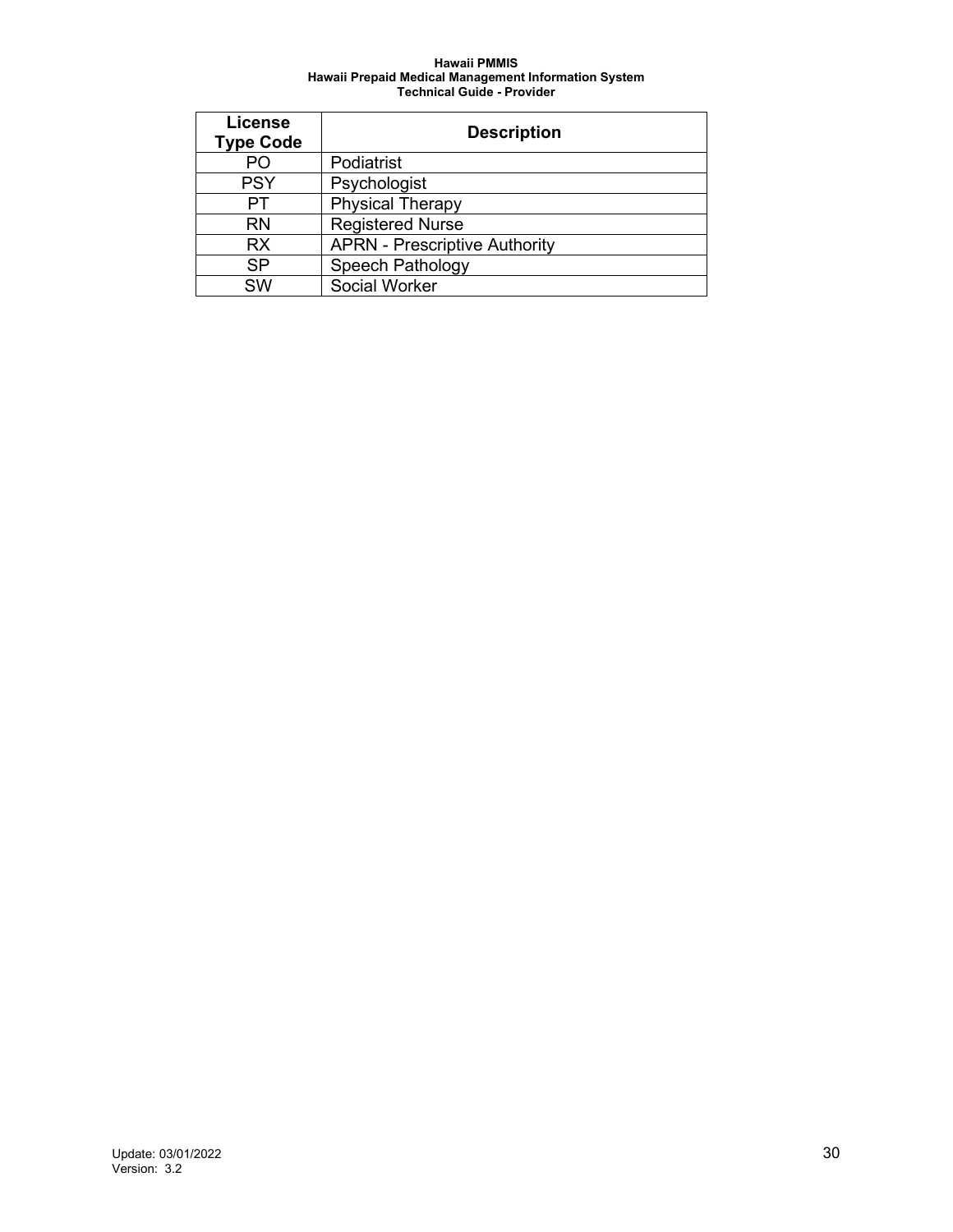# 3.2.3 Provider Status Codes (PMR Only)

<span id="page-30-0"></span>

| Provider<br><b>Status Code</b> | <b>Description</b>                                       |
|--------------------------------|----------------------------------------------------------|
| 01                             | Active                                                   |
| 02                             | <b>Active-Unlicensed Nursing Home/Hospice</b>            |
| 03                             | <b>Active-Decertified for SNF/ICF</b>                    |
| 04                             | <b>Active-Decertified for Hospice</b>                    |
| 05                             | Active-Decertified for SNF/ICF, Hospice                  |
| 07                             | Pending - In process                                     |
| 09                             | Pending - NPI missing                                    |
| 10                             | Pending-Address missing                                  |
| 11                             | Pending-Reimbursement type missing                       |
| 12                             | Pending-License/Certification missing                    |
| 13                             | Pending-Category of service missing                      |
| 14                             | Pending-Specialty missing                                |
| $1\overline{5}$                | Pending-Rate schedule missing                            |
| 16                             | Pending-Affiliation missing                              |
| 17                             | Pending-Non-categorical deduction missing                |
| 18                             | Pending-Tax ID Ownership Invalid                         |
| 19                             | Pending-Owner/Provider IDs do not match                  |
| 20                             | Pending-Not Owner/Provider IDs Match                     |
| 21                             | Pending-Provider contract missing                        |
| 22                             | Pending-Service address Pay to Location Blank            |
| 25                             | <b>Terminated by MQD</b>                                 |
| 26                             | Decertified by Program Contractor                        |
| $\overline{27}$                | Terminated-no provider agreement                         |
| 28                             | Terminated-failure to recertify                          |
| 29                             | Terminated-no activity in 12 months                      |
| 30                             | Terminated-other                                         |
| 31                             | Terminated-no activity in 24 months                      |
| 32                             | Terminated-death                                         |
| 33                             | Terminated-moved out of state                            |
| 34                             | Terminated-voluntary                                     |
| 35                             | Terminated-multiple provider id (MMIS)                   |
| 36                             | Terminated-License terminated Board of Dental Examiners. |
| 37                             | Terminated-License terminated Board of Medical Examiners |
| 38                             | Terminated-License terminated Board of Nursing           |
| 39                             | Terminated-License terminated Board of Optometry         |
| 40                             | Terminated-License terminated Board of Osteopath         |
| 41                             | Terminated-License terminated Board of Pharmacy          |
| 42                             | Terminated-License terminated Board of Psychology        |
| 44                             | Terminated-HCFA mandated                                 |
| 45                             | <b>Terminated-Radiation Reg</b>                          |
| 46                             | Terminated-License terminated Board of Podiatry          |
| 47                             | Terminated-License terminated Board of Chiropractic      |
| 48                             | Terminated-License terminated board of Speech/hearing    |
| 49                             | Terminated-License terminated Board of Physical Therapy  |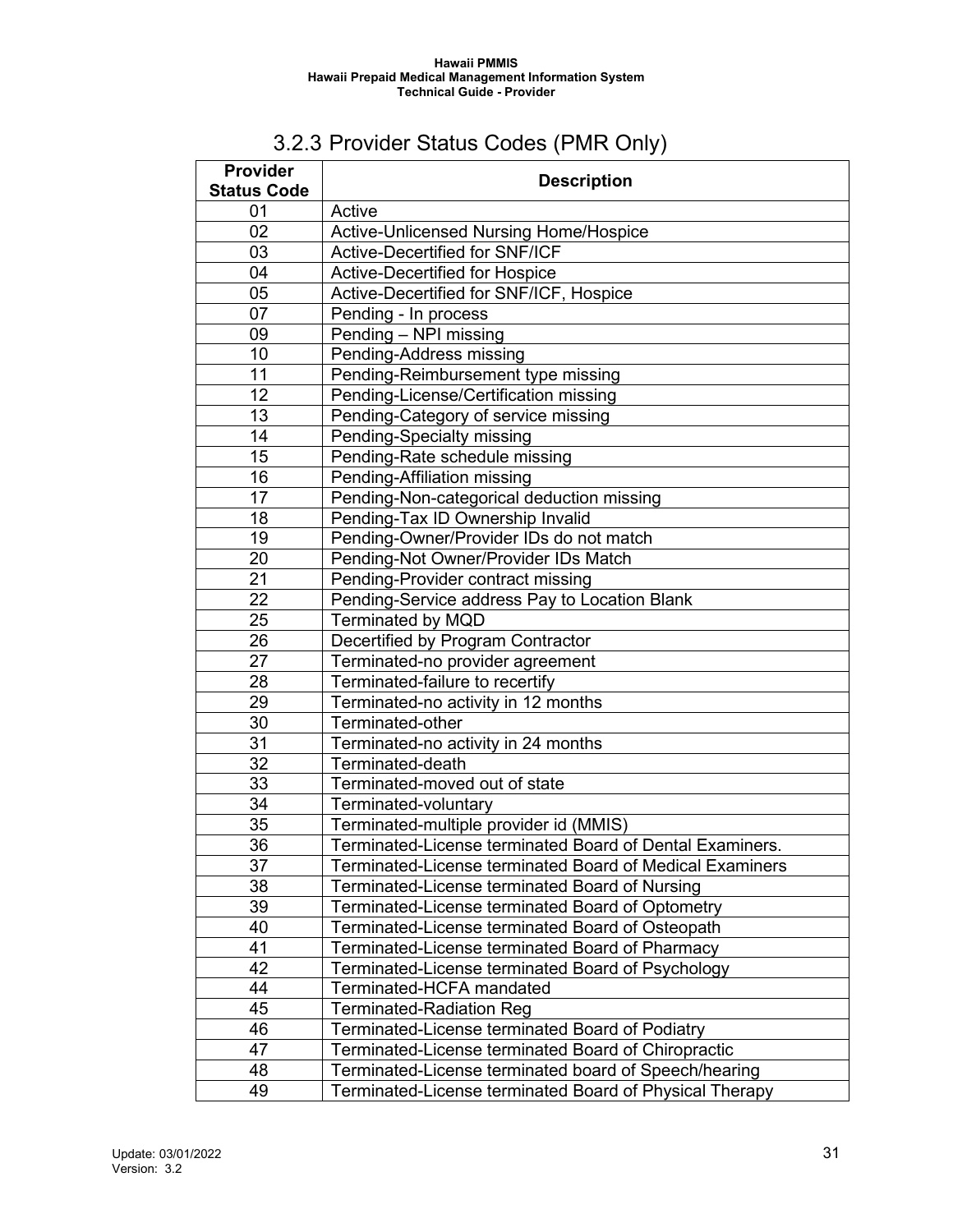| Provider           | <b>Description</b>                                          |
|--------------------|-------------------------------------------------------------|
| <b>Status Code</b> |                                                             |
| 50                 | Terminated-License terminated Board of Respiratory          |
| 51                 | Terminated-ownership change                                 |
| 52                 | Terminated-provider type change                             |
| 53                 | Terminated-multiple ids (HPMMIS)                            |
| 54                 | Terminated-returned mail                                    |
| 55                 | Terminated-retired                                          |
| 56                 | Terminated-out of business                                  |
| 57                 | Terminated-License terminated Board of Occupational Therapy |
| 58                 | Suspension - non payment                                    |
| 59                 | <b>Termination-EVS Provider</b>                             |
| 60                 | Suspended-other                                             |
| 61                 | Suspended-License suspended Board of Dental Examiners       |
| 62                 | Suspended-License suspended Board of Medical Examiners      |
| 63                 | Suspended-License suspended Board of Nursing                |
| 64                 | Suspended-License suspended Board of Optometry              |
| 65                 | Suspended-License suspended Board of Osteopath              |
| 66                 | Suspended-License suspended Board of Pharmacy               |
| 67                 | Suspended-License suspended Board of Psychology             |
| 68                 | Suspended-License suspended Dept. of Health                 |
| 69                 | Suspended-License suspended HCFA Mandated                   |
| 70                 | Suspended-License suspended Radiation Regulations           |
| 71                 | Suspended-License suspended Board of Podiatry               |
| 72                 | Suspended-License suspended Board of Chiropractic           |
| 73                 | Suspended-License suspended Speech and Hearing              |
| 74                 | Suspended-License suspended Board of Physical Therapy       |
| 79                 | <b>Terminated-Application Fee Not Received</b>              |
| 80                 | <b>Conv Active-Address Missing</b>                          |
| 81                 | Conv Active-Reimburse Type Missing                          |
| 82                 | <b>Conv Active-License/Cert Missing</b>                     |
| 83                 | Conv Active-Category of Service Missing                     |
| 84                 | <b>Conv Active-Specialty Missing</b>                        |
| 85                 | Conv Active-Rate Schedule Missing                           |
| 86                 | <b>Conv Active-Affiliation Missing</b>                      |
| 88                 | <b>Provider Left Group</b>                                  |
| 90                 | <b>License Not Active</b>                                   |
| 91                 | <b>CMS Sanction</b>                                         |
| 92                 | Provider Type/Service Not Covered                           |
| 93                 | Out of State                                                |
| 94                 | QMB Only-No Medicare Number                                 |
| 95                 | For Cause                                                   |
| 97                 | <b>Historical Active-Old MMIS System</b>                    |
| 98                 | <b>Registration denied</b>                                  |
| 99                 | Suspension-OIG                                              |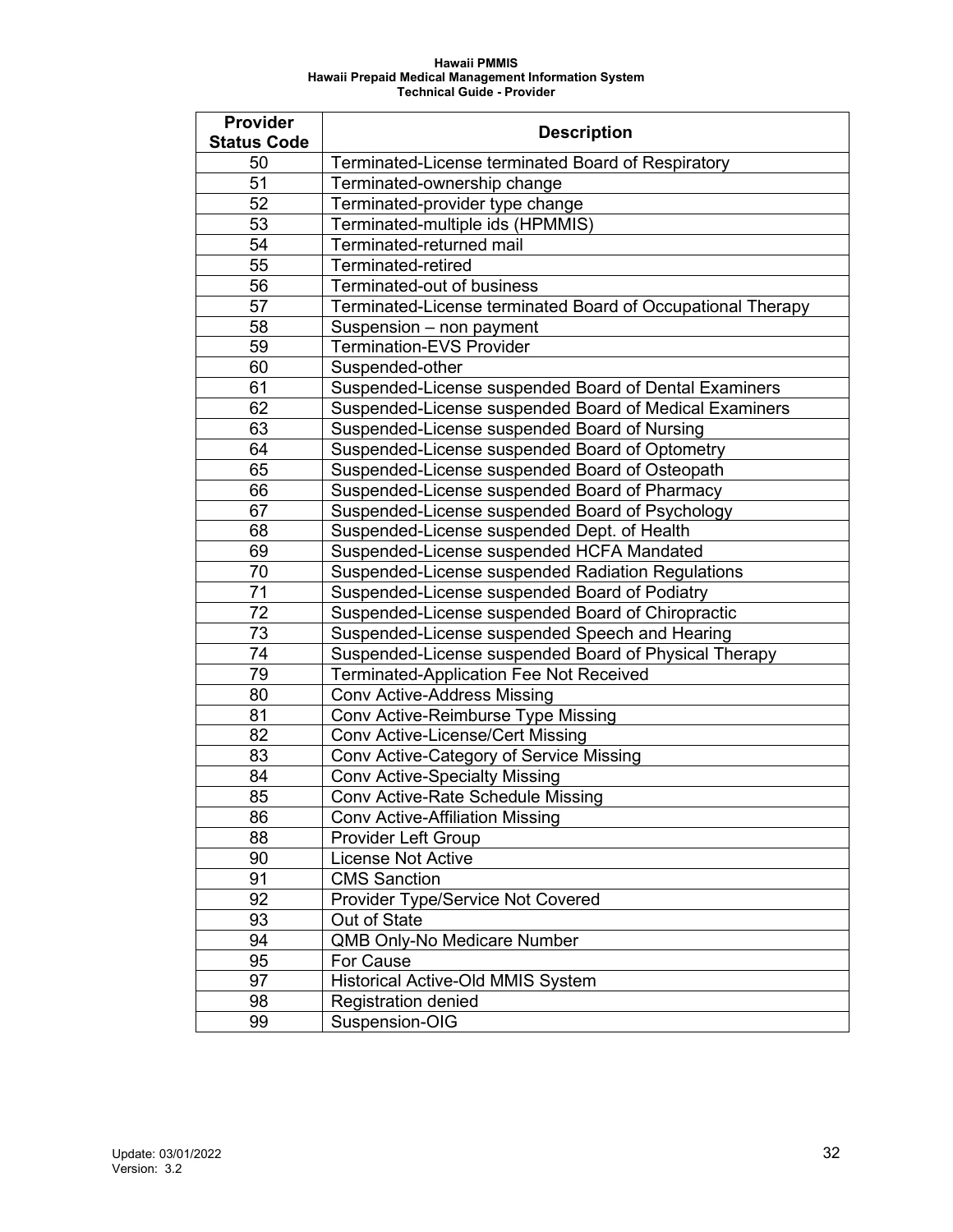# <span id="page-32-0"></span>3.2.4 Provider Type Codes

| Provider        |                                               | <b>NPI</b>              |
|-----------------|-----------------------------------------------|-------------------------|
| <b>Type</b>     | <b>Description</b>                            | <b>Required?</b>        |
| Code            |                                               |                         |
| A7              | <b>RESPITE</b>                                | N                       |
|                 | (FOR MQD USE ONLY)                            |                         |
| <b>BC</b>       | <b>Board Certified Behavior Analyst</b>       | Υ                       |
| C <sub>1</sub>  | Acupuncturist                                 | N                       |
| C <sub>2</sub>  | Federally Qualified Health Center (FQHC)      | Y                       |
| C <sub>3</sub>  | <b>Family Planning Services</b>               | Y                       |
| D <sub>1</sub>  | Dentist - Endodontist                         | Y                       |
| D <sub>2</sub>  | Dentist - Pedodontist                         | Υ                       |
| D <sub>3</sub>  | Dentist - Oral Surgeon                        | Y                       |
| D <sub>4</sub>  | <b>Clinic - Dental Services</b>               | Y                       |
| H1              | DD/ID                                         | N                       |
|                 | (FOR MQD USE ONLY)                            |                         |
| S <sub>1</sub>  | <b>SPECIALIZED SERVICES</b>                   | $\mathsf{N}$            |
|                 | (FOR MQD USE ONLY)                            |                         |
| Z1              | Out-Of-State Middle-Risk Managed Care Only    | Υ                       |
| 01              | Group-Payment ID                              | N                       |
|                 | (FOR MQD USE ONLY)                            |                         |
| 02              | Hospital                                      | Y                       |
| 03              | Pharmacy                                      | $\overline{\mathsf{Y}}$ |
| 04              | Laboratory                                    | Ÿ                       |
| 05              | Clinic                                        | Y                       |
| 06              | <b>Emergency Transportation</b>               | $\overline{\mathsf{Y}}$ |
| 07              | <b>Dentist</b>                                | Y                       |
| 08              | MD - Physician                                | $\overline{\mathsf{Y}}$ |
| 09              | Certified Nurse - Midwife                     | Y                       |
|                 | (FOR MQD USE ONLY)                            |                         |
| 10              | Podiatrist                                    | Υ                       |
| $\overline{1}1$ | Psychologist                                  | Y                       |
| 12              | <b>Certified Registered Nurse Anesthetist</b> | Y                       |
| 13              | <b>Occupational Therapist</b>                 | Y                       |
| 14              | <b>Physical Therapist</b>                     | Y                       |
| 15              | <b>Speech/Hearing Therapist</b>               | Υ                       |
| 16              | Chiropractor                                  | Υ                       |
| 17              | Naturopath                                    | Y                       |
| 18              | <b>Physicians Assistant</b>                   | Ý                       |
| 19              | <b>Registered Nurse Practitioner</b>          | Υ<br>Ÿ                  |
| 20              | <b>Respiratory Therapist</b>                  |                         |
| 21<br>22        | Massage Therapist                             | N<br>Y                  |
|                 | <b>Nursing Home</b><br>Home Health Agency     | Υ                       |
| 23<br>24        | <b>Personal Care Attendant</b>                | N                       |
| 27              |                                               | N                       |
|                 | <b>Adult Day Health</b>                       | N                       |
| 28              | Non-Emergency Transportation Providers        |                         |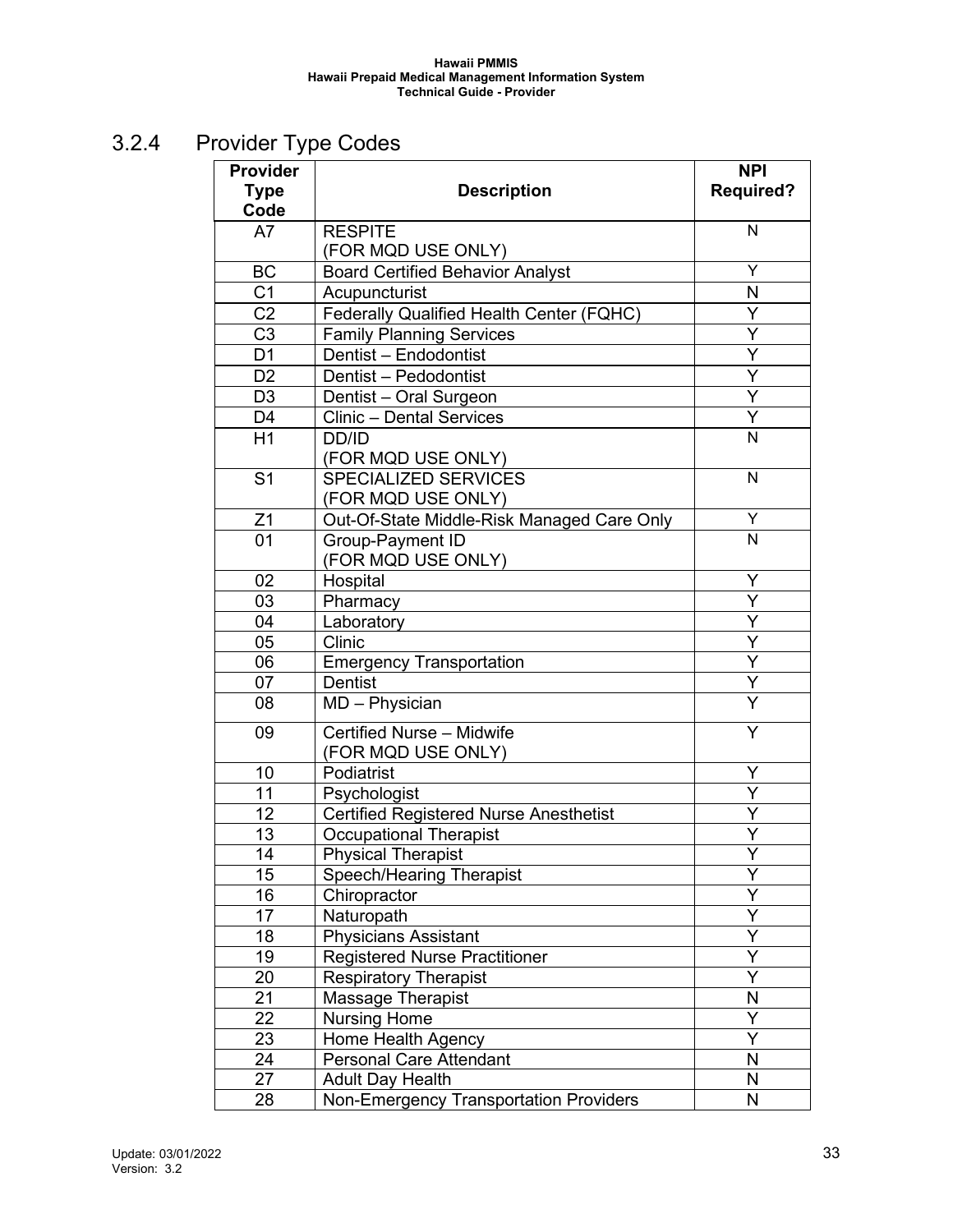| <b>Provider</b> |                                                                         | <b>NPI</b>              |
|-----------------|-------------------------------------------------------------------------|-------------------------|
| Type            | <b>Description</b>                                                      | <b>Required?</b>        |
| Code            |                                                                         |                         |
| 29              | <b>Community/Rural Health Center</b>                                    | Y                       |
| 30              | <b>DME Supplier</b>                                                     | $\overline{\mathsf{Y}}$ |
| 31              | DO-Physician Osteopath                                                  | Y                       |
| $\overline{33}$ | <b>Rehabilitation Center</b>                                            | $\overline{\mathsf{Y}}$ |
| 34              | <b>Case Management Services</b>                                         | N                       |
| 35              | Hospice                                                                 | Ý                       |
| 36              | <b>Assisted Living Home/HCBS</b>                                        | N                       |
| 41              | <b>Dialysis Clinic</b>                                                  | Y                       |
| 43              | <b>Ambulatory Surgical Center</b>                                       | $\overline{\mathsf{Y}}$ |
| 46              | Nurse (Private - RN/LPN)                                                | Υ                       |
| 47              | <b>Registered Dietician</b>                                             | N                       |
| 48              | Nutritionist                                                            | N                       |
| 49              | Assisted Living Center - Units Only                                     | N                       |
| 50              | <b>Adult Foster Care</b>                                                | N                       |
| 51              | <b>Behavioral Health Counselor</b>                                      | N                       |
| 52              | <b>Mental Health Clinic</b>                                             | N                       |
| 55              | Hotels                                                                  | N                       |
| 56              | <b>Boarding Home</b>                                                    | N                       |
| 57              | <b>Residential Treatment Facility</b>                                   | N                       |
| 62              | Audiologist                                                             | Ÿ                       |
| 63              | Drug And Alcohol Rehab                                                  | Y                       |
| 64              | <b>Detox Center</b>                                                     | Ý                       |
| 69              | Optometrist                                                             | Ý                       |
| 70              | <b>Home Delivered Meals</b>                                             | N                       |
| 73              | <b>Default Provider</b>                                                 | $\overline{\mathsf{N}}$ |
|                 | (FOR MQD USE ONLY)                                                      |                         |
| 75              | <b>MHS Social Worker</b>                                                | N                       |
| 77              | <b>Mental Health Rehabilitation</b><br>(FOR MQD USE ONLY)               | N                       |
| 78              | <b>Mental Health Residential Treatment Center</b><br>(FOR MQD USE ONLY) | Y                       |
| 79              | <b>Vision Center</b>                                                    | Y.                      |
| 80              | <b>DHS MHS PROVIDER</b>                                                 | N                       |
|                 | (FOR MQD USE ONLY)                                                      |                         |
| 86              | Certified Marriage/Family Therapist (CMFT)                              | Y                       |
| 90              | <b>QMB Only Provider</b>                                                | $\overline{\mathsf{N}}$ |
|                 | (FOR MQD USE ONLY)                                                      |                         |
| 91              | <b>QMB Only Recipient</b>                                               | N                       |
|                 | (FOR MQD USE ONLY)                                                      |                         |
| 95              | Interpreter Services                                                    | N                       |
| 96              | Non-Emergency Transportation (Recip)                                    | N                       |
| 97              | Air Transportation                                                      | N                       |
| 98              | Case Manager                                                            | Ý                       |
| 99              | <b>EVS/Non-Service Provider</b>                                         | N                       |
|                 | (FOR MQD USE ONLY)                                                      |                         |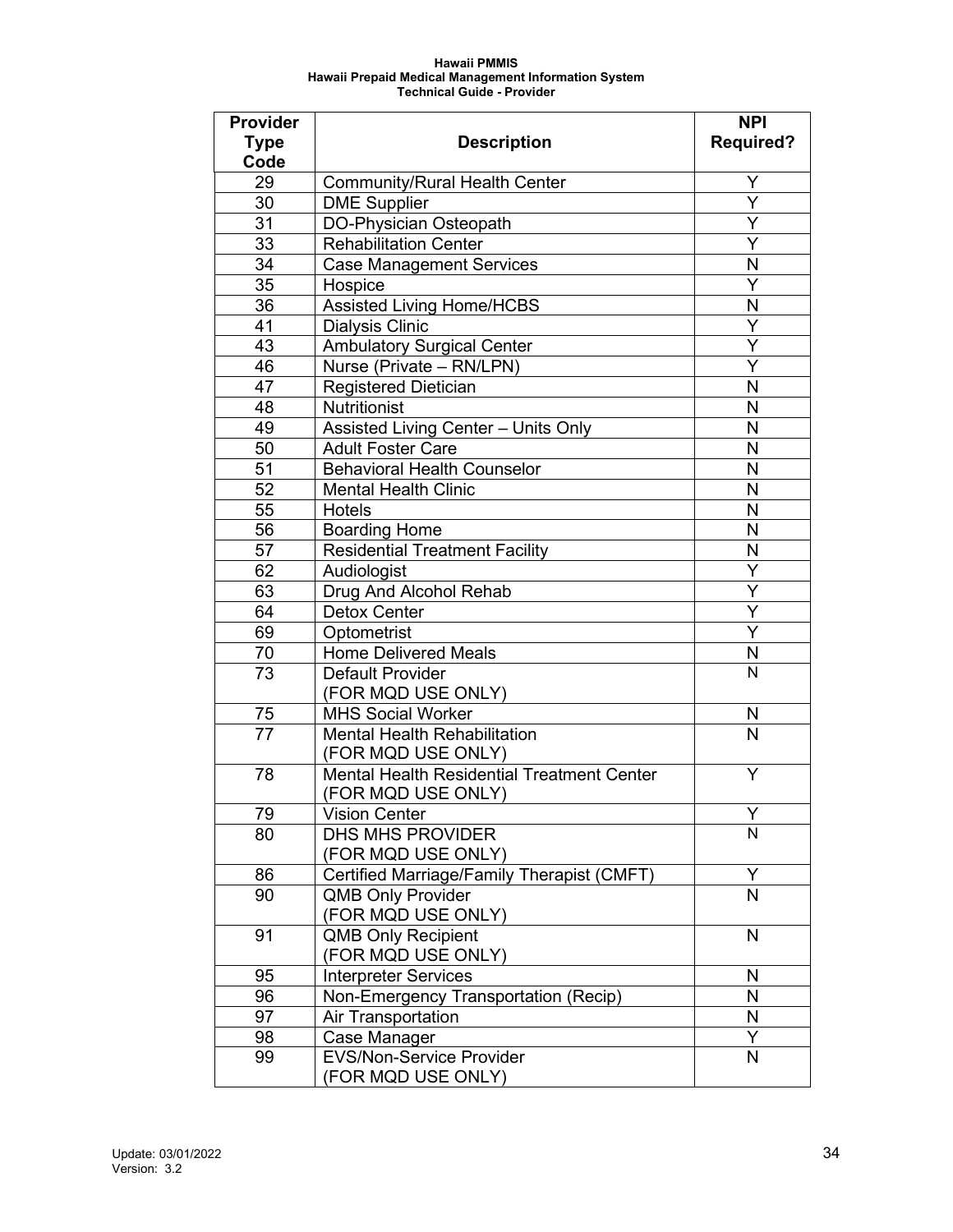# 3.2.5 Provider Specialty Codes

<span id="page-34-0"></span>

| <b>Specialty</b><br>Code | <b>Description</b>                                    |
|--------------------------|-------------------------------------------------------|
| <b>PCP</b>               | <b>PCP Specialty Rates</b>                            |
| 010                      | Allergist/Immunologist                                |
| 011                      | Allergist                                             |
| 012                      | <b>Immunologist</b>                                   |
| 015                      | Optician                                              |
| 019                      | Geneticist                                            |
| 020                      | Anesthesiologist                                      |
| 030                      | Surgery - Colon/Rectal                                |
| 040                      | Dermatologist                                         |
| 050                      | <b>Family Practice</b>                                |
| 055                      | <b>General Practice</b>                               |
| 060                      | <b>Internal Medicine</b>                              |
| 062                      | <b>Cardiovascular Medicine</b>                        |
| 063                      | Endocrinologist                                       |
| 064                      | Gastroenterologist                                    |
| 065                      | Hematologist                                          |
| 066                      | <b>Infectious Diseases</b>                            |
| 067                      | Nephrologist                                          |
| 068                      | <b>Pulmonary Diseases</b>                             |
| 069                      | Rheumatologist                                        |
| 070                      | Surgery - Neurology                                   |
| 071                      | <b>MSW Social Worker</b>                              |
| 072                      | <b>Other Microbiology</b>                             |
| 073                      | Other Immunohematology                                |
| 074                      | Histopathology                                        |
| 075                      | Neurologist                                           |
| 076                      | <b>Pediatric Neurologist</b>                          |
| 077                      | Homeopathic                                           |
| 078                      | <b>Clinical Cardiac Electrophysiology</b>             |
| 080                      | <b>Nuclear Medicine</b>                               |
| 081                      | <b>Nuclear Physics</b>                                |
| 082<br>083               | Gerontologist                                         |
| 084                      | Psychologist<br><b>RN</b> – Family Nurse Practitioner |
| 085                      | <b>RN</b> - School Nurse Practitioner                 |
| 086                      | RN - Pediatric Nurse Associate                        |
| 087                      | <b>RN</b> – Pediatric Nurse Practitioner              |
| 088                      | RN - Geriatric Nurse Practitioner                     |
| 089                      | <b>Obstetrician And Gynecologist</b>                  |
| 090                      | Gynecologist                                          |
| 091                      | Obstetrician                                          |
| 092                      | <b>Maternal and Fetal Medicine</b>                    |
| 093                      | Reproductive Endocrinologist                          |
| 094                      | $RN - Midwife$                                        |
| 095                      | Women's HC/OB-Gyn Nurse Practitioner                  |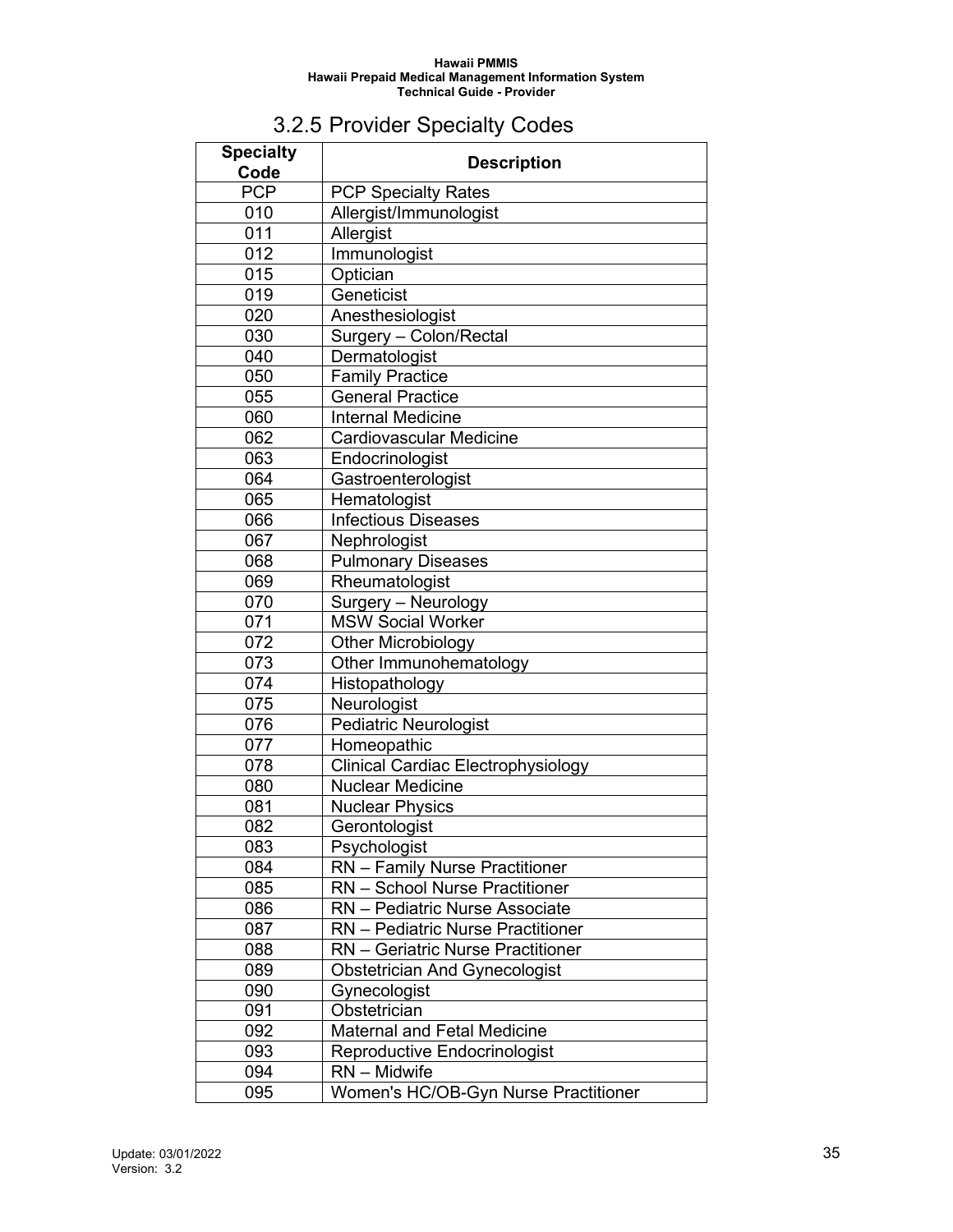| <b>Specialty</b> | <b>Description</b>                         |
|------------------|--------------------------------------------|
| Code             |                                            |
| 096              | <b>Neonatal Nurse Practitioner</b>         |
| 097              | <b>RN</b> - Adult Nurse Practitioner       |
| 098              | Psych/Mental Health Nurse Practitioner     |
| 099              | Neurodevelopmental Disabilities            |
| 100              | Ophthalmology                              |
| 101              | <b>Transplant Hepatology</b>               |
| 110              | Surgery - Orthopedic                       |
| 120              | Otolaryngologist                           |
| 122              | Laryngologist                              |
| 124              | Otologist                                  |
| 125              | Rhinologist                                |
| 131              | <b>Blood Banking</b>                       |
| 135              | Anatomical/Clinical Pathology              |
| 136              | <b>Forensic Pathology</b>                  |
| 138              | Medical Chemistry                          |
| 141              | Neuropathology                             |
| 143              | Dermatopathology                           |
| 150              | Pediatrician                               |
| 151              | Pediatric - Cardiologist                   |
| 152              | Pediatric - Hematologist                   |
| 153              | Surgery - Pediatric                        |
| 154              | Pediatric - Nephrologist                   |
| 155              | Pediatric - Neonatal/Prenatal Medicine     |
| 156              | Pediatric - Endocrinologist                |
| 157              | Pediatric - Allergist                      |
| 158              | Radiology Pediatric                        |
| 159              | <b>Pediatric Pulmonary Disease</b>         |
| 160              | <b>Physical Medicine/Rehabilitation</b>    |
| 161              | Osteopathic Manipulative Therapy           |
| 162              | <b>Sports Medicine</b>                     |
| 165              | Therapist - Speech                         |
| 166              | Therapist - Occupational                   |
| 167              | Therapist – Physical                       |
| 170              | Surgery - Plastic                          |
| 171              | Surgery - Plastic Otolaryngological Facial |
| 175              | Acupuncturist                              |
| 176              | <b>Adolescent Medicine</b>                 |
| 178              | <b>Hypnotist</b>                           |
| 180              | <b>Administrative Medicine</b>             |
| 181              | Surgery - Obstetrical                      |
| 182              | <b>Preventive Medicine</b>                 |
| 183              | <b>Occupational Medicine</b>               |
| 184              | <b>Public Health</b>                       |
| 185              | Aerospace Medicine                         |
| 187              | Nutritionist                               |
| 188              | Pharmacologist                             |
| 189              | <b>Psychosomatic Medicine</b>              |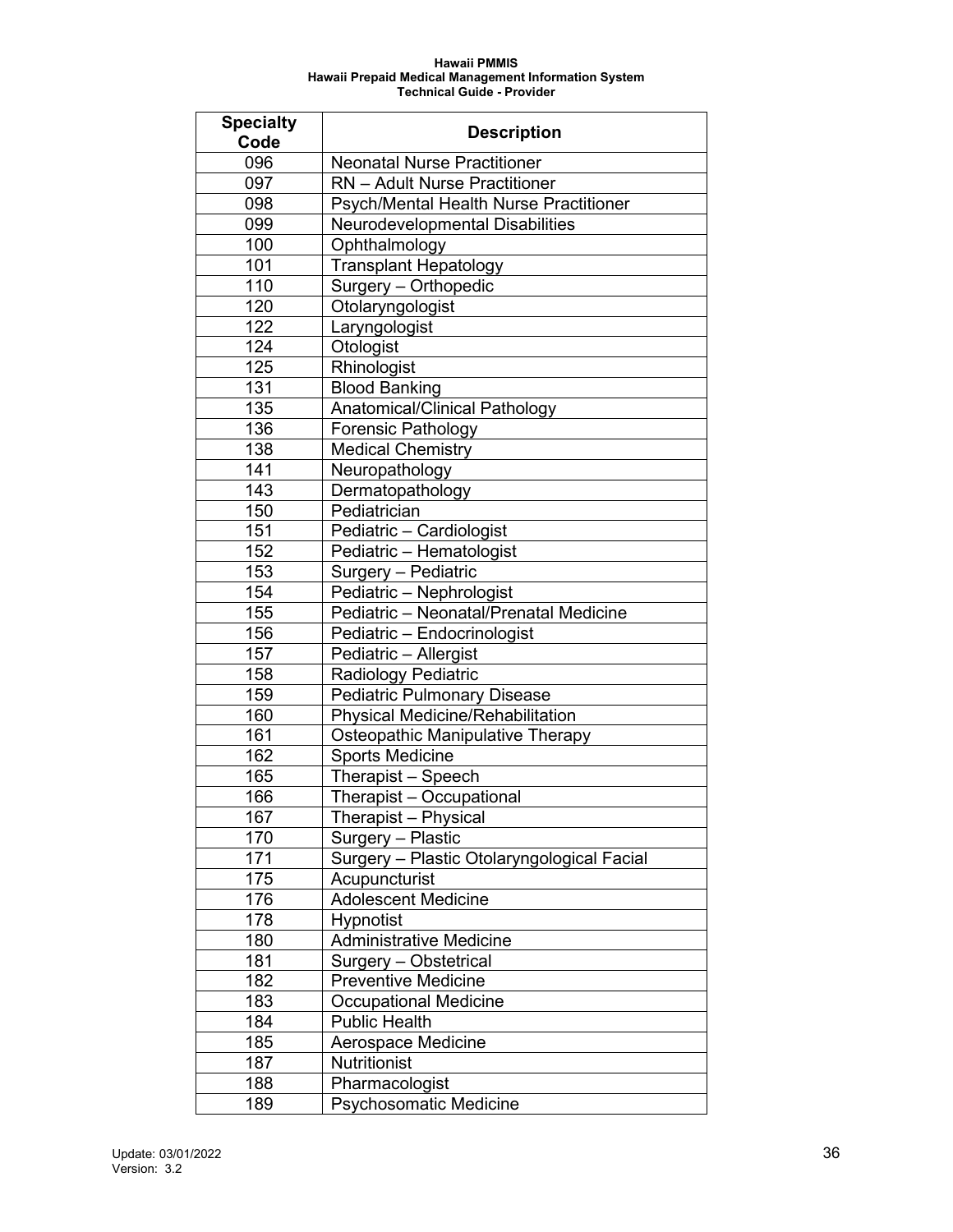| <b>Specialty</b> | <b>Description</b>                  |  |
|------------------|-------------------------------------|--|
| Code             |                                     |  |
| 191              | Pediatric - Psychiatrist            |  |
| 192              | Psychiatrist                        |  |
| 195              | <b>Psychiatrist And Neurologist</b> |  |
| 200              | Radiology                           |  |
| 201              | Radiology - Diagnostic              |  |
| 205              | Radiology - Therapeutic             |  |
| 210              | Surgery                             |  |
| 211              | Surgery - Abdominal                 |  |
| 212              | Surgery - Cardiovascular            |  |
| 213              | Surgery - Hand                      |  |
| 214              | Surgery - Head And Neck             |  |
| 215              | Surgery - Maxillofacial             |  |
| 216              | Surgery - Trauma                    |  |
| 217              | Surgery - Urological                |  |
| 218              | Surgery - Vascular                  |  |
| 219              | Surgery - Gynecological             |  |
| 220              | Surgery - Thoracic                  |  |
| 230              | Urologist                           |  |
| 241              | Oncologist                          |  |
| 250              | <b>Emergency Medicine</b>           |  |
| 251              | <b>Critical Care Medicine</b>       |  |
| 400              | Microbiology                        |  |
| 410              | Bacteriology                        |  |
| 430              | Serology                            |  |
| 431              | Syphilis                            |  |
| 437              | Other Serology                      |  |
| 440              | Virology                            |  |
| 441              | Surgery - Opthalmological           |  |
| 450              | Mycology                            |  |
| 460              | Parasitology                        |  |
| 464              | <b>Blood Grouping/Rh Typing</b>     |  |
| 470              | <b>Pregnancy Testing</b>            |  |
| 484              | Surgery - Podiatrist                |  |
| 490              | Immunohematology                    |  |
| 500              | <b>Rh Titers</b>                    |  |
| 501              | Crossmatching                       |  |
| 503              | <b>Physiological Testing</b>        |  |
| 504              | <b>EKG Services</b>                 |  |
| 510              | <b>Clinical Chemistry</b>           |  |
| 511              | <b>Routine Chemistry</b>            |  |
| 524              | <b>Urinalysis</b>                   |  |
| 530              | Pathology                           |  |
| 532              | <b>Oral Pathology</b>               |  |
| 540              | <b>Exfoliative Cytology</b>         |  |
| 550              | Radiobioassay                       |  |
| 574              | Histocompatability                  |  |
| 585              | <b>Other Clinical Chemistry</b>     |  |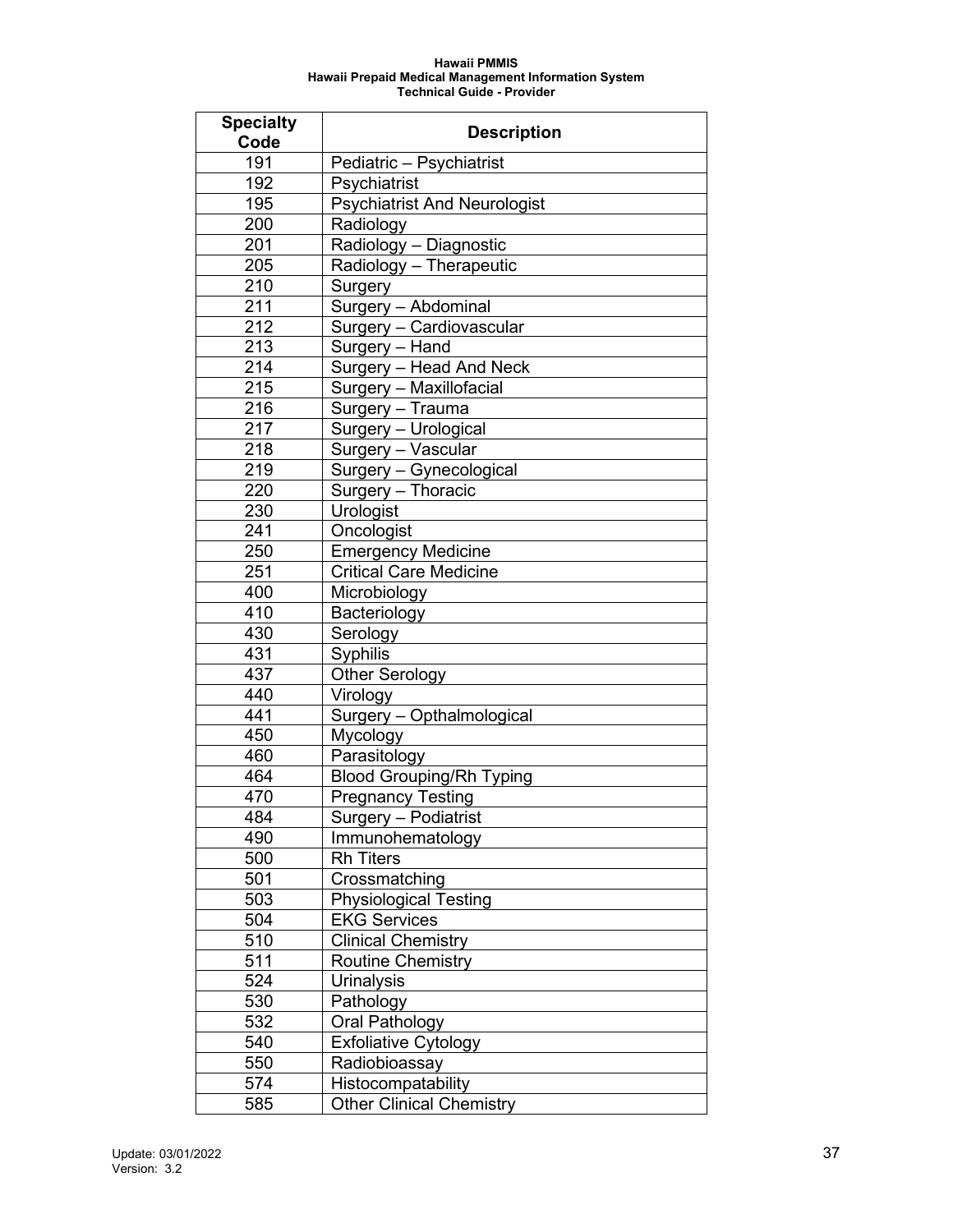| <b>Specialty</b><br>Code | <b>Description</b>                                    |  |
|--------------------------|-------------------------------------------------------|--|
| 600                      |                                                       |  |
| 620                      | Optometrist<br><b>Hospice and Palliative Medicine</b> |  |
| 622                      |                                                       |  |
| 650                      | <b>Pediatric Emergency Medicine</b><br>Podiatrist     |  |
|                          |                                                       |  |
| 714                      | Eye - Low Vision Specialist                           |  |
| 798                      | <b>Physician Assistant</b>                            |  |
| 799                      | No Specialty Required<br>Dentist - General            |  |
| 800                      | Dentist - Orthodonture                                |  |
| 801                      |                                                       |  |
| 802                      | Dentist - Endodontist                                 |  |
| 803                      | Dentist - Oral Pathologist                            |  |
| 804                      | Dentist - Pedodontist                                 |  |
| 805                      | Dentist - Prosthodontist                              |  |
| 806                      | Dentist - Periodontist<br>Dentist - Public Health     |  |
| 807                      |                                                       |  |
| 808                      | Dentist - Oral Surgeon                                |  |
| 809                      | Dentist - Anesthesiologist                            |  |
| 880                      | <b>Developmental Behavioral Pediatrics</b>            |  |
| 900                      | Procedures - Any Certified Laboratory                 |  |
| 901                      | <b>Emergency Room Physicians</b>                      |  |
| 913<br>925               | <b>Dialysis</b>                                       |  |
| 927                      | Audiologist<br>Cardiologist                           |  |
| 935                      | Otorhinolaryngologist (ENT)                           |  |
| 943                      | <b>Pediatric Orthopedist</b>                          |  |
| 950                      | Orthopedist                                           |  |
| 951                      | <b>Addiction Medicine</b>                             |  |
| 952                      | Anatomic Pathology                                    |  |
| 953                      | Broncho - Esophagology                                |  |
| 954                      | <b>Chemical Dependency</b>                            |  |
| 955                      | <b>Chemical Pathology</b>                             |  |
| 956                      | <b>Diabetes</b>                                       |  |
| 957                      | Diagnostic Laboratory Immunology                      |  |
| 958                      | <b>Gynecological Oncology</b>                         |  |
| 959                      | Immunopathology                                       |  |
| 960                      | Legal Medicine                                        |  |
| 961                      | <b>Neoplastic Diseases</b>                            |  |
| 962                      | <b>Nuclear Radiology</b>                              |  |
| 963                      | Pediatric Hematology - Oncology                       |  |
| 964                      | Pain Control                                          |  |
| 965                      | Psychoanalysis                                        |  |
| 966                      | Retired                                               |  |
| 967                      | Pathology - Radioisotopic                             |  |
| 968                      | Radiology - Oncology                                  |  |
| 969                      | Medical Toxicology                                    |  |
| 970                      | <b>Hematology and Oncology</b>                        |  |
| 971                      | <b>Industrial Medicine</b>                            |  |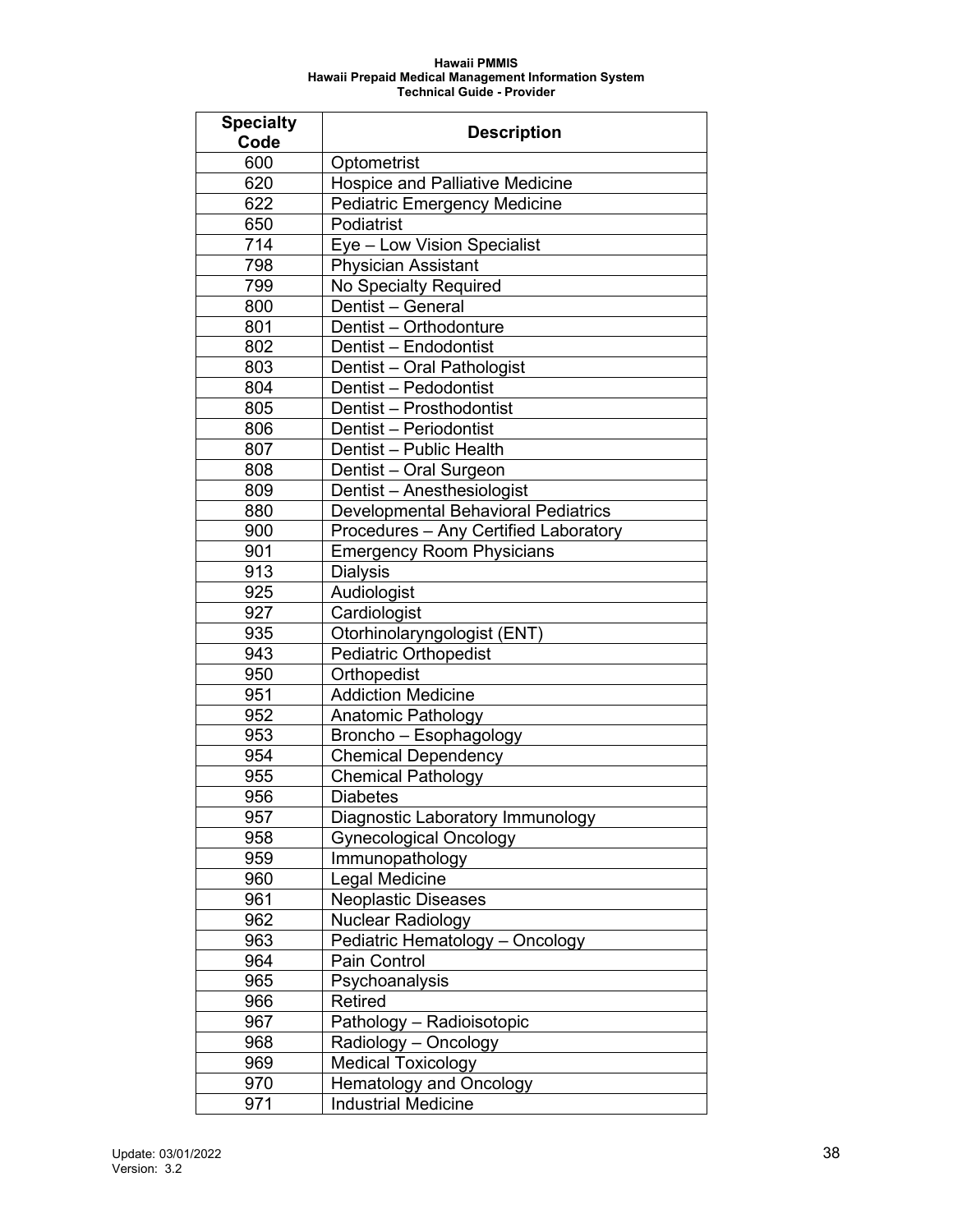| <b>Specialty</b><br>Code | <b>Description</b>                |
|--------------------------|-----------------------------------|
| 972                      | Osteopathic Manipulative Medicine |
| 973                      | Proctology                        |
| 974                      | <b>Rehabilitation Medicine</b>    |
| 975                      | Roentgenology (Diagnostic)        |
| 976                      | Sclerotherapy                     |
| 977                      | Surgery, Oral and Maxillofacial   |
| 999                      | Other                             |

# 3.2.6 Reimbursement Types

| Code | <b>Description</b>                           |
|------|----------------------------------------------|
| 04   | <b>Managed Care Only Provider</b>            |
| 05   | Fee for Service and Managed Care Provider    |
| 06   | H&CBS, Fee for Service, & Managed Care       |
| 07   | <b>H&amp;CBS and Managed Care Provider</b>   |
| 10   | Group PR, Payable Cannot be Service Provider |
| 98   | Case Manager, Not Reimbursed                 |
| 99   | Not Reimbursed-Non-Service Provider          |

## 3.2.7 Provider Types Requiring Ownership/Personnel Data

| <b>Provider</b> | <b>Description</b>                       |
|-----------------|------------------------------------------|
| <b>Type</b>     |                                          |
| A7              | <b>RESPITE</b>                           |
| C <sub>2</sub>  | FEDERALLY QUALIFIED HEALTH CENTER (FQHC) |
| D4              | <b>CLINIC - DENTAL SERVICES</b>          |
| H1              | DD/MR                                    |
| Z <sub>1</sub>  | OUT OF STATE MIDDLE RISK MANAGEMENT CARE |
| Z <sub>2</sub>  | OUT OF STATE HIGH RISK MANAGEMENT CARE   |
| 02              | <b>HOSPITAL</b>                          |
| 03              | <b>PHARMACY</b>                          |
| 04              | <b>LABORATORY</b>                        |
| 05              | <b>CLINIC</b>                            |
| 06              | <b>EMERGENCY TRANSPORTATION</b>          |
| 22              | <b>NURSING HOME</b>                      |
| 23              | <b>HOME HEALTH AGENCY</b>                |
| 24              | PERSONAL CARE ATTENDANT                  |
| 27              | <b>ADULT DAY HEALTH</b>                  |
| 28              | NON-EMERGENCY TRANSPORTATION PROVIDERS   |
| 29              | COMMUNITY/RURAL HEALTH CENTER            |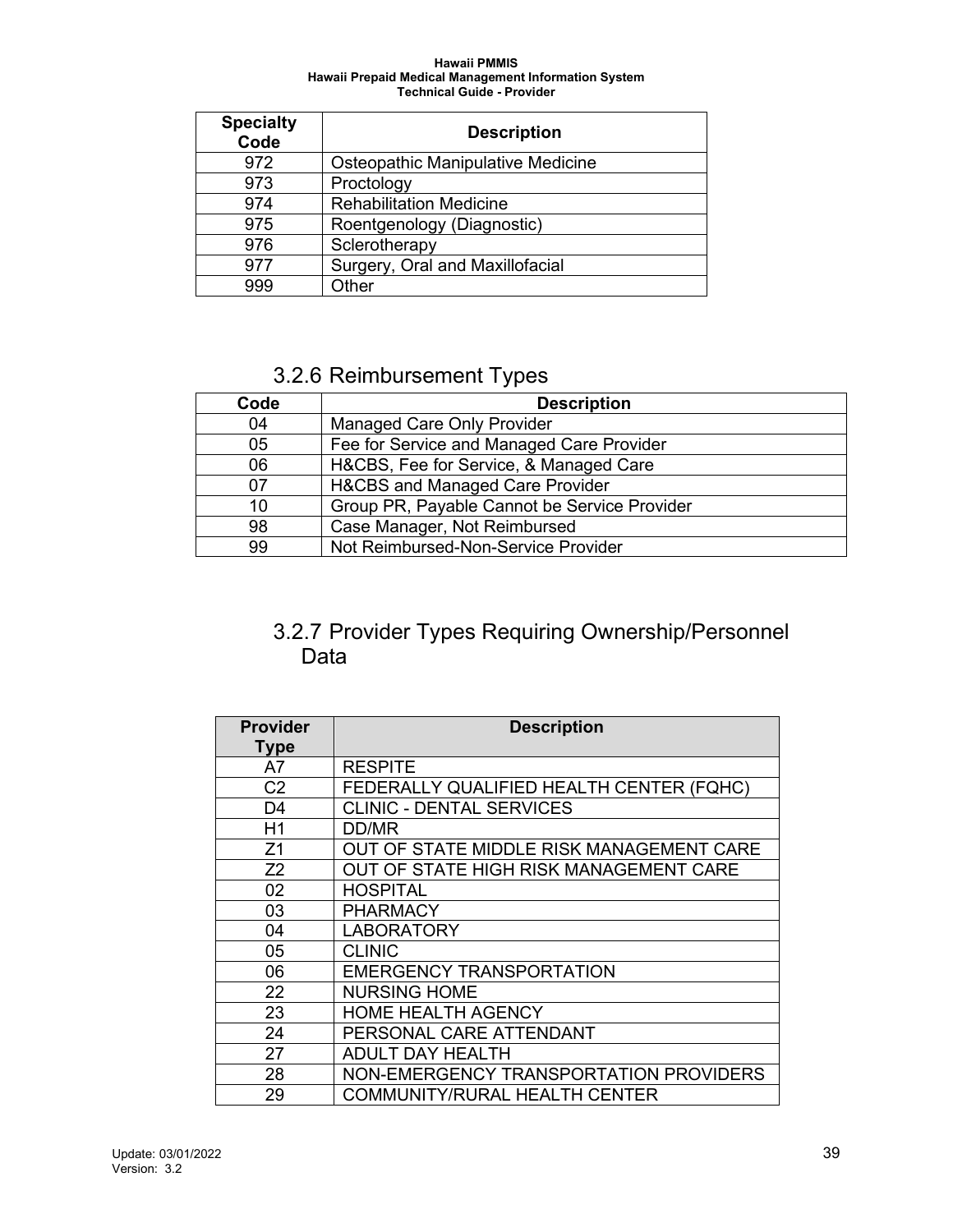| 30 | <b>DME SUPPLIER</b>                      |
|----|------------------------------------------|
| 33 | <b>REHABILITATION CENTER</b>             |
| 34 | <b>CASE MANAGEMENT SERVICES</b>          |
| 35 | <b>HOSPICE</b>                           |
| 36 | ASSISTED LIVING HOME (FORMERLY ACH)      |
| 41 | <b>DIALYSIS CLINIC</b>                   |
| 43 | AMBULATORY SURGICAL CENTER               |
| 46 | <b>NURSE (PRIVATE-RN/LPN)</b>            |
| 49 | <b>ASSISTED LIVING CENTER</b>            |
| 50 | <b>ADULT FOSTER CARE</b>                 |
| 52 | <b>MENTAL HEALTH CLINIC</b>              |
| 55 | <b>HOTELS</b>                            |
| 56 | <b>BOARDING HOME</b>                     |
| 57 | RESIDENTIAL TREATMENT FACILITY           |
| 63 | DRUG AND ALCOHOL REHAB                   |
| 64 | <b>DETOX CENTER</b>                      |
| 70 | <b>HOME DELIVERED MEALS</b>              |
| 73 | <b>DEFAULT PROVIDER</b>                  |
| 77 | <b>BH OUTPATIENT CLINIC</b>              |
| 78 | MENTAL HEALTH RESIDENTIAL TREATMENT CNTR |
| 79 | <b>VISION CENTER</b>                     |
| 80 | DHS MHS PROVIDER                         |
| 90 | <b>QMB ONLY PROVIDER</b>                 |
| 95 | <b>INTERPRETER SERVICES</b>              |
| 97 | AIR TRANSPORTATION                       |
|    |                                          |

3.2.8 Title Codes – In Hierarchy Order (for NN record only)

| Code      | <b>Description</b>               |
|-----------|----------------------------------|
| OС        | <b>OWNER / COMPANY</b>           |
| ΟI        | <b>OWNER / INDIVIDUAL</b>        |
| <b>CE</b> | CHIEF EXECUTIVE OFFICER          |
| <b>CF</b> | CHIEF FINANCIAL OFFICER          |
| <b>CI</b> | <b>CHIEF INFORMATION OFFICER</b> |
| CO        | CHIEF OPERATING OFFICER          |
| <b>BD</b> | <b>BOARD OF DIRECTORS</b>        |
| <b>MG</b> | <b>MANAGING EMPLOYEE</b>         |
| EM        | <b>EMPLOYEE</b>                  |
| ∩?        | <b>CONTRACTOR</b>                |

# 3.2.9 Criminal Offense Codes (for NN record only)

| Code | <b>Description</b> |
|------|--------------------|
| CON  | <b>CONVICTED</b>   |
| DBR  | <b>DEBARRED</b>    |
| SUS  | <b>SUSPENDED</b>   |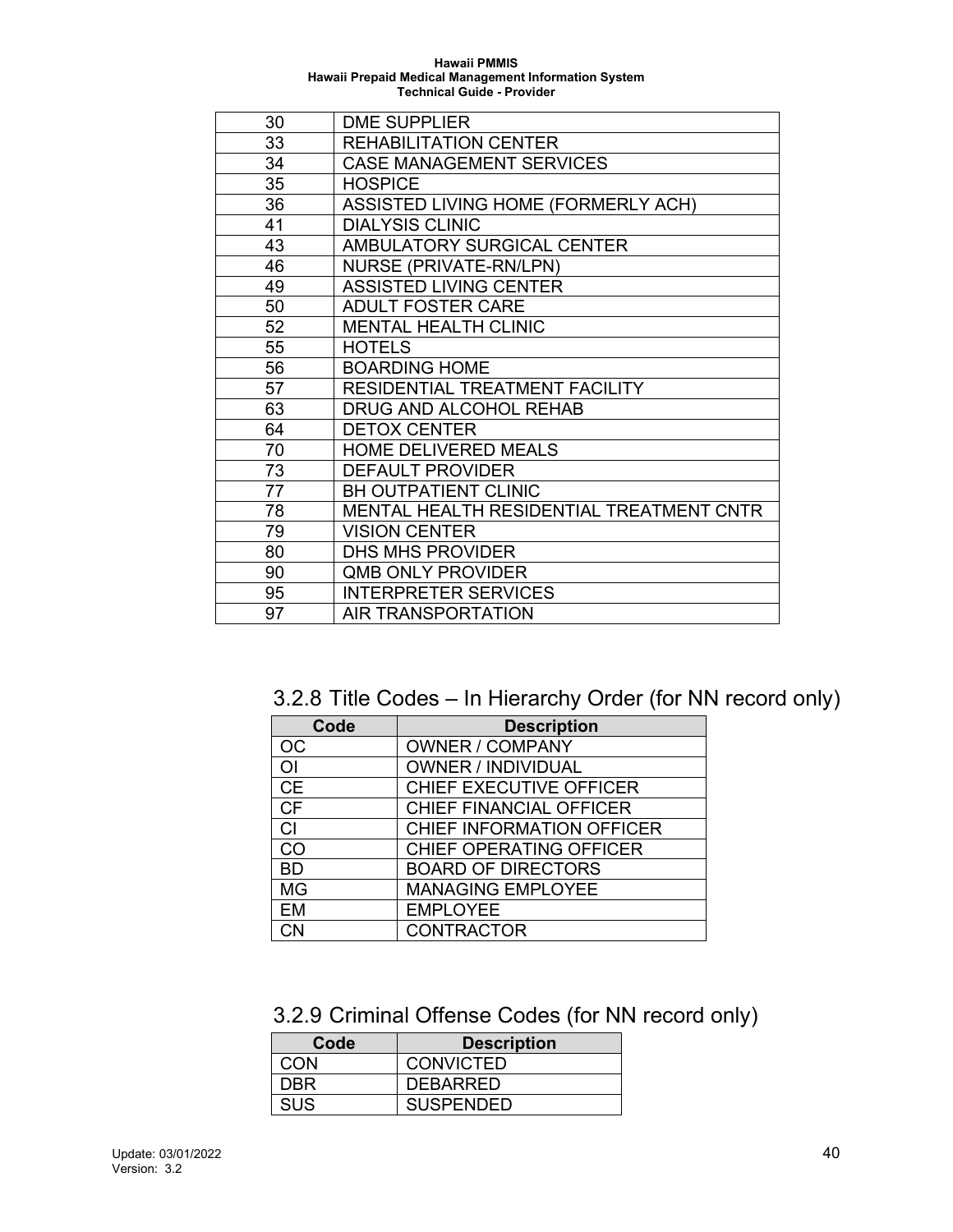# 3.2.10 Language Codes

| Language<br>Code                  | <b>Description</b>   |
|-----------------------------------|----------------------|
| AF                                | <b>Afrikaans</b>     |
| <b>AL</b>                         | Albanian             |
| <b>AE</b>                         | Aleut-Eskimo         |
|                                   | Languages            |
| AI                                | American Indian      |
| AM                                | Amharic              |
| <b>AP</b>                         | Apache               |
| <b>AR</b>                         | Arabic               |
| AN                                | Armenian             |
| OA                                | Asian, Other         |
| <b>BA</b>                         | <b>Bantu</b>         |
| BE                                | Bengali              |
| BI                                | <b>Bisayan</b>       |
| <b>BU</b>                         | <b>Bulgarian</b>     |
| <b>BR</b>                         | <b>Burmese</b>       |
| CJ                                | Cajun                |
| $\overline{CA}$                   | Cambodian            |
| $\overline{CC}$                   | Cantonese            |
| $\overline{\overline{\text{CE}}}$ | Cebuano              |
| $\overline{\overline{\text{CH}}}$ | Chamorro             |
| $\overline{\textsf{CK}}$          | Cherokee             |
| Cl                                | Chinese              |
| $\overline{\text{CU}}$            | Chuukese             |
| CO                                | Croatian             |
| $\overline{\text{CS}}$            | Cushite              |
| $rac{\overline{CZ}}{DK}$          | Czech                |
|                                   | Dakota               |
| $\overline{\mathsf{DA}}$          | Danish               |
| DU                                | Dutch                |
| EN                                | <u>English</u>       |
| ES                                | Estonian             |
| FO                                | Filipino, Other      |
| <b>FN</b>                         | Finnish              |
| FM                                | Formosan             |
| <b>FR</b>                         | French               |
| FC                                | <b>French Creole</b> |
| FJ                                | Fujian               |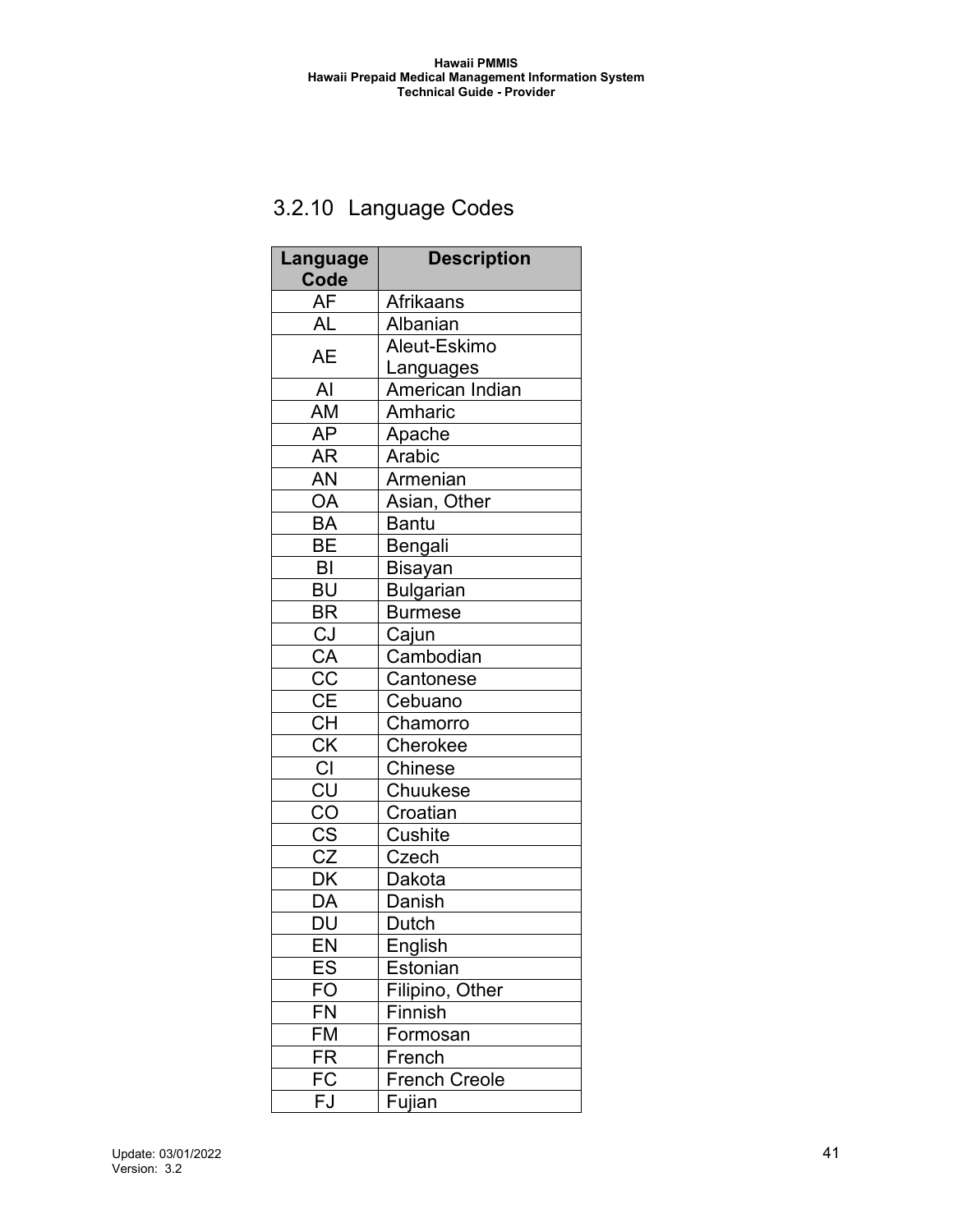| Language<br>Code         | <b>Description</b>   |
|--------------------------|----------------------|
| FU                       | Fulani               |
| GE                       | German               |
| <b>GR</b>                | Greek                |
| $\overline{GN}$          | Guarani              |
| GU                       | Gujarati             |
| HA                       | Hawaiian             |
| <b>HE</b>                | <b>Hebrew</b>        |
| $\overline{H}$           | Hindi                |
| HM                       | Hmong                |
| HU                       | Hungarian            |
| IB                       | Igbo                 |
| FI                       | Ilocano              |
| ID                       | India N.E.C.*        |
| O <sub>1</sub>           | Indo-European, Other |
| $\overline{\mathsf{IN}}$ | <b>Indonesian</b>    |
| $\overline{\mathsf{IR}}$ | <b>Irish</b>         |
| $\overline{\mathsf{IG}}$ | <b>Irish Gaelic</b>  |
| IT                       | Italian              |
| <b>JM</b>                | Jamaican Creole      |
| JA                       | Japanese             |
| KA                       | Kannada              |
| KE                       | <b>Keres</b>         |
| KO                       | Korean               |
| KS                       | Kosraean             |
| KH                       | Kru                  |
| KU                       | <b>Kurdish</b>       |
| LA                       | Laotian              |
| LT                       | Latvian              |
| $\overline{\mathsf{L}}$  | Lithuanian           |
| МC                       | Macedonian           |
| <b>MA</b>                | Malay                |
| <b>MY</b>                | Malayalam            |
| <b>ML</b>                | Maltese              |
| $\overline{\text{CM}}$   | Mandarin             |
| MD                       | Mande                |
| MO                       | Maori                |
| <b>MT</b>                | Marathi              |
| <b>MR</b>                | Marquesan            |
| <b>MS</b>                | Marshallese          |
| MI                       | Miao-yao, Mien       |
| <b>MK</b>                | Mon-Khmer            |
| <b>NA</b>                | Navajo               |
| <b>NE</b>                | Nepali               |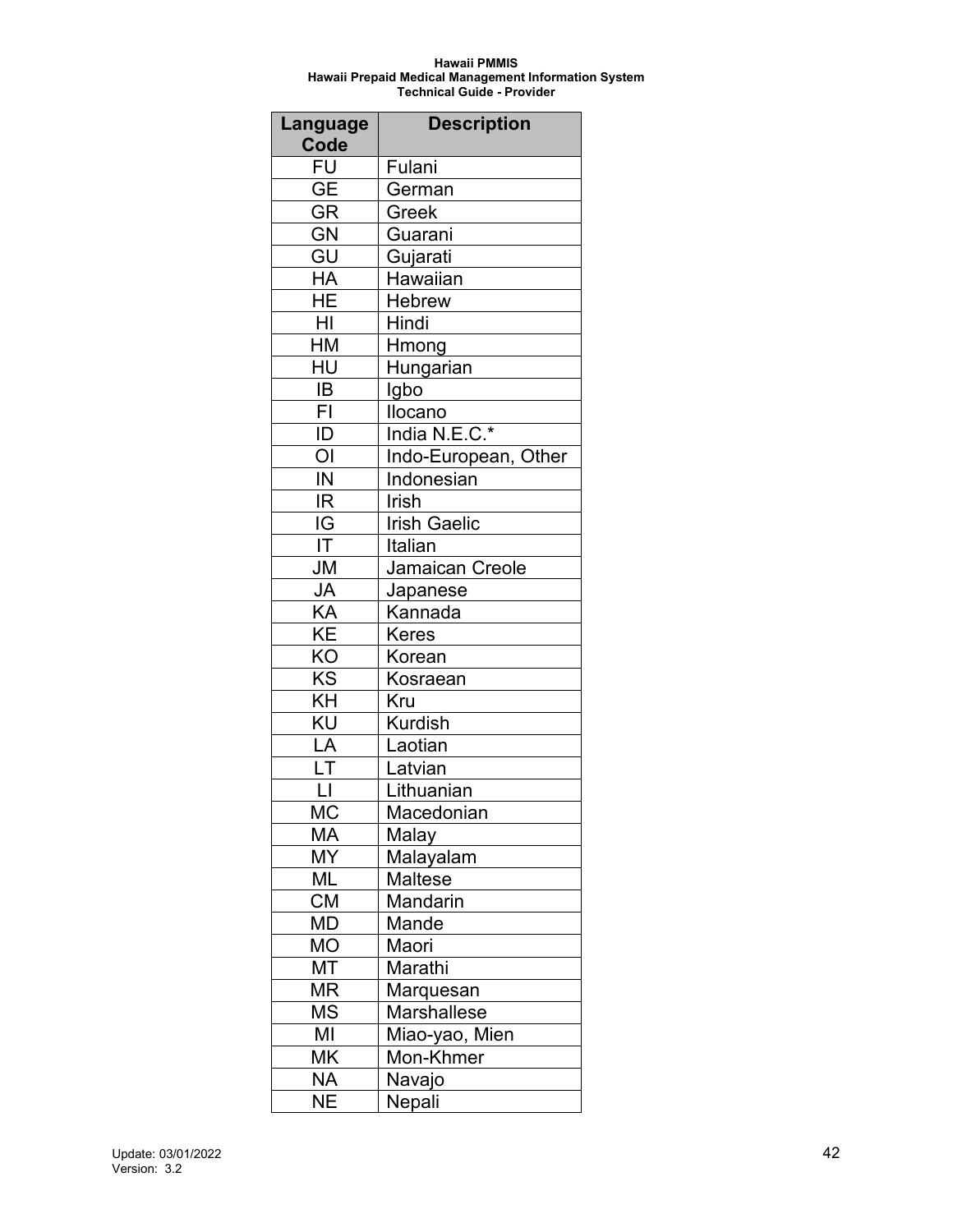| Language<br>Code         | <b>Description</b>           |
|--------------------------|------------------------------|
| ON                       | North America Indian,        |
|                          | Other                        |
| <b>NO</b>                | Norwegian                    |
| OT                       | Other                        |
| AG                       | Other Alogonquin             |
|                          | Language                     |
| AO                       | <b>Other Specified</b>       |
|                          | African Language             |
| IO                       | <b>Other Specified North</b> |
|                          | American Indian              |
| <b>PW</b>                | Paiwan                       |
| <b>PK</b>                | Pakistan N.E.C.*             |
| PA                       | Palauan                      |
| PJ                       | Panjabi                      |
| PP                       | Papuan                       |
| $\overline{\mathsf{PS}}$ | Pashto                       |
| PT                       | Patois                       |
| PD                       | Pennsylvania Dutch           |
| $\overline{PE}$          | Persian                      |
| PO                       | Pohnpeian                    |
| PL                       | Polish                       |
| PR                       | Portuguese                   |
| RA                       | Rapanui                      |
| <b>RO</b>                | Romanian                     |
| RU                       | <b>Russian</b>               |
| <b>SA</b>                | Samoan                       |
| $\overline{\mathsf{SB}}$ | Sebuano                      |
| <b>SE</b>                | Serbian                      |
| $\bar{S}C$               | Serbocroatian                |
| SI                       | Sign Language                |
| SN                       | <b>Sinhalese</b>             |
| <b>SL</b>                | Slovak                       |
| <b>SV</b>                | Slovenian                    |
| IL                       | South/Central                |
|                          | American Indian              |
| <b>SO</b>                | South Pacific, Other         |
| $\overline{\mathsf{SP}}$ | Spanish                      |
| $\overline{\mathsf{SH}}$ | Swahili                      |
| SW                       | Swedish                      |
| $\overline{S}Y$          | Syriac                       |
| <b>FT</b>                | <b>Tagalog</b>               |
| ĪΑ                       | Tahitian                     |
| ТM                       | Tamil                        |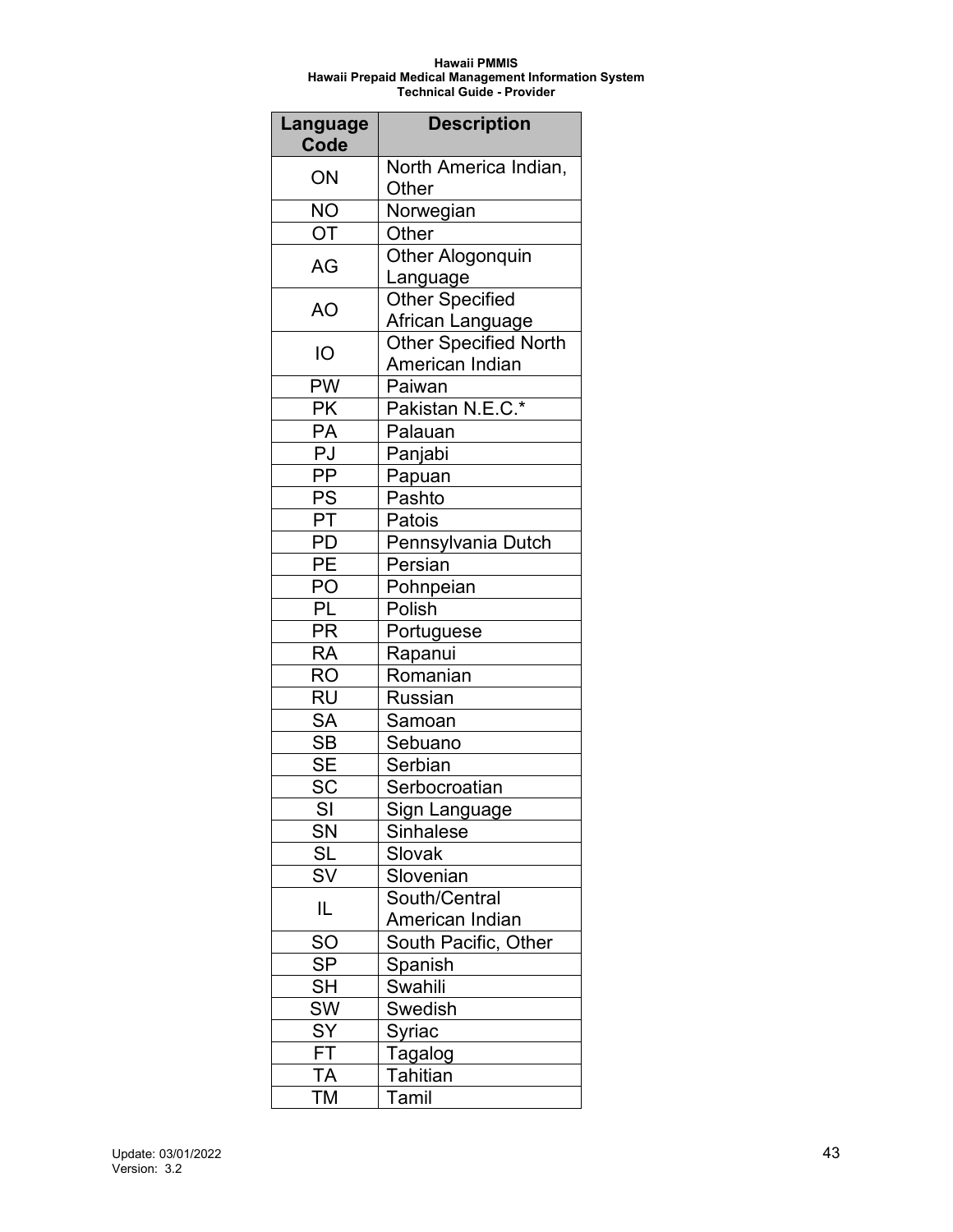| Language<br>Code | <b>Description</b> |
|------------------|--------------------|
| TL               | Telugu             |
| TH               | Thai               |
| TO               | Tongan             |
| TU               | <b>Turkish</b>     |
| UK               | Ukrainian          |
| UN               | Unknown            |
| UR               | Urdu               |
| VI               | Vietnamese         |
| VS               | Visayan            |
| YA               | Yapese             |
| YI               | Yiddish            |
| YO               | Yoruba             |
| ZU               | Zuni               |

# 3.3 Appendix 3C – Provider Error Report

# 3.3.1 File Header Record Format (Provider Error Report)

| # | Data Name           | <b>Size</b> | $T$ ype | <b>Remarks</b>                            |
|---|---------------------|-------------|---------|-------------------------------------------|
|   | Health Plan ID      |             | AN      | Health Plan ID                            |
|   | <b>Current Date</b> |             | N       | <b>CCYYMMDD</b>                           |
| 3 | File Type Code      |             | AN      | $EN =$ Encounter; $PN =$ Provider Network |

|   | <b>0.0.2</b> Trovider Detail Error report record Format |             |             |             |                        |                                    |  |
|---|---------------------------------------------------------|-------------|-------------|-------------|------------------------|------------------------------------|--|
|   |                                                         |             |             |             | <b>Actual Position</b> |                                    |  |
| # | <b>Data Name</b>                                        | <b>Size</b> | <b>Type</b> | <b>From</b> | Τo                     | <b>Remarks</b>                     |  |
| 1 | Row Number                                              | 6           | N           |             | 6                      | File sequence number               |  |
| 2 | Health Plan ID                                          | 6           | A           |             | 12 <sup>2</sup>        | Health plan ID                     |  |
|   | <b>Health Plan Provider</b>                             |             |             |             |                        | Health plan assigned provider      |  |
| 3 | ID                                                      | 12          | AN.         | 13          | 24                     | ID                                 |  |
| 4 | Field ID                                                | 5           | AN          | 25          | 29                     | Technical Guide item ID            |  |
| 5 | <b>Field Description</b>                                | 25          | A           | 30          | 54                     | H item Name                        |  |
|   |                                                         |             |             |             |                        | <b>Augmented National Provider</b> |  |
| 6 | <b>Error Code</b>                                       | 5           | N           | 55          | 59                     | System error codes                 |  |
| 7 | Error Message                                           | 50          | A           | 60          | 109                    | Description of error               |  |
| 8 | <b>Field Value</b>                                      | 25          | AN          | 110         | 134                    | Left justified field value         |  |
| 9 | <b>Exclusion Flag</b>                                   |             | YN          | 135         | 135                    | Excluded from assignment           |  |

### 3.3.2 Provider Detail Error Report Record Format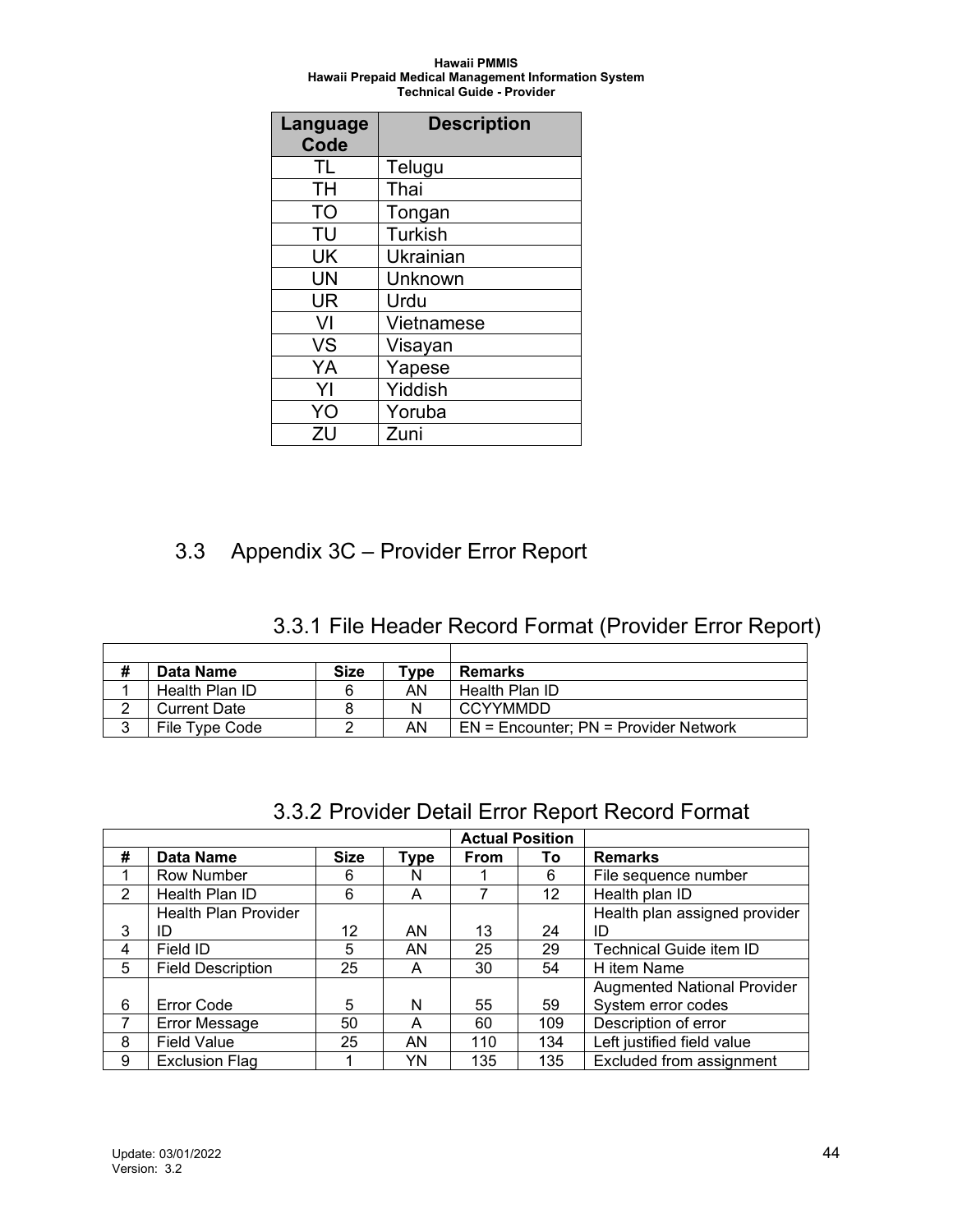## 3.3.3 File Trailer Record Format (Provider Error Report)

| Data Name                | <b>Size</b> | Tvpe | <b>Remarks</b>                                |
|--------------------------|-------------|------|-----------------------------------------------|
| <b>Trailer Indicator</b> | 6           | AN   | 777777                                        |
| <b>Current Date</b>      |             |      | CCYYMMDD                                      |
|                          |             |      | Total number of records (including header and |
| Total Count              | հ           |      | trailer records)                              |

### 3.4 Appendix 3D – Provider Health Plan Submission (HPS) and Provider Master Registry (PMR) Record Index/Data Elements

|                                  | 0.7.1110001011100                                                                                                                                                                                                                                                                                                                                                                                                                                                                                                                                     |  |
|----------------------------------|-------------------------------------------------------------------------------------------------------------------------------------------------------------------------------------------------------------------------------------------------------------------------------------------------------------------------------------------------------------------------------------------------------------------------------------------------------------------------------------------------------------------------------------------------------|--|
| Characteristics:<br>Record Type: | $ID [ALL - 1]$ Type $[AN]$<br>Length $[2]$<br>AA[X] BB[X] CC[X] DD[X] EE[X] FF[X] GG[X] HH[X] *II[X]<br>*JJ [ X ] *KK [ X ] **LL [ X ]                                                                                                                                                                                                                                                                                                                                                                                                                |  |
| Field Status:                    | Required [Y]                                                                                                                                                                                                                                                                                                                                                                                                                                                                                                                                          |  |
| <b>Field Definition:</b>         | Indicates provider record type.                                                                                                                                                                                                                                                                                                                                                                                                                                                                                                                       |  |
| Edit Rules/Criteria:             | Must not be null.<br>Must be a valid value.<br>* "II", "JJ", "KK" Records will be returned on the PMR only.<br>** "LL" record will be for the HPS file only.<br>Examples:<br>Enter As:<br>Master Record<br>AA<br>Address Record<br>BB.<br>CC<br>Group Record<br>DD<br><b>Specialty Record</b><br><b>EPSDT Record</b><br>EE.<br>License Record<br>FF<br>GG<br><b>Contract Record</b><br>HH<br><b>CLIA Record</b><br>$\mathbf{II}$<br>Reimbursement Type Record<br><b>Enrollment Record</b><br>JJ<br><b>NPI Record</b><br>KK<br>LL<br>Membership Record |  |

3.4.1 Record Type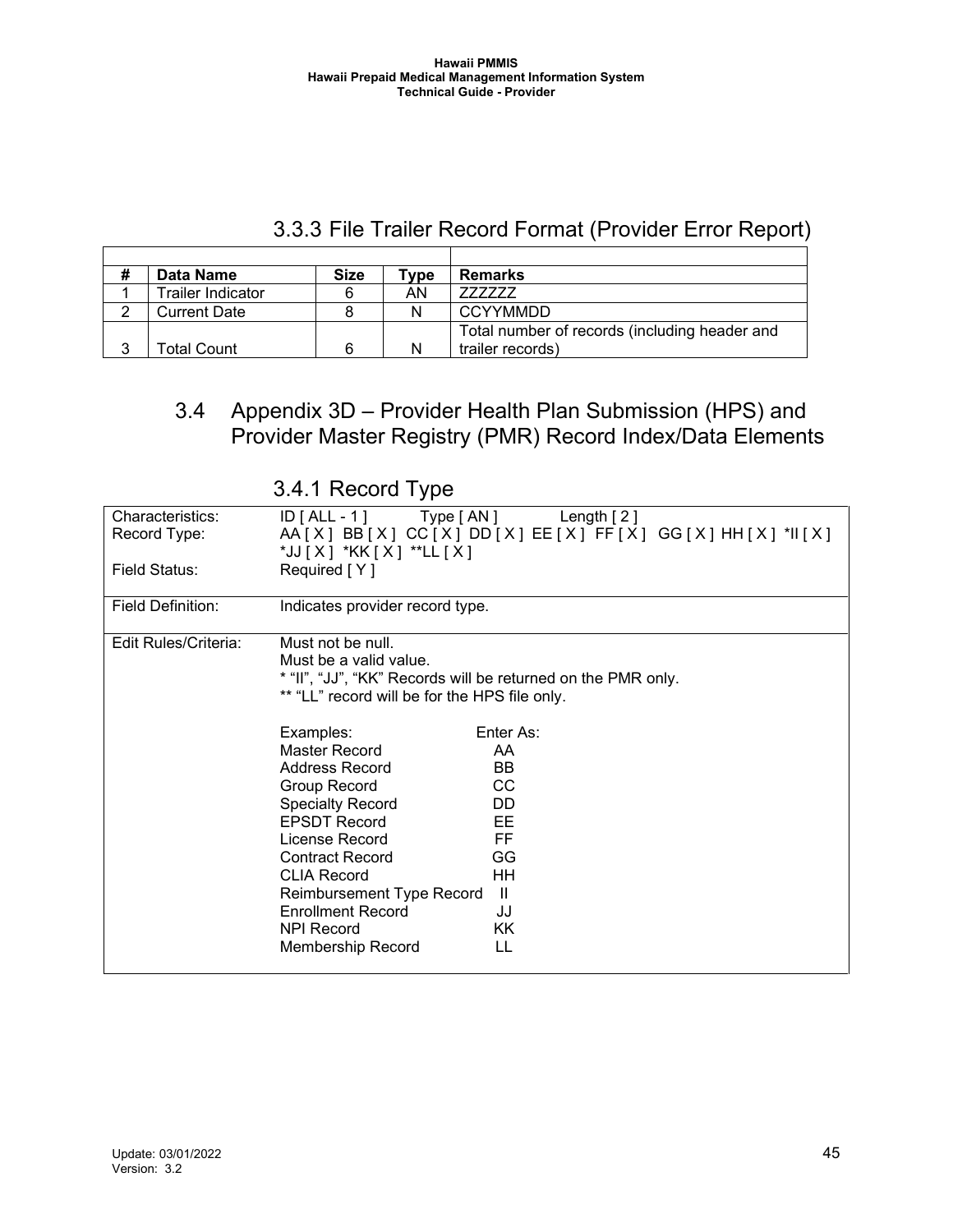| Characteristics:     | $ID [ALL - 2]$ Type $[AN]$<br>Length $\lceil 6 \rceil$                       |
|----------------------|------------------------------------------------------------------------------|
| Record Type:         | $AA[X] BB[X] CC[X] DD[X] EE[X] FF[X] GG[X] HH[X] *II[X]$                     |
|                      | *JJ [ X ] *KK [ X ] **LL [ X ]                                               |
| Field Status:        | Required [Y]                                                                 |
|                      |                                                                              |
| Field Definition:    | Indicates submitting health plan. Unique Health Plan ID assigned by DHS Med- |
|                      | QUEST.                                                                       |
|                      |                                                                              |
| Edit Rules/Criteria: | Must not be null.                                                            |
|                      | Must be a valid value.                                                       |
|                      | This field will be populated with "HPMMIS" on the PMR.                       |
|                      | * "II", "JJ", "KK" Records will be returned on the PMR only.                 |
|                      | **"LL" Record will be for the HPS file only.                                 |
|                      | Refer to Appendix 3I - Health Plan IDs.                                      |
|                      |                                                                              |

### 3.4.2 Health Plan ID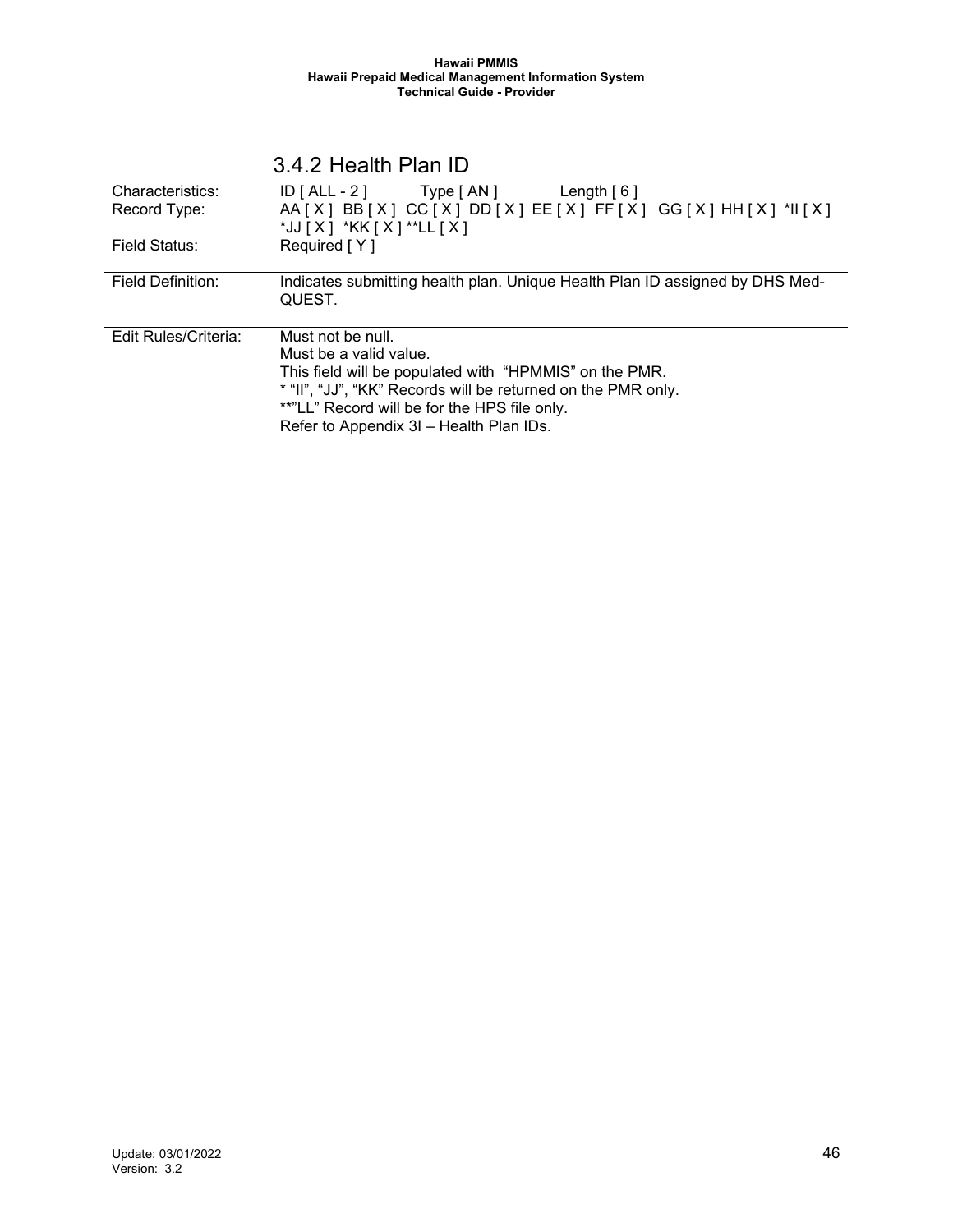| Characteristics:     | $ID$ $[ALL - 3]$<br>Type [ AN ]<br>Length $[12]$             |
|----------------------|--------------------------------------------------------------|
| Record Type:         | $AA[X] BB[X] CC[X] DD[X] EE[X] FF[X] GG[X] HH[X] *II[X]$     |
|                      | $*JJ[X]$ *KK $[X]$ **LL $[X]$                                |
| Field Status:        | Required [Y]                                                 |
|                      |                                                              |
| Field Definition:    | Health Plan assigned Provider ID.                            |
|                      |                                                              |
| Edit Rules/Criteria: | Must not be null.                                            |
|                      | This ID will not be returned on the PMR.                     |
|                      | * "II", "JJ", "KK" Records will be returned on the PMR only. |
|                      | **"LL" Record will be for the HPS file only.                 |
|                      |                                                              |

### 3.4.3 Health Plan Provider ID

### 3.4.4 QUEST Provider ID

| Characteristics:     | $ID [ALL - 4]$ Type $[AN]$<br>Length $[6]$                               |
|----------------------|--------------------------------------------------------------------------|
| Record Type:         | $AA[X] BB[X] CC[X] DD[X] EE[X] FF[X] GG[X] HH[X] *II[X]$                 |
|                      | *JJ [ X ] *KK [ X ] **LL [ X ]                                           |
| Field Status:        | Required [C]                                                             |
|                      |                                                                          |
| Field Definition:    | Unique QUEST assigned provider identification number                     |
|                      |                                                                          |
| Edit Rules/Criteria: | If new provider and the provider is not in PMR, fill with blanks.        |
|                      | If not a new provider use valid Quest Provider ID assigned by MQD (PMR). |
|                      | * "II", "JJ", "KK" Records will be returned on the PMR only.             |
|                      | **"LL" Record will be for the HPS file only.                             |
|                      |                                                                          |

# 3.4.5 Name

| Characteristics:                                          | $ID [AA-6]$<br>Type [ AN ]<br>Length $[40]$                        |  |  |  |  |
|-----------------------------------------------------------|--------------------------------------------------------------------|--|--|--|--|
| Record Type:                                              | $AA[X] BB[] CC[] DD[] EE[] FF[] GG[] HH[]   []$                    |  |  |  |  |
|                                                           |                                                                    |  |  |  |  |
|                                                           | JJ[ ] KK[ ] LL[ ]                                                  |  |  |  |  |
| Field Status:                                             | Required [Y]                                                       |  |  |  |  |
|                                                           |                                                                    |  |  |  |  |
| <b>Field Definition:</b>                                  | Provider's name.                                                   |  |  |  |  |
|                                                           |                                                                    |  |  |  |  |
|                                                           |                                                                    |  |  |  |  |
| Edit Rules/Criteria:                                      | Must not be null.                                                  |  |  |  |  |
|                                                           | Punctuation is allowed.                                            |  |  |  |  |
|                                                           |                                                                    |  |  |  |  |
|                                                           | If it is an individual provider use Last Name/First Name M.        |  |  |  |  |
| Example: John M. Smith                                    |                                                                    |  |  |  |  |
| Enter as:  S M I T H / J O H N   M                        |                                                                    |  |  |  |  |
|                                                           |                                                                    |  |  |  |  |
| If it is an institutional provider use the business name. |                                                                    |  |  |  |  |
|                                                           | Example: Hawaiian Physical Therapists                              |  |  |  |  |
|                                                           |                                                                    |  |  |  |  |
|                                                           | Enter as:  H A W A I I A N   P H Y S I C A L   T H E R A P I S T S |  |  |  |  |
|                                                           |                                                                    |  |  |  |  |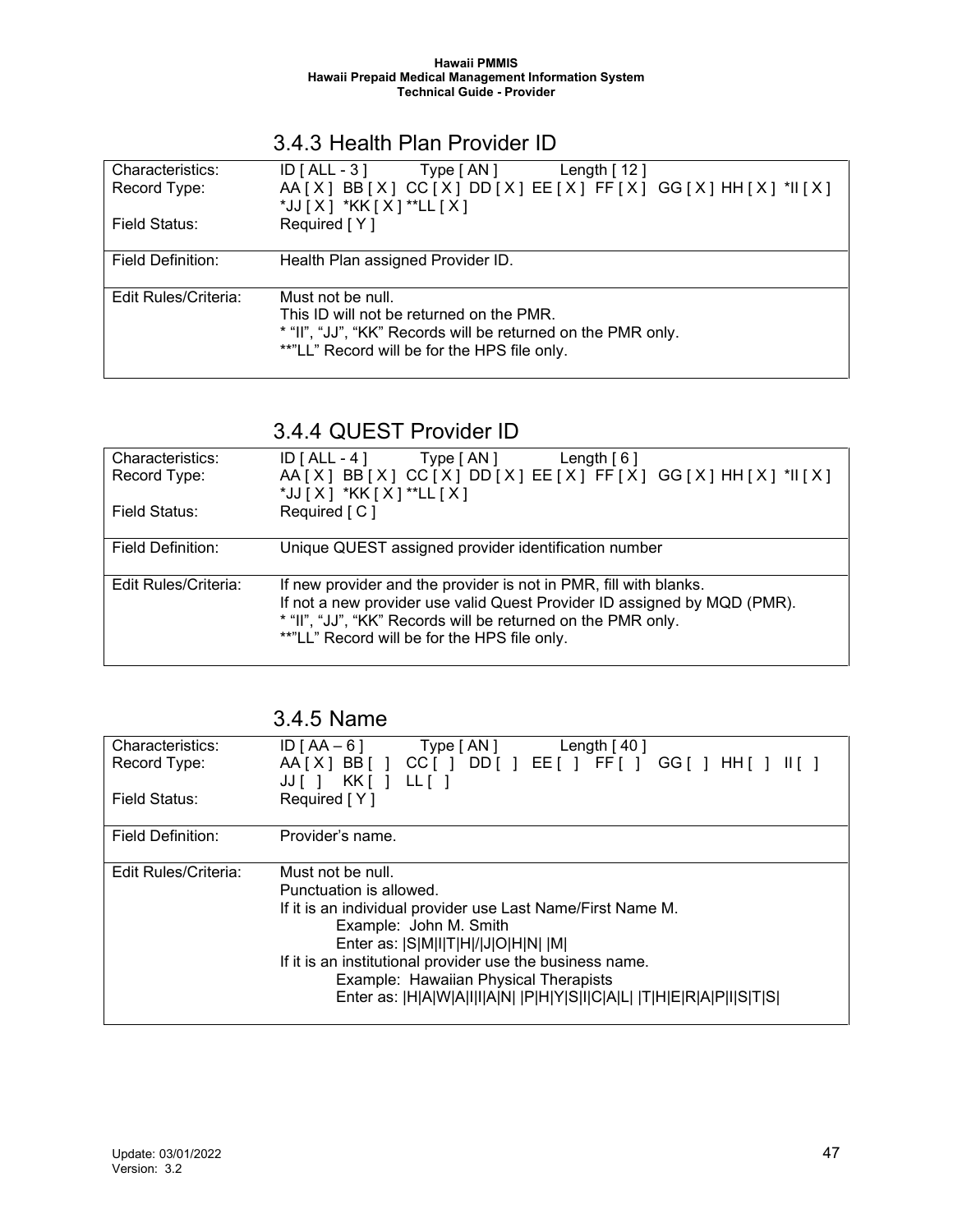|                                  | 3.4.6 SSN                                                                                       |
|----------------------------------|-------------------------------------------------------------------------------------------------|
| Characteristics:<br>Record Type: | ID $[AA - 7]$<br>Type [ AN ]<br>Length $[9]$<br>$AA[X] BB[] CC[] DD[] EE[] FF[] GG[] HH[]   []$ |
| Field Status:                    | JJ[ ] KK[ ] LL[ ]<br>Required [C]                                                               |
|                                  |                                                                                                 |
| Field Definition:                | Number assigned by the Social Security Administration to uniquely identify<br>individuals.      |
| Edit Rules/Criteria:             | No punctuation (hyphens).                                                                       |
|                                  | Examples: Enter As:                                                                             |
|                                  | 591-62-1111<br> 5 9 1 6 2 1 1 1 1                                                               |

### 3.4.7 Provider Type

| Characteristics:     | Type [ AN ]<br>ID [AA – 8 ]                                           | Length $[2]$                                                                  |
|----------------------|-----------------------------------------------------------------------|-------------------------------------------------------------------------------|
| Record Type:         |                                                                       | $AA[X] BB[] CC[] DD[] EE[] FF[] GG[] HH[]   []$                               |
|                      | $KK$ $ $ $ $ $LL$ $ $ $ $<br>$JJ$                                     |                                                                               |
| Field Status:        | Required [Y]                                                          |                                                                               |
|                      |                                                                       |                                                                               |
| Field Definition:    | Code classifying the type of services to be rendered by the provider. |                                                                               |
|                      |                                                                       |                                                                               |
| Edit Rules/Criteria: | Must not be null.                                                     |                                                                               |
|                      |                                                                       | Must be a valid Provider Type Code. Refer to Appendix 3B - Provider Codes and |
|                      | Values.                                                               |                                                                               |
|                      | Examples:                                                             | Enter As:                                                                     |
|                      | Wayne G. Guy, RPT                                                     | [1]4] (Physical Therapist)                                                    |
|                      | Hank's Skilled Nursing Facility                                       | [2] (Nursing Home)                                                            |
|                      | <b>Highlands Medical Clinic</b>                                       | $ 0 5 $ (Clinic)                                                              |
|                      | Drew T. Mind, MD (Psychiatrist)                                       | [0 8  (Physician)                                                             |
|                      |                                                                       |                                                                               |

### 3.4.8 Provider Status

| Characteristics:     | $ID [AA - 9]$<br>Type [ AN ]<br>Length $[2]$                                                                                                    |
|----------------------|-------------------------------------------------------------------------------------------------------------------------------------------------|
| Record Type:         | DD[ ] EE[ ] FF[ ] GG[ ] HH[ ] II[ ]<br>AA[X] BB[] CC[]                                                                                          |
| Field Status:        | KK [ ]<br>$LL[$ ]<br>JJII<br>Required $\lceil N \rceil$                                                                                         |
| Field Definition:    | Code identifying the HPMMIS provider enrollment status.                                                                                         |
| Edit Rules/Criteria: | Do not submit a code on the HPS submission, the code will be returned on the<br><b>PMR</b><br>Refer to Appendix 3B - Provider Codes and Values. |
|                      |                                                                                                                                                 |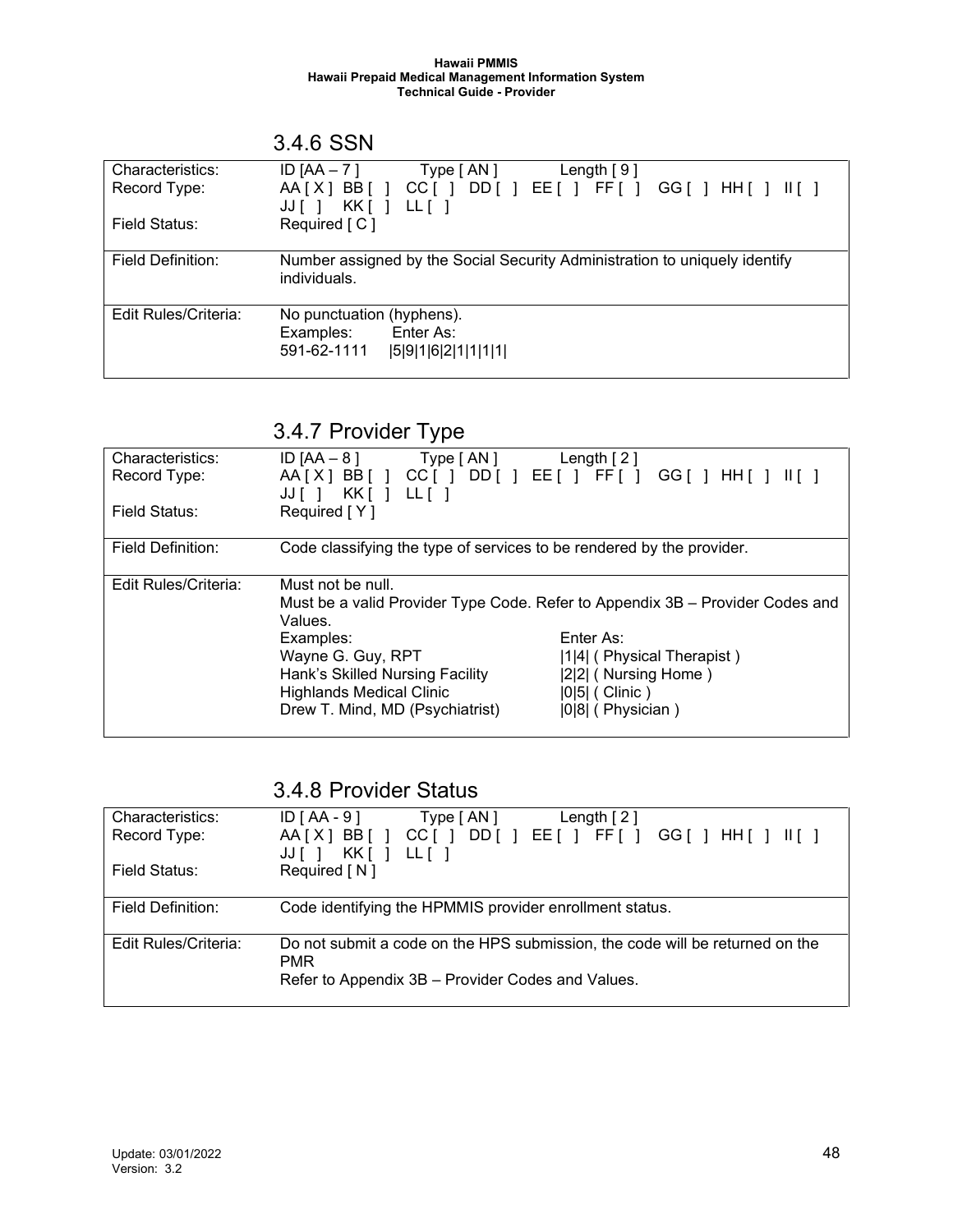|                      | 3.4.9<br><b>NPI</b>                                                  |  |
|----------------------|----------------------------------------------------------------------|--|
| Characteristics:     | ID [ AA - 10 ]<br>Type [ AN ]<br>Length $[10]$                       |  |
| Record Type:         | $AA[X] BB[] CC[] DD[] EE[] FF[] GG[] HH[]   []$<br>JJ[ ] KK[ ] LL[ ] |  |
| <b>Field Status:</b> | Required [C]                                                         |  |
| Field Definition:    | National Provider Identifier.                                        |  |
| Edit Rules/Criteria: | Required if provider type requires a NPI.                            |  |
|                      | Refer to Section 3.2.4 - Provider Type Codes.                        |  |
|                      | The NPI will be returned in the KK record only on the PMR.           |  |
|                      | This field will contain spaces in the PMR.                           |  |

## 3.4.10NPI Begin Date

| Characteristics:     | $ID [AA - 11]$<br>Type[N]<br>Length $[8]$                             |
|----------------------|-----------------------------------------------------------------------|
| Record Type:         | DD[ ] EE[ ] FF[ ] GG[ ] HH[ ] II[ ]<br>AA[X]BB[]<br>$CC$ [ $\vert$ ]  |
|                      | KK [ ] LL [ ]<br>JJII                                                 |
| Field Status:        | Required [C]                                                          |
|                      |                                                                       |
| Field Definition:    | NPI Begin Date                                                        |
|                      |                                                                       |
| Edit Rules/Criteria: | Must be a valid date in CCYYMMDD format.                              |
|                      | The NPI Begin Date will be returned in the KK record only on the PMR. |
|                      | This field will contain spaces in the PMR.                            |
|                      |                                                                       |

# 3.4.11Date of Birth

| Characteristics:     | $ID [AA - 12]$<br>Length $[8]$<br>Type[N]                                                              |
|----------------------|--------------------------------------------------------------------------------------------------------|
| Record Type:         | AA[X]BB[]<br>DD[ ] EE[ ] FF[ ] GG[ ] HH[ ] II[ ]<br>$CC$ $\lceil$ $\rceil$<br>KK [ ]<br>LL [ ]<br>JJ[] |
| Field Status:        | Required [C]                                                                                           |
| Field Definition:    | Provider's date of birth.                                                                              |
| Edit Rules/Criteria: | Must be a valid date in CCYYMMDD format.                                                               |
|                      | Required only when an SSN is submitted denoting an individual provider.                                |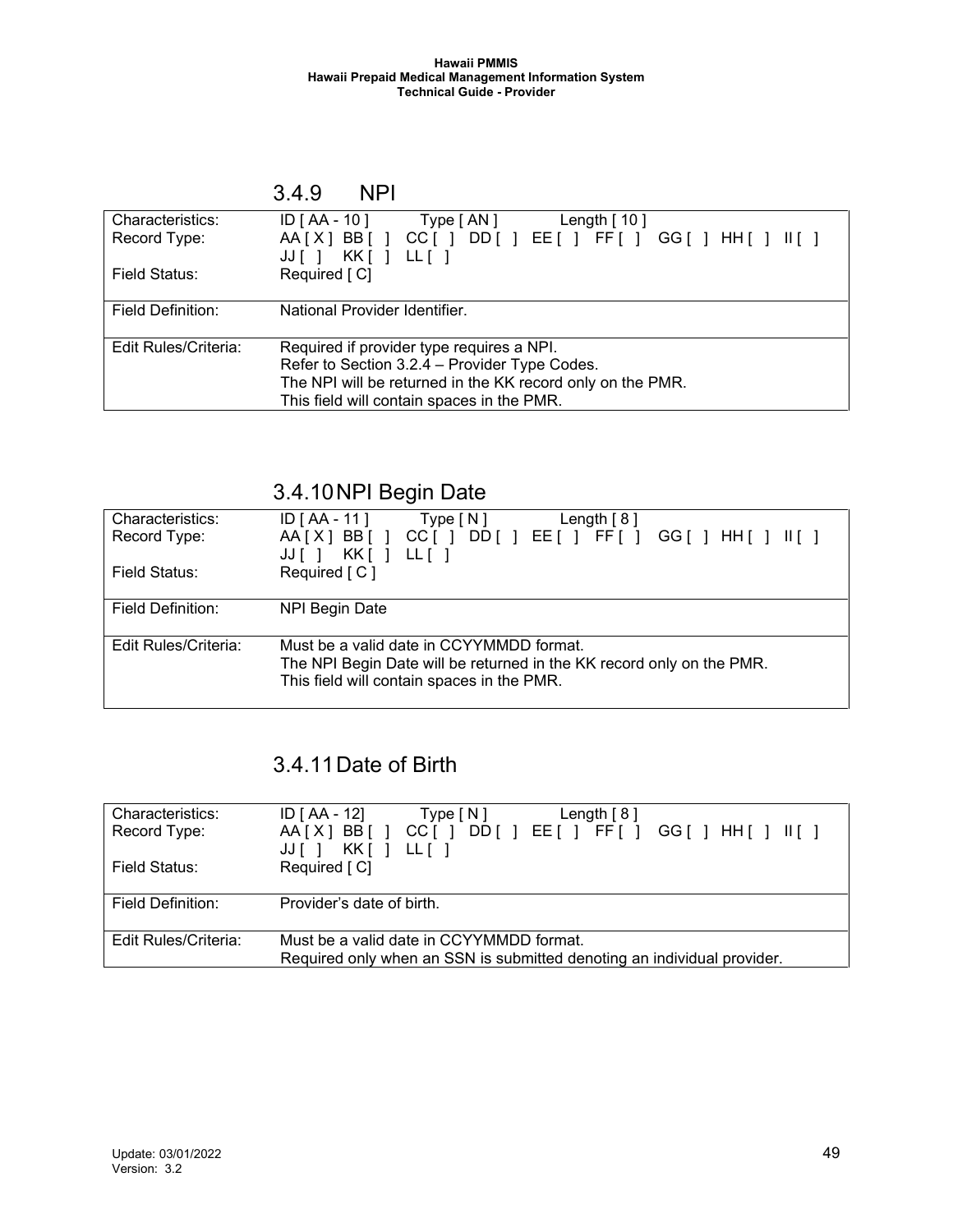### 3.4.12Gender

| Characteristics:     | $ID [AA - 13]$<br>Type $\lceil AN \rceil$<br>Length $\lceil 1 \rceil$                             |
|----------------------|---------------------------------------------------------------------------------------------------|
| Record Type:         | DD[ ] EE[ ] FF[ ] GG[ ] HH[ ] II[ ]<br>AA[X]BB[]<br>$CC$ [ ]<br>KK[]<br>LL [ ]<br>JJ I            |
| Field Status:        | Required [C]                                                                                      |
| Field Definition:    | Provider's Gender.                                                                                |
| Edit Rules/Criteria: | Must be a valid value.<br>Required only when an SSN is submitted denoting an individual provider. |

# 3.4.13 Language Code 1

| Characteristics:     | $ID [AA - 14]$<br>Type $\lceil AN \rceil$<br>Length $[2]$                                    |
|----------------------|----------------------------------------------------------------------------------------------|
| Record Type:         | AA[X]BB[] CC[]<br>DD[ ] EE[ ] FF[ ] GG[ ] HH[ ] II[ ]<br>$KK$ $ $ $ $ $LL$ $ $ $ $<br>JJ [ ] |
| Field Status:        | Required [C]                                                                                 |
| Field Definition:    | First Non-English Language of Provider                                                       |
| Edit Rules/Criteria: | Must be a valid value.<br>Refer to 3.2.10 Language Codes table.                              |

# 3.4.14 Language Code 2

| Characteristics:     | $ID [AA - 15]$<br>Type [ AN ]<br>Length $\lceil 2 \rceil$         |
|----------------------|-------------------------------------------------------------------|
| Record Type:         | AA[X]BB[]<br>DD[ ] EE[ ] FF[ ] GG[ ] HH[ ] II[ ]<br>CCI 1<br>JJ[] |
| Field Status:        | Required [ C ]                                                    |
| Field Definition:    | Second Non-English Language of Provider                           |
| Edit Rules/Criteria: | Must be a valid value.<br>Refer to 3.2.10 Language Codes table.   |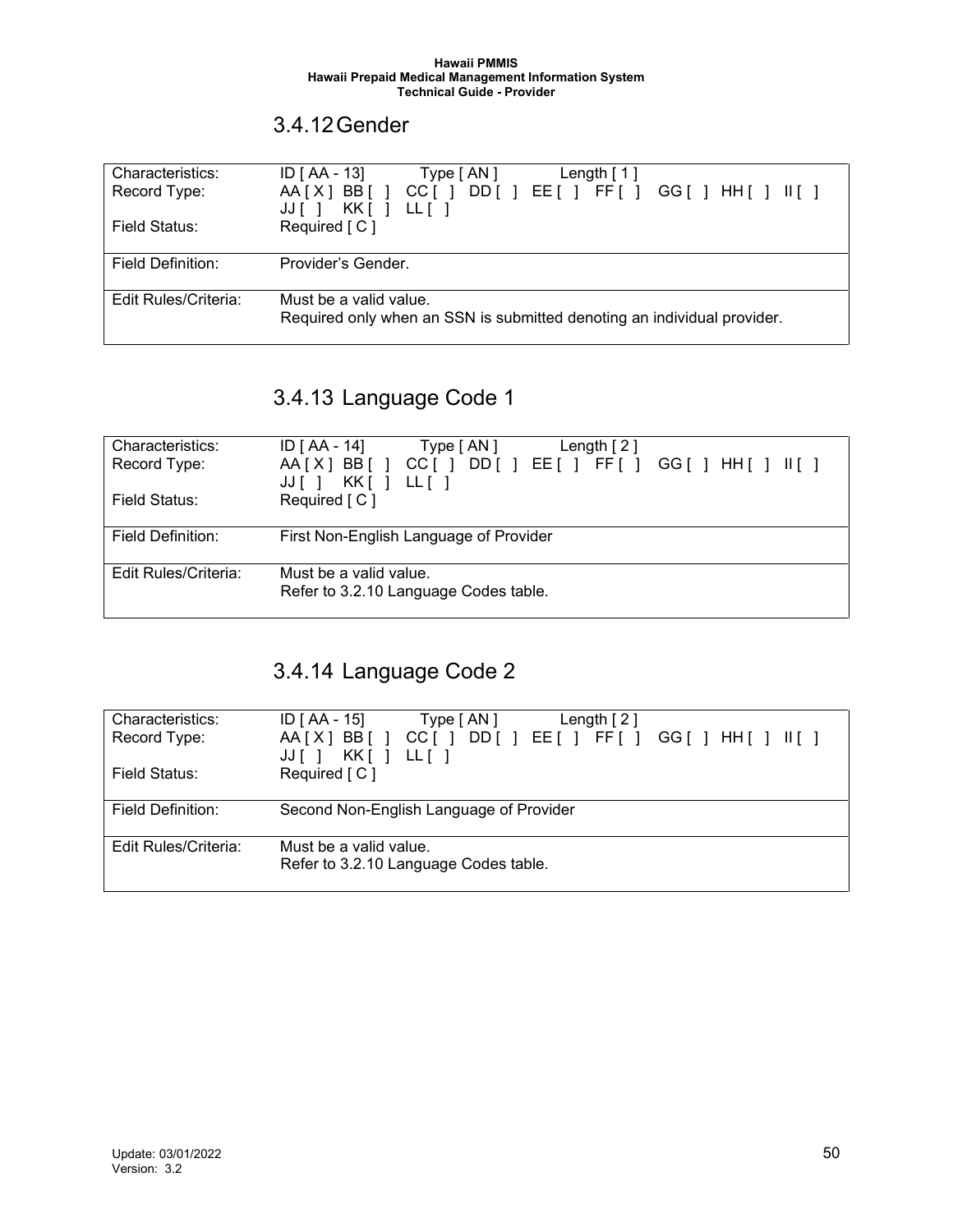# 3.4.15 Language Code 3

| Characteristics:     | $ID [AA - 16]$<br>Type [ AN ]<br>Length $[2]$                                          |
|----------------------|----------------------------------------------------------------------------------------|
| Record Type:         | AA[X]BB[]<br>DD[ ] EE[ ] FF[ ] GG[ ] HH[ ] II[ ]<br>$CC$ [ ]<br>KK [ ] LL [ ]<br>JJI I |
| Field Status:        | Required [C]                                                                           |
| Field Definition:    | Third Non-English Language of Provider                                                 |
| Edit Rules/Criteria: | Must be a valid value.<br>Refer to 3.2.10 Language Codes table.                        |

# 3.4.16 Language Code 4

| Characteristics:     | $ID [AA - 17]$<br>Type [AN]<br>Length $[2]$                                            |
|----------------------|----------------------------------------------------------------------------------------|
| Record Type:         | AA[X]BB[] CC[]<br>DD[ ] EE[ ] FF[ ] GG[ ] HH[ ] II[ ]<br>$KK$ $ $ $ $ $LL$ $ $<br>$JJ$ |
| Field Status:        | Required [C]                                                                           |
|                      |                                                                                        |
| Field Definition:    | Fourth Non-English Language of Provider                                                |
| Edit Rules/Criteria: | Must be a valid value.                                                                 |
|                      | Refer to 3.2.10 Language Codes table.                                                  |

### 3.4.17 Location Code

| Characteristics:     | ID [BB $-5$ & II-5 & LL-5 ]<br>Type [AN ]<br>Length $[2]$          |
|----------------------|--------------------------------------------------------------------|
| Record Type:         | BB[X] CC[ ] DD[ ] EE[ ] FF[ ] GG[ ] HH[ ] *II[X]<br>AA [ ]         |
|                      | $KK$ [ ] **LL $[X]$<br>JJ [ ]                                      |
| Field Status:        | Required $\lceil N \rceil$                                         |
|                      |                                                                    |
| Field Definition:    | Code identifying the payment or service locations of the provider. |
|                      |                                                                    |
| Edit Rules/Criteria: | Submit on the HPS submission for the LL Record only.               |
|                      | The code will be returned on the PMR.                              |
|                      | "II" Record will be returned on the PMR only.                      |
|                      | **"LL" Record will be for the HPS file only.                       |
|                      |                                                                    |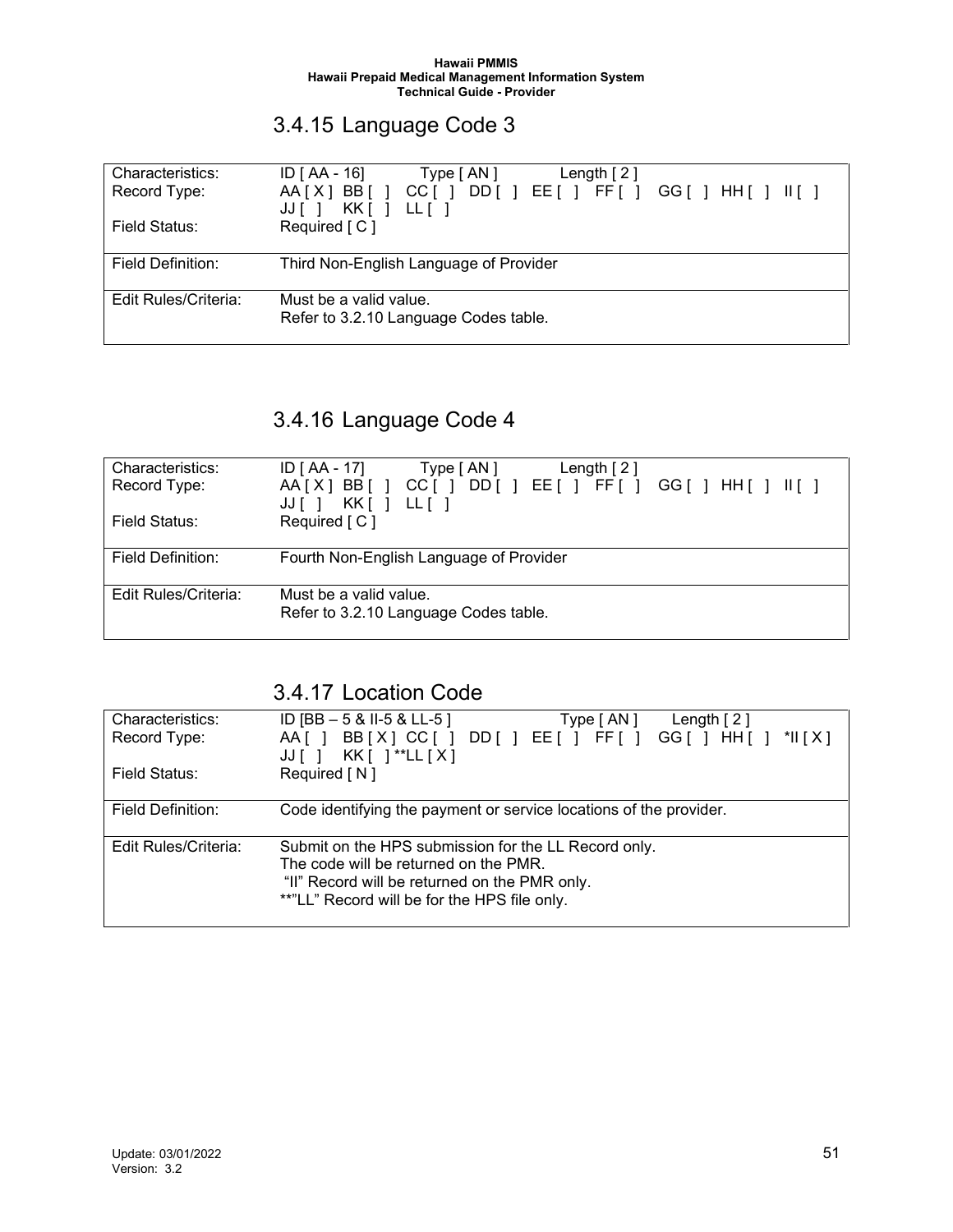# 3.4.18 Address Type

*Note: Address Type BB record set cannot exceed 40 records per Provider.*

| Characteristics:     | $ID [BB - 6 & 11 - 6]$ Type $[AN]$ Length $[1]$                             |
|----------------------|-----------------------------------------------------------------------------|
| Record Type:         | AA[ ] BB[X] CC[ ] DD[ ] EE[ ] FF[ ] GG[ ] HH[ ] *II[X]                      |
|                      | $JJ$ [ ] $KK$ [ ] LL[ ]                                                     |
| Field Status:        | Required $[ Y ]$                                                            |
|                      |                                                                             |
| Field Definition:    | Code identifying the type of address associated with the provider.          |
|                      |                                                                             |
| Edit Rules/Criteria: | Must not be null.                                                           |
|                      | Must be a valid value.                                                      |
|                      | A (C)orrespondence, a (S)ervice address and a (P)ay To address are required |
|                      | for each record set.                                                        |
|                      | * "II" Record will be returned on the PMR only.                             |
|                      |                                                                             |
|                      | Examples:<br>Enter As:                                                      |
|                      | Correspondence<br>С                                                         |
|                      | P<br>Pay To                                                                 |
|                      | S<br>Service                                                                |

### 3.4.19 FEIN

| Characteristics:<br>Record Type: | ID $[BB-7]$<br>Type [ AN ]<br>Length $[9]$<br>BB[X] CC[] DD[] EE[] FF[]<br>$AA$ $\vert$ $\vert$<br>GG[ ] HH[ ] II[ ]<br>$KK[$ $ $ $LL[$ $ $<br>JJ [ ]                   |
|----------------------------------|-------------------------------------------------------------------------------------------------------------------------------------------------------------------------|
| Field Status:                    | Required [ C ]                                                                                                                                                          |
| Field Definition:                | Federal Employer Identification Number.                                                                                                                                 |
| Edit Rules/Criteria:             | Must be completed if Address Type = P.<br>Enter without punctuation<br>Enter As:<br>Examples:<br>99-1234567<br> 9 9 1 2 3 4 5 6 7 <br> 0 5 3 4 5 6 7 8 9 <br>05-3456789 |

### 3.4.20 Mail Indicator

| Characteristics:<br>Record Type: | ID [BB $-8$ ]<br>Type [ AN ]<br>Length $[1]$<br>AA[ ] BB[X ] CC[ ] DD[ ] EE[ ] FF[ ] GG[ ] HH[ ] II[ ]<br>KK [ ]<br>JJ[]<br>LL [ ]                                                                                                                                                                                                                                                                                                                                     |
|----------------------------------|------------------------------------------------------------------------------------------------------------------------------------------------------------------------------------------------------------------------------------------------------------------------------------------------------------------------------------------------------------------------------------------------------------------------------------------------------------------------|
| Field Status:                    | Required [ C ]                                                                                                                                                                                                                                                                                                                                                                                                                                                         |
| Field Definition:                | "Y" or "N" flag.                                                                                                                                                                                                                                                                                                                                                                                                                                                       |
| Edit Rules/Criteria:             | Returned only in the PMR.<br>Populated for Pay-to or Service addresses (Addr-Type = 'P' or 'S') only.<br>Indicates whether or not a provider wants to have correspondence sent to their<br>Pay-To and/or Service addresses also.<br>If Addr-Type is 'P' or 'S' and this field is blank, default is 'N'.<br>Will not have an indicator for the Correspondence address (Addr-Type = $C$ )<br>because it is understood that correspondences will be sent to this address. |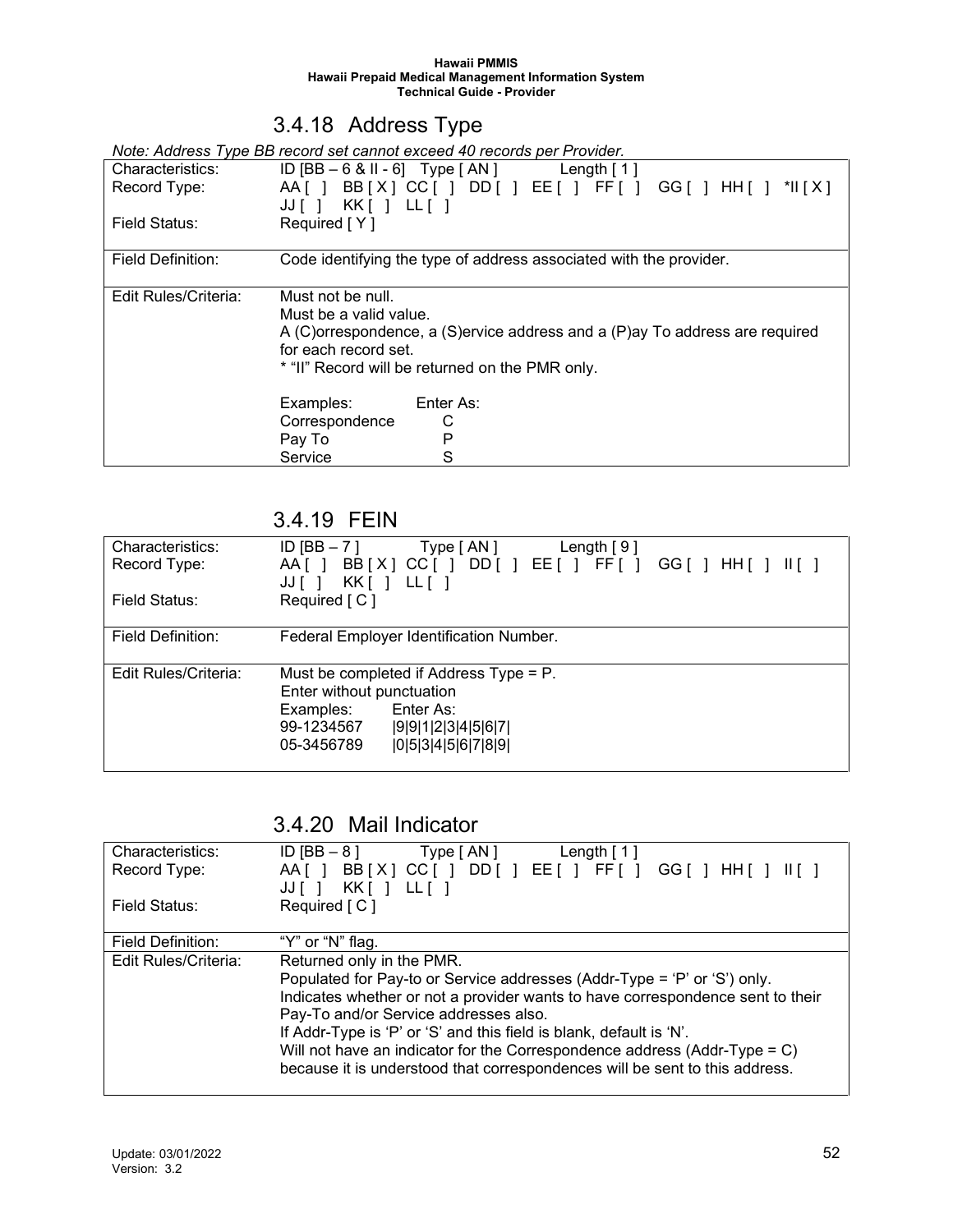| Characteristics:     | ID $[BB - 9]$<br>Type [ AN ]<br>Length $[40]$                         |
|----------------------|-----------------------------------------------------------------------|
| Record Type:         | BB[X] CC[] DD[] EE[] FF[]<br>$GG[$ $]$ HH[ $]$<br>AA [ ]<br>$III$ $I$ |
|                      | KK[ ] LL[ ]<br>$JJ$                                                   |
| Field Status:        | Required [Y]                                                          |
|                      |                                                                       |
|                      |                                                                       |
| Field Definition:    | First line of the provider's address.                                 |
|                      |                                                                       |
| Edit Rules/Criteria: | Free text.                                                            |
|                      | Punctuation allowed.                                                  |
|                      | Left justified with trailing blanks.                                  |
|                      | Postal Service standards for abbreviations.                           |
|                      |                                                                       |
|                      |                                                                       |
|                      | Example:<br>Aloha Physician Building                                  |
|                      | 820 Hart Drive                                                        |
|                      | Enter As:<br> A L O H A   P H Y S I C I A N S   B U I L D I N G       |
|                      |                                                                       |
|                      | P.O. Box 211<br>Example:                                              |
|                      | Enter As:<br><b>IBIO</b><br>IPI.IOI.                                  |
|                      |                                                                       |

### 3.4.21 Street Address #1

### 3.4.22 Street Address #2

| Characteristics:<br>Record Type:<br>Field Status: | $ID$ [BB $-$ 10 ]<br>Length $[40]$<br>Type [ AN ]<br>BB[X]CC[]DD[]EE[]FF[]GG[]HH[]<br>AA [ ]<br>KK [ ]<br>JJ[]<br>LL [ ]<br>Required [C]                                                                                                                                                         |
|---------------------------------------------------|--------------------------------------------------------------------------------------------------------------------------------------------------------------------------------------------------------------------------------------------------------------------------------------------------|
|                                                   |                                                                                                                                                                                                                                                                                                  |
| Field Definition:                                 | Second line of the provider's address.                                                                                                                                                                                                                                                           |
| Edit Rules/Criteria:                              | Free text.<br>Punctuation allowed.<br>Left justified with trailing blanks.<br>Postal Service standards for abbreviations.<br>Example:<br>Aloha Physician Building<br>820 Hart Drive<br> 8 2 0   H A R T   D R I V E                       <br>Enter As:<br>P.O. Box 211<br>Example:<br>Enter As: |

# 3.4.23 City

| Characteristics:     | $ID$ [ BB - 11 ]<br>Length $[20]$<br>Type [ AN ]                              |
|----------------------|-------------------------------------------------------------------------------|
| Record Type:         | BB[X] CC[] DD[] EE[] FF[]<br>$GG$ $\mid$ $HH$ $\mid$ $  $ $  $ $  $<br>AA [ ] |
|                      | KK   LL    <br>JJI I                                                          |
| Field Status:        | Required $[ Y ]$                                                              |
|                      |                                                                               |
| Field Definition:    | City in which address is located.                                             |
|                      |                                                                               |
| Edit Rules/Criteria: | Free text.                                                                    |
|                      |                                                                               |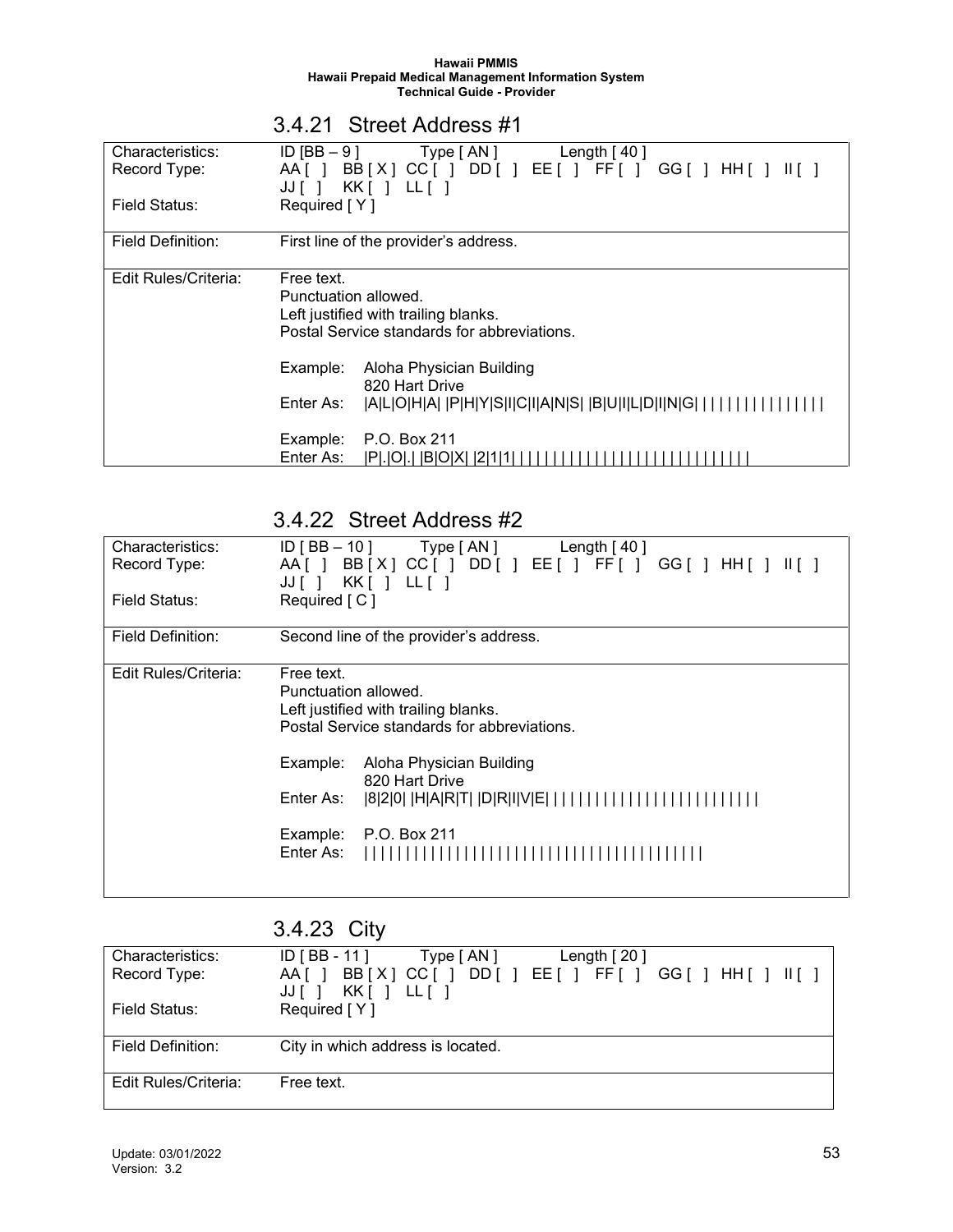|                          | U.T.LT Ululu                                                                      |
|--------------------------|-----------------------------------------------------------------------------------|
| Characteristics:         | $ID [BB - 12]$ Type $[AN]$<br>Length $[2]$                                        |
| Record Type:             | BB[X] CC[] DD[] EE[] FF[]<br>AA [ 1<br>$III$ $1$<br>$KK$   LL    <br>JJ[]         |
| Field Status:            | Required [Y]                                                                      |
| <b>Field Definition:</b> | State in which the address is located. U.S. Postal Service standard abbreviation. |
| Edit Rules/Criteria:     | Must not be null.<br>Standard abbreviation.                                       |
|                          | Examples:<br>Enter As:<br>Hawaii<br>$\vert H \vert \vert$<br>California<br> C A   |

### 3.4.24 State

# 3.4.25 Zip Code

| Characteristics:<br>Record Type:<br>Field Status: | ID [BB $-13$ ]<br>AA II<br>KK [ ]<br>JJ [ ]<br>Required [Y]                                        | Type [ N ]<br>Length $[9]$<br>BB[X] CC[] DD[] EE[] FF[]<br>GG[]HH[]<br>$II \cup I$<br>LL [ 1                                                                                   |
|---------------------------------------------------|----------------------------------------------------------------------------------------------------|--------------------------------------------------------------------------------------------------------------------------------------------------------------------------------|
| <b>Field Definition:</b>                          |                                                                                                    | United States Postal Service standard zip code.                                                                                                                                |
| Edit Rules/Criteria:                              | Must not be null.<br>No punctuation marks.<br>3.<br>Example:<br>Enter As:<br>Example:<br>Enter As: | The $+4$ is not required $-$ fill with spaces<br>339 Kamehameha Street<br>Honolulu, HI 96809-0339<br> 9 6 8 0 9 0 3 3 9 <br>1314 King St<br>Honolulu HI 96814<br>$ 9 6 8 1 4 $ |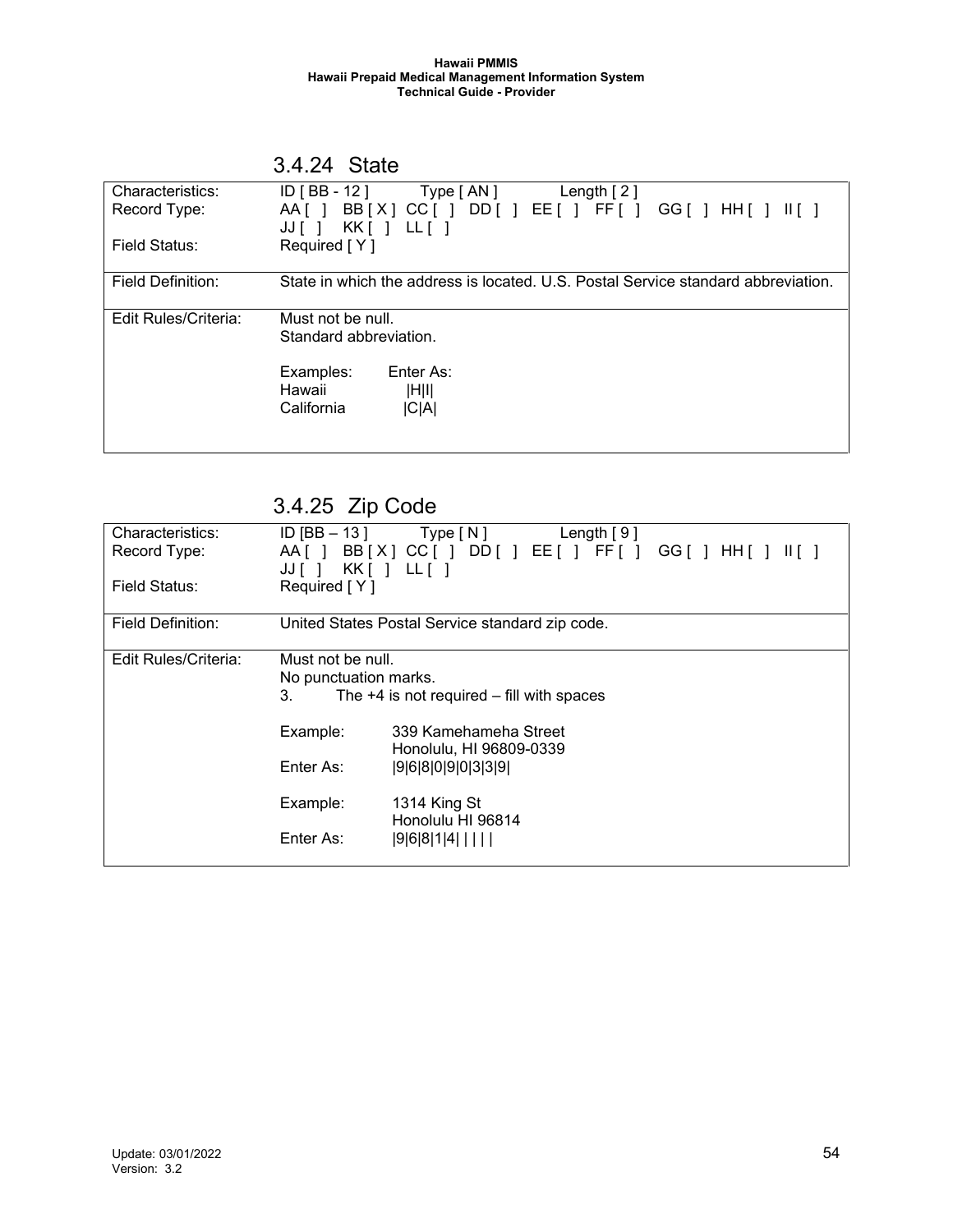|                          |                                      | 3.4.26 Address Begin Date                                        |
|--------------------------|--------------------------------------|------------------------------------------------------------------|
| Characteristics:         | ID [BB – 14 ]                        | Length $[8]$<br>Type [ N ]                                       |
| Record Type:             | AAII<br>$KK[$ $ $ $LL[$ $ $<br>JJI I | BB[X] CC[] DD[] EE[] FF[] GG[] HH[]<br>$\mathbb{H}$ $\mathbb{L}$ |
| Field Status:            | Required [Y]                         |                                                                  |
| <b>Field Definition:</b> |                                      | Effective date of provider's address.                            |
| Edit Rules/Criteria:     | Must not be null.                    |                                                                  |
|                          |                                      | Must be a valid date in CCYYMMDD format.                         |
|                          |                                      | Must be less than or equal to Address End Date                   |
|                          | Examples:                            | Enter As:                                                        |
|                          | March 1, 2002                        | 2 0 0 2 0 3 0 1                                                  |

### 3.4.26 Address Begin Date

### 3.4.27 Address End Date

| Characteristics:     | ID [ BB $-$ 15 ]<br>Type[N]<br>Length $[8]$           |
|----------------------|-------------------------------------------------------|
| Record Type:         | BB[X] CC[] DD[] EE[] FF[]<br>AA [ ]                   |
|                      |                                                       |
|                      | KK[ ] LL[ ]<br>$JJ$                                   |
| Field Status:        | Required [ C ]                                        |
|                      |                                                       |
| Field Definition:    | Expiration date of provider's address.                |
|                      |                                                       |
|                      |                                                       |
| Edit Rules/Criteria: | Must be a valid date in CCYYMMDD format.              |
|                      | Must greater than or equal to the Address Begin Date. |
|                      |                                                       |
|                      | Enter As:<br>Examples:                                |
|                      |                                                       |
|                      | April 1, 2002<br> 2 0 0 2 0 4 0 1                     |
|                      |                                                       |

# 3.4.28 Health Plan Group ID

| Characteristics:<br>Record Type: | ID [CC $-6$ ]<br>Type [ AN ]<br>Length $[12]$<br>$CC[X]$ DD[ ] EE[ ] FF[ ] GG[ ] HH[ ] $II[$ ]<br>BB[]<br>$AA$ $\vert$ $\vert$<br>KK[]<br>$LL[$ ]<br>JJII                                                                                                   |
|----------------------------------|-------------------------------------------------------------------------------------------------------------------------------------------------------------------------------------------------------------------------------------------------------------|
| Field Status:                    | Required [Y]                                                                                                                                                                                                                                                |
| Field Definition:                | Provider ID number assigned by the health plan to a designated group or<br>organization.                                                                                                                                                                    |
| Edit Rules/Criteria:             | Required only if submitting a CC record.<br>This ID will not be returned on the PMR.<br>Must not be null.<br>Must be a valid Health Plan Provider ID, established by an AA Record.<br>Must be a group or organizational provider, where Provider Type = 01. |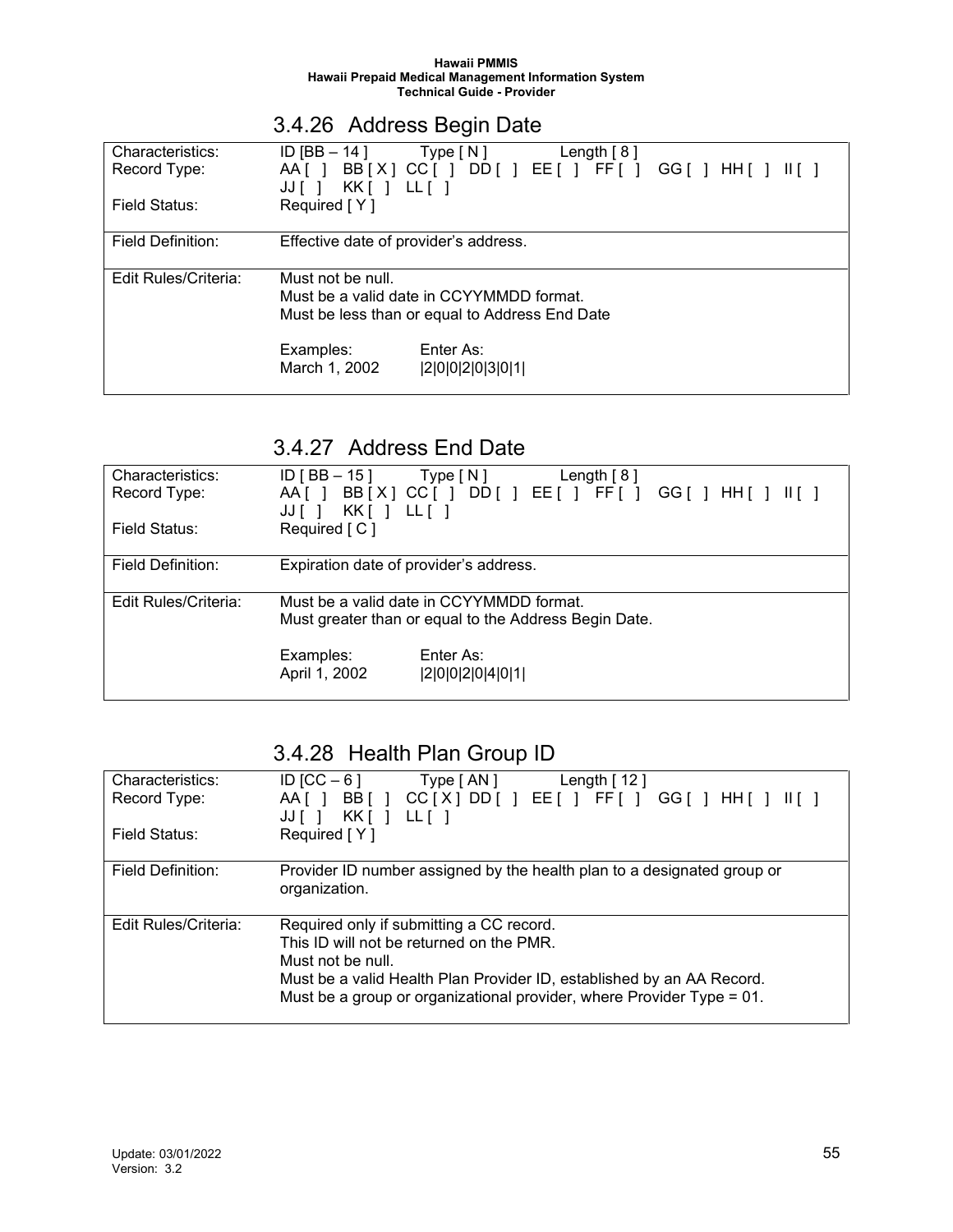|                                  | 3.4.29 Group QUEST ID                                                                                                                                         |
|----------------------------------|---------------------------------------------------------------------------------------------------------------------------------------------------------------|
| Characteristics:<br>Record Type: | ID $[CC - 7]$<br>Type [ AN ]<br>Length $[6]$<br>$CC[X] D D$ [ ] $EE$ [ ] $FF$ [ ] $GG$ [ ] $HH$ [ ] $II$ [ ]<br>BB [ ]<br>AA [ ]                              |
|                                  | KK [ ] LL [ ]<br>JJII                                                                                                                                         |
| Field Status:                    | Required [Y]                                                                                                                                                  |
| Field Definition:                | QUEST Provider ID number assigned to designated group or organization.                                                                                        |
| Edit Rules/Criteria:             | Required if Group Provider has been assigned a QUEST Provider ID.<br>Must be a valid QUEST Provider ID number assigned in the group's AA to HH<br>record set. |

### 3.4.30 Group Begin Date

| Characteristics:<br>Record Type: | ID [CC $-9$ ]<br>Type [ N ]<br>Length $[8]$<br>AA[ ] BB[ ] CC[X] DD[ ] EE[ ] FF[ ] GG[ ] HH[ ] II[ ]<br>JJ [ ]                                            |
|----------------------------------|-----------------------------------------------------------------------------------------------------------------------------------------------------------|
| Field Status:                    | Required [Y]                                                                                                                                              |
| Field Definition:                | Effective Begin Date of the provider's association with the group.                                                                                        |
| Edit Rules/Criteria:             | Required only if submitting a CC record.<br>Must not be null.<br>Must be a valid date in CCYYMMDD format.<br>Must be less than or equal to Group End Date |
|                                  | Enter As:<br>Examples:<br>March 1, 2002<br> 2 0 0 2 0 3 0 1                                                                                               |

# 3.4.31 Group End Date

| Characteristics:     | ID [ $CC - 10$ ]<br>Type [ N ]<br>Length $[8]$                      |
|----------------------|---------------------------------------------------------------------|
| Record Type:         | $CC[X]$ DD[] EE[] FF[] GG[] HH[] $II[$ ]<br>BB[]<br>AA [ ]          |
|                      | KK[ ] LL[ ]<br>JJ [                                                 |
| Field Status:        | Required [ C ]                                                      |
|                      |                                                                     |
| Field Definition:    | The date on which the provider became disassociated with the group. |
|                      |                                                                     |
|                      |                                                                     |
| Edit Rules/Criteria: | Must be a valid date in the format CCYYMMDD.                        |
|                      | Must be greater than or equal to Group Begin Date.                  |
|                      |                                                                     |
|                      | Examples:<br>Enter As:                                              |
|                      | April 1, 2002<br> 2 0 0 2 0 4 0 1                                   |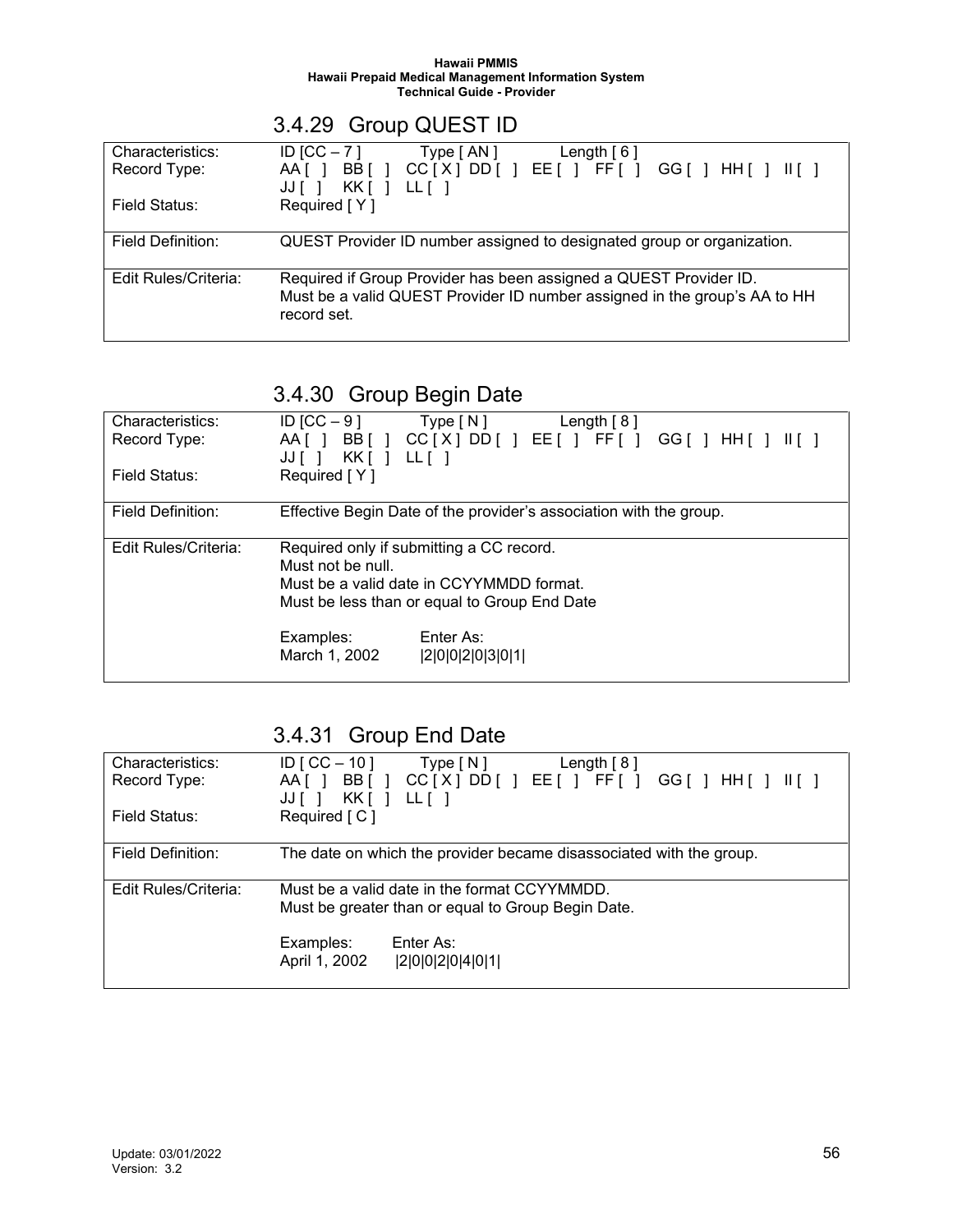# 3.4.32 Primary Indicator

| Characteristics:     | ID IDD $-61$<br>Type [ AN ]<br>Length $\lceil 1 \rceil$                                                     |
|----------------------|-------------------------------------------------------------------------------------------------------------|
| Record Type:         | BB[ ] CC[ ] DD[X] EE[ ] FF[ ] GG[ ] HH[ ] II[ ]<br>$AA$ $\vert$ $\vert$<br>KK[ ] LL[ ]<br>JJ[ 1             |
| Field Status:        | Required [Y]                                                                                                |
| Field Definition:    | Indicator used to designate the specialty identified on this specific record is<br>primary to the provider. |
| Edit Rules/Criteria: | Required only if submitting a DD record.                                                                    |
|                      | Must not be null.                                                                                           |
|                      | Must be a valid value, $Y(es)$ or $N(o)$ .                                                                  |
|                      | Only one active primary specialty per provider in a given time period.                                      |

### 3.4.33 Specialty Code

| Characteristics:     | $ID [DD-7]$ Type $[AN]$ Length $[3]$                                                                                   |
|----------------------|------------------------------------------------------------------------------------------------------------------------|
| Record Type:         | AA[ ] BB[ ] CC[ ] DD[X] EE[ ] FF[ ] GG[ ] HH[ ] II[ ]                                                                  |
|                      | $JJ$ [ ] $KK$ [ ] LL [ ]                                                                                               |
| Field Status:        | Required [Y]                                                                                                           |
|                      |                                                                                                                        |
| Field Definition:    | Code classifying the provider by specialty, as associated with the health plan                                         |
|                      |                                                                                                                        |
| Edit Rules/Criteria: | Required only if submitting a DD record.                                                                               |
|                      | Must not be null.                                                                                                      |
|                      | Must be a valid value. Refer to Appendix 3B - Provider Codes and Values sub-<br>section 3.2.5 Provider Specialty Codes |
|                      | Examples:<br>Enter As:                                                                                                 |
|                      | Anesthesiologist<br> 0 2 0                                                                                             |
|                      | Surgery - Maxillofacial<br> 2 1 5                                                                                      |
|                      |                                                                                                                        |
|                      | Submit only Board Certified specialties. Please do not submit a Board Eligible                                         |
|                      | specialty.                                                                                                             |
|                      |                                                                                                                        |

# 3.4.34 Specialty Begin Date

| Characteristics:     | $ID [DD-8]$<br>Type [ N ]<br>Length $[8]$                          |  |  |
|----------------------|--------------------------------------------------------------------|--|--|
| Record Type:         | BB[] CC[] DD[X] EE[] FF[] GG[] HH[] II[]<br>AA [ ]                 |  |  |
|                      | KK[] LL[]<br>JJ[]                                                  |  |  |
| Field Status:        | Required [Y]                                                       |  |  |
|                      |                                                                    |  |  |
| Field Definition:    | Effective date of the provider's specialty within the health plan. |  |  |
|                      |                                                                    |  |  |
| Edit Rules/Criteria: | Required only if submitting a DD record.                           |  |  |
|                      | Must not be null.                                                  |  |  |
|                      | Must be a valid date in the format CCYYMMDD.                       |  |  |
|                      | Must be less than or equal to Specialty End Date.                  |  |  |
|                      |                                                                    |  |  |
|                      | Enter As:<br>Examples:                                             |  |  |
|                      | March 1, 2002   2  0  0  2  0  3  0  1                             |  |  |
|                      |                                                                    |  |  |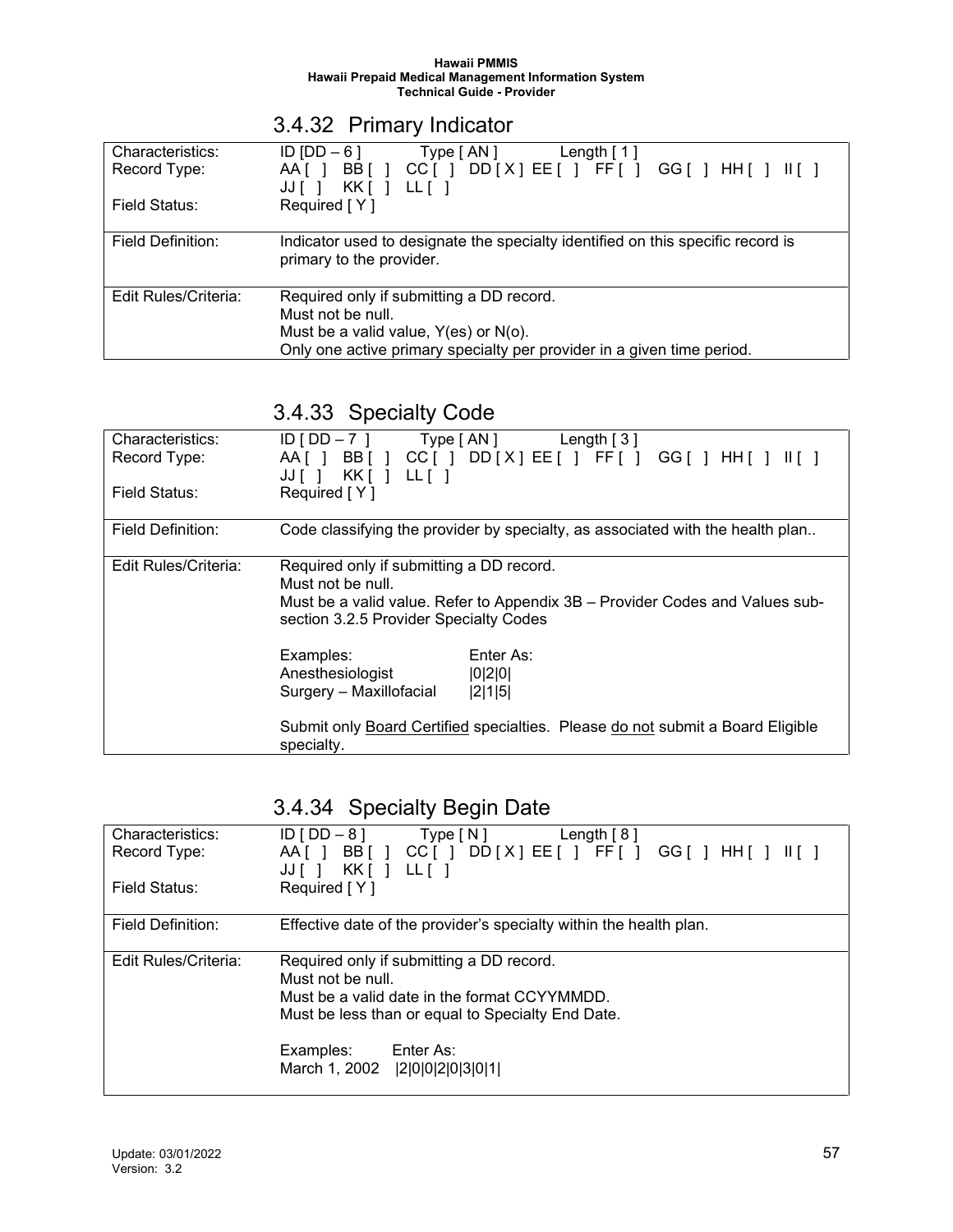# 3.4.35 Specialty End Date

| Characteristics:     | $ID$ [ $DD - 9$ ]<br>Type [ N ]<br>Length $[8]$                     |
|----------------------|---------------------------------------------------------------------|
| Record Type:         | $CC[ ] DD[X] EE[ ] FF[ ] GG[ ] HH[ ]    ]$<br>BB [ ]<br>AA [ 1      |
|                      | KK [ ] LL [ ]<br>$JJ$                                               |
| Field Status:        | Required [C]                                                        |
|                      |                                                                     |
| Field Definition:    | Expiration date of the provider's specialty within the health plan. |
|                      |                                                                     |
| Edit Rules/Criteria: | Must be a valid date in the format CCYYMMDD.                        |
|                      |                                                                     |
|                      | Must be greater than or equal to Specialty Begin Date.              |
|                      |                                                                     |
|                      | Enter As:                                                           |
|                      | Examples:                                                           |
|                      | April 1, 2002<br> 2 0 0 2 0 4 0 1                                   |

### 3.4.36 PCP Indicator

| Characteristics:     | $ID$ [ DD $-$ 10 ]                                   | Type [AN] Length [1]                                                              |  |
|----------------------|------------------------------------------------------|-----------------------------------------------------------------------------------|--|
| Record Type:         |                                                      | AA[] BB[] CC[] DD[X] EE[] FF[] GG[] HH[]                                          |  |
|                      | JJ[ ] KK[ ] LL[ ]                                    |                                                                                   |  |
| Field Status:        | Required [Y]                                         |                                                                                   |  |
|                      |                                                      |                                                                                   |  |
|                      |                                                      |                                                                                   |  |
| Field Definition:    |                                                      | Indicates that the provider has been designated as a primary care provider within |  |
|                      | the health plan.                                     |                                                                                   |  |
|                      |                                                      |                                                                                   |  |
| Edit Rules/Criteria: | Required only if submitting a DD record.             |                                                                                   |  |
|                      | Must not be null.                                    |                                                                                   |  |
|                      | Must be a valid value, $Y(es)$ or $N(o)$ .           |                                                                                   |  |
|                      | A value of Y is valid for the following specialties: |                                                                                   |  |
|                      | <b>Family Practice</b>                               | OB-GYN                                                                            |  |
|                      | <b>General Practice</b>                              | <b>Certified Nurse Mid-Wife</b>                                                   |  |
|                      | Internal Medicine                                    | <b>General or Family Nurse Practitioner</b>                                       |  |
|                      | <b>Pediatrics</b>                                    | <b>Pediatric Nurse Practitioner</b>                                               |  |
|                      | Not returned on the PMR.                             |                                                                                   |  |

# 3.4.37 PCP Specialty Indicator (PMR File Only)

| Characteristics:<br>Record Type: | ID [ $DD - 11$ ]<br>Type [ AN ]<br>Length $[1]$<br>$CC[ ] DD[X] EE[ ] FF[ ] GG[ ] HH[ ]    ]$<br>BB[]<br>AA [ ]<br>KK [ ]<br>$LL$ $[$ ]<br>JJ[]                                                              |
|----------------------------------|--------------------------------------------------------------------------------------------------------------------------------------------------------------------------------------------------------------|
| Field Status:                    | Required [N]                                                                                                                                                                                                 |
| <b>Field Definition:</b>         | Self-Attestation Value.                                                                                                                                                                                      |
| Edit Rules/Criteria:             | Do not submit this record on the HPS submission.<br>Will contain one of the following values:<br>$B =$ Board Certified<br>$6 = 60\%$ Criteria Met<br>$N = Not$ Attested<br>$7 = 60\%$ criteria, new provider |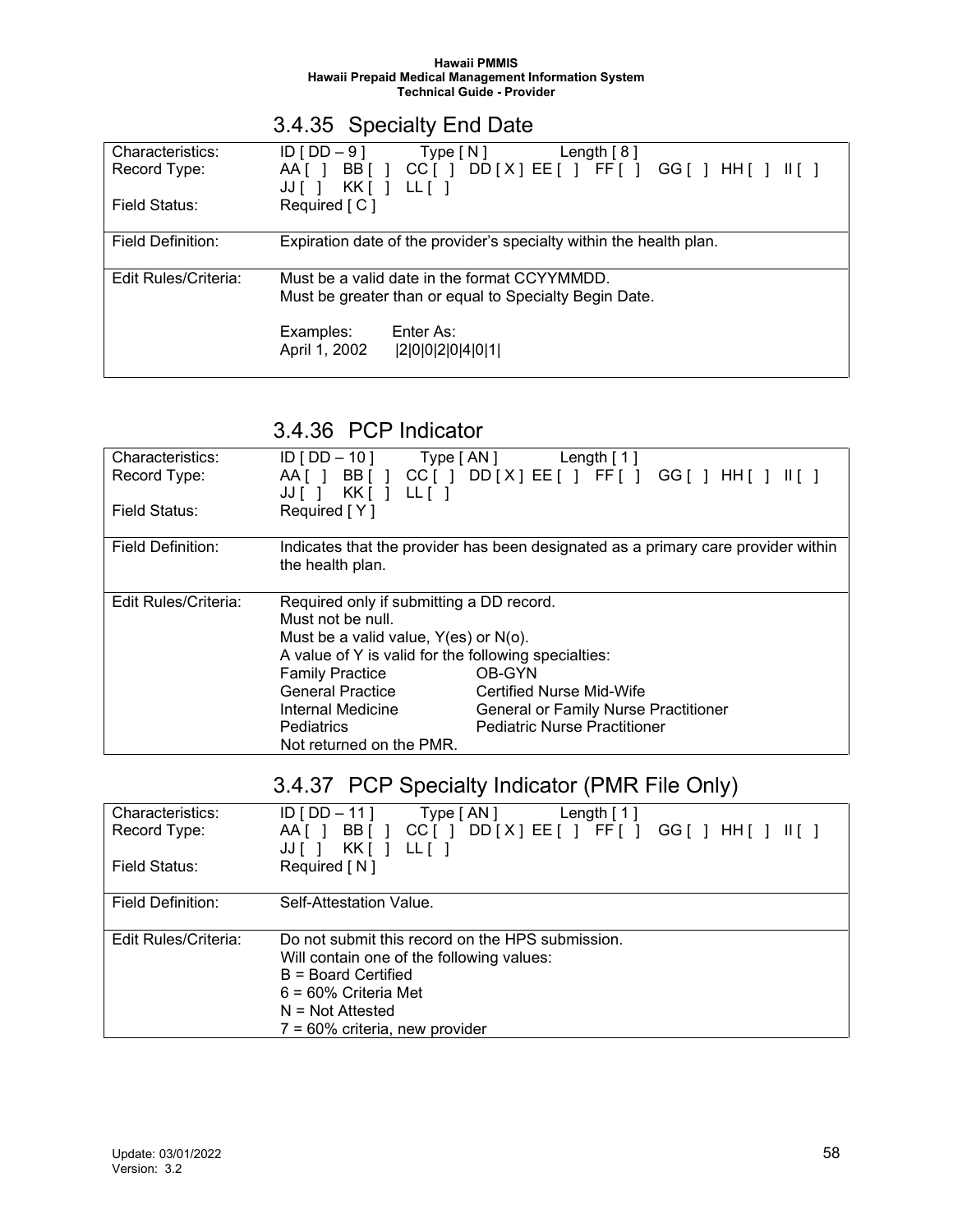# 3.4.38 Attestation Date (PMR File Only)

| Characteristics:<br>Record Type: | $ID$ [ $DD - 12$ ]<br>Length $[8]$<br>Type[N]<br>BB <sub>I</sub><br>$DD[X] E E$ $[$ $] F F$ $[$ $] G G$ $[$ $] H H$ $[$ $] H$<br>CCII<br>AA [ 1 |
|----------------------------------|-------------------------------------------------------------------------------------------------------------------------------------------------|
|                                  | KK [ ]<br>LL [ ]<br>JJ [ ]                                                                                                                      |
| Field Status:                    | Required [N]                                                                                                                                    |
| Field Definition:                | Indicates date of Self Attestation.                                                                                                             |
| <b>Edit Rules/Criteria:</b>      | Do not submit this record on the HPS submission.                                                                                                |

## 3.4.39 EPSDT Begin Date

| Characteristics:     | $ID[EE-6]$<br>Length $[8]$<br>Type [ N ]                                      |  |
|----------------------|-------------------------------------------------------------------------------|--|
| Record Type:         | AA[ ] BB[ ] CC[ ] DD[ ] EE[X] FF[ ] GG[ ] HH[ ] II[ ]                         |  |
|                      | $JJ$ $\vert$ $\vert$                                                          |  |
|                      |                                                                               |  |
| Field Status:        | Required [Y]                                                                  |  |
|                      |                                                                               |  |
| Field Definition:    | Date on which the provider was certified to perform EPSDT services within the |  |
|                      | health plan.                                                                  |  |
|                      |                                                                               |  |
|                      |                                                                               |  |
| Edit Rules/Criteria: | Required only if submitting a EE record.                                      |  |
|                      | Must not be null.                                                             |  |
|                      |                                                                               |  |
|                      |                                                                               |  |
|                      | Must be a valid date in the format CCYYMMDD.                                  |  |
|                      |                                                                               |  |
|                      | Must be less than or equal to EPSDT End Date.                                 |  |
|                      |                                                                               |  |
|                      | Enter As:<br>Examples:                                                        |  |
|                      | March 1, 2002<br> 2 0 0 2 0 3 0 1                                             |  |

### 3.4.40 EPSDT End Date

| Characteristics:     | $ID$ [EE $-7$ ]                                    | Type[N]         | Length $[8]$ |                                                                                 |
|----------------------|----------------------------------------------------|-----------------|--------------|---------------------------------------------------------------------------------|
| Record Type:         | BB [ ]<br>AA [ 1                                   | CCII            |              | DD[ ] EE[X] FF[ ] GG[ ] HH[]    ]                                               |
|                      | KK [ ]<br>JJ[]                                     | $LL[$ ]         |              |                                                                                 |
| Field Status:        | Required $\lceil C \rceil$                         |                 |              |                                                                                 |
|                      |                                                    |                 |              |                                                                                 |
| Field Definition:    |                                                    |                 |              | Date on which the provider was decertified to perform EPSDT services within the |
|                      | health plan.                                       |                 |              |                                                                                 |
|                      |                                                    |                 |              |                                                                                 |
|                      |                                                    |                 |              |                                                                                 |
| Edit Rules/Criteria: | Must be a valid date in the format CCYYMMDD.       |                 |              |                                                                                 |
|                      | Must be greater than or equal to EPSDT Begin Date. |                 |              |                                                                                 |
|                      |                                                    |                 |              |                                                                                 |
|                      | Examples:                                          | Enter As:       |              |                                                                                 |
|                      | April 1, 2002                                      | 2 0 0 2 0 4 0 1 |              |                                                                                 |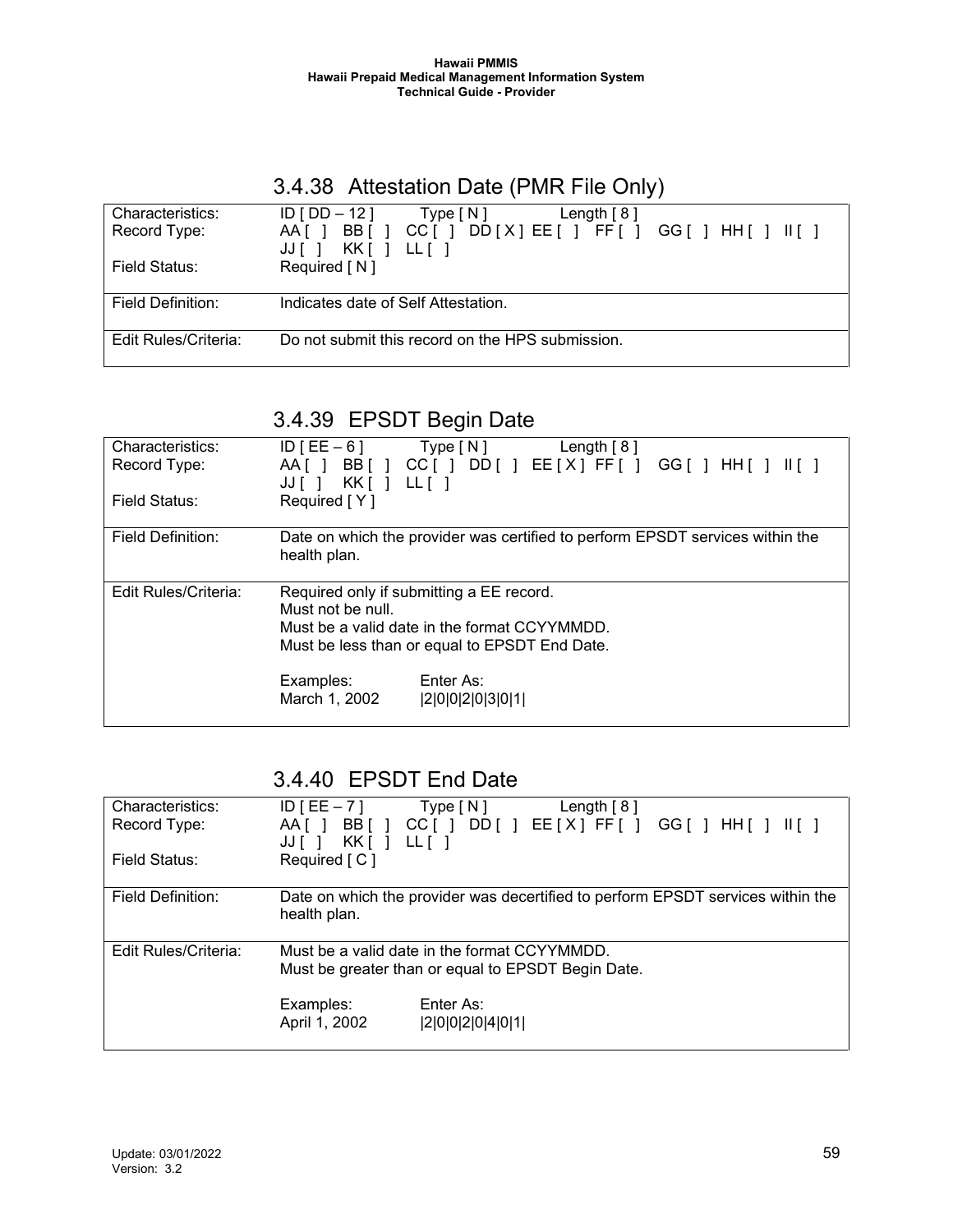# 3.4.41 Agency ID

| Characteristics:     | $ID$ [ FF $-6$ ]<br>Type [ AN ]                                        | Length $\lceil 3 \rceil$                              |
|----------------------|------------------------------------------------------------------------|-------------------------------------------------------|
| Record Type:         |                                                                        | AA[ ] BB[ ] CC[ ] DD[ ] EE[ ] FF[X] GG[ ] HH[ ] II[ ] |
|                      | $KK$   LL    <br>JJ [ ]                                                |                                                       |
| Field Status:        | Required [Y]                                                           |                                                       |
|                      |                                                                        |                                                       |
|                      |                                                                        |                                                       |
| Field Definition:    | Code identifies the licensing agency or board.                         |                                                       |
|                      |                                                                        |                                                       |
| Edit Rules/Criteria: | Required only if submitting a FF record.                               |                                                       |
|                      | Must not be null.                                                      |                                                       |
|                      | Must be valid value. Refer to Appendix 3B - Provider Codes and Values. |                                                       |
|                      |                                                                        |                                                       |
|                      |                                                                        | Enter As:                                             |
|                      | Examples:                                                              |                                                       |
|                      | <b>Drug Enforcement Agency</b>                                         | 0 1 7                                                 |
|                      | Board of Medical Examiners                                             | 3 2 0                                                 |
|                      |                                                                        |                                                       |

### 3.4.42 DEA Level

| Characteristics:     | $ID$ [FF $-7$ ]<br>Type [AN]<br>Length $\lceil 1 \rceil$                                                     |
|----------------------|--------------------------------------------------------------------------------------------------------------|
| Record Type:         | BB [ ]<br>$DD$ $[$ $]$ $EE$ $[$ $]$ $FF$ $[X$ $]$ $GG$ $[$ $]$ $HH$ $[$ $]$ $  $ $[$ $]$<br>CC [ 1<br>AA [ ] |
|                      | KKIILLII<br>JJI I                                                                                            |
| Field Status:        | Required [C]                                                                                                 |
|                      |                                                                                                              |
| Field Definition:    | Qualifies the DEA license number.                                                                            |
|                      |                                                                                                              |
| Edit Rules/Criteria: | Not required for Agency Code 017.                                                                            |
|                      | Must be a valid value.                                                                                       |
|                      |                                                                                                              |

# 3.4.43 License/Certificate Number

| Characteristics:<br>Record Type: | $ID [FF-8]$ Type $[AN]$<br>JJ[ ] KK[ ] LL[ ]                                                                                                                                             | Length $[15]$<br>AA[ ] BB[ ] CC[ ] DD[ ] EE[ ] FF[X] GG[ ] HH[ ]<br>$III$ ]                                                                                                                                                   |
|----------------------------------|------------------------------------------------------------------------------------------------------------------------------------------------------------------------------------------|-------------------------------------------------------------------------------------------------------------------------------------------------------------------------------------------------------------------------------|
| Field Status:                    | Required [Y]                                                                                                                                                                             |                                                                                                                                                                                                                               |
| Field Definition:                | License number assigned to a provider.                                                                                                                                                   |                                                                                                                                                                                                                               |
| Edit Rules/Criteria:             | Required only if submitting a FF record.<br>Must not be null.<br>Must be a valid license/certificate number.<br>License/Certificate type is left justified.<br>3.2.2 License Type Codes. | License/Certificate number is right justified with leading zeros.<br>License Type and License number are combined to fill 15 position fields.<br>No punctuation. Refer to Appendix 3B - Provider Codes and Values sub-section |
|                                  | Examples:<br>MD-0000001<br>RN 235<br>DDS004563                                                                                                                                           | Enter As:<br> M D 0 0 0 0 0 0 0 0 0 0 0 1 <br> R N 0 0 0 0 0 0 0 0 0 0 2 3 5 <br> D D S 0 0 0 0 0 0 0 0 4 5 6 3                                                                                                               |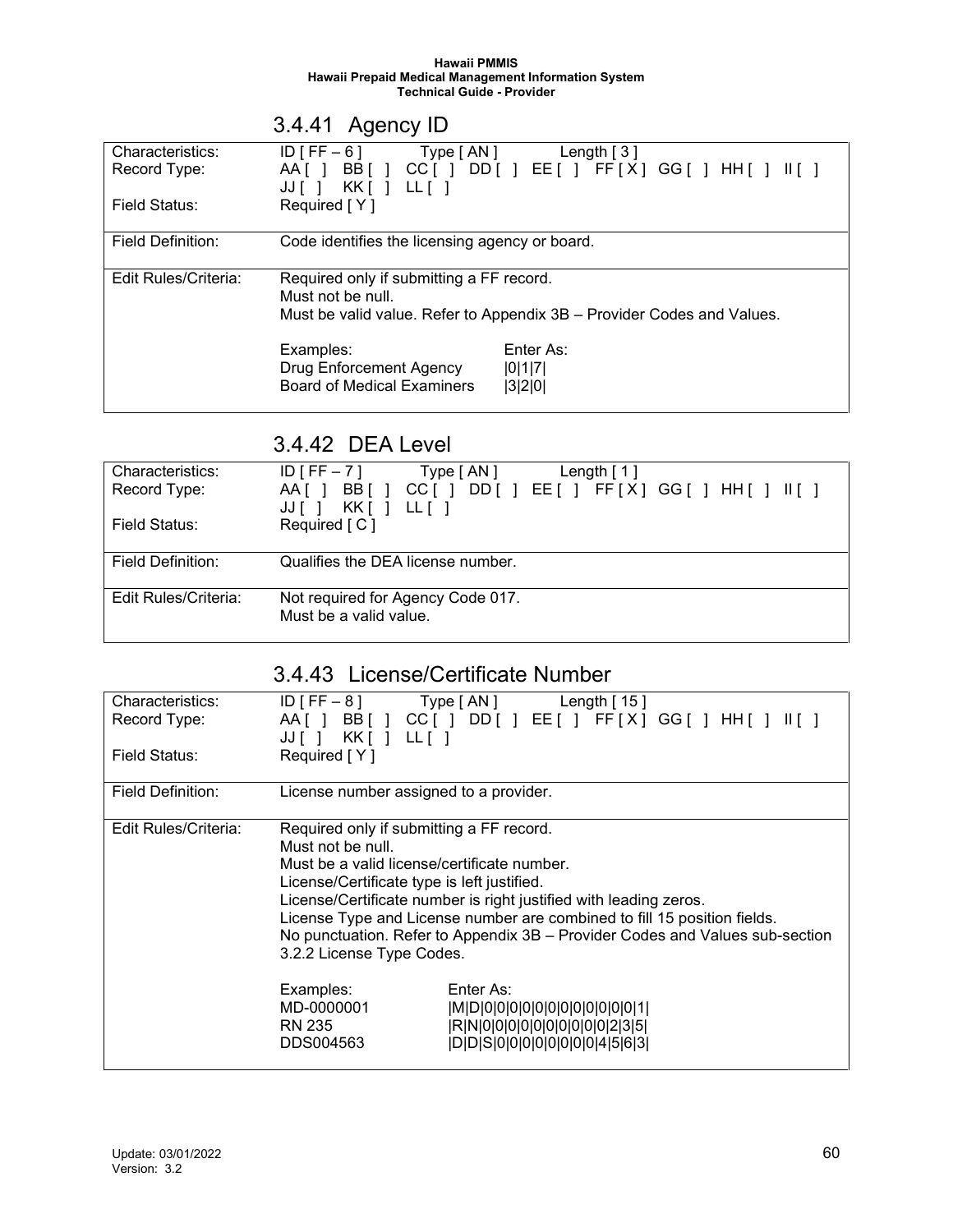# 3.4.44 License/Certification Begin Date

| Characteristics:         | $ID$ [FF $-9$ ]<br>Type [N]<br>Length $[8]$                                                           |  |
|--------------------------|-------------------------------------------------------------------------------------------------------|--|
| Record Type:             | BB[] CC[] DD[] EE[] FF[X] GG[] HH[] II[]<br>AA [ 1<br>KK[ ] LL[ ]<br>JJT 1                            |  |
| Field Status:            | Required [Y]                                                                                          |  |
| <b>Field Definition:</b> | Effective date of the provider's license.                                                             |  |
| Edit Rules/Criteria:     | Required only if submitting a FF record.<br>Must not be null.                                         |  |
|                          | Must be a valid date in the format CCYYMMDD.<br>Must be less than or equal to License Expiration Date |  |
|                          | Enter As:<br>Examples:<br>March 1, 2002<br> 2 0 0 2 0 3 0 1                                           |  |

# 3.4.45 License/Certification Expiration Date

| Characteristics:<br>Record Type: | $ID$ [ FF $-$ 10 ]<br>Type [ N ]<br>Length $[8]$<br>$CC[$ $]$ $DD[$ $]$ $EE[$ $]$ $FF[X]$ $GG[$ $]$ $HH[$ $]$ $H[$ $]$<br>BB [ ]<br>AA [ ]<br>KK [ ]<br>$LL$ $\lbrack$<br>JJ [ |  |
|----------------------------------|--------------------------------------------------------------------------------------------------------------------------------------------------------------------------------|--|
| Field Status:                    | Required [ C ]                                                                                                                                                                 |  |
| Field Definition:                | Termination date of the provider's license.                                                                                                                                    |  |
| Edit Rules/Criteria:             | Must be a valid date in the format CCYYMMDD.<br>Must be greater than or equal to License Begin Date.                                                                           |  |
|                                  | Enter As:<br>Examples:<br>April 1, 2002<br> 2 0 0 2 0 4 0 1                                                                                                                    |  |

### 3.4.46 Contract Begin Date

| Characteristics:     | ID [ $GG-6$ ]<br>Type [ N ]<br>Length $[8]$                     |
|----------------------|-----------------------------------------------------------------|
| Record Type:         | AA[ ] BB[ ] CC[ ] DD[ ] EE[ ] FF[ ] GG[X] HH[ ] II[ ]           |
|                      | JJ[]                                                            |
| Field Status:        | Required [Y]                                                    |
|                      |                                                                 |
| Field Definition:    | Effective date of the health plan's contract with the provider. |
|                      |                                                                 |
| Edit Rules/Criteria: | Required when submitting a GG record                            |
|                      | Must not be null.                                               |
|                      | Must be a valid date in the format CCYYMMDD.                    |
|                      | Must be less than or equal to Contract Expiration Date          |
|                      |                                                                 |
|                      | Enter As:                                                       |
|                      | Examples:                                                       |
|                      | March 1, 2002   2  0  0  2  0  3  0  1                          |
|                      |                                                                 |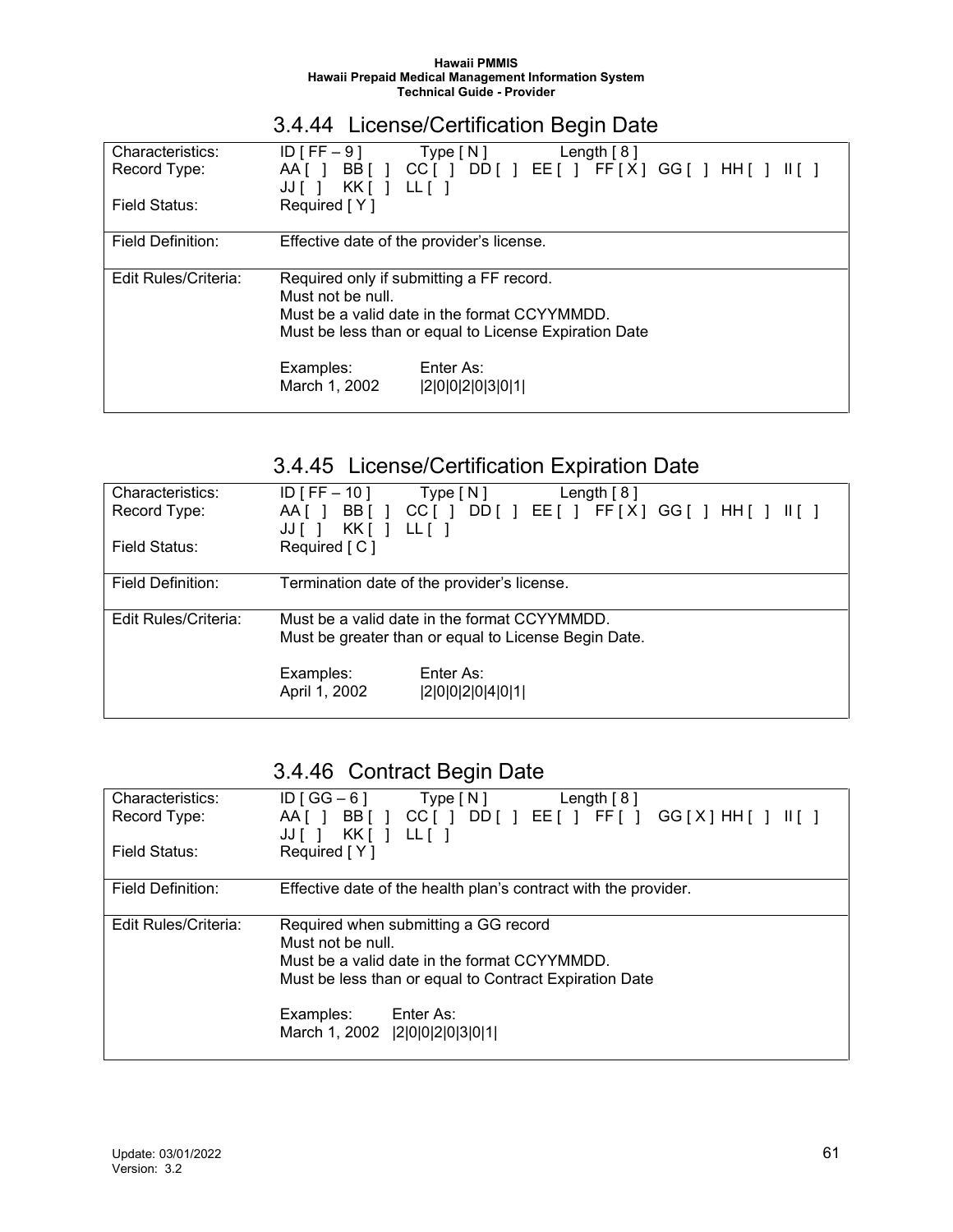### 3.4.47 Contract End Date

| Characteristics:<br>Record Type: | $ID [GG - 7]$<br>BB [ ]<br>AAI 1<br>KK [ ]<br>JJ [                                                        | Type [ N ]<br>CCII<br>$LL$ $ $ | Length $[8]$<br>DD[] EE[] FF[] | $GG[X]HH$   $\parallel$ |
|----------------------------------|-----------------------------------------------------------------------------------------------------------|--------------------------------|--------------------------------|-------------------------|
| Field Status:                    | Required [Y]                                                                                              |                                |                                |                         |
| Field Definition:                | Termination date of the health plan's contract with the provider.                                         |                                |                                |                         |
| Edit Rules/Criteria:             | Must be a valid date in the format CCYYMMDD.<br>Must be greater than or equal to the Contract Begin Date. |                                |                                |                         |
|                                  | Examples:<br>April 1, 2002                                                                                | Enter As:<br> 2 0 0 2 0 4 0 1  |                                |                         |

### 3.4.48 CLIA Number

| Characteristics:     | $ID$ [ HH $-6$ ]<br>Type [ AN ]<br>Length $[10]$                                                               |
|----------------------|----------------------------------------------------------------------------------------------------------------|
| Record Type:         | $CC$ [   DD [   EE [   FF [   GG [   HH $[X]$    [ ]<br>BB [ ]<br>$AA$ $\vert$ $\vert$<br>KK[ ] LL[ ]<br>JJI I |
| Field Status:        | Required [Y]                                                                                                   |
| Field Definition:    | Federally assigned laboratory certification number.                                                            |
| Edit Rules/Criteria: | Required only if submitting an HH record.<br>Must not be null.<br>Must be a valid CLIA number.                 |

## 3.4.49 Street Address #1

| Characteristics:         | $ID [HH - 7]$<br>Type [ AN ]<br>Length $[40]$             |  |  |
|--------------------------|-----------------------------------------------------------|--|--|
| Record Type:             | AA[ ] BB[ ] CC[ ] DD[ ] EE[ ] FF[ ] GG[ ] HH[X] II[ ]     |  |  |
|                          | $JJ$ $\begin{bmatrix} 1 \end{bmatrix}$<br>KK[ ] LL[ ]     |  |  |
| Field Status:            | Required [Y]                                              |  |  |
|                          |                                                           |  |  |
| <b>Field Definition:</b> | First line of the provider's CLIA address.                |  |  |
|                          |                                                           |  |  |
| Edit Rules/Criteria:     | Required only if submitting an HH record.                 |  |  |
|                          | Free text.                                                |  |  |
|                          | Punctuation allowed.                                      |  |  |
|                          | Left justified with trailing blanks.                      |  |  |
|                          | Postal Service standards for abbreviations.               |  |  |
|                          |                                                           |  |  |
|                          | Aloha Physician Building<br>Example:                      |  |  |
|                          | 820 Hart Drive                                            |  |  |
|                          | Enter As:<br> A L O H A   P H Y S I C I A N S   B L D G . |  |  |
|                          |                                                           |  |  |
|                          | P.O. Box 211<br>Example:                                  |  |  |
|                          | Enter As:<br> P . O .   B O X                             |  |  |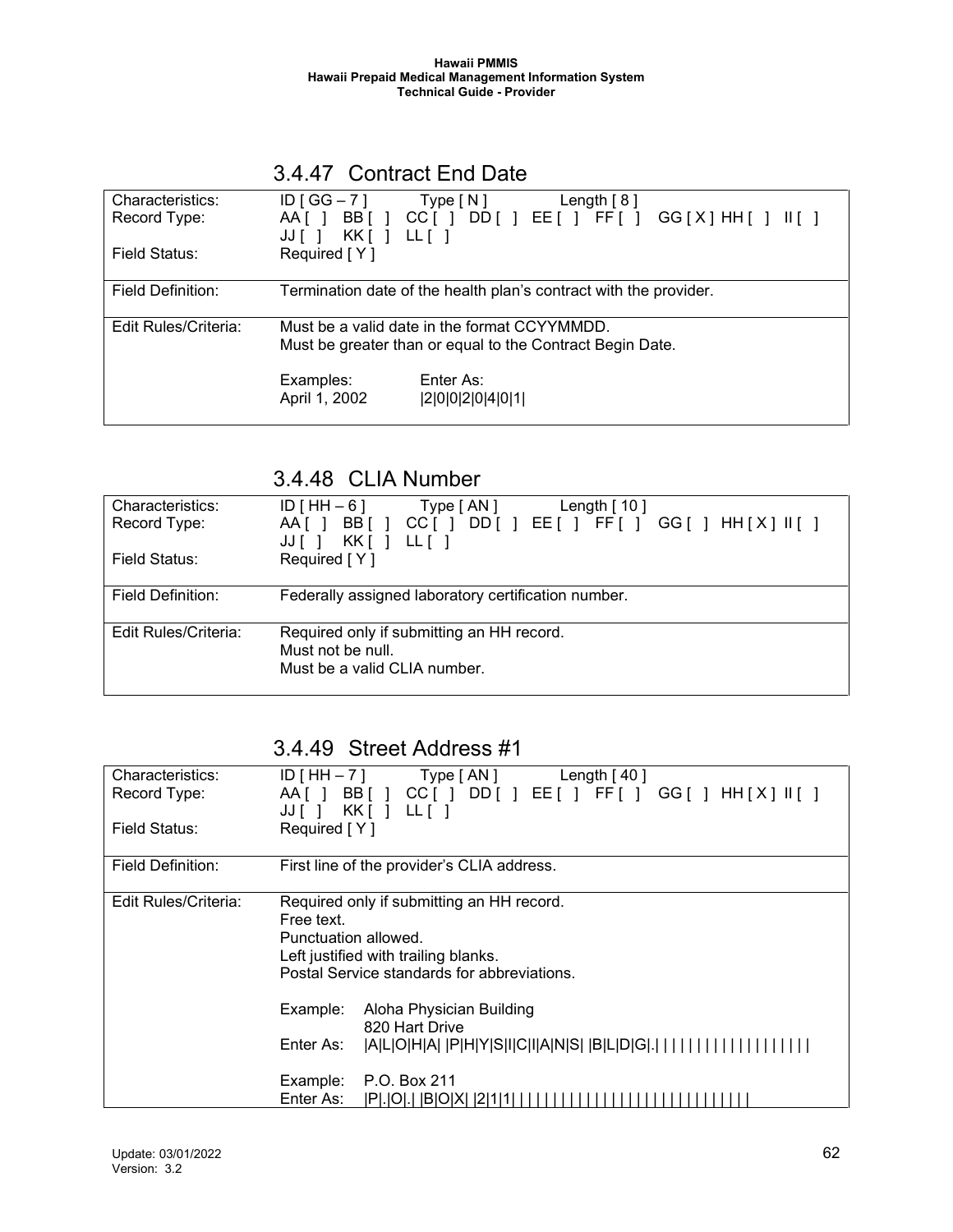|                          |                            | 3.4.50 Street Address #2                                                            |
|--------------------------|----------------------------|-------------------------------------------------------------------------------------|
| Characteristics:         | $ID$ [ HH $-8$ ]           | Type [ AN ]<br>Length $[40]$                                                        |
| Record Type:             | AA [ ]                     | BB[] CC[] DD[] EE[] FF[] GG[] HH[X] II[]                                            |
|                          |                            | JJ[] KK[] LL[]                                                                      |
| Field Status:            | Required $\lceil C \rceil$ |                                                                                     |
| <b>Field Definition:</b> |                            | Second line of the provider's CLIA address.                                         |
|                          |                            |                                                                                     |
| Edit Rules/Criteria:     | Free text.                 |                                                                                     |
|                          | Punctuation allowed.       |                                                                                     |
|                          |                            | Left justified with trailing blanks.<br>Postal Service standards for abbreviations. |
|                          |                            |                                                                                     |
|                          | Example:                   | Aloha Physician Building                                                            |
|                          |                            | 820 Hart Drive                                                                      |
|                          | Enter As:                  | 8 2 0   H A R T   D R I V E                                                         |
|                          | Example:                   | P.O. Box 211                                                                        |
|                          | Enter As:                  | $ P $ O $ B $ O $ X $ $ 2 1 1 $ $ 1 $ $ 1 $                                         |
|                          |                            |                                                                                     |

## 3.4.51 City

| Characteristics:     | $ID$ [HH $-9$ ]<br>Type $\lceil AN \rceil$<br>Length $[20]$                          |
|----------------------|--------------------------------------------------------------------------------------|
| Record Type:         | $DD$ [ ] EE [ ] FF [ ] GG [ ] HH $[X]$ II [ ]<br>BB <sub>I</sub><br>CC [ ]<br>AA [ ] |
|                      | JJII                                                                                 |
| Field Status:        | Required [Y]                                                                         |
|                      |                                                                                      |
| Field Definition:    | City in which CLIA address is located.                                               |
|                      |                                                                                      |
| Edit Rules/Criteria: | Required only if submitting an HH record.                                            |
|                      | Free text.                                                                           |

### 3.4.52 State

| Characteristics:         | ID $[HH - 10]$<br>Type [ AN ]<br>Length $[2]$                            |
|--------------------------|--------------------------------------------------------------------------|
| Record Type:             | BB[] CC[] DD[] EE[] FF[] GG[] HH[X] II[]<br>AA [ 1                       |
|                          |                                                                          |
|                          | $KK$   LL    <br>JJ [ ]                                                  |
| Field Status:            | Required [Y]                                                             |
|                          |                                                                          |
| <b>Field Definition:</b> | State in which the CLIA address is located. U.S. Postal Service standard |
|                          | abbreviation.                                                            |
|                          |                                                                          |
|                          |                                                                          |
| Edit Rules/Criteria:     | Required only if submitting an HH record.                                |
|                          | Must not be null.                                                        |
|                          | Standard abbreviation.                                                   |
|                          |                                                                          |
|                          |                                                                          |
|                          | Examples:<br>Enter As:                                                   |
|                          | Hawaii<br>$\mathsf{H}\mathsf{H}\mathsf{H}$                               |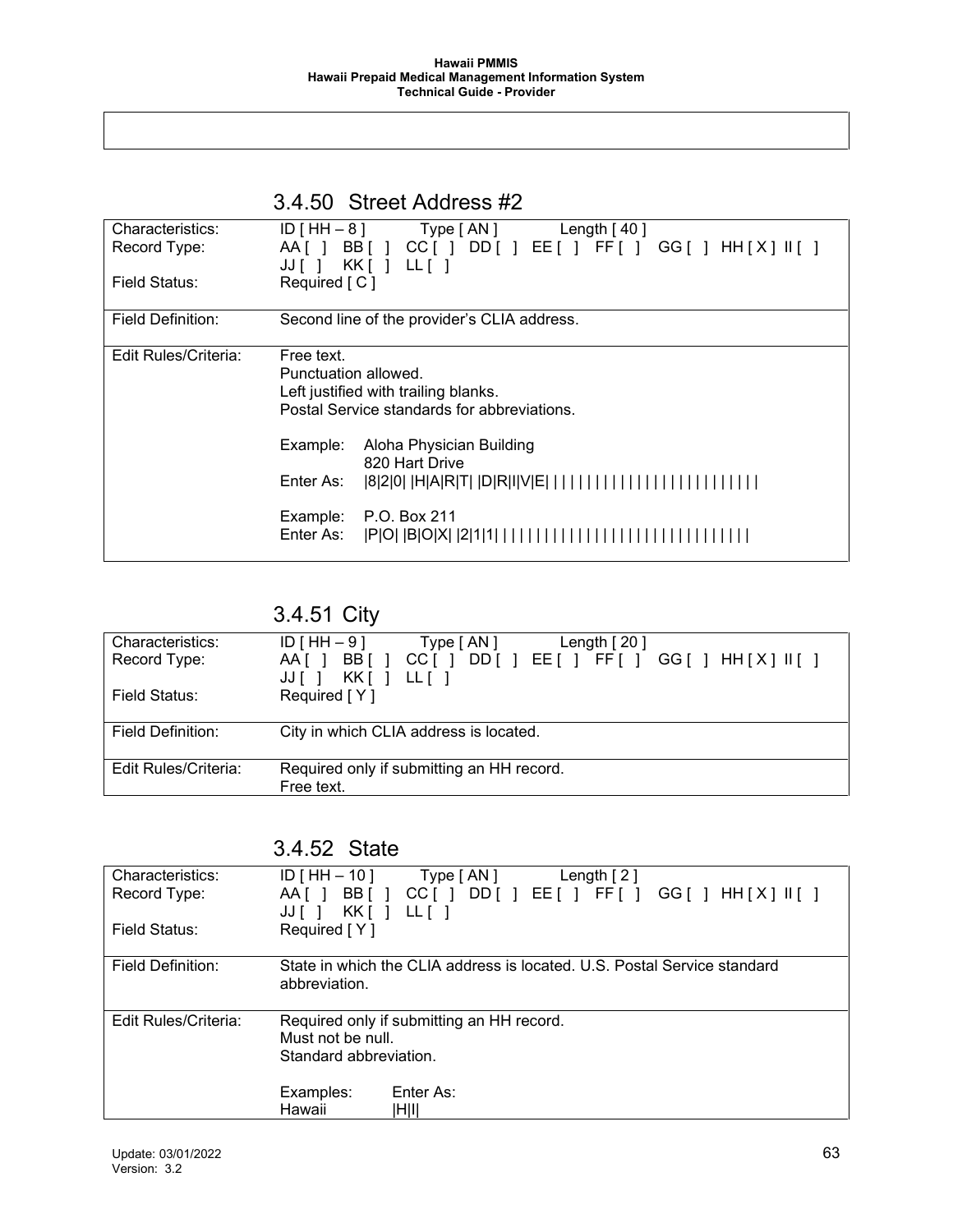California |C|A|

# 3.4.53 Zip Code

| Characteristics:         | $ID[H-11]$              | Type [ N ]<br>Length $[9]$                            |
|--------------------------|-------------------------|-------------------------------------------------------|
| Record Type:             |                         | AA[ ] BB[ ] CC[ ] DD[ ] EE[ ] FF[ ] GG[ ] HH[X] II[ ] |
|                          | $JJ$ [ ] $KK$ [ ] LL[ ] |                                                       |
| Field Status:            | Required [Y]            |                                                       |
| <b>Field Definition:</b> |                         | United States Postal Service standard zip code.       |
| Edit Rules/Criteria:     |                         | Required only if submitting an HH record.             |
|                          | Must not be null.       |                                                       |
|                          | No punctuation marks.   |                                                       |
|                          |                         | The $+4$ is not required $-$ fill with spaces         |
|                          | Example:                | 94-3000 Kalanianaole Parkway                          |
|                          |                         | Waipahu, HI 96797                                     |
|                          | Enter As:               | $ 9 6 7 9 7 $                                         |
|                          | Example:                | 339 Kamehameha Street                                 |
|                          |                         | Honolulu, HI 96809-0339                               |
|                          | Enter As:               | 9 6 8 0 9 0 3 3 9                                     |
|                          |                         |                                                       |

3.4.54 CLIA Begin Date

| Characteristics:                             | $ID$ [ HH $-$ 12 ]<br>Type [ N ]<br>Length $[8]$                                             |
|----------------------------------------------|----------------------------------------------------------------------------------------------|
| Record Type:                                 | $CC[ ] DD[ ] EE[ ] FF[ ] GG[ ] HH[X]    ] ]$<br>BB[]<br>AA [ ]<br>KK [ ]<br>JJ [ ]<br>LL [ 1 |
| Field Status:                                | Required [Y]                                                                                 |
|                                              |                                                                                              |
| Field Definition:                            | Effective date of the provider's CLIA license.                                               |
|                                              |                                                                                              |
| Edit Rules/Criteria:                         | Required only if submitting a HH record.                                                     |
|                                              | Must not be null                                                                             |
| Must be a valid date in the format CCYYMMDD. |                                                                                              |
|                                              | Must be less than or equal to the CLIA End Date                                              |
|                                              | Enter As:<br>Examples:                                                                       |
|                                              | March 1, 2002<br> 2 0 0 2 0 3 0 1                                                            |
|                                              |                                                                                              |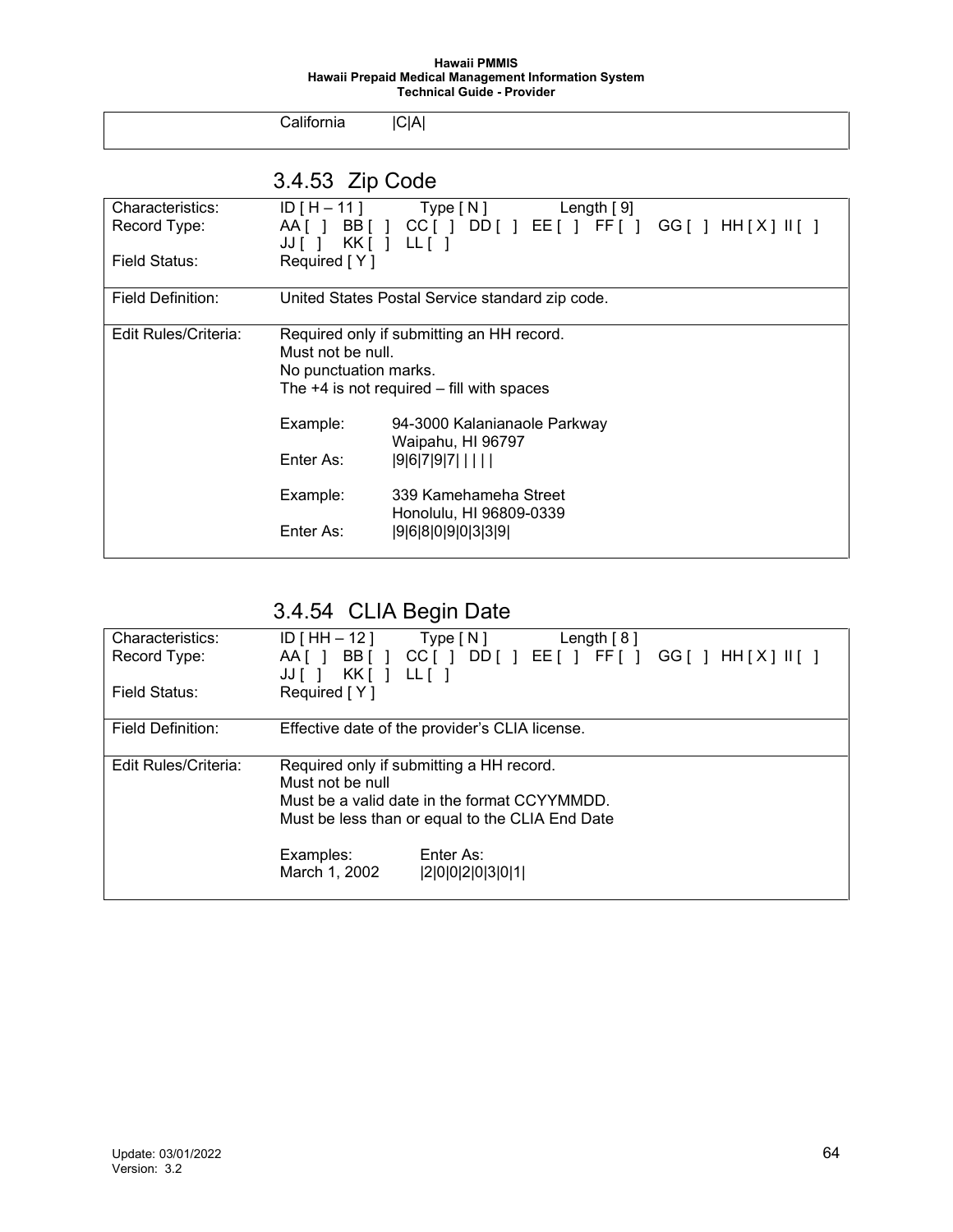### 3.4.55 CLIA End Date Characteristics: ID [ HH – 13 ] Type [ N ] Length [ 8 ] Record Type: AA[] BB[] CC[] DD[] EE[] FF[] GG[] HH[X] II[] JJ [ ] KK [ ] LL [ ] Field Status: Required [ C ] Field Definition: Termination date of the provider's CLIA number. Edit Rules/Criteria: Must be a valid date in the format CCYYMMDD. Must be greater than or equal to the CLIA BEGIN DATE. Examples: Enter As:<br>
April 1, 2002 | 2002 |2|0|0|2|0|4|0|1|

### 3.4.56 Attention To (PMR file only)

| Characteristics:     | $ID [II - 7]$<br>Type [ AN ]<br>Length $[40]$                                                                 |
|----------------------|---------------------------------------------------------------------------------------------------------------|
| Record Type:         | DD[ ] EE[ ] FF[ ] GG[ ] HH[ ]   [X] ]<br>BB [ ]<br>CCII<br>$AA$ $\vert$ $\vert$<br>KK [ ]<br>LL [ ]<br>JJ [ ] |
| Field Status:        | Required [N]                                                                                                  |
| Field Definition:    | Attention To line of the Provider's Address.                                                                  |
| Edit Rules/Criteria: | Returned only in the PMR file.<br>Free text.                                                                  |

### 3.4.57 Address Phone (PMR file only)

| Characteristics:     | $ID$ [ $II - 8$ ]<br>Type [ AN ]<br>Length $[10]$  |
|----------------------|----------------------------------------------------|
| Record Type:         | BB[] CC[] DD[] EE[] FF[] GG[] HH[] II[X]<br>AA [ ] |
|                      | KK [ ] LL [ ]<br>JJ[]                              |
| Field Status:        | Required [N]                                       |
|                      |                                                    |
| Field Definition:    | Business Phone of the Provider.                    |
|                      |                                                    |
| Edit Rules/Criteria: | Returned only in the PMR file.                     |
|                      |                                                    |

### 3.4.58 Address Fax (PMR file only)

| Characteristics:     | $ID$ $\lceil$ $\lceil$ $\lceil$ $-$ 9 $\rceil$<br>Type [AN]<br>Length $[10]$ |
|----------------------|------------------------------------------------------------------------------|
| Record Type:         | DD[ ] EE[ ] FF[ ] GG[ ] HH[ ] II[X]<br>BBI 1<br>AA [ ]<br>CCII               |
|                      | KK [ ]<br>LL [ ]<br>JJ[]                                                     |
| Field Status:        | Required [N]                                                                 |
|                      |                                                                              |
| Field Definition:    | Fax number of the Provider.                                                  |
|                      |                                                                              |
| Edit Rules/Criteria: | Returned only in the PMR file.                                               |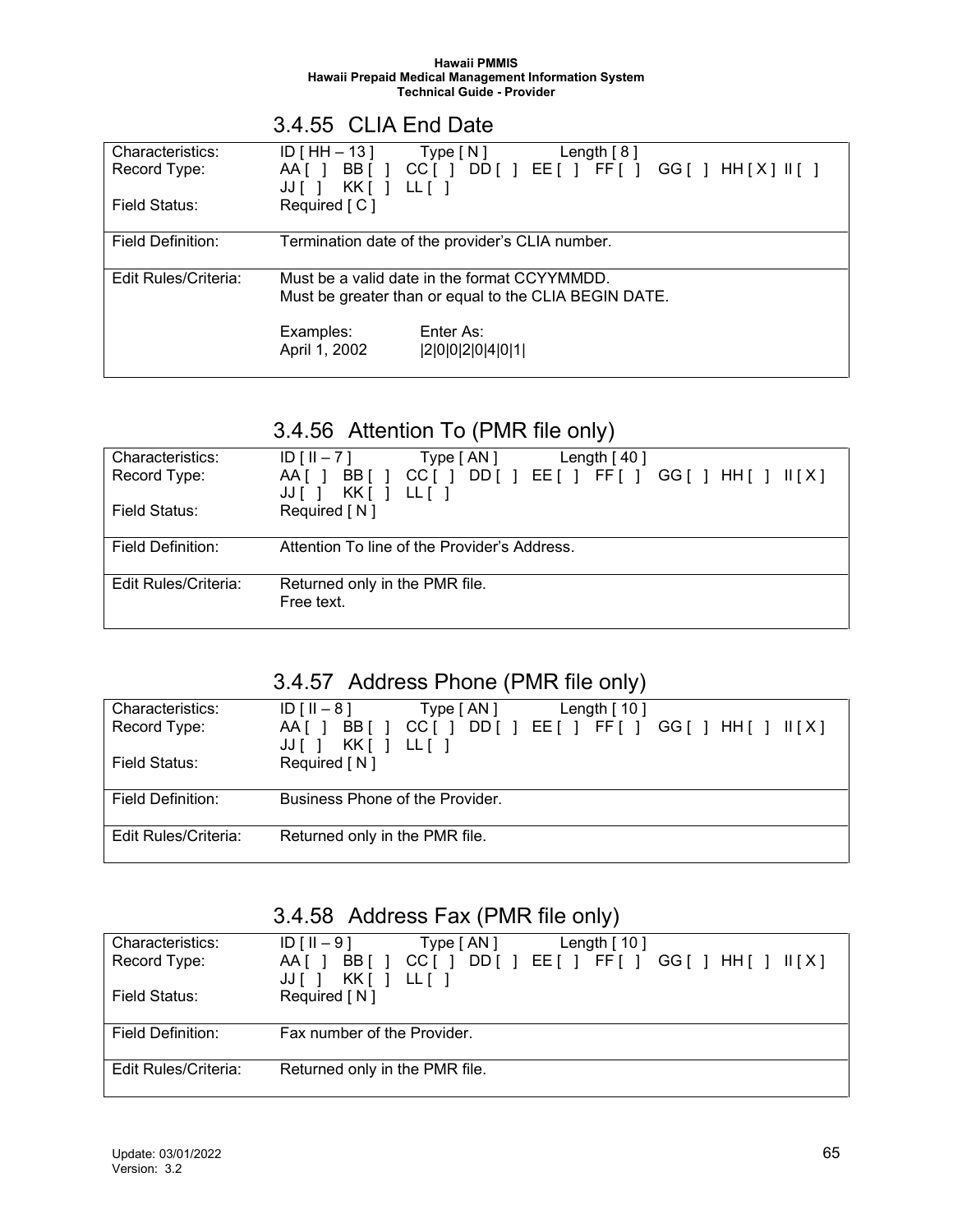3.4.59 Reimbursement Type (PMR file only)

| Characteristics:<br>Record Type: | $ID [II - 10]$<br>Type [ AN ]<br>Length $[2]$<br>AA[ ] BB[ ] CC[ ] DD[ ] EE[ ] FF[ ]<br>$GG[$ $]$ HH $[$ $]$<br>II[X]<br>KK[ ] LL[ ]<br>JJ[]                                                                                                                                                                                                                                                                                                                                        |
|----------------------------------|-------------------------------------------------------------------------------------------------------------------------------------------------------------------------------------------------------------------------------------------------------------------------------------------------------------------------------------------------------------------------------------------------------------------------------------------------------------------------------------|
| Field Status:                    | Required [N]                                                                                                                                                                                                                                                                                                                                                                                                                                                                        |
| Field Definition:                | Provider Reimbursement Type.                                                                                                                                                                                                                                                                                                                                                                                                                                                        |
| Edit Rules/Criteria:             | Returned only in the PMR file.<br>Populated only if Address Type = 'C', otherwise will be Space filled.<br>Valid Values are:<br>01<br>Fee For Service<br>04<br>Managed Care Only Provider<br>05<br>Fee For Service and Managed Care Provider<br>H&CBS, Fee For Service & Managed Care<br>06<br>H&CBS and Managed Care Provider<br>07<br>Group Provider, Payable Cannot Be Service Provider<br>10<br>Case Manager, Not Reimbursed<br>98<br>Not Reimbursed-Non-Service Provider<br>99 |

# 3.4.60 Reimbursement Begin Date (PMR file only)

| Characteristics:     | $ID [II - 11]$<br>Type $\lceil AN \rceil$<br>Length $[8]$               |
|----------------------|-------------------------------------------------------------------------|
| Record Type:         | $CC$ [ ] DD [ ] EE [ ] FF [ ] GG [ ] HH [ ] $\  [X]$<br>BB [ ]<br>AA II |
|                      | KK [ ]<br>$LL$ $ $<br>JJI I                                             |
| Field Status:        | Required [N]                                                            |
|                      |                                                                         |
| Field Definition:    | Provider Begin Date of Reimbursement Type.                              |
|                      |                                                                         |
| Edit Rules/Criteria: | Returned only in the PMR file.                                          |
|                      | Populated only if Address Type = 'C', otherwise will be Space filled.   |
|                      | Format CCYYMMDD.                                                        |
|                      |                                                                         |

|  | 3.4.61 Reimbursement End Date (PMR file only) |  |
|--|-----------------------------------------------|--|
|--|-----------------------------------------------|--|

| Characteristics:     | $ID$ [ $II - 12$ ]<br>Type [ AN ]<br>Length $[8]$                            |
|----------------------|------------------------------------------------------------------------------|
| Record Type:         | $DD$ [ ] EE [ ] FF [ ] GG [ ] HH [ ] $II[X]$<br>BB [ ]<br>$CC$ [ ]<br>AA [ 1 |
|                      | KK[ ] LL[ ]<br>$JJ$ $\vert$ $\vert$                                          |
| Field Status:        | Required [N]                                                                 |
|                      |                                                                              |
| Field Definition:    | Provider End Date of Reimbursement Type.                                     |
|                      |                                                                              |
| Edit Rules/Criteria: | Returned only in the PMR file.                                               |
|                      | Populated only if Address Type = 'C', otherwise will be Space filled.        |
|                      | Format CCYYMMDD.                                                             |
|                      |                                                                              |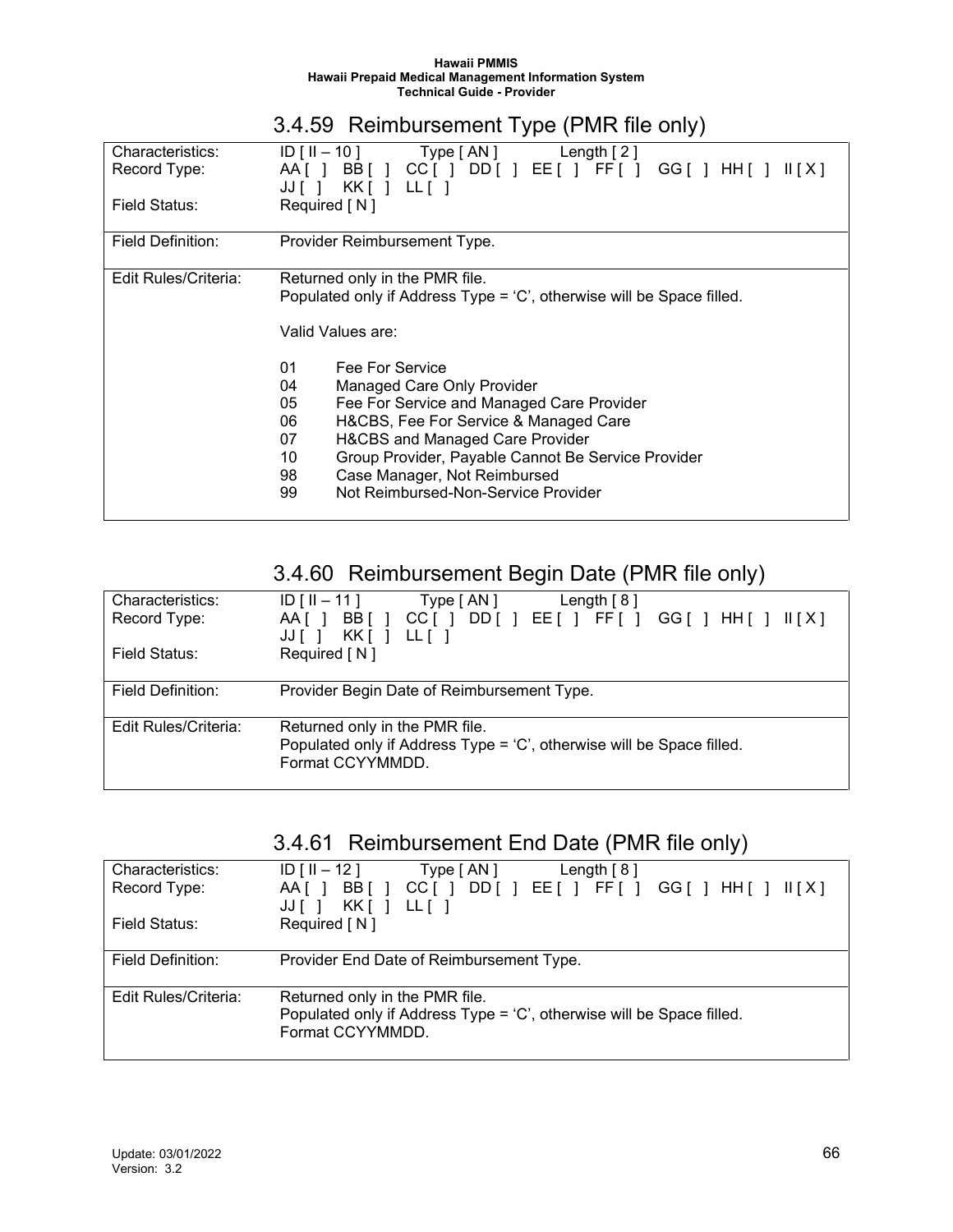### 3.4.62 Provider Status Type (PMR file only)

| Characteristics:     | $ID[JJ-5]$<br>Type [ AN ]<br>Length $\lceil 2 \rceil$                                                                                                                                                         |
|----------------------|---------------------------------------------------------------------------------------------------------------------------------------------------------------------------------------------------------------|
| Record Type:         | DD[   E E[     F F[   ]<br>BB <sub>I</sub><br>CCI <sub>1</sub><br>AAI 1<br>$GG$ $\upharpoonright$ $\upharpoonright$ $\upharpoonright$ $\upharpoonright$ $\upharpoonright$ $\upharpoonright$ $\upharpoonright$ |
|                      | $JJ[X]$ KK[] LL[]                                                                                                                                                                                             |
| Field Status:        | Required [N]                                                                                                                                                                                                  |
|                      |                                                                                                                                                                                                               |
| Field Definition:    | Provider Status Type.                                                                                                                                                                                         |
|                      |                                                                                                                                                                                                               |
| Edit Rules/Criteria: | Do not submit on the HPS submission. The Provider Status Type will be returned                                                                                                                                |
|                      | on the PMR only.                                                                                                                                                                                              |
|                      |                                                                                                                                                                                                               |

# 3.4.63 Provider Status Code (PMR file only)

| Characteristics:<br>Record Type: | $ID[JJ-6]$<br>Type [AN ]<br>Length $[2]$<br>$DD[$ $E[$ $F[$ $G[$ $HH[$ $H[$ $H[$ $H[$<br>BB [ ]<br>$CC$ [ $\vert$<br>AA [ 1<br>KK [ ]<br>JJ[X]<br>LL [ ]                                    |
|----------------------------------|---------------------------------------------------------------------------------------------------------------------------------------------------------------------------------------------|
| Field Status:                    | Required [N]                                                                                                                                                                                |
| Field Definition:                | Provider Status Code.                                                                                                                                                                       |
| Edit Rules/Criteria:             | Do not submit on the HPS submission. The Provider Status Code will be returned<br>on the PMR only. Refer to Table of Provider Status Codes for list of Status<br>Codes and the definitions. |

### 3.4.64 Provider Status Begin Date (PMR file only)

| Characteristics:     | Type [ AN ]<br>Length $[8]$<br>$ID[JJ - 7]$                                 |
|----------------------|-----------------------------------------------------------------------------|
| Record Type:         | BB [ ]<br>$DD[$ $E[$ $F[$ $G[$ $HH[$ $H[$ $H[$ $H[$<br>$CC$ [ ]<br>AA [ 1   |
|                      | $JJ[X]$ KK[] LL[]                                                           |
| Field Status:        | Required [N]                                                                |
|                      |                                                                             |
| Field Definition:    | Provider Status Type.                                                       |
|                      |                                                                             |
| Edit Rules/Criteria: | Do not submit on the HPS submission. The Provider Status Begin Date will be |
|                      | returned on the PMR only.                                                   |
|                      |                                                                             |

# 3.4.65 Provider Status End Date (PMR file only)

| Characteristics:     | $ID[JJ-8]$<br>Type [AN ]<br>Length $[8]$                                                               |
|----------------------|--------------------------------------------------------------------------------------------------------|
| Record Type:         | DD[ ] EE[ ] FF[ ] GG[ ] HH[ ] II[ ]<br>BB[]<br>$CC$ [ $\vert$<br>AA II                                 |
| Field Status:        | KK[ ] LL[ ]<br>JJ[X]<br>Required [N]                                                                   |
| Field Definition:    | Provider Status Type.                                                                                  |
|                      |                                                                                                        |
| Edit Rules/Criteria: | Do not submit on the HPS submission. The Provider Status End Date will be<br>returned on the PMR only. |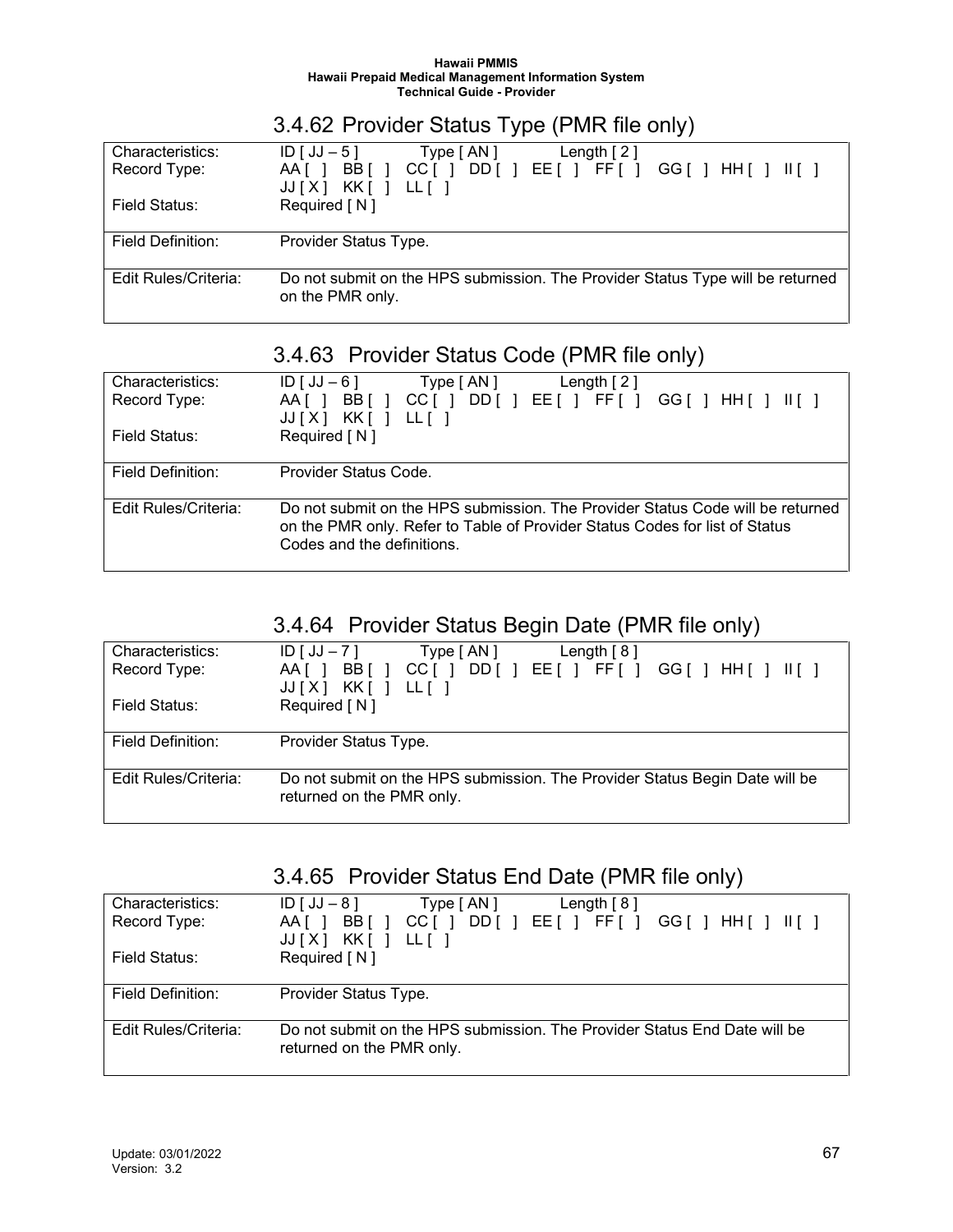# 3.4.66 Replacement Provider ID (PMR file only)

| Characteristics:     | $ID[JJ-9]$<br>Type [ AN ]<br>Length $[8]$                                                                                                                                                                                                               |
|----------------------|---------------------------------------------------------------------------------------------------------------------------------------------------------------------------------------------------------------------------------------------------------|
| Record Type:         | $DD[$ $E[$ $F[$ $F[$ $]$<br>BB <sub>I</sub><br>AA II<br>CCI <sub>1</sub><br>$GG$ $\upharpoonright$ $\upharpoonright$ $\upharpoonright$ $\upharpoonright$ $\upharpoonright$ $\upharpoonright$ $\upharpoonright$ $\upharpoonright$<br>$JJ[X]$ KK[ ] LL[ ] |
| Field Status:        | Required [N]                                                                                                                                                                                                                                            |
| Field Definition:    | Replacement Provider ID.                                                                                                                                                                                                                                |
| Edit Rules/Criteria: | Do not submit on the HPS submission. The Replacement Provider ID will be<br>returned on the PMR only.                                                                                                                                                   |

### 3.4.67 NPI (PMR file only)

| Characteristics:     | $ID$ [ KK $-5$ ]<br>Type [ AN ]<br>Length $[10]$                             |
|----------------------|------------------------------------------------------------------------------|
| Record Type:         | $CC$ [ ] DD[ ] EE[ ] FF[ ] GG[ ] HH[ ] $II$ [ ]<br>BB [ ]<br>AA [ ]          |
|                      | $JJ$ [] $KK[X] L L$ []                                                       |
| Field Status:        | Required [N]                                                                 |
|                      |                                                                              |
| Field Definition:    | National Provider Identifier.                                                |
|                      |                                                                              |
| Edit Rules/Criteria: | Do not submit this record on the HPS submission. The NPI will be returned on |
|                      | the PMR for informational purposes.                                          |
|                      |                                                                              |

### 3.4.68 NPI Begin Date (PMR file only)

| Characteristics:     | $ID [KK - 6]$ Type $[AN]$<br>Length $[8]$                                                  |
|----------------------|--------------------------------------------------------------------------------------------|
| Record Type:         | DD[ ] EE[ ] FF[ ] GG[ ] HH[ ] II[ ]<br>BB [ ]<br>CCI <sub>1</sub><br>AA [ ]                |
|                      | $JJ$ [] $KK[X] L[J]$                                                                       |
| Field Status:        | Required [N]                                                                               |
|                      |                                                                                            |
| Field Definition:    | Effective date of National Provider Identifier.                                            |
|                      |                                                                                            |
| Edit Rules/Criteria: | Do not submit this record on the HPS submission. This date will be returned on<br>the PMR. |

### 3.4.69 NPI End Date (PMR file only)

| Characteristics:     | $ID [KK-7]$ Type $[AN]$<br>Length $[8]$                                        |
|----------------------|--------------------------------------------------------------------------------|
| Record Type:         | DD[ ] EE[ ] FF[ ] GG[ ] HH[ ] II[ ]<br>CCII<br>BB [ ]<br>$AA$ $\vert$ $\vert$  |
|                      | KK[X] LL[ ]<br>JJII                                                            |
| Field Status:        | Required [N]                                                                   |
|                      |                                                                                |
| Field Definition:    | End date of National Provider Identifier.                                      |
|                      |                                                                                |
| Edit Rules/Criteria: | Do not submit this record on the HPS submission. This date will be returned on |
|                      | the PMR.                                                                       |
|                      |                                                                                |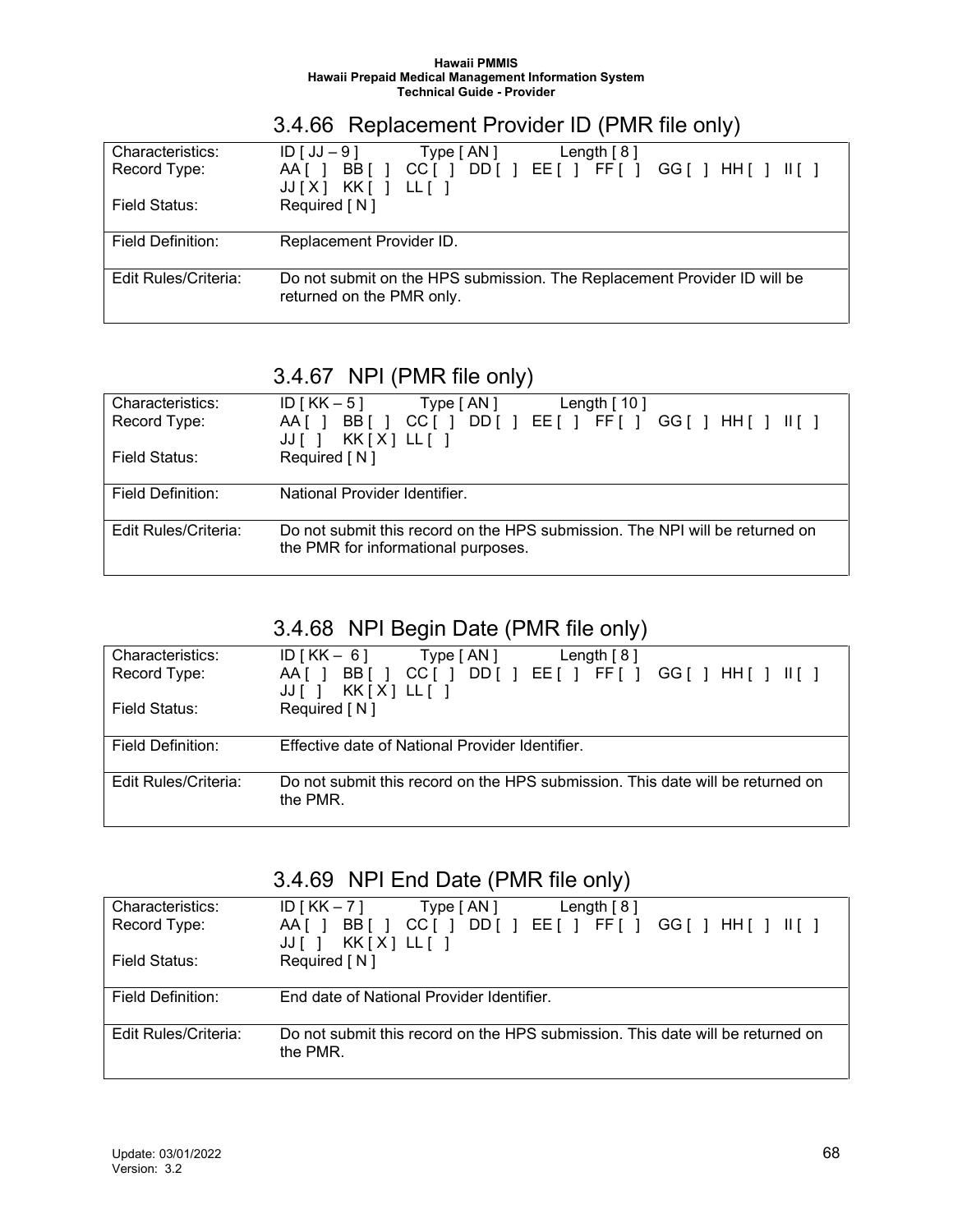3.4.70 Island Code (HPS file only)

| Characteristics:     | $ID [LL - 6]$ Type $[AN]$<br>Length $[2]$                      |
|----------------------|----------------------------------------------------------------|
| Record Type:         | AA[ ] BB[X] CC[ ] DD[ ] EE[ ] FF[ ] GG[ ] HH[ ]<br>$II \cup I$ |
|                      | $JJ$    <br>$KK$   LL $[X]$                                    |
| Field Status:        | Required [Y]                                                   |
|                      |                                                                |
|                      |                                                                |
| Field Definition:    | Code identifying the island where the service occurred.        |
|                      |                                                                |
| Edit Rules/Criteria: | Will not be returned on the PMR file.                          |
|                      |                                                                |
|                      | Valid Values:                                                  |
|                      |                                                                |
|                      | $01 =$ Oahu                                                    |
|                      | 04 = Kauai                                                     |
|                      | $05$ = Hawaii                                                  |
|                      | $07 =$ Maui                                                    |
|                      | 08 = Molokai                                                   |
|                      | $09 =$ Lanai                                                   |
|                      |                                                                |
|                      | $31 = Out of State$                                            |
|                      | $33 = Out of Country$                                          |
|                      |                                                                |

# 3.4.71 Recipient Count (HPS file only)

| Characteristics:     | ID $[LL - 7]$<br>Type [ N ]<br>Length $[5]$                                      |
|----------------------|----------------------------------------------------------------------------------|
| Record Type:         | AA[ ] BB[X] CC[ ] DD[ ] EE[ ] FF[ ] GG[ ] HH[ ] II[ ]                            |
|                      | KK[ ] LL [ X ]<br>JJ[]                                                           |
| Field Status:        | Required [**Y]                                                                   |
|                      |                                                                                  |
| Field Definition:    | Number of recipients assigned to this provider.                                  |
|                      |                                                                                  |
|                      |                                                                                  |
| Edit Rules/Criteria: | **This field should be populated if provider is a pcp.                           |
|                      | If provider is a pcp, must be right justified and greater than or equal to zero. |
|                      | Will not be returned on the PMR file.                                            |
|                      |                                                                                  |

|  | 3.4.72 Recipient Maximum (HPS file only) |  |
|--|------------------------------------------|--|
|--|------------------------------------------|--|

| Characteristics:     | ID $[LL - 8]$<br>Type [ N ]<br>Length $\lceil 5 \rceil$                                                        |
|----------------------|----------------------------------------------------------------------------------------------------------------|
| Record Type:         | $DD[$ $E[$ $F[$ $F[$ $]$<br>BB[X] CC[]<br>$AA$ $\vert$ $\vert$<br>$GG$ $\mid$ $HH$ $\mid$ $\mid$ $\mid$ $\mid$ |
|                      | KK[ ] LL[X]<br>JJ [                                                                                            |
| Field Status:        | Required [ ** Y ]                                                                                              |
|                      |                                                                                                                |
| Field Definition:    | Maximum number of recipients that the provider has agreed to accept.                                           |
|                      |                                                                                                                |
|                      |                                                                                                                |
| Edit Rules/Criteria: | ** This field should be populated if provider is a pcp.                                                        |
|                      | If provider is a pcp, must be right justified and greater than or equal to zero.                               |
|                      | Will not be returned on the PMR file.                                                                          |
|                      |                                                                                                                |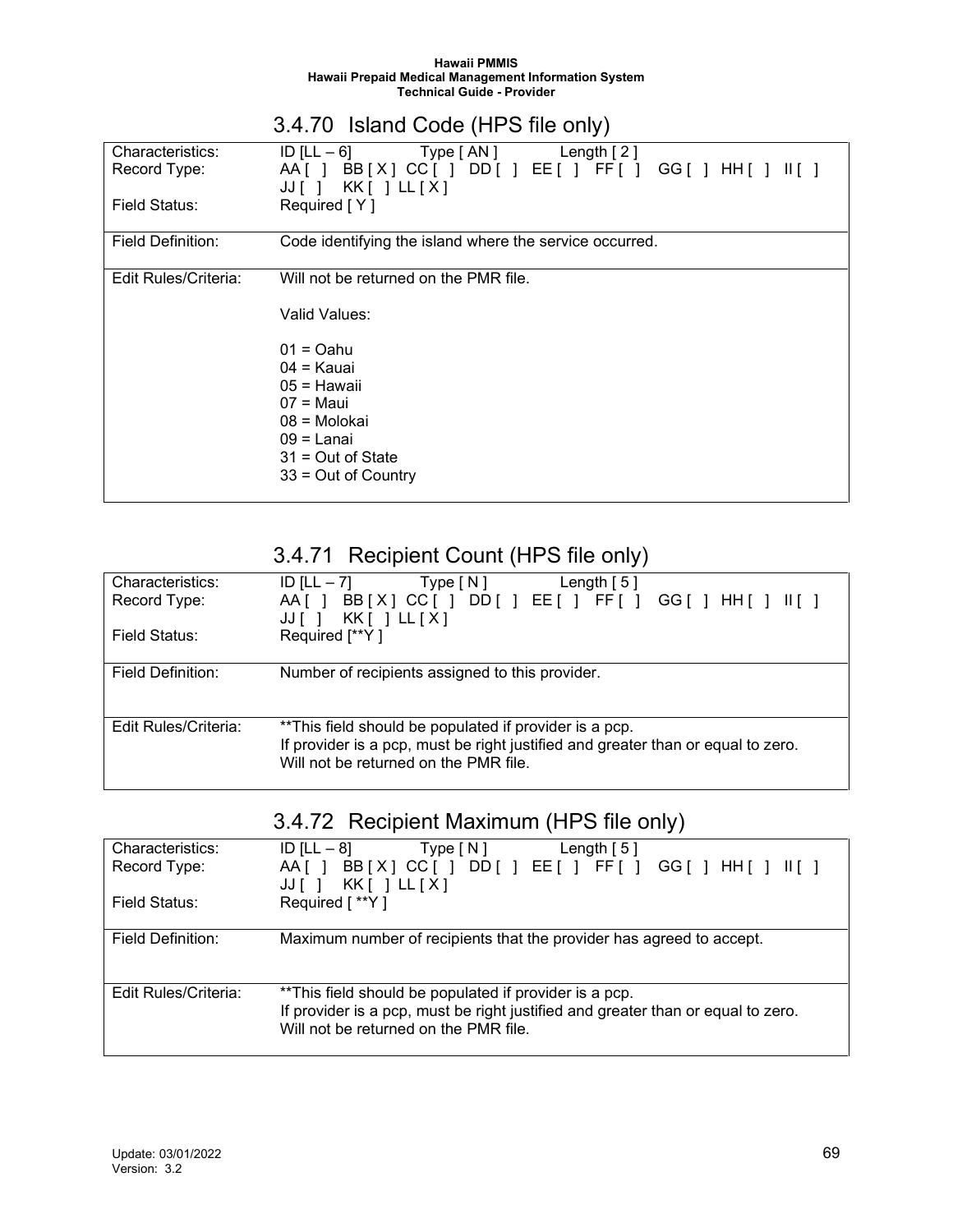| 3.4.73 New Patient Indicator (HPS file only) |  |
|----------------------------------------------|--|
|----------------------------------------------|--|

| Characteristics:     | ID [LL $-9$ ]<br>Type [ AN ]<br>Length $\lceil 1 \rceil$                       |
|----------------------|--------------------------------------------------------------------------------|
| Record Type:         | BB[X] CC[] DD[] EE[] FF[] GG[] HH[] II[]<br>AA [ ]                             |
|                      | KK[ ] LL [ X ]<br>$JJ$                                                         |
| Field Status:        | Required [ ** Y ]                                                              |
|                      |                                                                                |
| Field Definition:    | "Y" or "N" Indicator.                                                          |
|                      |                                                                                |
|                      |                                                                                |
| Edit Rules/Criteria: | **This field should be populated if provider is a pcp.                         |
|                      | If provider is currently accepting new patient assignments as a pcp, indicator |
|                      | should be 'Y'.                                                                 |
|                      | Will not be returned on the PMR file.                                          |
|                      |                                                                                |

### 3.4.74 Credentialing Begin Date (PMR file only)

| Characteristics:     | ID [MM $-5$ ]<br>Type[N]<br>Length $[8]$                                                                                                                                               |
|----------------------|----------------------------------------------------------------------------------------------------------------------------------------------------------------------------------------|
| Record Type:         | $DD[$ $E[$ $F[$ $F[$ $]$<br>$AA$    <br>BB[X] CC[]<br>$KK[$ ] $LL[$ ] MM $[X]$<br>JJ[]                                                                                                 |
| Field Status:        | Required [Y]                                                                                                                                                                           |
| Field Definition:    | Provider Credentialing effective date                                                                                                                                                  |
| Edit Rules/Criteria: | Required only if submitting a MM record.<br>Must not be null.<br>Must be a valid date in the format CCYYMMDD.<br>Must be less than Credentialing End Date if Credentialing Flag = "Y". |

# 3.4.75 Credentialing End Date (PMR file only)

| Characteristics:     | ID [MM – 6]<br>Type [ N ]<br>Length $[8]$                                                                                                                                                                                   |
|----------------------|-----------------------------------------------------------------------------------------------------------------------------------------------------------------------------------------------------------------------------|
| Record Type:         | BB[X] CC[] DD[] EE[] FF[]<br>AA I I<br>$GG$ $\mid$ $HH$ $\mid$ $\mid$ $\mid$ $\mid$<br>$KK$ [ ] LL [ ] MM $[X]$<br>JJII                                                                                                     |
| Field Status:        | Required $[Y]$                                                                                                                                                                                                              |
| Field Definition:    | Date of when provider credentialing will expire.                                                                                                                                                                            |
| Edit Rules/Criteria: | Must be a valid date in the format CCYYMMDD.<br>If Credentialing Flag = "Y", end date must not be null nor have 99999999.<br>If Credentialing Flag = "N", end date can be populated with 99999999 if no<br>expiration date. |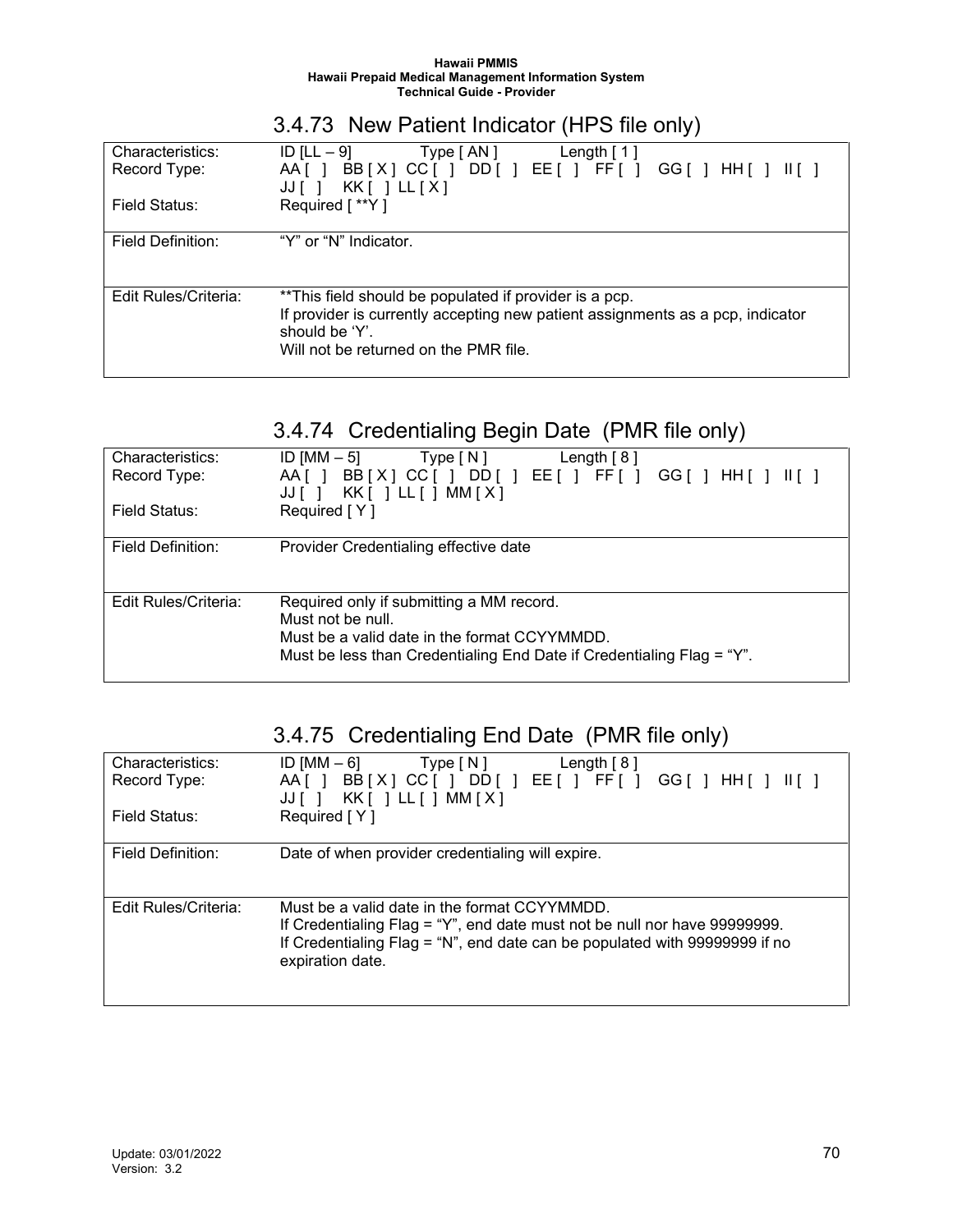|                                  | 3.4.76 Credentialing Flag (PMR file only)                                                                                                    |
|----------------------------------|----------------------------------------------------------------------------------------------------------------------------------------------|
| Characteristics:<br>Record Type: | ID $[MM - 7]$<br>Type [AN ]<br>Length $\lceil 1 \rceil$<br>BB[X] CC[] DD[] EE[] FF[] GG[] HH[] II[]<br>AA [ ]<br>KK[ ] LL[ ] MM [ X ]<br>JJ[ |
| Field Status:                    | Required [Y]                                                                                                                                 |
| Field Definition:                | "Y" if credentialing was successful; "N" if not successful.                                                                                  |
| Edit Rules/Criteria:             | Required only if submitting a MM record<br>Must be "Y" or "N".                                                                               |

# 3.4.77 Submitting Health Plan (PMR file only)

| Characteristics:     | ID [MM $-$ 8]<br>Type [ AN ]<br>Length $[6]$                      |
|----------------------|-------------------------------------------------------------------|
| Record Type:         | BB[X]CC[]DD[]EE[]FF[]GG[]HH[]II[]<br>AAI 1                        |
|                      | JJII                                                              |
| Field Status:        | Required [ C ]                                                    |
|                      |                                                                   |
| Field Definition:    | 6 character Health Plan ID that submitted the credentialed record |
|                      |                                                                   |
|                      |                                                                   |
| Edit Rules/Criteria: | Do not submit. This info will be returned on the PMR.             |
|                      |                                                                   |

### 3.4.78 Load Date (PMR file only)

| Characteristics:     | ID [MM – 9]<br>Type $\lceil AN \rceil$<br>Length $[8]$      |
|----------------------|-------------------------------------------------------------|
| Record Type:         | DD[ ] EE[ ] FF[ ] GG[ ] HH[ ] II[ ]<br>AA [ ]<br>BB[X] CC[] |
|                      | $KK[$ ] $LL[$ ] MM $[X]$<br>JJII.                           |
| Field Status:        | Required [C]                                                |
|                      |                                                             |
| Field Definition:    | Date credentialed record was loaded in HPMMIS.              |
|                      |                                                             |
|                      |                                                             |
| Edit Rules/Criteria: | Do not submit. This date will be returned on the PMR.       |
|                      |                                                             |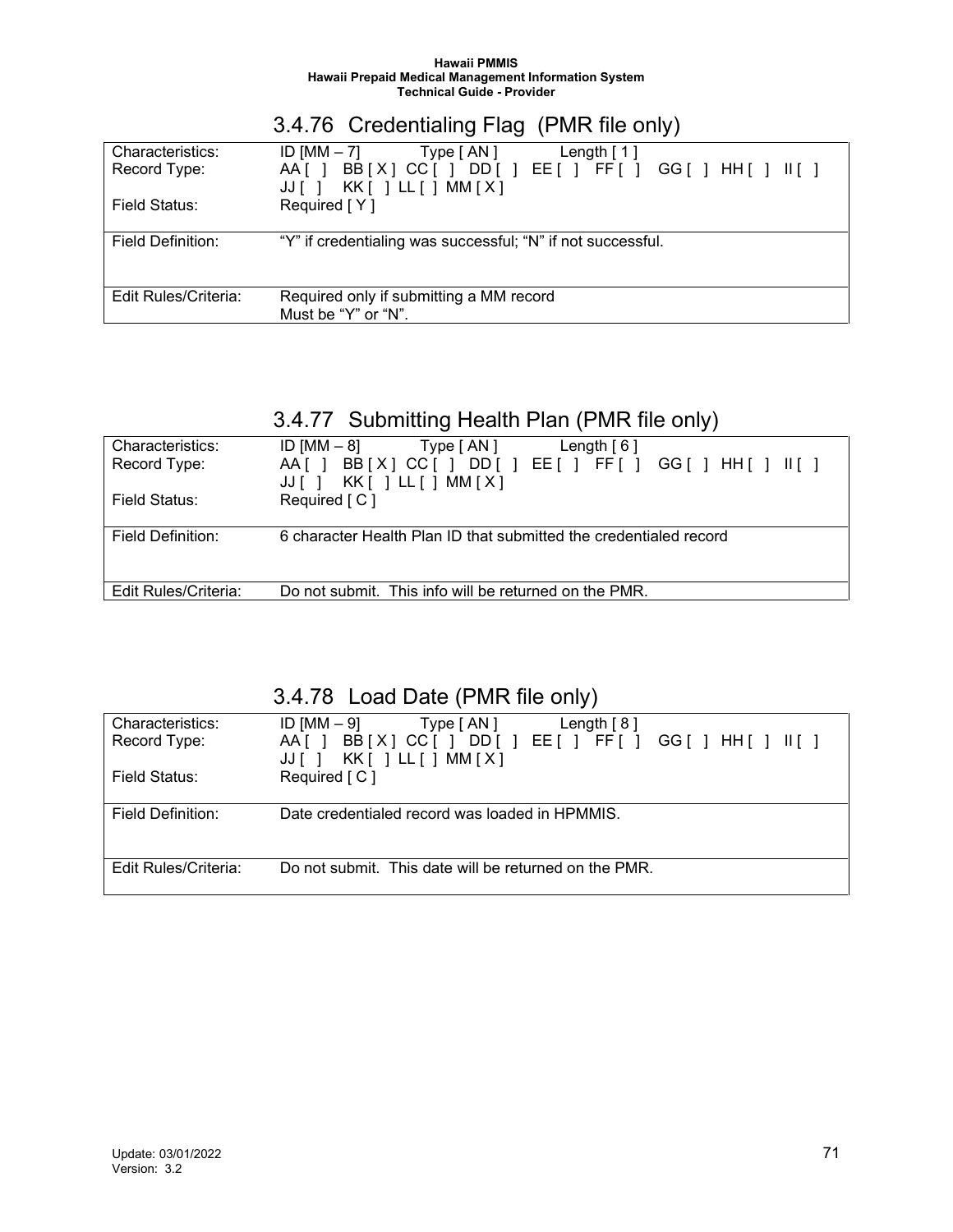# 3.4.79 Personnel/Company Name (PMR file only)

| ID $[NN-5]$<br>Type $\lceil AN \rceil$<br>Length $[25]$                 |
|-------------------------------------------------------------------------|
| $DD[$ $E[$ $F[$ $F[$ $]$<br>BB [<br>GG[ ] HH[ ] II[ ]<br>CC [ ]<br>AA I |
| $KK[$ ] $LL[$ ] MM[ ] NN $[X]$<br>JJT                                   |
| Required [Y]                                                            |
|                                                                         |
| Personnel Name or Company Name                                          |
|                                                                         |
|                                                                         |
| Personnel Name format: last name/first name                             |
| Company Name format: no '/'                                             |
|                                                                         |
|                                                                         |

# 3.4.80 Date of Birth (PMR file only)

| Characteristics:     | $ID [NN - 6]$<br>Type [ N ]<br>Length $[8]$                                      |
|----------------------|----------------------------------------------------------------------------------|
| Record Type:         | DD[ ] EE [ ] FF [ ] GG [ ] HH [ ] II [ ]<br>$CC$ [ $\vert$ ]<br>BB [ ]<br>AA [ ] |
|                      | KK[ ] LL[ ] MM[ ] NN[X]<br>JJ[]                                                  |
| Field Status:        | Required [ C]                                                                    |
|                      |                                                                                  |
| Field Definition:    | Personnel's date of birth.                                                       |
|                      |                                                                                  |
| Edit Rules/Criteria: | Must be a valid date in CCYYMMDD format.                                         |
|                      | Required only when an SSN is submitted denoting an individual.                   |
|                      |                                                                                  |
|                      | In PMR file, this field will contain spaces.                                     |

# 3.4.81 Personnel SSN (PMR file only)

| Characteristics:         | ID [NN $-7$ ]<br>Type [ N ]<br>Length $[9]$                                     |
|--------------------------|---------------------------------------------------------------------------------|
| Record Type:             | $CC[$ $]$ $DD[$ $]$ $EE[$ $]$ $FF[$ $]$ $GG[$ $]$ $HH[$ $]$<br>BB [ ]<br>AA [ ] |
|                          | KK[ ] LL[ ] MM[ ] NN[X]<br>JJ [ ]                                               |
| Field Status:            | Required [ C ]                                                                  |
| <b>Field Definition:</b> | Number assigned by the Social Security Administration to uniquely identify      |
|                          | individuals.                                                                    |
|                          |                                                                                 |
| Edit Rules/Criteria:     | If Field NN-5 contains a "/", SSN is required.                                  |
|                          | No punctuation (hyphens).                                                       |
|                          | Enter As:<br>Examples:                                                          |
|                          | 591-62-1111<br> 5 9 1 6 2 1 1 1 1                                               |
|                          |                                                                                 |
|                          | In PMR file, this field will contain spaces.                                    |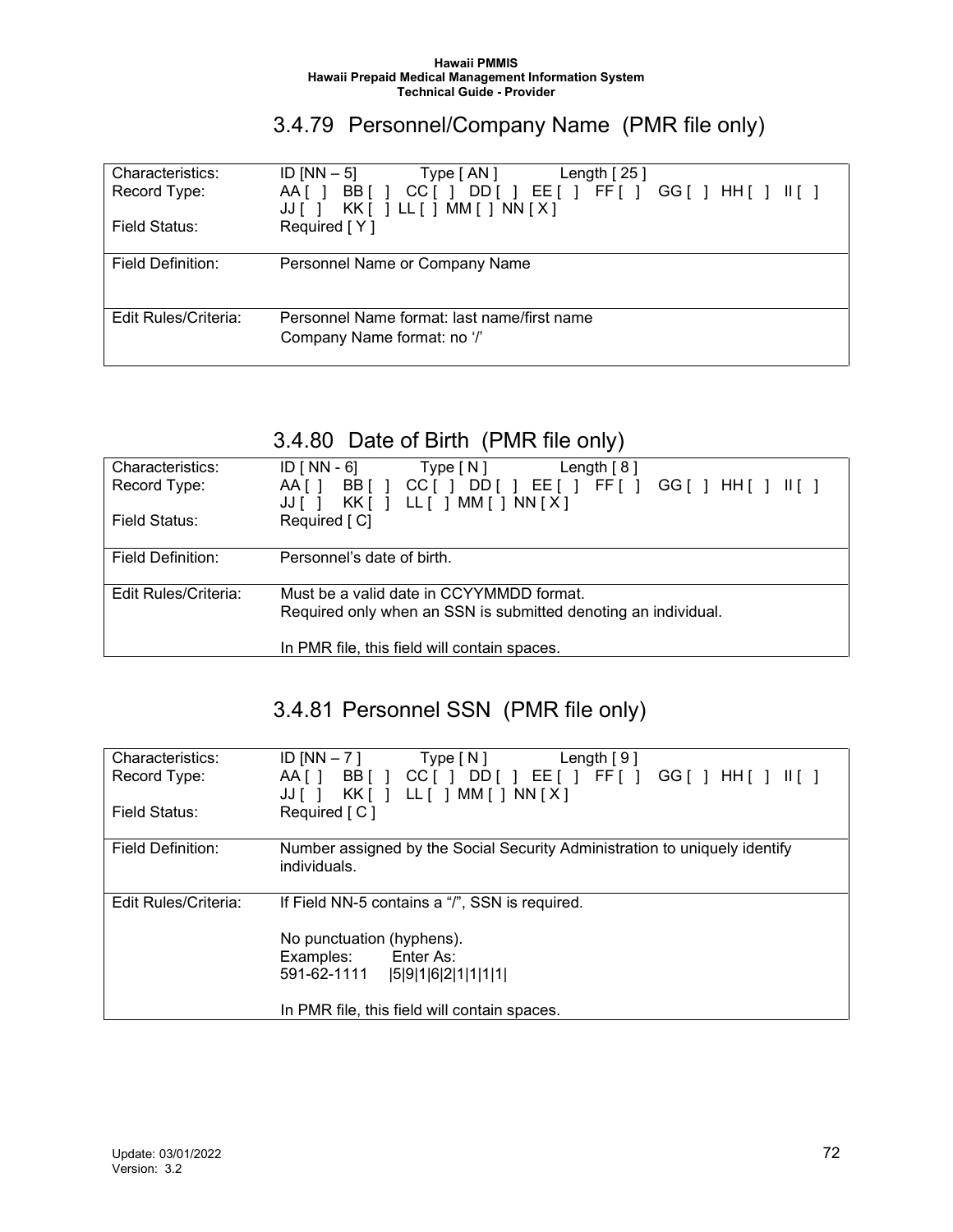# 3.4.82 Taxpayer ID (PMR file only)

| Characteristics:     | ID [NN $-8$ ]<br>Type [N]<br>Length $[9]$                        |
|----------------------|------------------------------------------------------------------|
| Record Type:         | CC[ ] D D[ ] EE[ ] FF[ ]<br>BB [ ]<br>AAI 1<br>GG[ ] HH[ ] II[ ] |
|                      | KK[ ] LL[ ] MM[ ] NN[X]<br>JJ I I                                |
| Field Status:        | Required [ C ]                                                   |
|                      |                                                                  |
| Field Definition:    | Federal Employer Identification Number.                          |
|                      |                                                                  |
| Edit Rules/Criteria: | If Field NN-5 does not contain a "/", Taxpayer ID is required.   |
|                      |                                                                  |
|                      | Enter without punctuation                                        |
|                      | Enter As:<br>Examples:                                           |
|                      | 99-1234567<br> 9 9 1 2 3 4 5 6 7                                 |
|                      | 0 5 3 4 5 6 7 8 9 <br>05-3456789                                 |
|                      |                                                                  |
|                      | In PMR file, this field will contain spaces.                     |

# 3.4.83 Title Code (PMR file only)

| Characteristics:<br>Record Type: | $ID$ [ NN - 9]<br>Type [ AN ]<br>Length $[2]$<br>$CC[ ] DD[ ] EE[ ] FF[ ] GG[ ] HH[ ]    ]$<br>BB [ ]<br>AA [ ] |
|----------------------------------|-----------------------------------------------------------------------------------------------------------------|
| Field Status:                    | KK[ ] LL[ ] MM[ ] NN[X]<br>JJ[]<br>Required [Y]                                                                 |
| Field Definition:                | Personnel-Ownership Title Codes                                                                                 |
|                                  |                                                                                                                 |
| Edit Rules/Criteria:             | Refer to Section 3.2.8 for list of codes.                                                                       |
|                                  | If Field NN-5 contains "/", Title Code "OC" cannot be used.                                                     |
|                                  | If Field NN-5 does not contain "/", Title Code "OC" is required.                                                |
|                                  | In PMR file, this field will contain spaces.                                                                    |

# 3.4.84 Begin Date (PMR file only)

| Characteristics:     | ID [ NN - 10]<br>Type [ N ]<br>Length $[8]$                              |
|----------------------|--------------------------------------------------------------------------|
| Record Type:         | $CC[$ $]$ $DD[$ $]$ $EE[$ $]$ $FF[$ $]$<br>BB [ ]<br>AA [ ]              |
|                      | KK[ ] LL[ ] MM[ ] NN[X]<br>JJI I                                         |
| Field Status:        | Required [Y]                                                             |
|                      |                                                                          |
| Field Definition:    | Begin Date of Title position.                                            |
|                      |                                                                          |
| Edit Rules/Criteria: | Must be in CCYYMMDD format.                                              |
|                      | May be a future date.                                                    |
|                      | Must be a valid date.                                                    |
|                      | May not overlap another record with same SSN in same provider group.     |
|                      | May not overlap another record with same SSN under same provider in PMR. |
|                      |                                                                          |
|                      | In PMR file, this field will contain spaces.                             |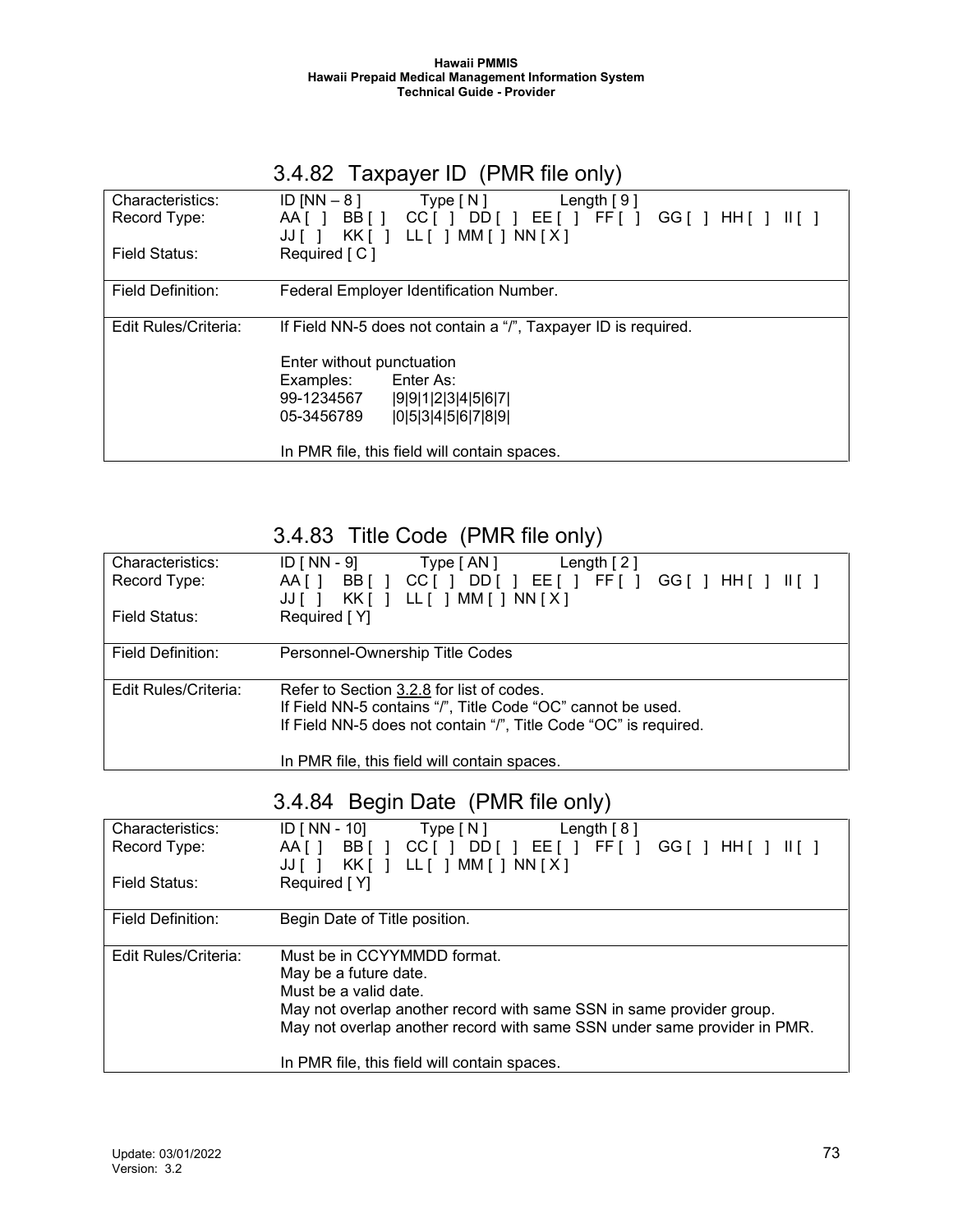# 3.4.85 End Date (PMR file only)

| Characteristics:     | ID [ $NN - 11$ ]<br>Type [N]<br>Length $[8]$                                                         |
|----------------------|------------------------------------------------------------------------------------------------------|
| Record Type:         | $DD[$ $E[$ $F[$ $F[$ $]$<br>BB [ ]<br>$CC$ [ $\vert$ ]<br>AA [ ]<br>KK[ ] LL[ ] MM[ ] NN[X]<br>JJI I |
| Field Status:        | Required [C]                                                                                         |
| Field Definition:    | End Date of Title position.                                                                          |
| Edit Rules/Criteria: | Must be in CCYYMMDD format.                                                                          |
|                      | If submitted, must be equal to or greater than Begin Date.                                           |
|                      | Default to 99999999 if blank.                                                                        |
|                      | May not overlap another record with same SSN in same provider group.                                 |
|                      | May not overlap another record with same SSN under same provider in PMR.                             |
|                      | In PMR file, this field will contain spaces.                                                         |

# 3.4.86 Criminal Offense Code (PMR file only)

| Characteristics:     | $ID$ [ NN - 12]<br>Type [ AN ]<br>Length $\lceil 3 \rceil$                                           |
|----------------------|------------------------------------------------------------------------------------------------------|
| Record Type:         | $CC[ ] DD[ ] EE[ ] FF[ ] GG[ ] HH[ ] II[ ] ]$<br>BB [ ]<br>AA [ ]<br>KK[ ] LL[ ] MM[ ] NN[X]<br>JJ[] |
| Field Status:        | Required [ C]                                                                                        |
| Field Definition:    | Code which describes a criminal offense by the Individual.                                           |
| Edit Rules/Criteria: | Optional - may be left blank.                                                                        |
|                      | Value used must be found in the Criminal Offense Table in Section 3.2.9.                             |
|                      | In PMR file, this field will contain spaces.                                                         |

# 3.4.87 Street Address#1 (PMR file only)

| Characteristics:     | ID $[NN - 13]$<br>Type [AN]<br>Length $[55]$ |
|----------------------|----------------------------------------------|
| Record Type:         | DD[] EE[] FF[]<br>BB [ ]<br>CC [ ]<br>AA I T |
|                      | KK[ ] LL[ ] MM[ ] NN[X]<br>JJ[]              |
| Field Status:        | Required [Y]                                 |
|                      |                                              |
| Field Definition:    | If Individual, use home street address.      |
|                      | If Business, use business address.           |
| Edit Rules/Criteria: | Required if Title Code is not "EM".          |
|                      | Free text.                                   |
|                      | Punctuation allowed.                         |
|                      | Left justified with trailing blanks.         |
|                      | Postal Service standards for abbreviations.  |
|                      | In PMR file, this field will contain spaces. |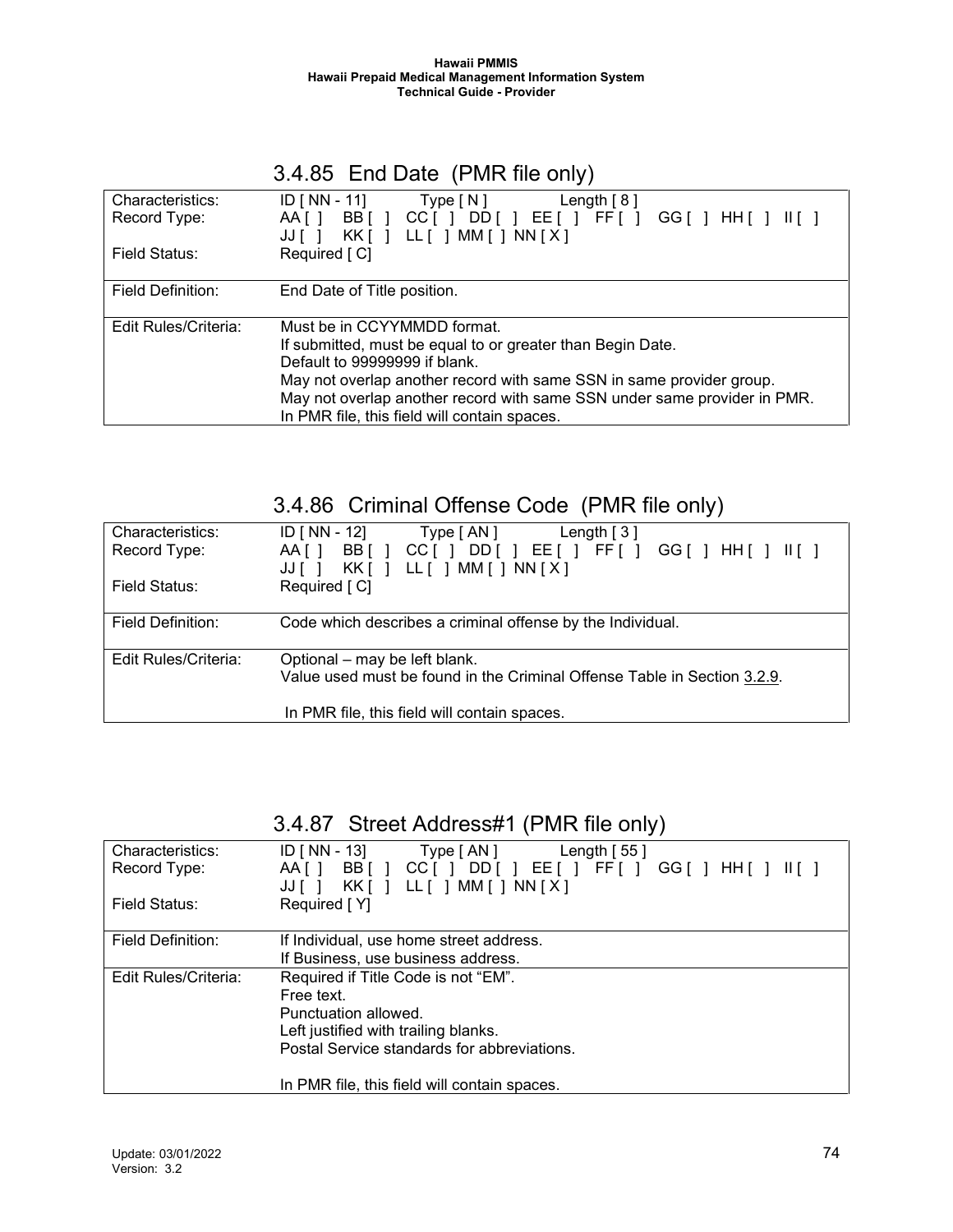# 3.4.88 Street Address#2 (PMR file only)

| Characteristics:         | ID [ $NN - 14$ ]<br>Type [ AN ]<br>Length $[55]$                               |
|--------------------------|--------------------------------------------------------------------------------|
| Record Type:             | BB [ ]<br>CC[ ] DD[ ]<br>EE[ ] FF[ ] GG[ ] HH[ ]<br>AA [ ]<br>III <sub>1</sub> |
|                          | LL [ ] MM [ ] NN [ X ]<br>KK[]<br>JJ [ ]                                       |
| Field Status:            | Required [ C]                                                                  |
|                          |                                                                                |
| <b>Field Definition:</b> | Second line of address.                                                        |
| Edit Rules/Criteria:     | Optional - may be left blank.                                                  |
|                          | Requires Addr#1.                                                               |
|                          | Free text.                                                                     |
|                          | Punctuation allowed.                                                           |
|                          | Left justified with trailing blanks.                                           |
|                          | Postal Service standards for abbreviations.                                    |
|                          | In PMR file, this field will contain spaces.                                   |
|                          |                                                                                |

# 3.4.89 City (PMR file only)

| Characteristics:     | ID [ NN - 15]<br>Type [ AN ]<br>Length $[25]$                   |
|----------------------|-----------------------------------------------------------------|
| Record Type:         | DD[ ] EE[ ] FF[ ] GG[ ] HH[ ] II[ ]<br>BB [ ]<br>CCII<br>AA [ ] |
|                      | KK[ ] LL[ ] MM[ ] NN [ X ]<br>JJII                              |
| Field Status:        | Required [Y]                                                    |
|                      |                                                                 |
| Field Definition:    | City in which the Address is located.                           |
|                      |                                                                 |
| Edit Rules/Criteria: | Free text.                                                      |
|                      | In PMR file, this field will contain spaces.                    |
|                      |                                                                 |

# 3.4.90 State (PMR file only)

| Characteristics:<br>Record Type:<br>Field Status: | ID [ NN - 16]<br>Type $\lceil AN \rceil$<br>Length $[2]$<br>$DD[$ $]$ $EE[$ $]$ $FF[$ $]$ $GG[$ $]$ $HH[$ $]$ $H[$ $]$<br>BB [ ]<br>CCII<br>AA [ ]<br>LL [ ] MM [ ] NN [ X ]<br>KK [ ]<br>JJ[]<br>Required [Y] |
|---------------------------------------------------|----------------------------------------------------------------------------------------------------------------------------------------------------------------------------------------------------------------|
| Field Definition:                                 | State in which the Address is located.                                                                                                                                                                         |
| Edit Rules/Criteria:                              | U.S. Postal Service standard abbreviation.<br>In PMR file, this field will contain spaces.                                                                                                                     |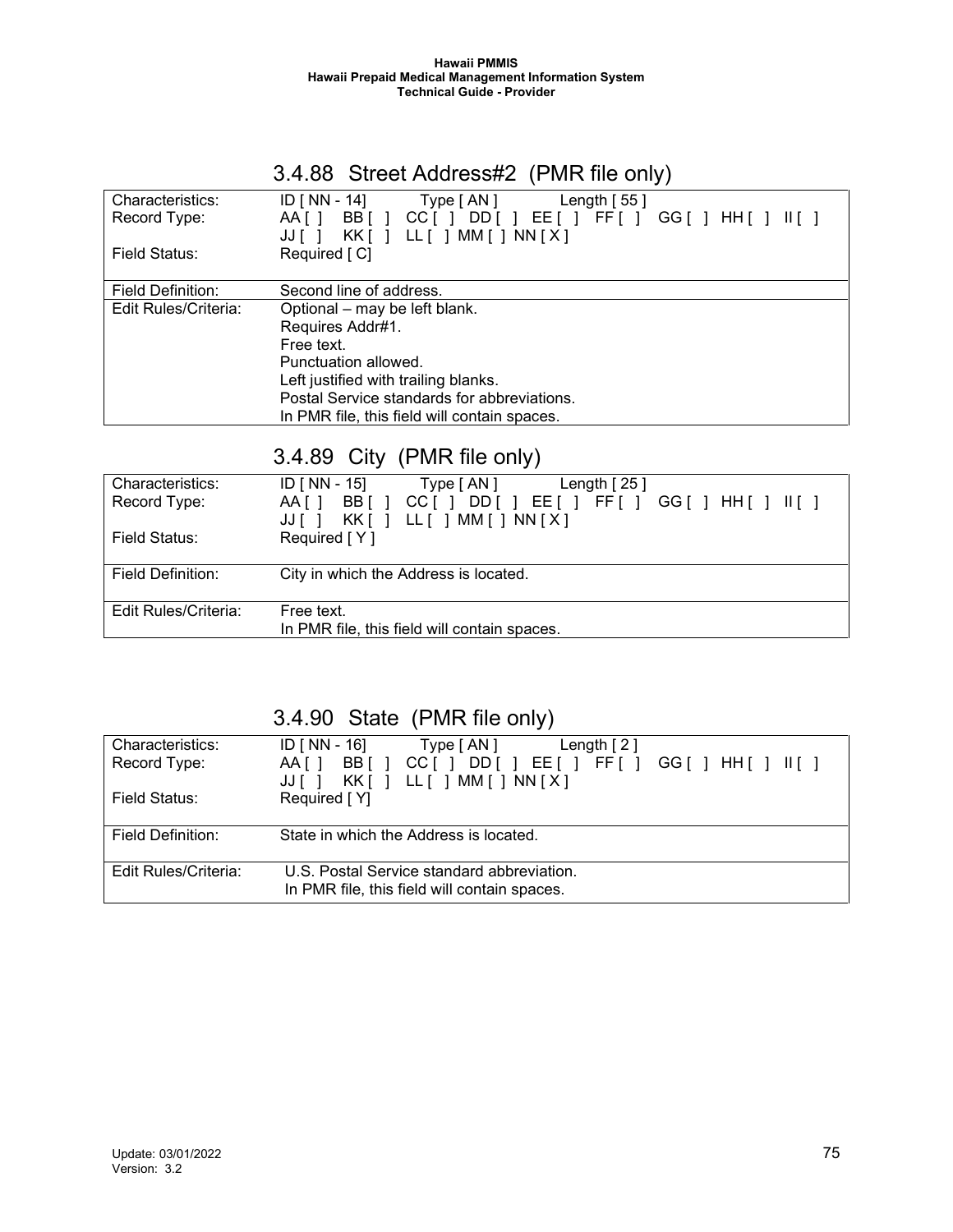|                      | 3.4.91 Zip Code (PMR file only)                 |
|----------------------|-------------------------------------------------|
| Characteristics:     | ID [ NN - 17]<br>Length $[5]$<br>Type [N]       |
| Record Type:         | AA[] BB[] CC[] DD[] EE[] FF[] GG[] HH[] II[]    |
|                      | JJ[] KK[] LL[]MM[]NN[X]                         |
| Field Status:        | Required [Y]                                    |
|                      |                                                 |
| Field Definition:    | United States Postal Service standard zip code. |
|                      |                                                 |
| Edit Rules/Criteria: | In PMR file, this field will contain spaces.    |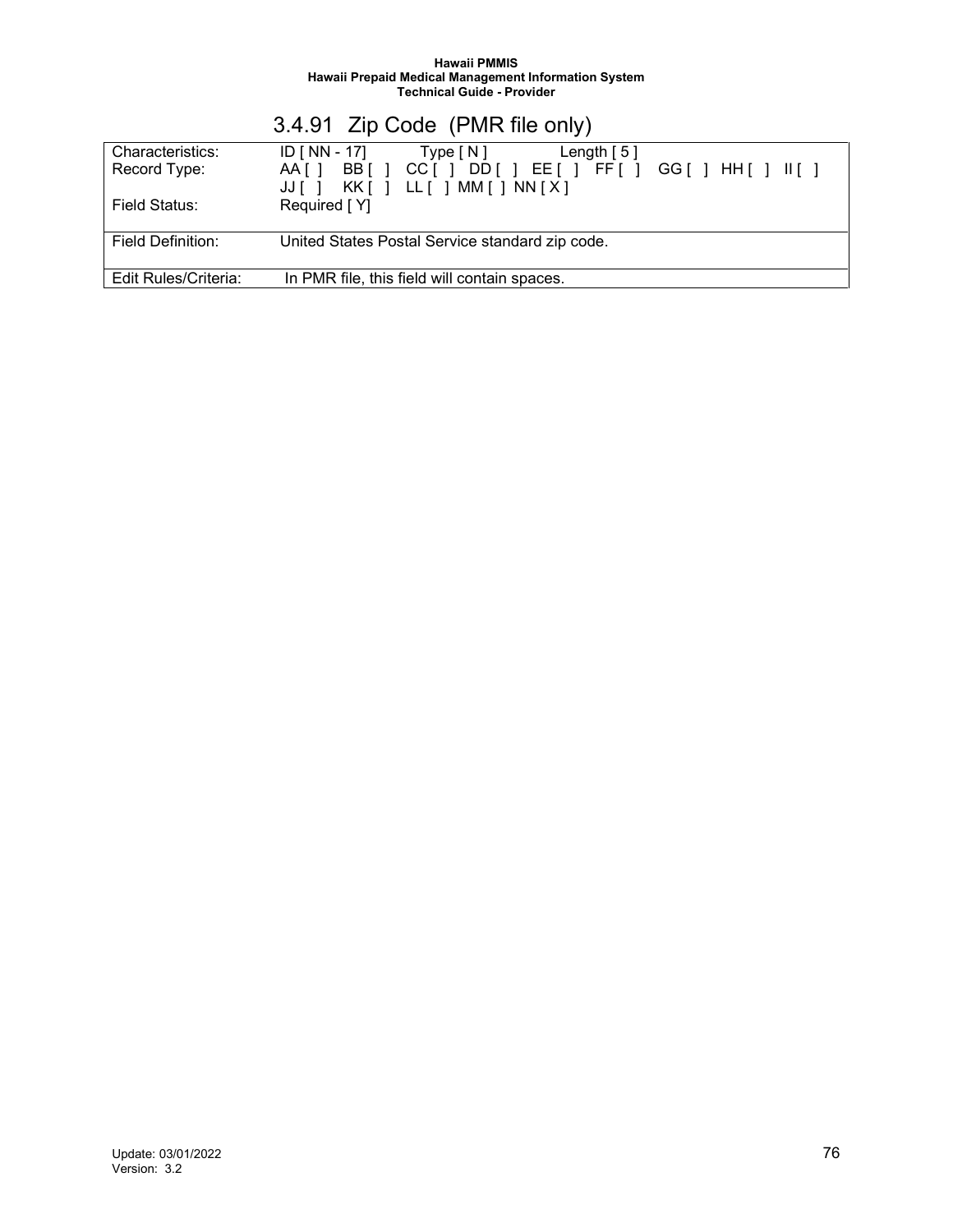| Characteristics:     | $ID [OO-5]$<br>Type $\lceil AN \rceil$<br>Length $[2]$                                                         |
|----------------------|----------------------------------------------------------------------------------------------------------------|
| Record Type:         | $EE$   FF    <br>BBI 1<br>DD [ ]<br>$GG$ $\mid$ $HH$ $\mid$ $\mid$ $\mid$ $\mid$<br>AA I T<br>CCI <sub>1</sub> |
|                      | LL [ ] MM [ ] NN [ ] OO [X]<br>KKI 1<br>JJI I                                                                  |
| Field Status:        | Required [Y]                                                                                                   |
|                      |                                                                                                                |
| Field Definition:    | Category of Service Code.                                                                                      |
|                      |                                                                                                                |
| Edit Rules/Criteria: | In PMR file, this field will 2 digit Category of Service code.                                                 |

### 3.4.92 COS Code (PMR file only)

# 3.4.93 COS Description (PMR file only)

| Characteristics:     | $ID [OO - 6]$<br>Type [ AN ]<br>Length $[41]$                                                                                                                                                                     |
|----------------------|-------------------------------------------------------------------------------------------------------------------------------------------------------------------------------------------------------------------|
| Record Type:         | BBI 1<br>DD[   EE[   FFI]  <br>AA I T<br>CCI <sub>1</sub><br>$GG$ $\upharpoonright$ $\upharpoonright$ $\upharpoonright$ $\upharpoonright$ $\upharpoonright$ $\upharpoonright$ $\upharpoonright$ $\upharpoonright$ |
|                      | LL [ ] MM [ ] NN [ ] OO [X]<br>KK [ 1<br>JJII                                                                                                                                                                     |
| Field Status:        | Required [Y]                                                                                                                                                                                                      |
|                      |                                                                                                                                                                                                                   |
| Field Definition:    | Description of Category of Service Code                                                                                                                                                                           |
|                      |                                                                                                                                                                                                                   |
| Edit Rules/Criteria: | In PMR file, this field will have the description of the Category of Service code.                                                                                                                                |
|                      |                                                                                                                                                                                                                   |

# 3.4.94 COS Begin Date (PMR file only)

| Characteristics:     | $ID [OO-7]$<br>Type[N]<br>Length $[8]$                                                                                                                                                                                                             |
|----------------------|----------------------------------------------------------------------------------------------------------------------------------------------------------------------------------------------------------------------------------------------------|
| Record Type:         | DD I<br>$'$ FF[ $\vert$ ] $\vert$<br>BBI 1<br>$GG$ $\mid$ $HH$ $\mid$ $\mid$ $\mid$ $\mid$<br>AA I T<br>CCI <sub>1</sub><br>EETI<br>- 1<br>LL $\lceil$ $\lceil$ MM $\lceil$ $\rceil$ NN $\lceil$ $\rceil$ OO $\lceil$ X $\rceil$<br>KK [ ]<br>JJII |
| Field Status:        | Required [Y]                                                                                                                                                                                                                                       |
| Field Definition:    | Effective date of the Category of Service code.                                                                                                                                                                                                    |
| Edit Rules/Criteria: | In PMR file, this field will have the effective date of the Category of Service code.                                                                                                                                                              |

### 3.4.95 COS End Date (PMR file only)

| Characteristics:     | ID [ OO - 8]<br>Type [ N ]<br>Length $[8]$                                                |
|----------------------|-------------------------------------------------------------------------------------------|
| Record Type:         | $CC[$ $]$ $DD[$ $]$ $EE[$ $]$ $FF[$ $]$ $GG[$ $]$ $HH[$ $]$ $  $ $  $<br>AA [ ]<br>BB [ ] |
|                      | KK[ ] LL[ ] MM[ ] NN [ ] OO [X]<br>JJII                                                   |
| Field Status:        | Required [Y]                                                                              |
|                      |                                                                                           |
| Field Definition:    | End date of the Category of Service code.                                                 |
|                      | Default to 99999999 if blank.                                                             |
|                      |                                                                                           |
| Edit Rules/Criteria: | In PMR file, this field will have the end date of the Category of Service code.           |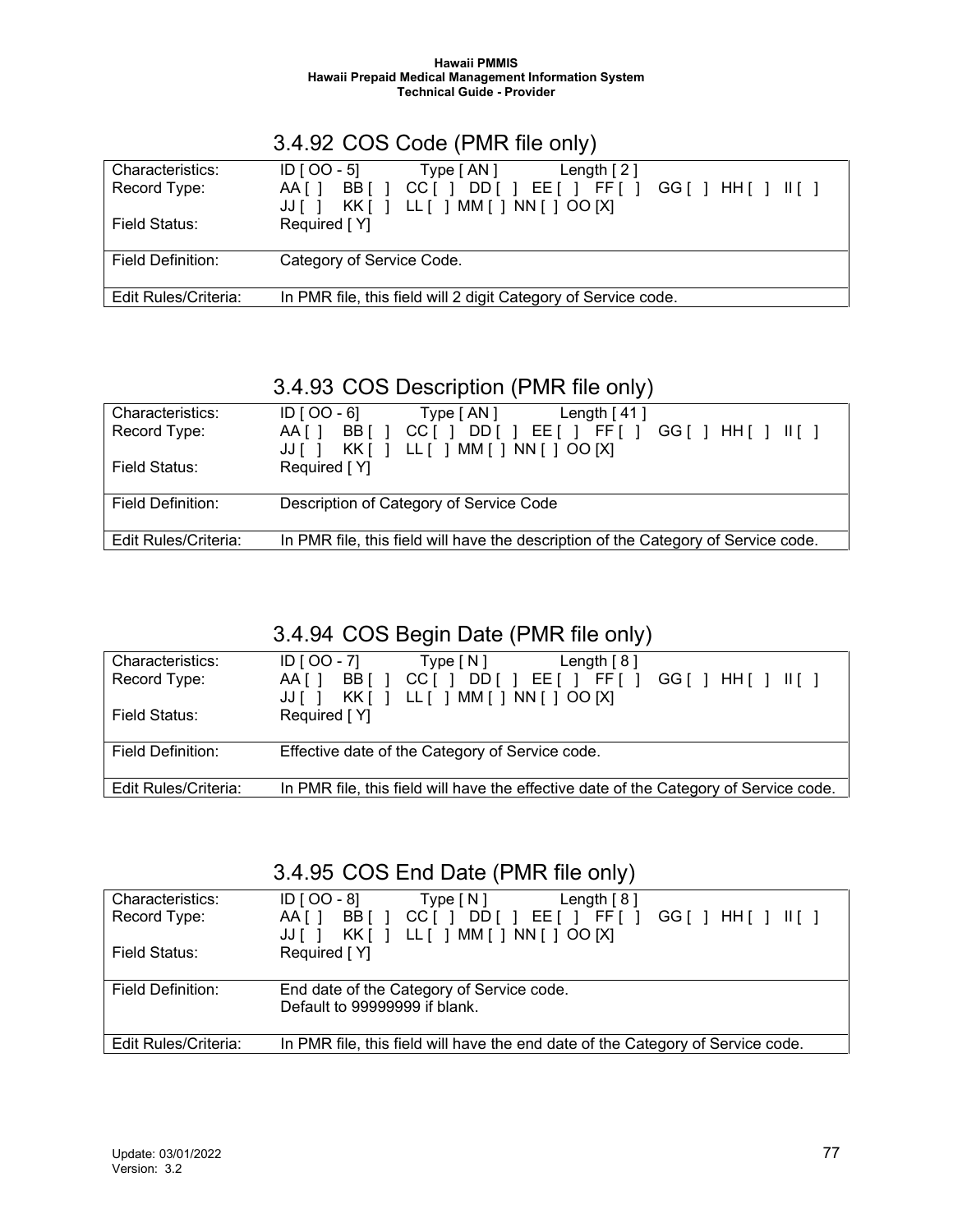#### 3.5 Appendix 3E – Provider Type Definitions

# 3.5.1 BC – Board Certified Behavior Analyst

 A Board Certified Behavior Analyst (BCBA) is person who is licensed in the State and has a graduate-level certification in behavior analysis. BCBAs have Professionals who are certified at the BCBA level and are independent practitioners who provide behavior-analytic services. BCBAs supervise the work of Board Certified Assistant Behavior Analysts, Registered Behavior Technicians, and others who implement behavior-analytic interventions.

### 3.5.2 C1 – Acupuncturist

An acupuncturist is a person licensed by the State to perform ancient therapy for alleviation of pain, anesthesia and treatment of some diseases. Acupuncturists use long, fine needles inserted into specific points in order to treat painful conditions or produce anesthesia.

#### 3.5.3 C2 – Federally Qualified Health Center (FQHC)

A health clinic that qualifies under the provisions of Sections 329, 330, or 340 of the Public Health Service Act

### 3.5.4 C3 – Family Planning Services

Provides reproductive counseling services.

3.5.5 D1 – Dentist – Endodontist

3.5.6 D2 – Dentist – Pedodontist

3.5.7 D3 – Dentist – Oral Surgeon

### 3.5.8 D4 – Clinic – Dental Services

A State-licensed facility that is not hospital-based where dental services are provided at a fixed specific location.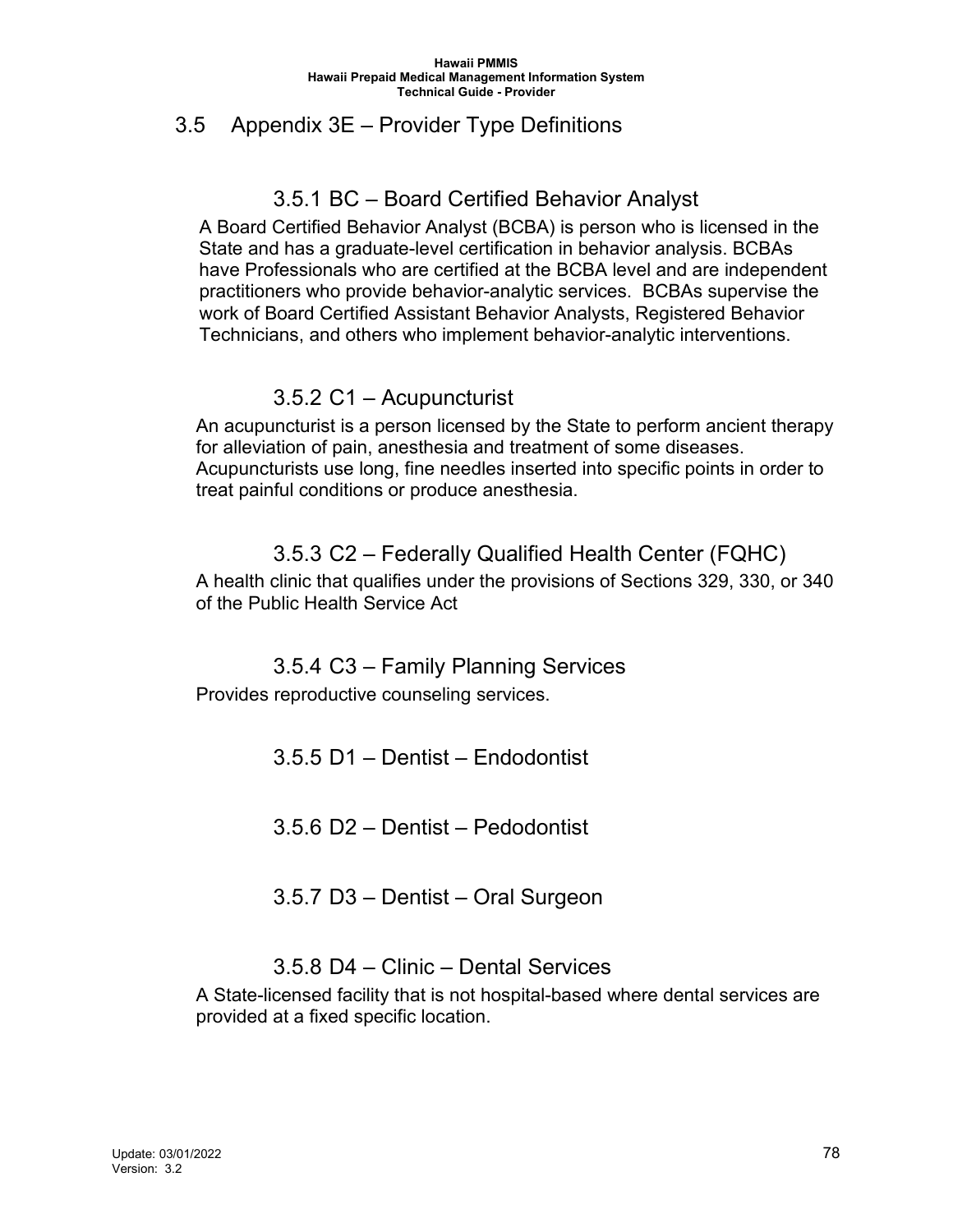# 3.5.9 01-Group Billing Provider

A provider that provides billing services or acts as a billing agent to one or more providers but delivers no direct services to a patient. Group Billing providers may only be used as a billing provider on an encounter. Group Billing providers may not be used as a servicing, attending, prescribing, or referring provider. FOR MQD USE ONLY.

# 3.5.10 Z1-Out-Of-State Middle-Risk Managed Care Only

One of the following types of providers whose primary service location is NOT in Hawaii: Physician, Non-physician practitioners, Medical groups/clinics (except for physical therapy groups), Ambulatory surgery centers, End-state renal disease centers, FQHCs & RHCs, Hospitals, Mammography screening centers, Pharmacies, Radiation therapy centers, Skilled nursing facilities. These providers need to be licensed in the service location state, and properly enrolled and screened, by the health plan.

#### 3.5.11 02-Hospital

A hospital is an institution whose primary function is to provide inpatient diagnostic and therapeutic services for a variety of medical conditions, both surgical and non-surgical, to a wide population group. The hospital treats patients in an acute phase of illness or injury, characterized by a single episode or a fairly short duration, from which the patient returns to his or her normal or previous level of activity.

3.5.12 03-Pharmacy

### 3.5.13 04-Laboratory

Any facility that examines materials from the human body for purposes of providing information for the diagnosis, prevention, or treatment of any disease or impairment of, or the assessment of, the health of human beings. Typical divisions of a clinical laboratory include hematology, cytology, bacteriology, histology, biochemistry, medical toxicology, and serology.

.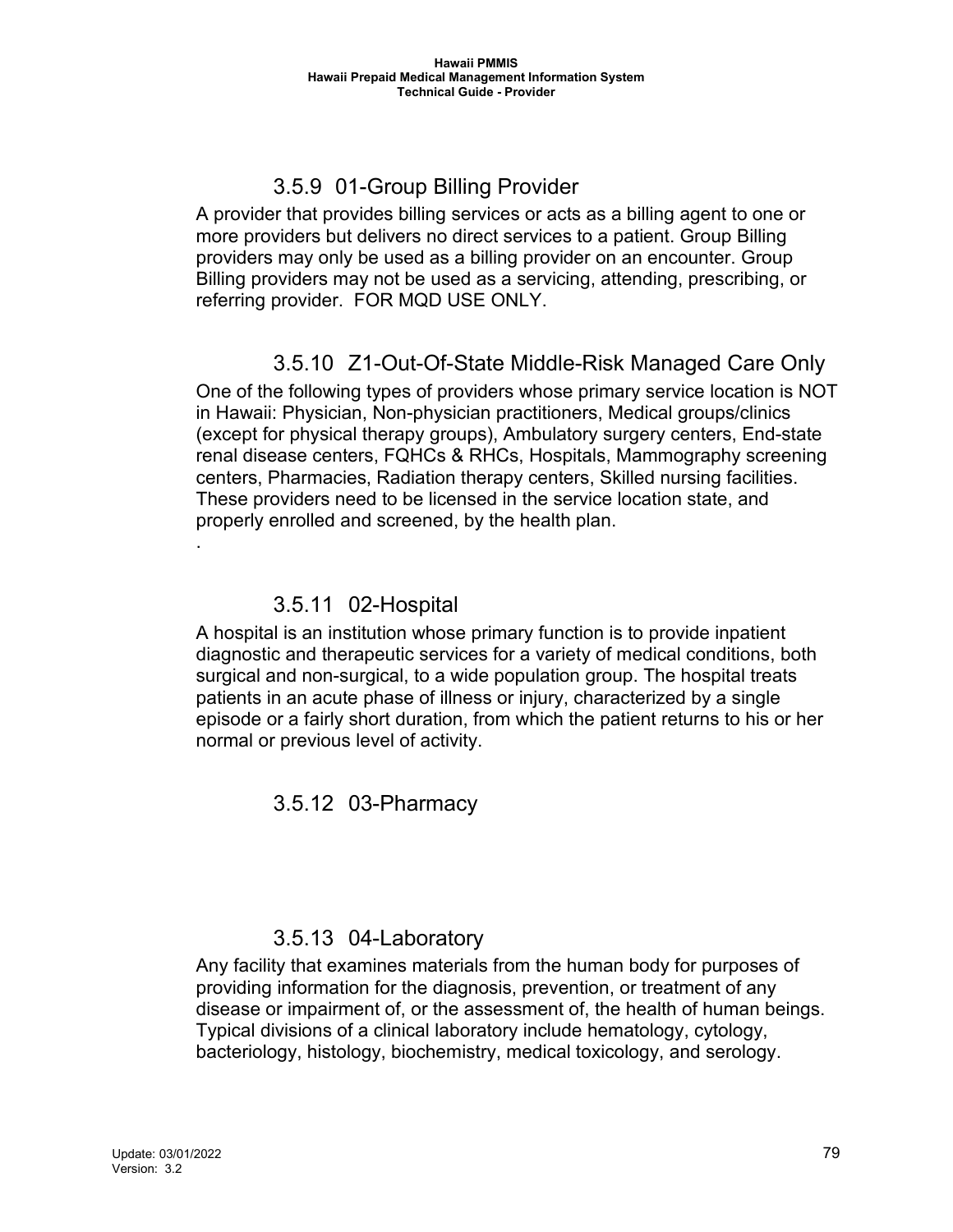#### 3.5.14 05-Clinic

A facility or distinct part of one used for the diagnosis and treatment of outpatients. "Clinic" is irregularly defined, either including or excluding physician's offices and allied health professionals, sometimes being limited to organizations serving specialized treatment requirements or distinct patient/client groups (e.g., radiology, public health).

### 3.5.15 06-Emergency Transportation

An emergency vehicle used for transporting patients to a health care facility. Includes basic and advanced life support.

### 3.5.16 07-Dentist

A dentist is a person qualified by a doctorate in dental surgery (DDS) or dental medicine (DMD). Licensed by the state to practice dentistry and practicing within the scope of that license. Many dentists are general practitioners who handle a wide variety of dental needs. Other dentist's practice in one of eight specialty areas recognized by the American Dental Association maxillofacial surgery, orthodontics, periodontics, prosthodontics, public health, oral pathology and pediatric dentistry.

### 3.5.17 08-MD-Physician

A physician is a person qualified by a doctorate in medicine (M.D.), licensed by the state, and practicing within the scope of that license. A physician generally has primary responsibility for the health care of the patient. M.D.s may use all accepted methods of treatment, including drugs and surgery.

# 3.5.18 09-Certified Nurse Midwife

An individual educated in the two disciplines of nursing and midwifery, who possesses evidence of certification according to the requirements of the American College of Nurse-Midwives and licensed by the state to perform services within the scope of that license.

# 3.5.19 10-Podiatrist

A podiatrist is a person qualified by a Doctor of Podiatric Medicine (D.P.M.) degree, licensed by the state, and practicing within the scope of that license. Podiatrists diagnose and treat foot diseases and deformities. They perform medical, surgical and other operative procedures, prescribe corrective devices and prescribe and administer drugs and physical therapy.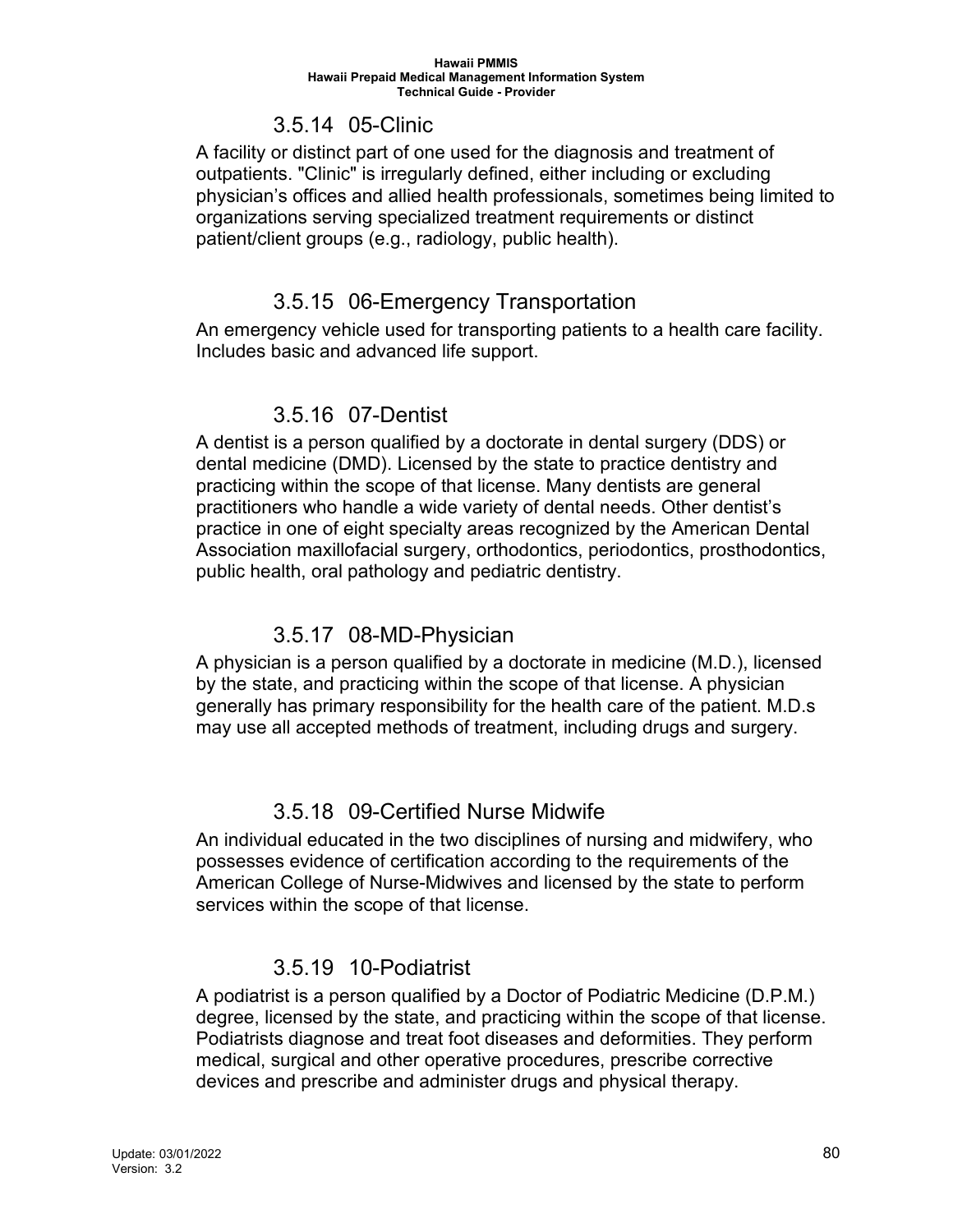#### 3.5.20 11-Psychologist

An individual, who specializes in psychological research, testing, and/or therapy, licensed by the State. Psychology is the branch of science that deals with mental processes and behavior, composed of the following major fields: abnormal, clinical, comparative, counseling, developmental, educational, engineering, experimental, industrial, learning, motivation, perception, personality, physiological, psychometrics, school, and social psychology.

# 3.5.21 12-Certified Registered Nurse Anesthetist

(1) A licensed registered nurse with advanced specialty education in anesthesia who, in collaboration with appropriate health care professionals, provides preoperative, intraoperative, and postoperative care to patients and assists in management and resuscitation of critical patients in intensive care, coronary care, and emergency situations. Nurse anesthetists are certified following successful completion of credentials and state licensure review and a national examination directed by the Council on Certification of Nurse Anesthetists.

(2) A registered nurse who is qualified by special training to administer anesthesia in collaboration with a physician or dentist and who can assist in the care of patients who are in critical condition.

# 3.5.22 13-Occupational Therapist

An occupational therapist is a person qualified by completion of an approved program in occupational therapy, licensed by the state and practicing within the scope of that license, or where licensure does not exist, certified by the American Occupational Therapy Certification Board. An occupational therapist evaluates the self-care, work and leisure performance skills of well and disabled clients and plans and implements programs to restore, develop or maintain the task performance skills necessary for daily living and for the client's particular occupational role.

# 3.5.23 14-Physical Therapist

A physical therapist is a person qualified by an accredited program in physical therapy, licensed by the state, and practicing within the scope of that license. Physical therapists treat disease, injury, or loss of a bodily part by physical means, such as the application of light, heat, cold, water, electricity, massage and exercise. They develop treatment plans based upon each patient's strengths, weaknesses, and range of motion and ability to function.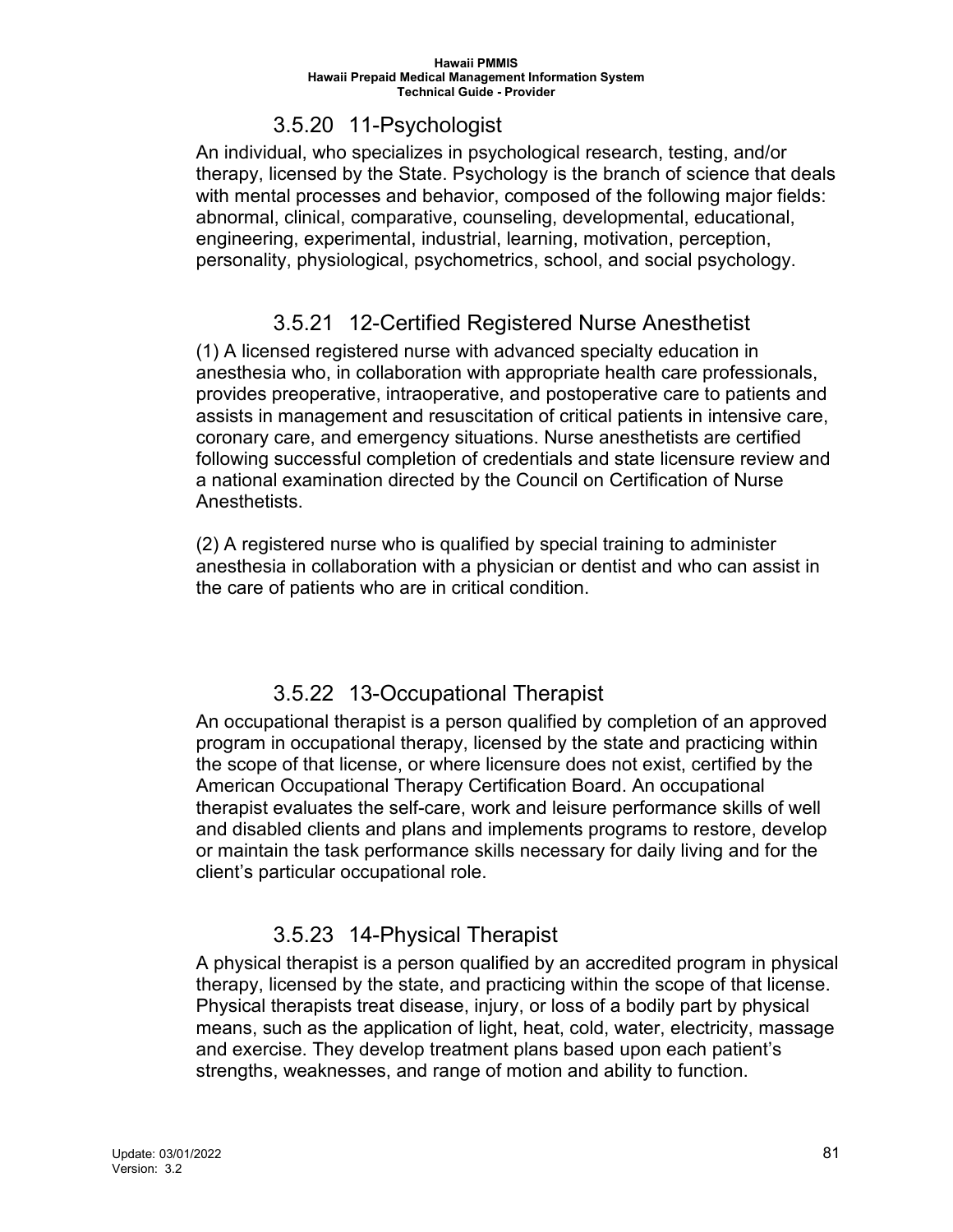# 3.5.24 15- Speech/Hearing Therapist

A speech/hearing therapist a person qualified by a master's degree in speech-language pathology, and where applicable, licensed by the state and practicing within the scope of the license. Also, known as speech pathologist, a speech therapist evaluates patients with language and speech impairments or disorders, whether arising from physiological and neurological disturbances, defective articulation or foreign dialects, and conducts remedial programs designed to restore or improve their communication efficacy. Speech pathologists assess and treat persons with speech, language, voice, and fluency disorders.

### 3.5.25 16-Chiropractor

A provider qualified by a Doctor of Chiropractic (D.C.), licensed by the State and who practices chiropractic medicine -that discipline within the healing arts which deals with the nervous system and its relationship to the spinal column and its interrelationship with other body systems.

# 3.5.26 17-Naturopath

An individual licensed by the State to practice naturopathy, a system of therapeutics in which neither surgical nor medicinal agents are used, dependence being placed only on natural (non-medicinal) forces.

# 3.5.27 18-Physician Assistant

A physician assistant is a person who has successfully completed an accredited education program for physician assistant, is licensed by the state and is practicing within the scope of that license. Physician assistants are formally trained to perform many of the routine, time-consuming tasks a physician can do. In some states, they may prescribe medications. They take medical histories, perform physical exams, order lab tests and x-rays, and give inoculations. Most states require that they work under the supervision of a physician.

#### 19-Registered Nurse Practitioner

(1) A registered nurse provider with a graduate degree in nursing prepared for advanced practice involving independent and interdependent decision making and direct accountability for clinical judgment across the health care continuum or in a certified specialty.

(2) A registered nurse who has completed additional training beyond basic nursing education and who provides primary health care services in accordance with state nurse practice laws or statutes. Tasks performed by nurse practitioners vary with practice requirements mandated by geographic,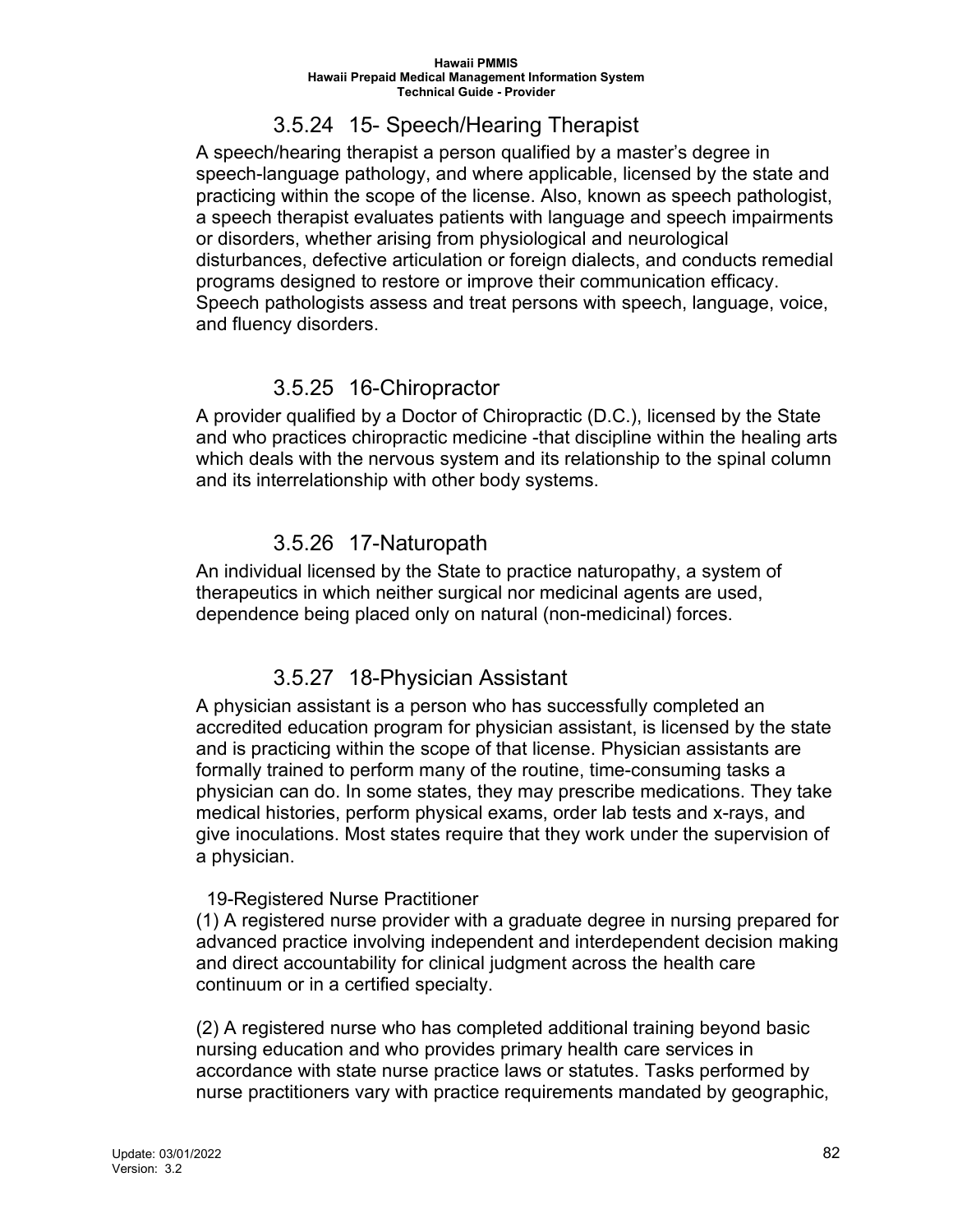political, economic, and social factors. Nurse practitioner specialists include, but are not limited to, family nurse practitioners, gerontological nurse practitioners, pediatric nurse practitioners, obstetric-gynecologic nurse practitioners, and school nurse practitioners.

# 3.5.28 20-Respiratory Therapist

A respiratory therapist is a person who has graduated from a respiratory therapy program accredited by the Committee on Allied Health Education and Accreditation, and where applicable, is licensed by the state and is practicing within the scope of that license. A respiratory therapist administers oxygen and other gases and provides assistance with equipment to patients with either acute or chronic breathing difficulties, often within the home.

### 3.5.29 21-Massage Therapist

An individual trained in the manipulation of tissues (as by rubbing, stroking, kneading, or tapping) with the hand or an instrument for remedial or hygienic purposes.

# 3.5.30 22-Nursing Home

(1) Is primarily engaged in providing to residents- (A) skilled nursing care and related services for residents who require medical or nursing care, (B) rehabilitation services for the rehabilitation of injured, disabled, or sick persons, or, on a regular basis, health-related care and services to individuals who because of their mental or physical condition require care and services (above the level of room and board) which can be made available to them only through institutional facilities, and is not primarily for the care and treatment of mental diseases;

(2) has in effect a transfer agreement with one or more hospitals.

# 3.5.31 23-Home Health Agency

A non-facility provider that renders outpatient outreach services that are not provided at a specific location. The licensure or registration is assigned to the agency rather than to the individual practitioners as would be the case in a group practice.

# 3.5.32 24-Personal Care Attendant

Only QExA health plans may use this provider type.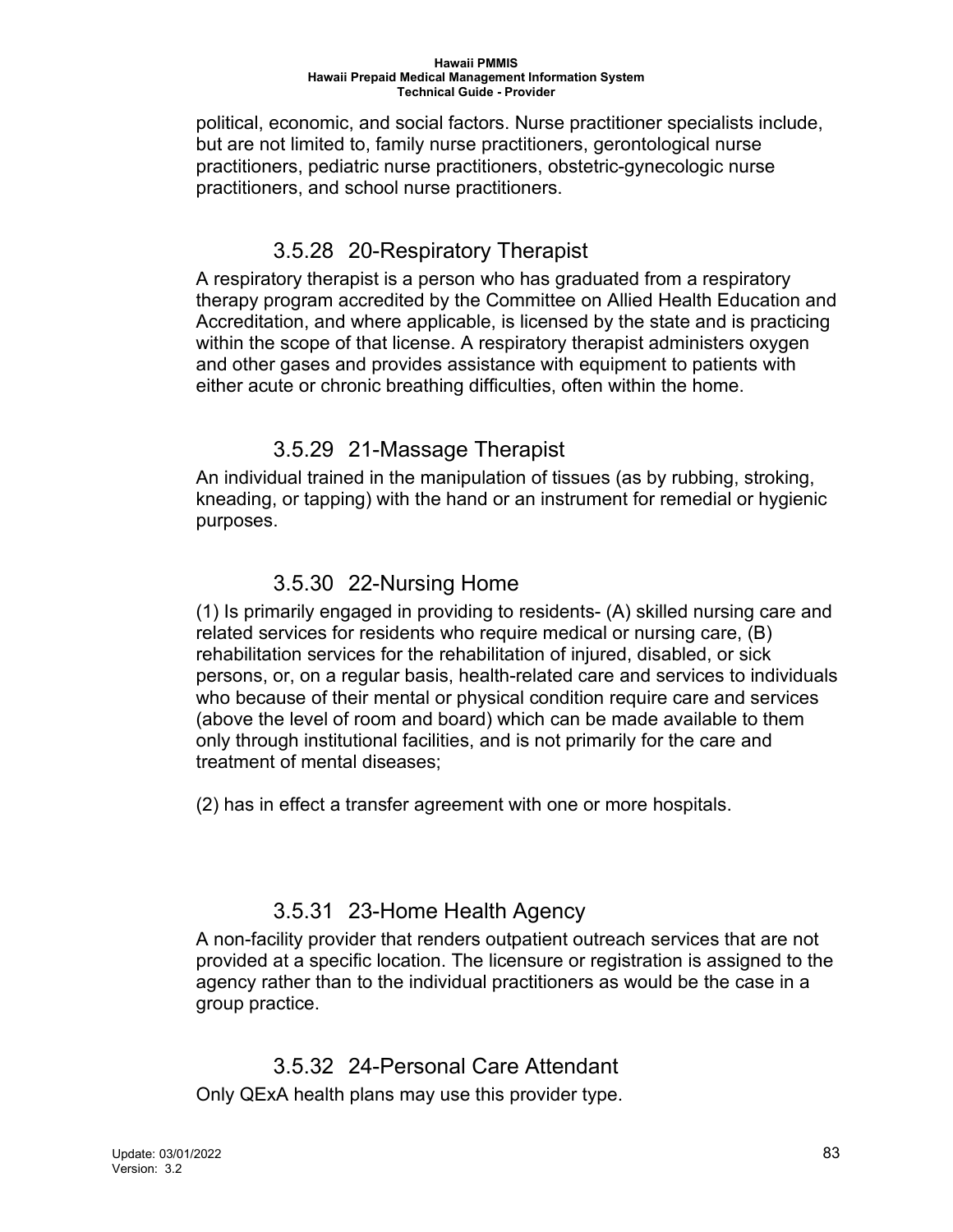#### 3.5.33 25-Developmentally Disabled Group Home

Health plans may not use this provider type

# 3.5.34 27-Adult Day Health

Only QExA health plans may use this provider type.

### 3.5.35 28-Non-emergency Transportation

A commercial vehicle (taxi, medical van) used for the transporting of persons in non-emergency situations to and from medically necessary services. The vehicle meets local, county or state regulations set forth by the jurisdictions where it is located.

### 3.5.36 29-Community/Rural Health Center

A health clinic that qualifies under the provisions of Sections 329, 330, or 340 of the Public Health Service Act

### 3.5.37 30-Durable Medical Equipment & Medical Supplies

A supplier of medical equipment such as respirators, wheelchairs, home dialysis systems, or monitoring systems, that are prescribed by a physician for a patient's use in the home and that are usable for an extended period of time.

### 3.5.38 31-Osteopath

A physician is a person qualified by a doctorate in osteopathy (D.O.), licensed by the state, and practicing within the scope of that license. A physician generally has primary responsibility for the health care of the patient. While D.O.s may use all accepted methods of treatment, including drugs and surgery, D.O.s place special emphasis on the body's musculoskeletal systems.

# 3.5.39 32-Medical Foods

Health plans may not use this provider type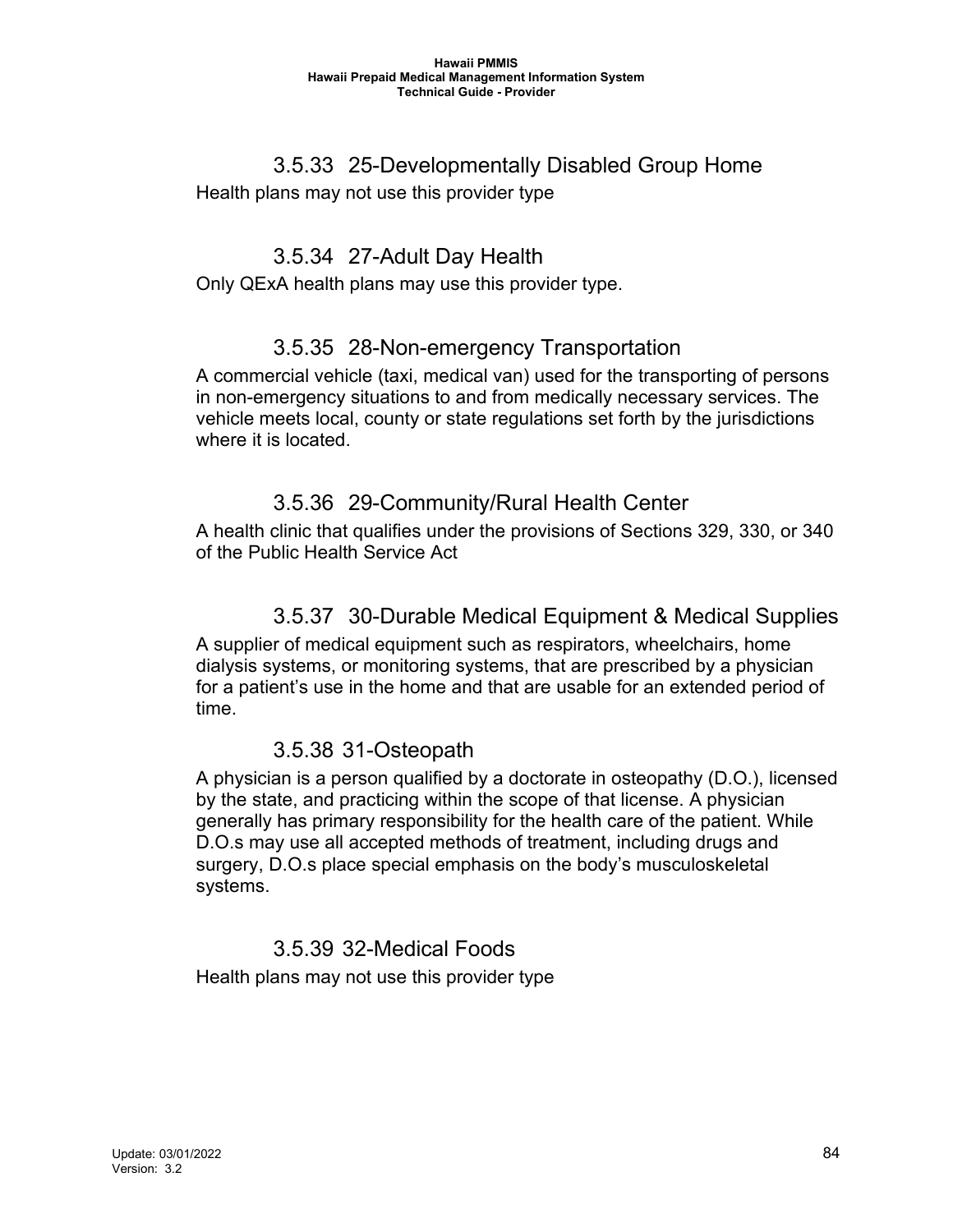#### 3.5.40 33-Rehabilitation Center

A hospital or facility that provides health-related, social and/or vocational services to disabled persons to help them attain their maximum functional capacity.

### 3.5.41 34-Case Management Services

#### 3.5.42 35-Hospice

A provider organization, or distinct part of the organization, which renders an interdisciplinary program providing palliative care, chiefly medical relief of pain and supporting services, which addresses the emotional, social, financial, and legal needs of terminally ill patients and their families where an institutional care environment is required for the patient.

#### 3.5.43 36-Assisted Living Home/HCBS

Assisted Living Home/Home & Community Based Services.

#### 3.5.44 37-Homemaker

Health plans may not use this provider type.

### 3.5.45 38-Developmentally Disabled Day Care Health plans may not use this provider type.

### 3.5.46 39-Habilitation Provider Health plans may not use this provider type.

#### 3.5.47 40-Attendant Care

Health plans may not use this provider type.

### 3.5.48 41-Dialysis Clinic

A State-licensed, non-hospital-based facility that provides renal dialysis services at a fixed specific location. An ambulatory dialysis facility does not provide overnight accommodations.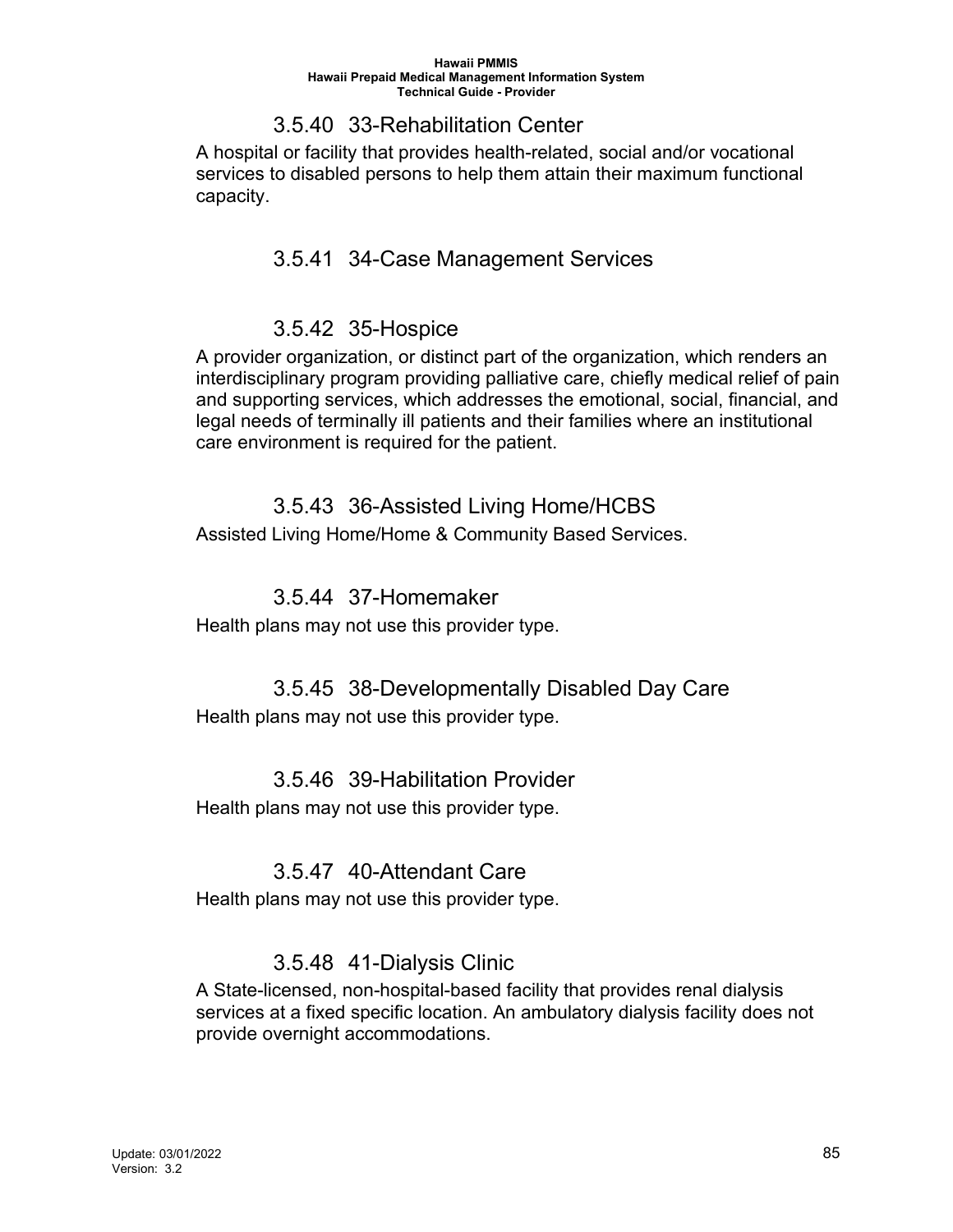#### 3.5.49 42-Hospital Affiliated Clinic

### 3.5.50 43-Ambulatory Surgical Center

A State-licensed, non-hospital-based facility that provides outpatient surgical procedures at a fixed specific location. An ambulatory surgical facility does not provide overnight accommodations.

# 3.5.51 44-Environmental (LTC)

Environmental providers remodel homes when it is cost effective alternative to nursing facility placement.

# 3.5.52 46-Nurse (Private – RN/LPN)

Only QExA health plans may use this provider type.

### 3.5.53 47-Registered Dietician

 A dietitian (or dietician) is an expert in food and nutrition and who has met academic and professional requirements. A dietitian alters their patient's nutrition based upon their medical condition and individual needs. Dietitians are regulated healthcare professionals licensed in the state to assess, diagnose, and treat nutritional problems. Dietitians have to complete continuing professional educational requirements to maintain registration on an ongoing basis.

#### 3.5.54 48-Nutritionist

Health plans may not use this provider type.

#### 3.5.55 49-Assisted Living Center

These centers are composed of individual apartments that provide room, board and general supervision, as well as coordinate supportive living services on a 24-hour basis.

### 3.5.56 50-Adult Foster Care

Only QExA health plans may use this provider type.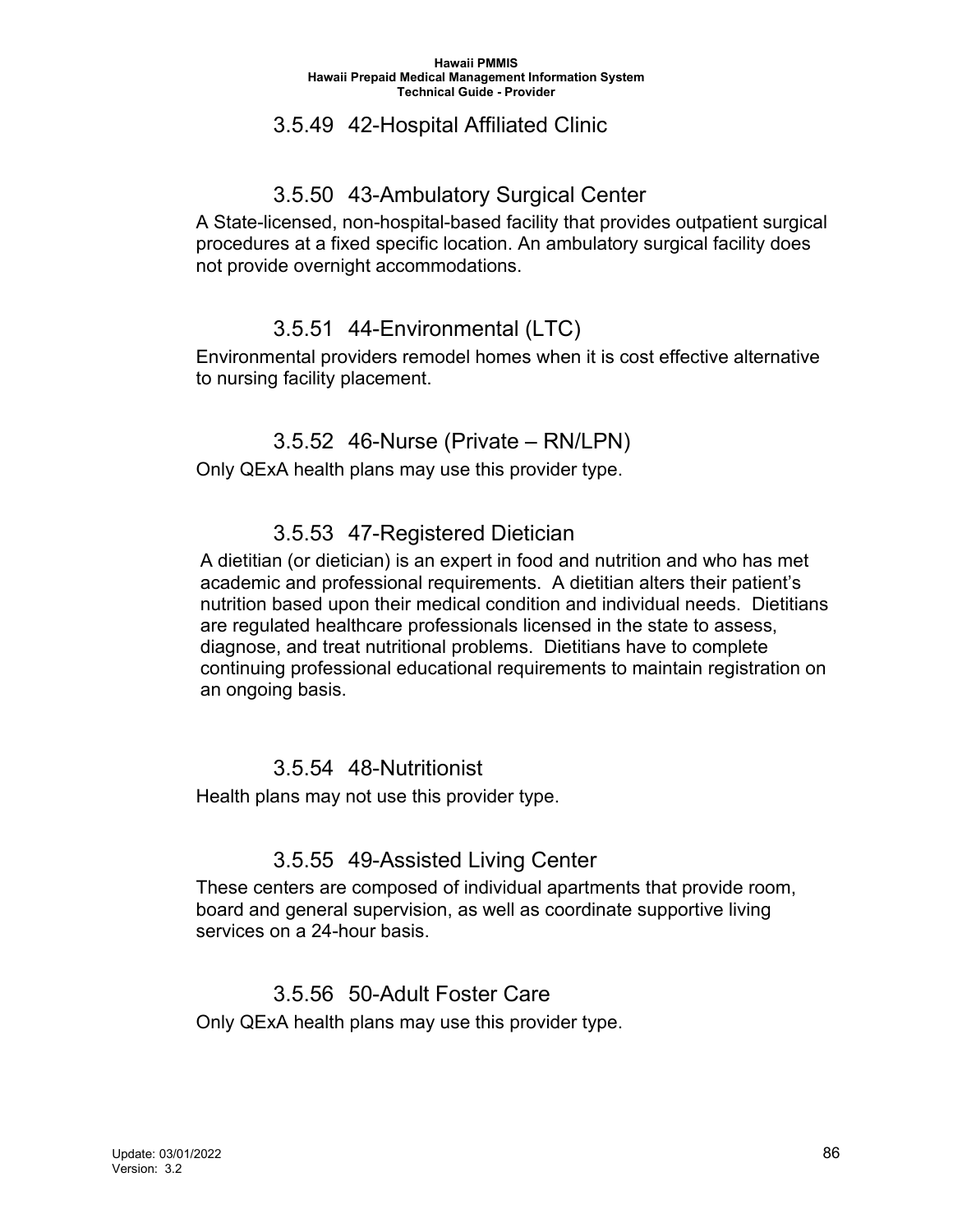#### 3.5.57 51-Behavioral Health Counselor

A provider who is trained and educated in the performance of behavior health services through interpersonal communications and analysis. Training and education at the specialty level usually requires a master's degree and clinical experience and supervision for licensure or certification.

# 3.5.58 52-Mental Health Clinic

# 3.5.59 53-Supervisory Care Home

Supervisory care homes provide room, board, and general supervision to more than five people.

# 3.5.60 54-Dental Hygienist

A preventive health professional who has graduated from an accredited dental hygiene program in an institution of higher education, licensed in dental hygiene, who provides educational, clinical, research, administrative, and therapeutic services supporting total health through the promotion of optimal oral health.

3.5.61 55-Hotels

# 3.5.62 56-Boarding Homes

A boarding home provides care, respite care, and homemaker services.

# 3.5.63 57- Residential Treatment Center

A residential treatment center (RTC) is a facility or distinct part of a facility that providers, to children and adolescents, a total, twenty-four hour, therapeutically planned group living and learning situation where distinct and individualized psychotherapeutic interventions can take place. Residential treatment is a specific level of care to differentiated from acute, intermediate, and long-term hospital care, when the least restrictive environment is maintained to allow for normalization of the patient's surroundings. The RTC must be both physically and programmatically distinct if it is a part or sub-unit of a larger treatment program. A RTC is organized and professionally staffed to provide residential treatment of mental disorders to children and adolescents who have sufficient intellectual potential to respond to active treatment (that is, for whom it can reasonably be assumed that treatment of the mental disorder will result in an improved ability to function outside the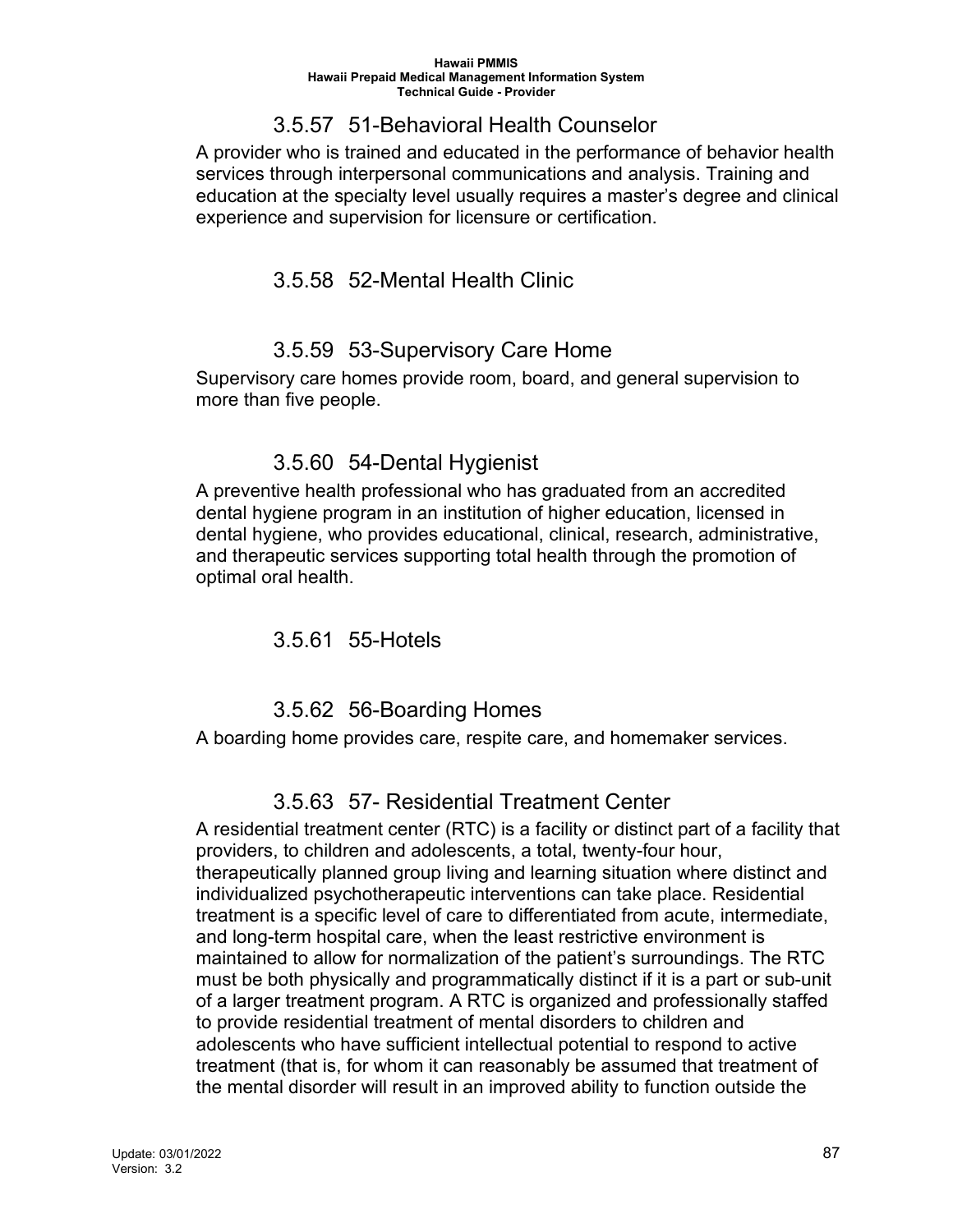RTC) for whom outpatient treatment, partial hospitalization or protected and structured environment is medically or psychologically necessary.

#### 3.5.64 58-School for the Deaf and Blind

Provider Type reserved for the Hawaii School for the Deaf and Blind.

#### 3.5.65 59-Dental Laboratory

A commercial laboratory specializing in the construction of dental appliances that conform to a dentist's specifications including the construction of dentures (complete or partial), orthodontic appliances, bridgework, crowns, and inlays.

#### 3.5.66 60-Blood Bank

An institution (organization or distinct part thereof) that performs, or is responsible for the performance of, the collection, processing, storage and/or issuance of human blood and blood components, intended for transfusion. The institution may also collect, process, and/or distribute human tissue, including bone marrow and peripheral blood progenitor cells, intended for transplantation.

#### 3.5.67 61-Eye Bank

An eye bank procures and distributes eyes for transplant, education and research. To promote patient safety, donated eyes and donor medial histories are evaluated based on strict Eye Bank Association of America Medical **Standards** 

#### 3.5.68 62-Audiologist

An audiologist is a person qualified by a master's degree in Audiology, licensed by the state, where applicable, and practicing within the scope of that license. Audiologists evaluate and treat patients with impaired hearing. They plan, direct and conduct rehabilitative programs with auditory substitution devises (hearing aids) and other therapy.

### 3.5.69 63-Drug and Alcohol Rehab

Provides drug and rehabilitation services to acute members.

### 3.5.70 64-Detox Center

#### LARC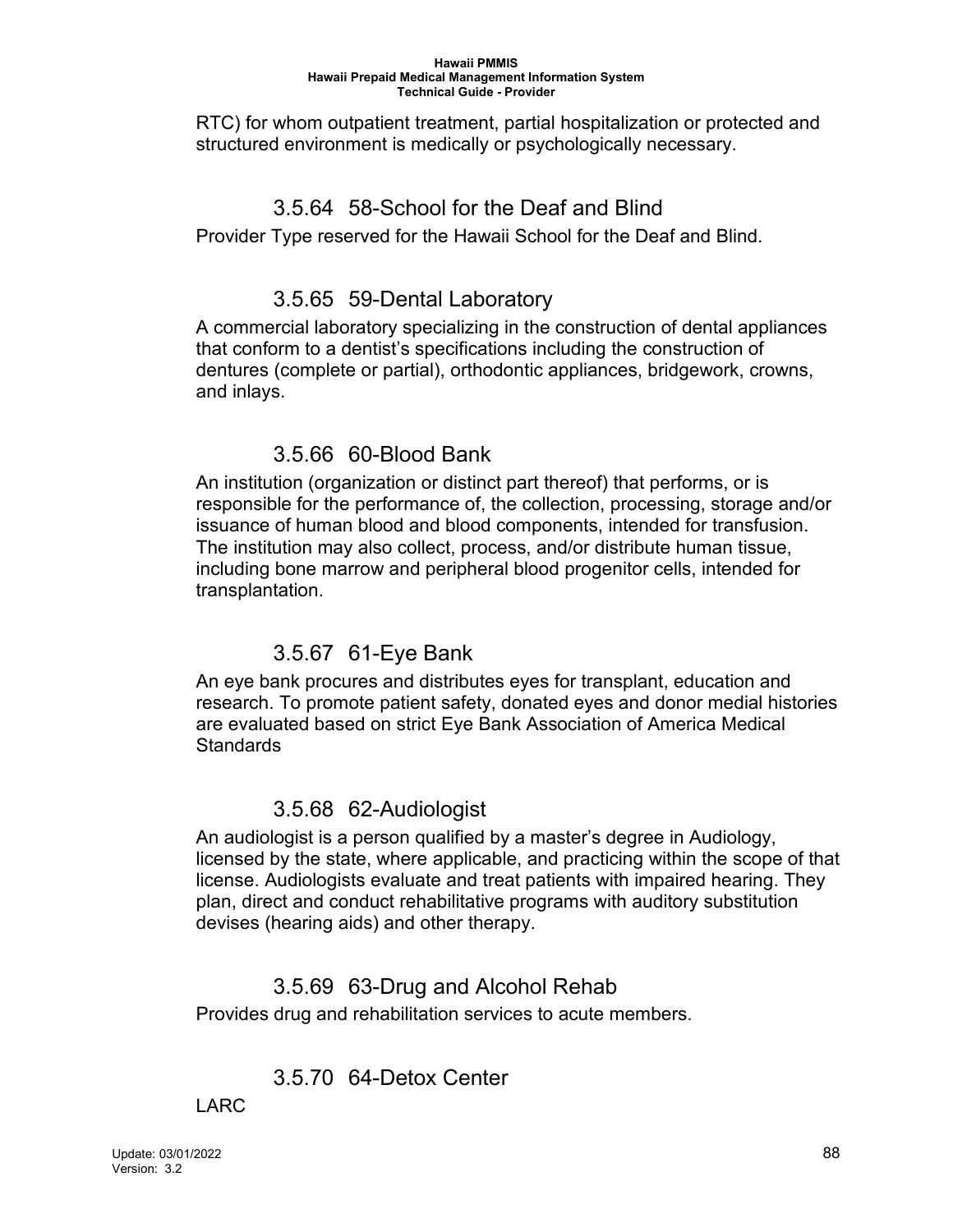# 3.5.71 65-Hospital Outpatient Surgical Center

A State-licensed, hospital-based facility that provides outpatient surgical procedures at a fixed specific location. An outpatient surgical facility does not provide overnight accommodations.

# 3.5.72 66-Organ Bank

A federally designated organization that works with hospital personnel in retrieval of organs for transplantation. The federal government designates an OPO's service area and the hospitals with which an OPO is to establish working relationships.

#### 3.5.73 67-Perfusionist

Operates the perfusionist machine that provides oxygenated blood during open-heart surgery or lung surgery.

### 3.5.74 68-Homeopath

A provider who is educated and trained in a system of therapeutics in which diseases are treated by drugs which are capable of producing in healthy persons symptoms like those of the disease to be treated. Treatment requires administering a drug in minute doses.

### 3.5.75 69-Optometrist

An optometrist is a person qualified by a Doctor of Optometry (O.D.) degree, licensed by the state and practicing within the scope of that license. Optometrists examine the eyes and related structures to determine the presence of any abnormality and prescribe and adapt lenses or optical aids. They use drugs for diagnosis in all states and for treatment in some states. They do not perform surgery.

#### 3.5.76 70-Home Delivered Meals

Only QExA health plans may use this provider type.

### 3.5.77 71-Psychiatric Hospital

An organization including a physical plant and personnel that provides multidisciplinary diagnostic and treatment mental health services to patients requiring the safety, security, and shelter of the inpatient or partial hospitalization settings.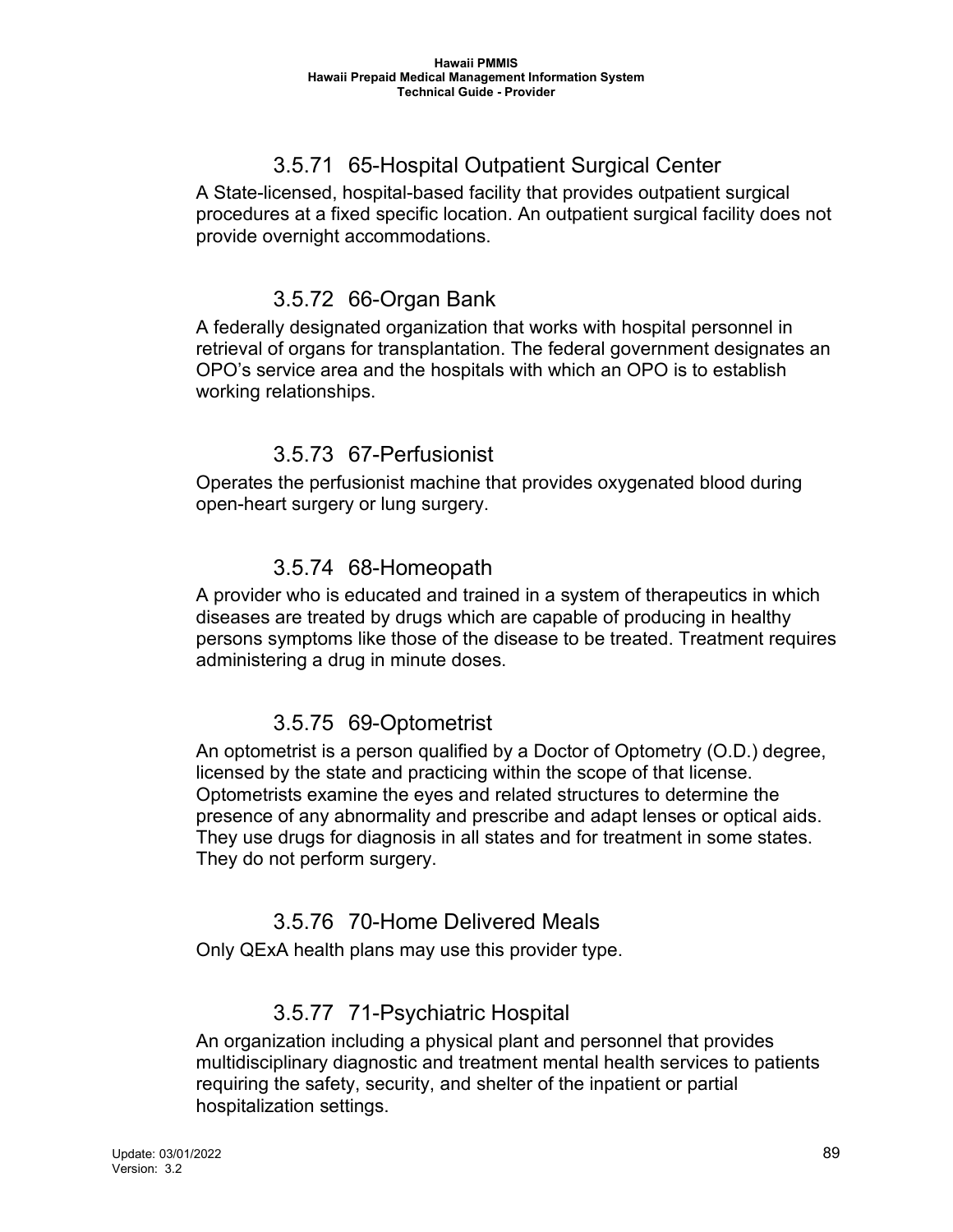# 3.5.78 73-Default Provider

For MQD use only.

### 3.5.79 74-Alternative Residential Facility

A facility which provides room, board, and specialized outpatient counseling.

# 3.5.80 75-MHS Social Worker

A clinical social worker is a person who is qualified by a master of Social Work (M.S.W.) degree, licensed, certified or registered by the state as a social worker and practicing within the scope of that license. A social worker provides assistance and counseling to patients and their families and dealing with social, emotional and environmental problems.

# 3.5.81 77-Mental Health Rehabilitation

Mental health rehabilitation provides outpatient mental health and psychiatric counseling

# 3.5.82 78-Mental Health Residential Treatment Center

Provides room, board, and inpatient counseling.

# 3.5.83 79-Vision Center

Broad category grouping individuals who renders services related to the human eye and visual systems, but are not an allopathic or osteopathic physicians.

# 3.5.84 82-Surgical First Assistant

Licensed nurse or physician's assistant that assists the surgeon in the operating room and must be supervised by a licensed physician surgeon.

# 3.5.85 83-Free Standing Birthing Center

A State-licensed facility that is not hospital-based where services are provided at a fixed specific location. An ambulatory care facility does not provide overnight accommodations.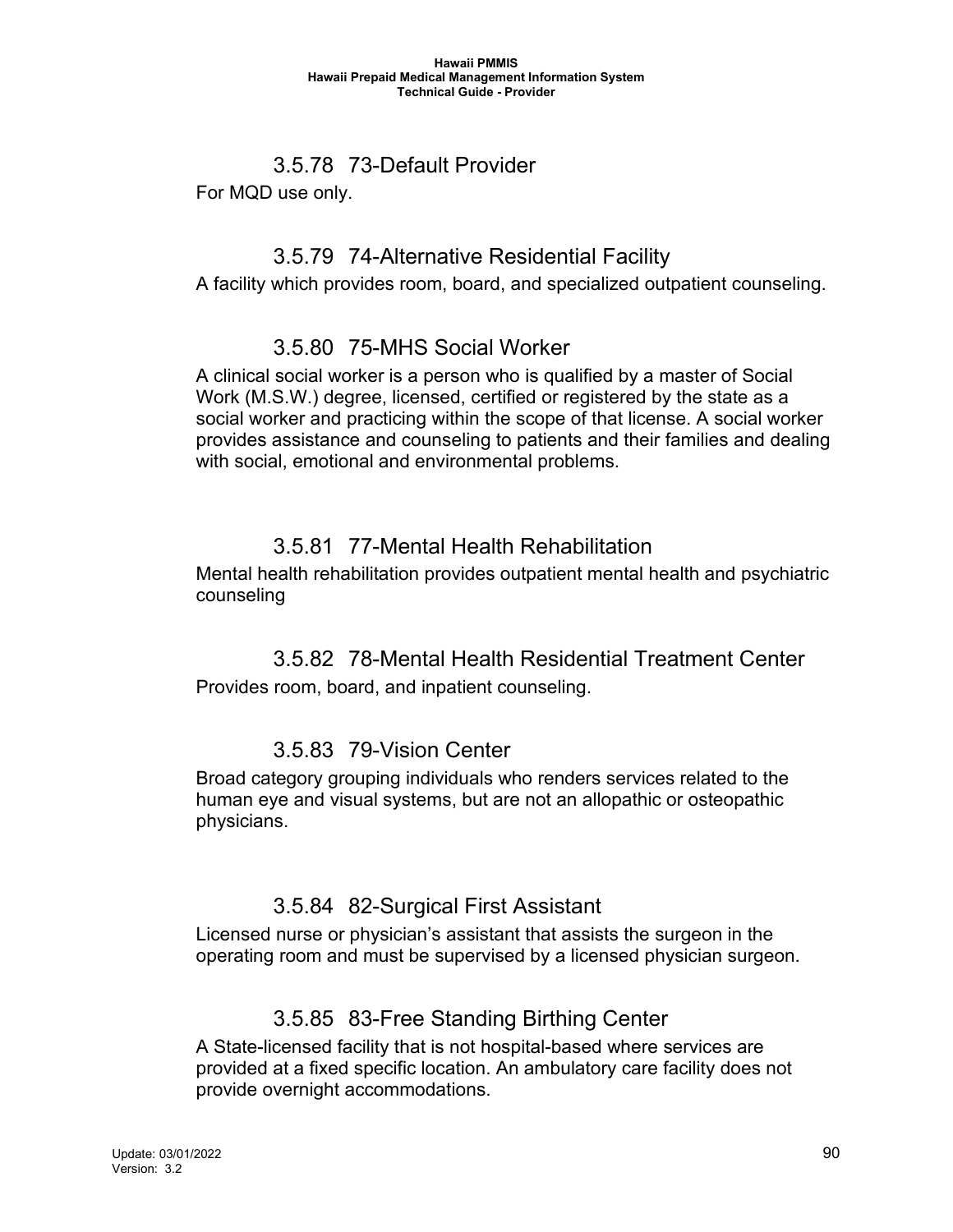# 3.5.86 84-Licensed Midwife

A State-license person qualified to provide obstetric and neo-natal care in the management of women having normal pregnancy, labor and childbirth. The lay midwife is licensed in some states.

# 3.5.87 86 – Certified Marriage/Family Therapist (CMFT)

A State-licensed person who uses the title of marriage and family therapist and practices marriage and family therapy. Marriage and family therapy practice means the application of psychotherapeutic and family systems theories and techniques in the delivery of services to individuals, couples, or families in order to diagnose and treat mental, emotional, and nervous disorder, whether these are behavioral, cognitive or affective, within the context of the individual's relationship.

#### 3.5.88 90-QMB Only Provider Only QExA health plans may use this provider type.

### 3.5.89 95-Interpreter Services

Only QExA health plans may use this provider type.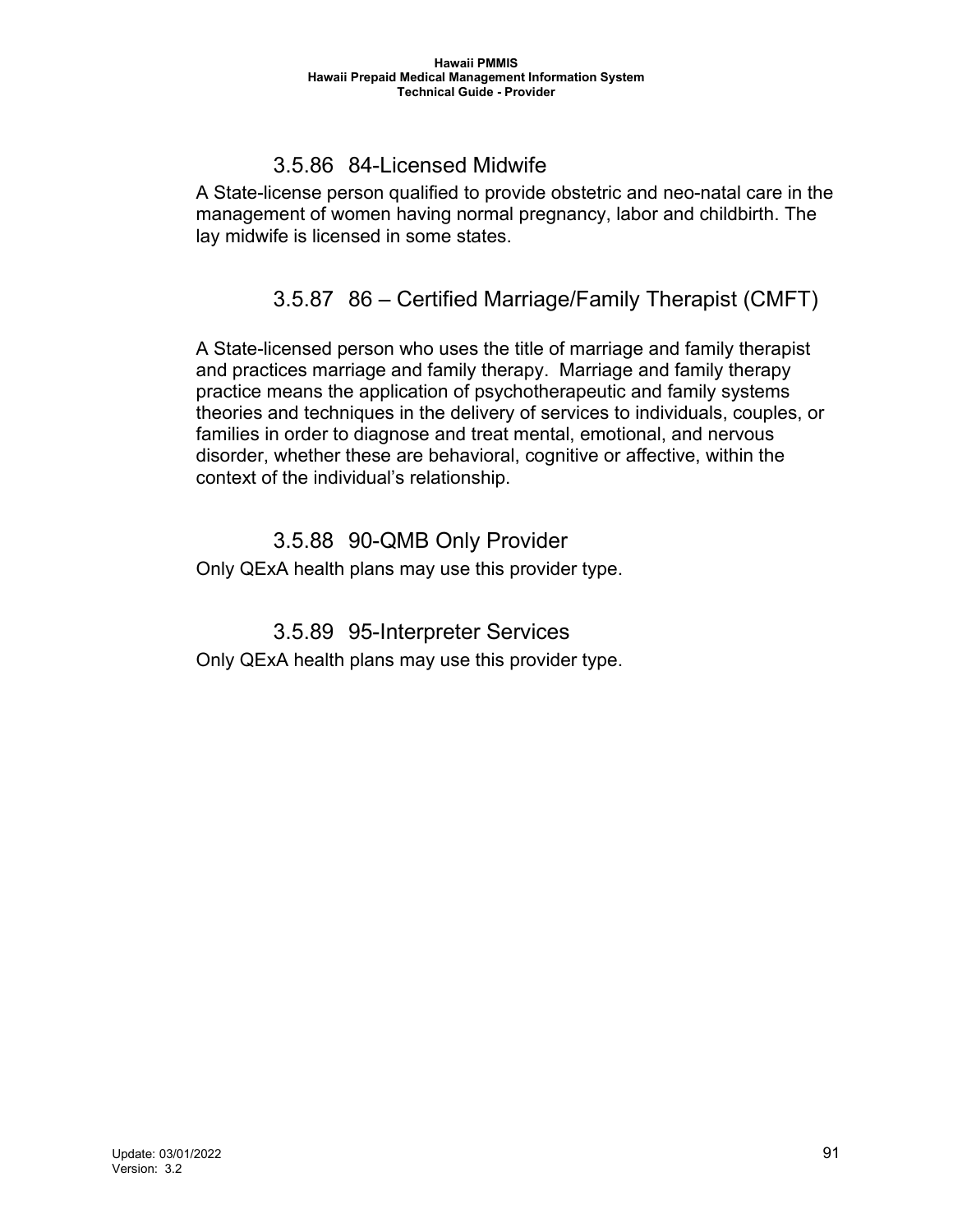# 3.6 Appendix 3F – Provider Types and Licensing

This table represents those provider types that require a license in order to be active within HPMMIS. This is not a complete list of licenses that are associated with a provider type. This list represents the minimum requirement for activating providers with each provider type.

| <b>Provider Type</b>      | <b>Licensing Agency</b>         | <b>License Type</b>              |
|---------------------------|---------------------------------|----------------------------------|
| <b>BC-Board Certified</b> | 060 - Board of Behavior Analyst | <b>BA-Behavior Analyst</b>       |
| <b>Behavior Analyst</b>   |                                 |                                  |
| C1-Acupuncturist          |                                 |                                  |
|                           | 020-Board of Acupuncture        | <b>ACU-Acupuncturist</b>         |
| $D1-Dentist -$            |                                 |                                  |
| Endodontist               | 220-Board of Dental Examiners   | DT-Dentist                       |
| D2-Dentist -              |                                 |                                  |
| Pedodontist               | 220-Board of Dental Examiners   | <b>DT-Dentist</b>                |
| D3-Dentist - Oral         |                                 |                                  |
| Surgeon                   | 220-Board of Dental Examiners   | <b>DT-Dentist</b>                |
| D4-Clinic - Dental        |                                 |                                  |
| <b>Services</b>           | 220-Board of Dental Examiners   | <b>DT-Dentist</b>                |
| 03-Pharmacy               | 820-Board of Pharmacy           | <b>PH-Pharmacist</b>             |
|                           |                                 | PHY-Pharmacy                     |
| 07-Dentist                | 220-Board of Dental Examiners   | <b>DT-Dentist</b>                |
| 08-Physician              | 630-Board of Medical            | <b>MD-Physician</b>              |
|                           | <b>Examiners</b>                |                                  |
| 09-Certified Nurse        |                                 | <b>RN-Registered Nurse</b>       |
| Midwife                   | 750-Board of Nursing            | <b>APRN-Advanced Practice</b>    |
|                           |                                 | <b>Registered Nurse</b>          |
| 10-Podiatrist             | 630-Board of Medical            | <b>PO-Podiatrist</b>             |
|                           | <b>Examiners</b>                |                                  |
| 11-Psychologist           | 860-Board of Psychology         | PSY-Psychologist                 |
| 12-Certified              |                                 | <b>RN-Registered Nurse</b>       |
| Registered                | 750-Board of Nursing            | <b>APRN-Advanced Practice</b>    |
| <b>Nurse</b>              |                                 | <b>Registered Nurse</b>          |
| Anesthetist               |                                 |                                  |
| 13-Occupational           | 770-Occupational Therapy        | <b>OT-Occupational Therapist</b> |
| Therapist                 | Program                         |                                  |
| 14-Physical               | 825-Board of Physical Therapy   | <b>PT-Physical Therapist</b>     |
| <b>Therapist</b>          |                                 |                                  |
| 15-Speech/Hearing         | 930-Board of Speech Pathology   | <b>SP-Speech Pathologist</b>     |
| <b>Therapist</b>          | and Audiology                   |                                  |
| 16-Chiropractor           | 130-Board of Chiropractic       | <b>DC-Chiropractor</b>           |
|                           | <b>Examiners</b>                |                                  |
| 17-Naturopath             | 720-Board of Examiners in       | ND-Naturopath                    |
|                           | Naturopathy                     |                                  |
| 18-Physician's            | 630-Board of Medical            | <b>AMD-Physician's Assistant</b> |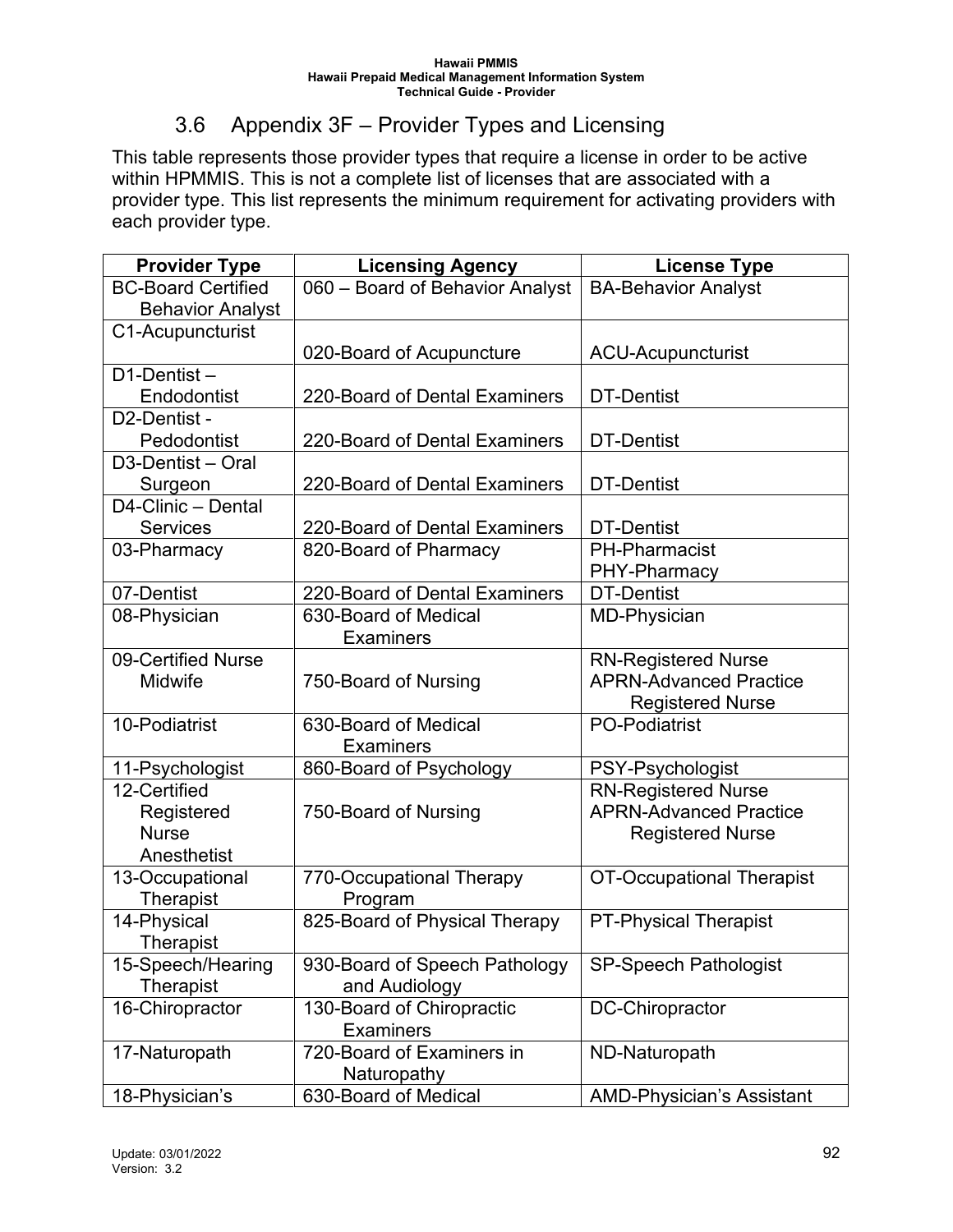| <b>Provider Type</b>                                   | <b>Licensing Agency</b>                            | <b>License Type</b>                                                                    |
|--------------------------------------------------------|----------------------------------------------------|----------------------------------------------------------------------------------------|
| Assistant                                              | Examiners                                          |                                                                                        |
| 19-Registered Nurse<br>Practitioner                    | 750-Board of Nursing                               | <b>RN-Registered Nurse</b><br><b>APRN-Advanced Practice</b><br><b>Registered Nurse</b> |
| 21-Massage<br>Therapist                                | 620-Board of Massage Therapy                       | <b>MAT-Massage Therapist</b>                                                           |
| 31-Osteopath                                           | 630-Board of Medical<br><b>Examiners</b>           | DOS-Osteopath                                                                          |
| 50-Adult Foster<br>Care                                | 056-Certification/License Foster<br>Home           | <b>HCBS-Home &amp; Community-</b><br><b>Based Services</b>                             |
| 51- Behavioral Health<br>Counselor                     | 640-Mental Health Counselor                        | <b>MHC-Mental Health</b><br>Counselor                                                  |
| 54-Dental Hygienist                                    | 220-Board of Dental Examiners                      | <b>DH-Dental Hygienist</b>                                                             |
| 62-Audiologist                                         | 930-Board of Speech Pathology<br>and Audiology     | AUD-Audiologist                                                                        |
| 68-Homeopathic                                         | 720-Board of Examiners in<br>Naturopathy           | ND-Naturopath                                                                          |
| 69-Optometrist                                         | 780-Board of Examiners in<br>Optometry             | <b>OD-Optometrist</b>                                                                  |
| 75-MHS Social<br>Worker                                | 920-Social Worker Program                          | <b>LSW-Licensed Social Worker</b>                                                      |
| 79-Vision Center                                       | 230-Dispensing Opticians<br>Program                | <b>DIO-Dispensing Optician</b>                                                         |
| 86-Certified<br>Marriage/Family<br>Therapist<br>(CMFT) | 560-Marriage & Family<br><b>Therapists Program</b> | MFT-Marriage & Family<br><b>Therapist</b>                                              |

3.7 Appendix 3G – State and Territory Code Table

| Code | <b>Description</b> |
|------|--------------------|
| AK   | Alaska             |
| AL   | Alabama            |
| AR   | Arkansas           |
| AZ   | Arizona            |
| CA   | California         |
| CO   | Colorado           |
| CΤ   | Connecticut        |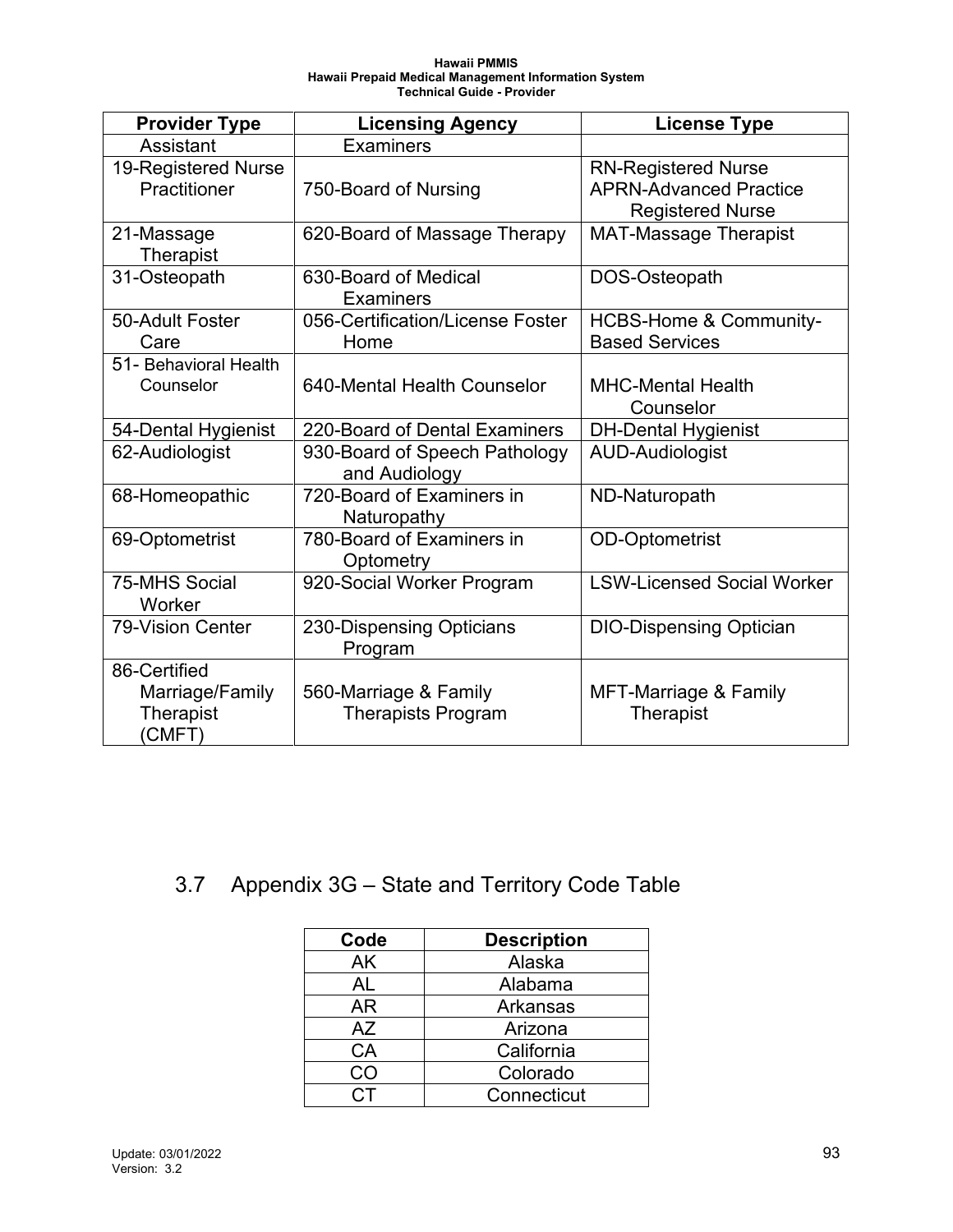| Code                   | <b>Description</b>          |
|------------------------|-----------------------------|
| DC                     | <b>District of Columbia</b> |
| DE                     | <b>Delaware</b>             |
| FL                     | Florida                     |
| GA                     | Georgia                     |
| GU                     | Guam                        |
| HI                     | Hawaii                      |
| IA                     | lowa                        |
| ID                     | Idaho                       |
| IL                     | <b>Illinois</b>             |
| IN                     | Indiana                     |
| KS                     | <b>Kansas</b>               |
| KY                     | Kentucky                    |
| LĀ                     | Louisiana                   |
| MA                     | Massachusetts               |
| MD                     | Maryland                    |
| МE                     | Maine                       |
| MI                     | Michigan                    |
| <b>MN</b>              | Minnesota                   |
| <b>MO</b>              | Missouri                    |
| MS                     | Mississippi                 |
| MT                     | Montana                     |
| <b>NC</b>              | <b>North Carolina</b>       |
| <b>ND</b>              | North Dakota                |
| <b>NE</b>              | Nebraska                    |
| NΗ                     | <b>New Hampshire</b>        |
| <b>NJ</b>              | New Jersey                  |
| <b>NM</b>              | <b>New Mexico</b>           |
| <b>NV</b>              | Nevada                      |
| <b>NY</b>              | <b>New York</b>             |
| OН                     | Ohio                        |
| OK                     | Oklahoma                    |
| <b>OR</b>              | Oregon                      |
| PA                     | Pennsylvania                |
| PR                     | <b>Puerto Rico</b>          |
| RI                     | Rhode Island                |
| SC                     | South Carolina              |
| $\overline{\text{SD}}$ | South Dakota                |
| <b>TN</b>              | Tennessee                   |
| <b>TX</b>              | Texas                       |
| <u>UT</u>              | Utah                        |
| VA                     | Virginia                    |
| VT                     | Vermont                     |
| WA                     | Washington                  |
| WI                     | Wisconsin                   |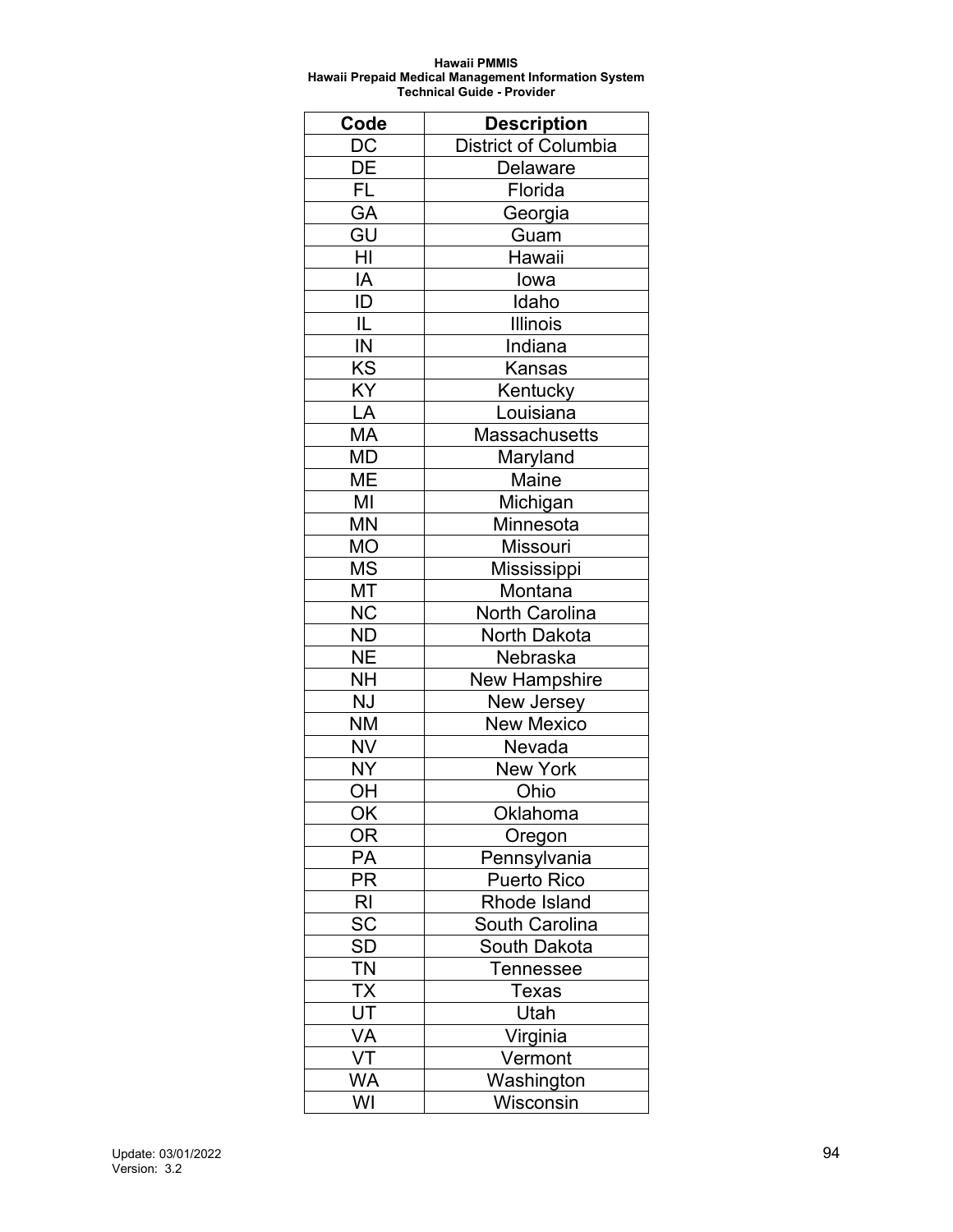| Code | <b>Description</b> |
|------|--------------------|
| WV   | West Virginia      |
| WY   | Wyoming            |

#### 3.8 Appendix 3H – Med-Quest/Health Plans File Transfers

#### 3.8.1 Overview

The SFTS (Secure File Transfer Server) is the source of all file transfers between the MQD and the health plans. The SFTS accepts a standard web browser via Hypertext Transfer Protocol over Secure Socket Layer (HTTPS) and File Transfer Protocol (FTP) over Secure Shell (SSH) SFTP.

#### 3.8.2 Availability

The SFTS is available 24 hours a day, seven days a week. Information on when provider files should be submitted is available in this manual. Please refer to the appropriate section.

#### 3.8.3 Logon

An Electronic Data Request form along with instructions will be made available to Health Plans in order to receive access to the SFTS. A health plan can request for a service account which is used for automated processes as well as individual logon access. Please email our Helpdesk at **mqdhelpdesk@dhs.hawaii.gov** to request for access. There will no longer be a generic logon account for each health plan.

#### 3.8.4 Filenames

Filenames will follow the 8.3 standard with alphanumeric characters, except for the provider and encounter filenames, which will utilize a 10.3 format. Each health plan has been assigned a two-character health plan identifier for the purpose of naming files. The plan identifiers are:

| Aloha Care - non-ABD clients                         | AM        |
|------------------------------------------------------|-----------|
| Aloha Care - ABD clients                             | XA        |
| HMSA – non-ABD clients                               | <b>HM</b> |
| HMSA - ABD clients                                   | <b>XH</b> |
| Kaiser – non-ABD clients                             | ΚM        |
| Kaiser – ABD clients                                 | XK        |
| Med-QUEST Division Files (Provider Master Registry)  | MQ        |
| Ohana (Wellcare) - ABD clients                       | XO        |
| Ohana (Wellcare) - non-ABD clients                   | HQ        |
| United Health Care - non-ABD clients                 | IQ        |
| United Health Care (formerly Evercare) - ABD clients | XU        |
|                                                      |           |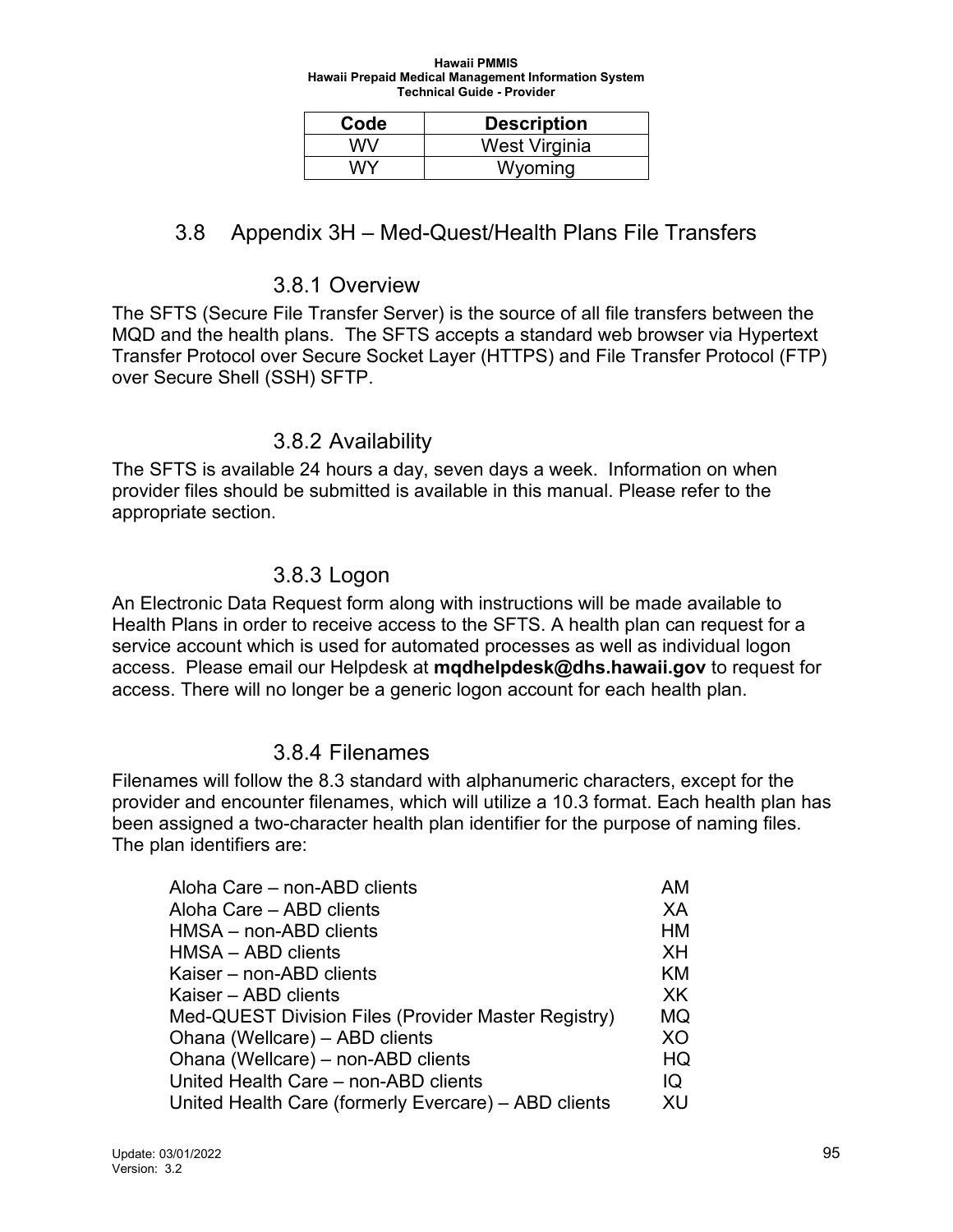Ohana (Wellcare) Behavioral Health OB

#### 3.8.5 Provider Filenames

Files will be sent and received by health plans using the naming conventions listed in the table below. Provider filenames will use a 10.3 format where characters 1-2 identify the health plan; characters 3-6 identify the year; characters 7-8 identify the month; and characters 9-10 identify the day that the submission is due to the MQD SFTS. The three character extensions to these files are listed in a separate table below depending on the type of provider file.

| <b>Submissions/Returns</b>         | <b>Filename</b>   | <b>Extension</b> |
|------------------------------------|-------------------|------------------|
| l Health Plan Provider Network     | <b>XXYYYYMMDD</b> | .HPS             |
| (monthly plan submittal)           |                   |                  |
| Health Plan Provider Monthly Error | <b>XXYYYYMMDD</b> | .HPQ             |
| Report                             |                   |                  |
| Provider Master Registry           | <b>XXYYYYMMDD</b> | .PMR             |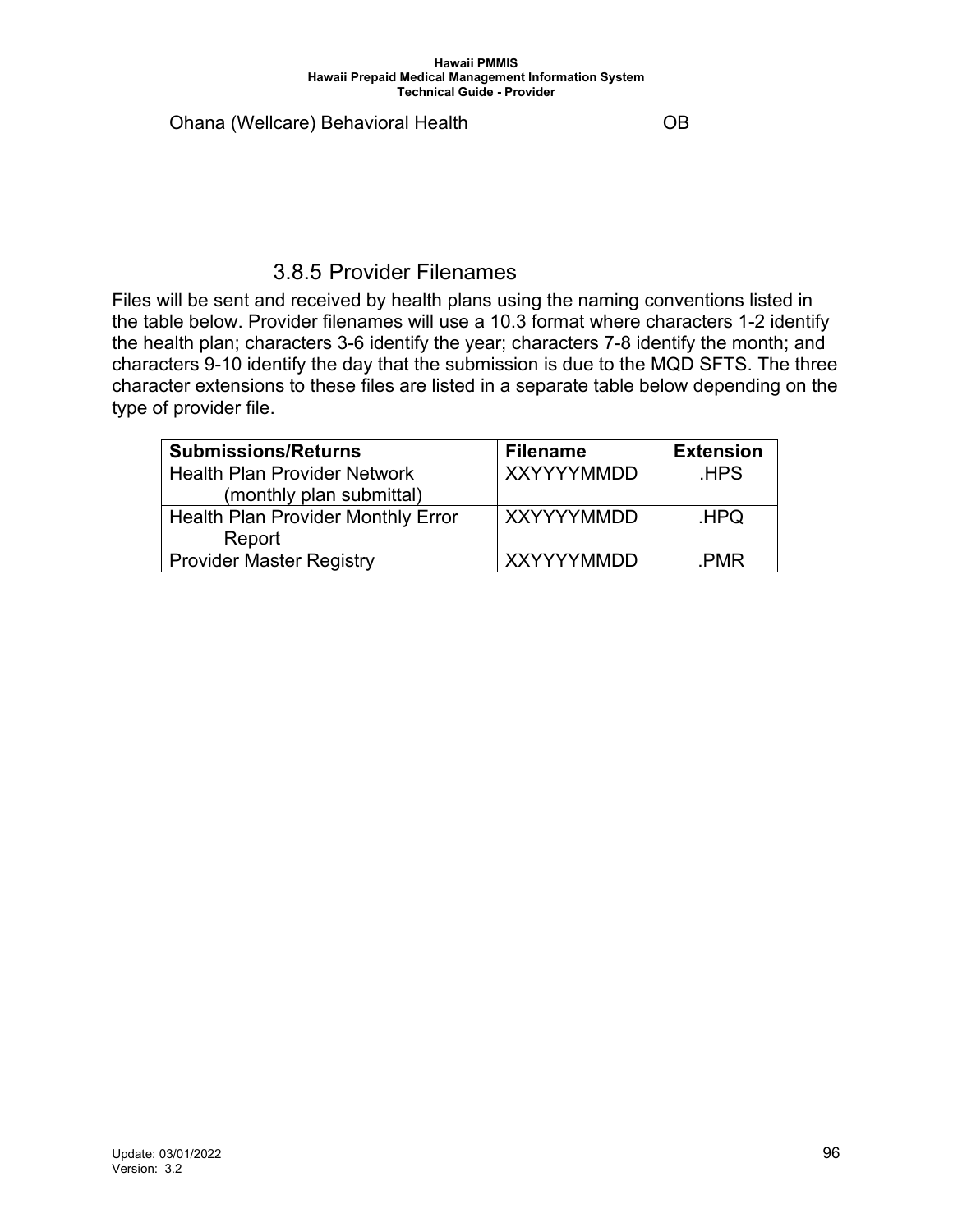# 3.8.6 Directory Structure

The directory structure for the SFTP (SFTS) is in the diagram below.

#### **HI SFTP (Secure FTP) Directory Structure**

https://sftp.statemedicaid.us/HI/



Last mod: 03/27/2012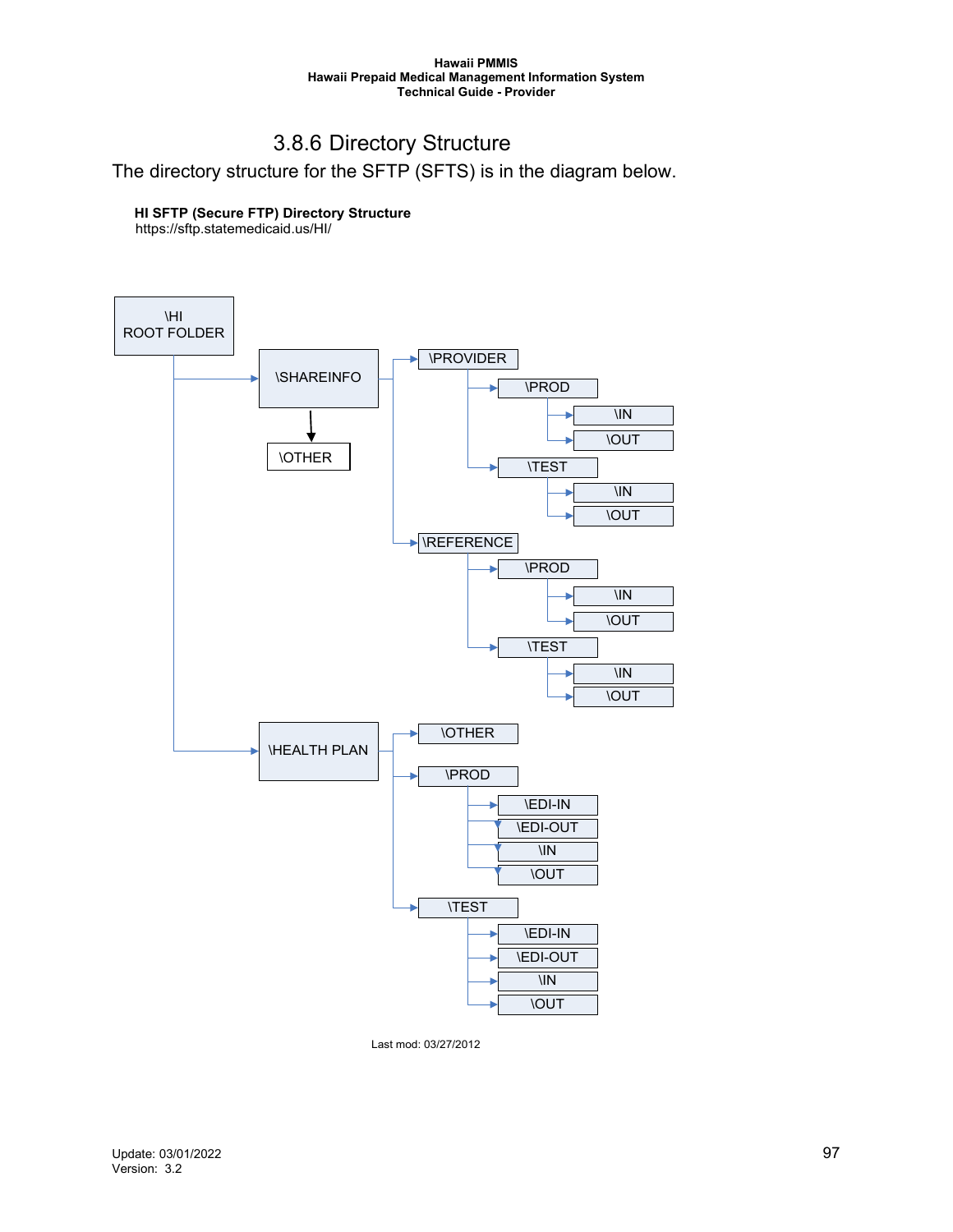#### 3.8.7 Prod Folder

Production provider files should be placed in the IN subfolder. All output files will be placed in the OUT subfolder.

#### 3.8.8 Test Folder

The Test folder will be used for testing changes that the MQD or health plan may need. Health plans submitting test provider files should place them in the IN sub folder. The output files will be placed in the OUT sub folder.

#### 3.8.9 Other Folder

The OTHER folder will be used to transmit miscellaneous files or reports between MQD and health plans.

#### 3.8.10Share Info Folder

Files which do not contain HIPAA data and can be shared with all health plans will be placed under this folder. The PMR file will be placed in the Provider/Prod/Out subfolder.

#### 3.9 Appendix 3I – Health Plan IDs

| <b>Plan Code</b> | Description (ABD = Aged, Blind or Disabled) |  |
|------------------|---------------------------------------------|--|
| <b>ALOHAC</b>    | Aloha Care - non-ABD clients                |  |
| <b>XALOHA</b>    | Aloha Care - ABD clients                    |  |
| <b>HMSAAA</b>    | HMSA - non-ABD clients                      |  |
| <b>XHMSAA</b>    | HMSA - ABD clients                          |  |
| <b>KAISER</b>    | Kaiser - non-ABD clients                    |  |
| <b>XKAISR</b>    | Kaiser – ABD clients                        |  |
| <b>XOHANA</b>    | Ohana (Wellcare) - ABD clients              |  |
| <b>OHANAA</b>    | Ohana (Wellcare) - non-ABD clients          |  |
| <b>OHANBH</b>    | Ohana (Wellcare) - Behavioral Health        |  |
| <b>UNITED</b>    | United Health Care - non-ABD clients        |  |
| <b>XUNITD</b>    | United Health Care - ABD clients            |  |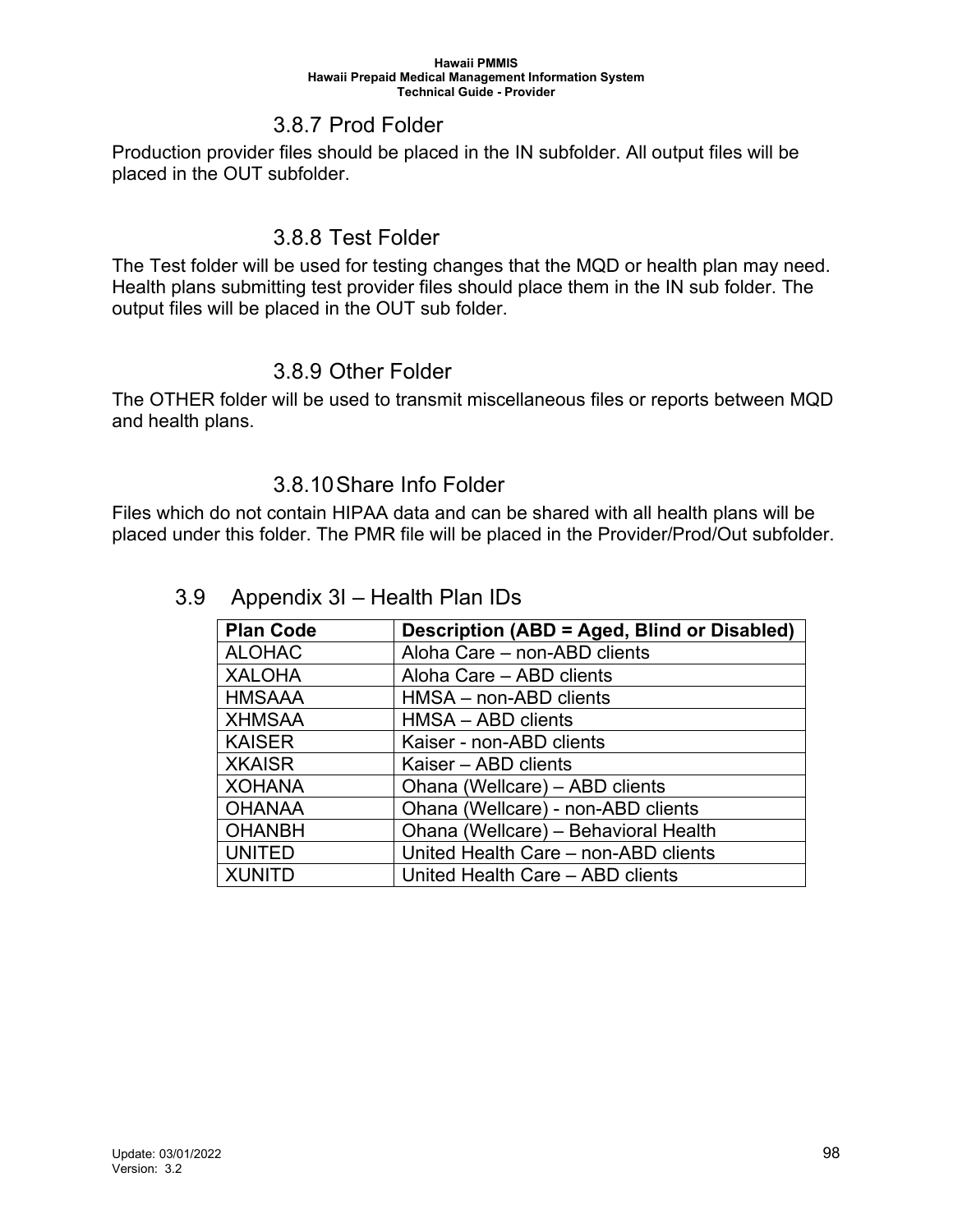# **4 Contacts**

# 4.1 Systems Office

| <b>System</b>                        | Primary              |
|--------------------------------------|----------------------|
| All Systems                          | <b>MQD Help Desk</b> |
|                                      | 808-900-6020         |
| Encounter                            | Wileen Ortega        |
|                                      | 808-900-6024         |
| Provider, SFTP password reset        | Wileen Ortega        |
|                                      | 808-900-6024         |
| 834 Rosters, Recipient (Health Plan  | <b>Haidee Shaw</b>   |
| members), DMO website, SFTP password | 808-692-7963         |
| reset                                |                      |

**To report problems, please send an email to** mqdhelpdesk@dhs.hawaii.gov.

#### **If your problem is critical to your operation, please call the above personnel.**

For calls reaching Systems Office Staff voicemail, a customer can leave a message or press "03" and the call will be transferred to the MQD Help Desk for assignment. If you get the Help Desk voicemail, please leave a message and a SO staff member will return your call within 2 hours **(during normal business hours)**.